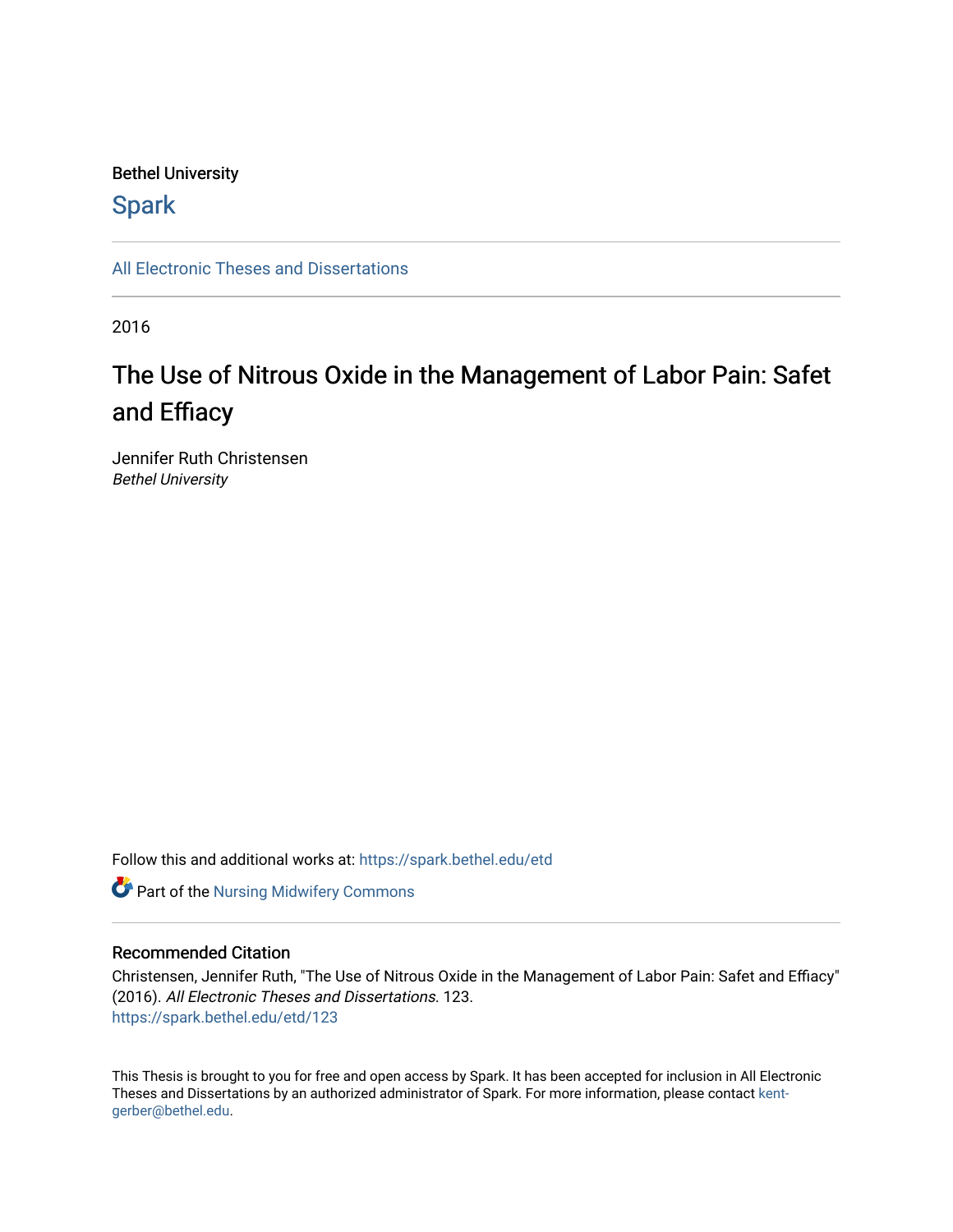THE USE OF NITROUS OXIDE IN MANAGEMENT OF LABOR PAIN:

SAFETY AND EFFICACY

A MASTER'S PROJECT SUBMITTED TO THE GRADUATE FACULTY OF THE GRADUATE SCHOOL BETHEL UNIVERSITY

BY

JENNIFER R. CHRISTENSEN

IN PARTIAL FULFILLMENT OF THE REQUIREMENTS

FOR THE DEGREE OF

MASTER OF SCIENCE IN NURSE-MIDWIFERY

MAY 2016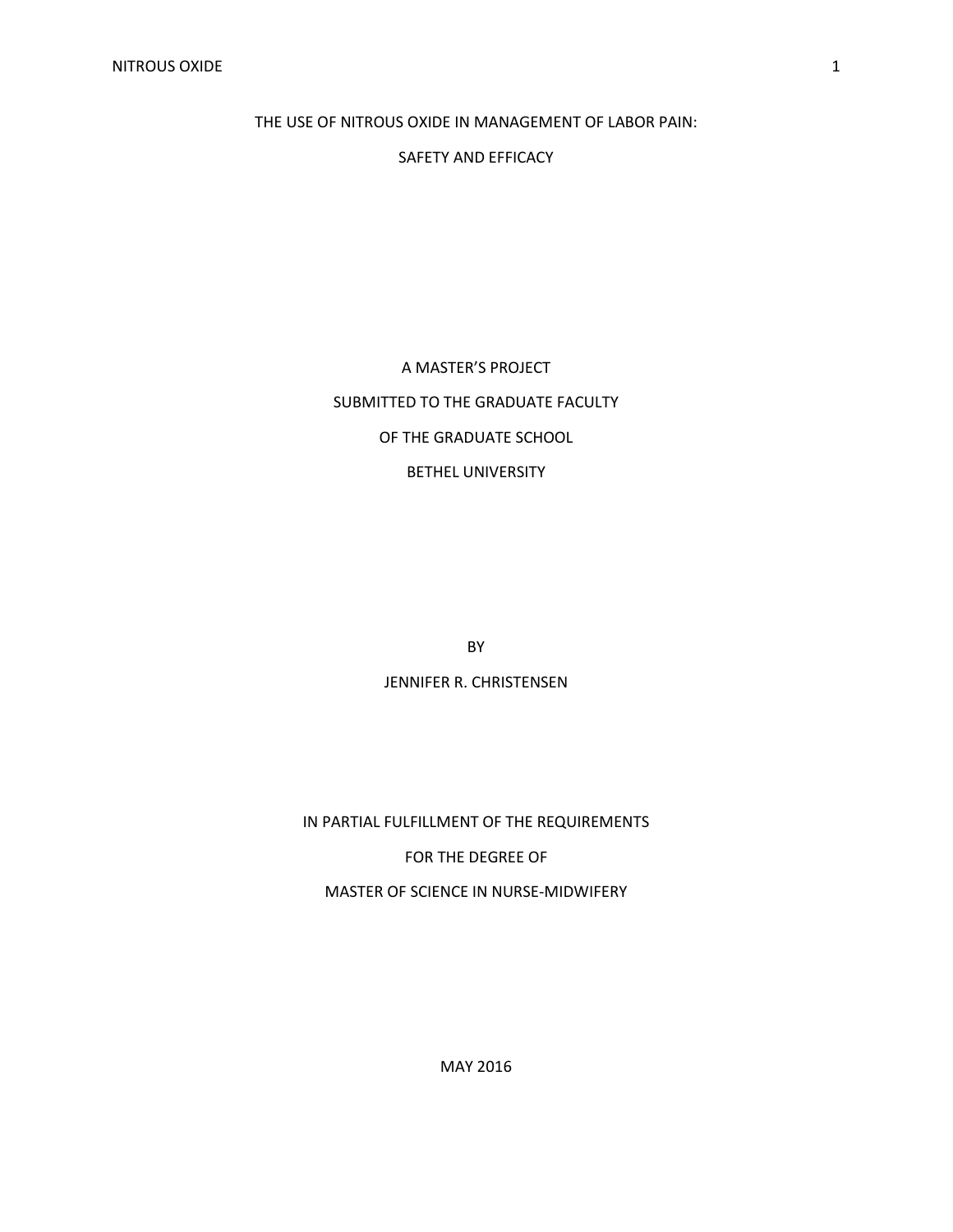#### BETHEL UNIVERSITY

# The Safety and Efficacy of Nitrous Oxide in Labor and Delivery: A Critical Review of the Literature

Jennifer Ruth Christensen

# May, 2016

# Approvals

|                                                                     | Project Advisor Name: Katrina Wu APRN, CNM          |
|---------------------------------------------------------------------|-----------------------------------------------------|
| Project Advisor Signature:                                          |                                                     |
|                                                                     | Second Reader Name: Dr. Julie Ann Vingers APRN, CNM |
| Second Reader Signature:                                            |                                                     |
| Director of Graduate Nursing Program Name: Dr. Jane Wrede APRN, CNM |                                                     |
| Director of Graduate Nursing Program Signature:                     |                                                     |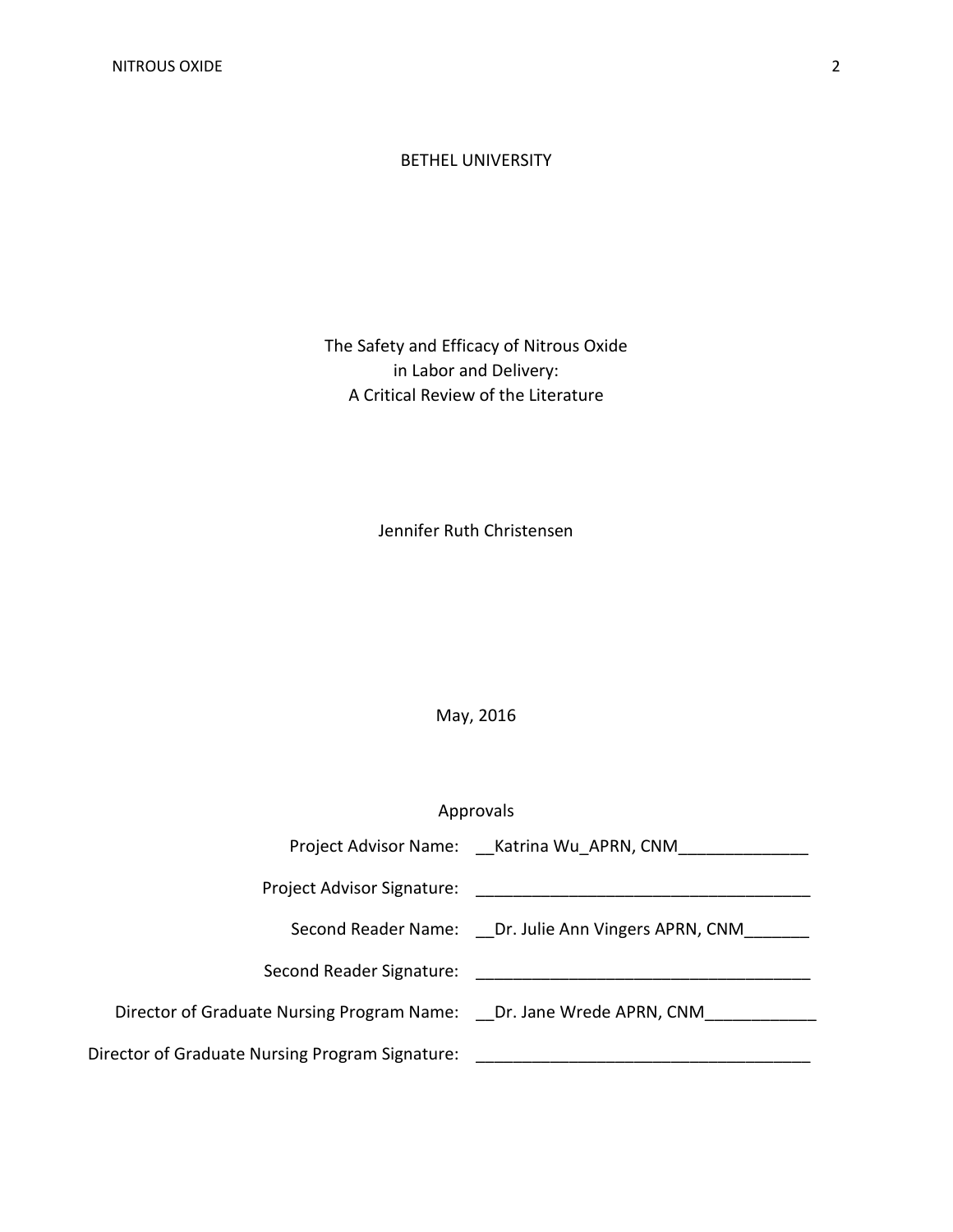#### **Acknowledgements**

I would like to start my acknowledgements by thanking my Mom and my Dad. It is with extreme sadness that I say neither of them will be here to read this in person, though I believe they are reading it from heaven. My mother succumbed to Lymphoma just days after turning 62, as she should have been retiring to enjoy life and what she worked so hard earn. Mom was the most beautiful person most people ever met. Everyone who ever met her loved her, and she was an amazing mother. I still remember the pride she had when she found out I would be going to University to Wisconsin – River Falls for my undergrad … and the disappointment when I first told her I was "taking some time off" and coming home, when I was not far from actually graduating. Those reactions are forever in my head and in my heart, as I have worked so hard to make her proud both in life and in death. I can't believe my mom won't be there in person to see me walk across the stage. It is one of my greatest regrets in life that I did not finish my Bachelor's degree while she was still alive. I love you and miss you Mom and I did this for you!

To my Dad who died of a lost and broken heart, just 18 months after Mom died, from whom I received my character for better or for worse. At a time in my life when I was angry at the sudden loss of both my parents, and floundering around not sure what to do, or where to go next, I remember overhearing my Dad (who had never shown one iota of interest in my academic endeavors) proudly telling his hospice nurse that I was going to school for my Master's degree. I was not at the time. I was slowly, aimlessly working my way towards finishing my Bachelor's degree, but by gosh I'll be darned if I was going to tell anyone that wasn't the truth. Hearing him say that gave me something to live up to, and it gave me new aim.

To my husband John, who has been my best friend and my rock as we have endured the loss of all of our parents in a very short time frame together, and hardship these past two years as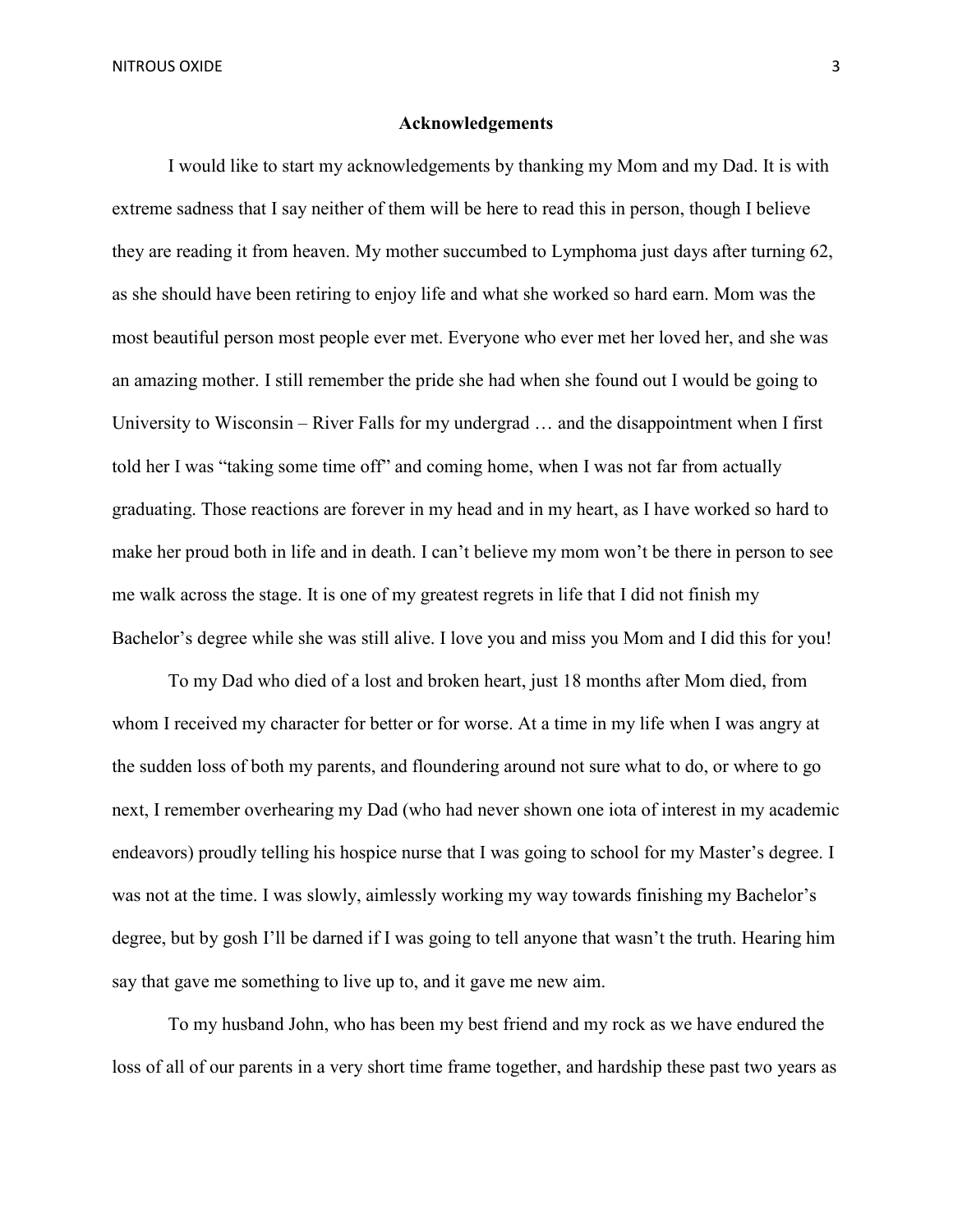we have traveled this road together, I love you. Without your sacrifices and help, none of this would have been possible. I know we have fought and I have gotten upset with undone chores and messes at times, but you have done an amazing job of keeping everything running while I have been away for days at a time. My city slicker has become quite the little farm boy these last several years, and I would be lost without you. I promise that when this is done, I will never sit behind a computer screen ignoring you for hours on end again.

I owe gratitude to my beautiful pets - my family members who have stood by faithfully while I have locked myself away writing this paper. My beloved Izzy and Ginger have grown to be old and gray in the last two years. The happy-go-lucky pup is no longer a pup and has now suffered a debilitating injury, while I pushed her away through her years of youth, health and playfulness. Dear Frannie, the cat, has had a stroke and can no longer jump on the bed for cuddles.

 I would like to thank my advisor Katrina Wu, who had insight into the use of nitrous oxide and was an encouragement throughout the process. Whenever I got stuck throughout both this review as well as during the program in general, I could always count on Katrina to explain perfectly so that I understood, but without outright giving me the answer. Katrina's influence to think of women's health in a more natural way, with her tales of home births and diaphragms and menstrual cups, has been invaluable to me and I will carry with me wherever I go.

It is important to me to thank Jane Wrede as well for believing in me, for being my friend and taking me in and encouraging me when I needed it most.

To my preceptors: Penny Menke, Chillon McKibbon, Renee McNeil, Jane Wrede, and Paige Hardy – There is more to say than what I am able to put on this paper. Each and every one of you has become an integral part of who I am and how I practice. I hope that I can always give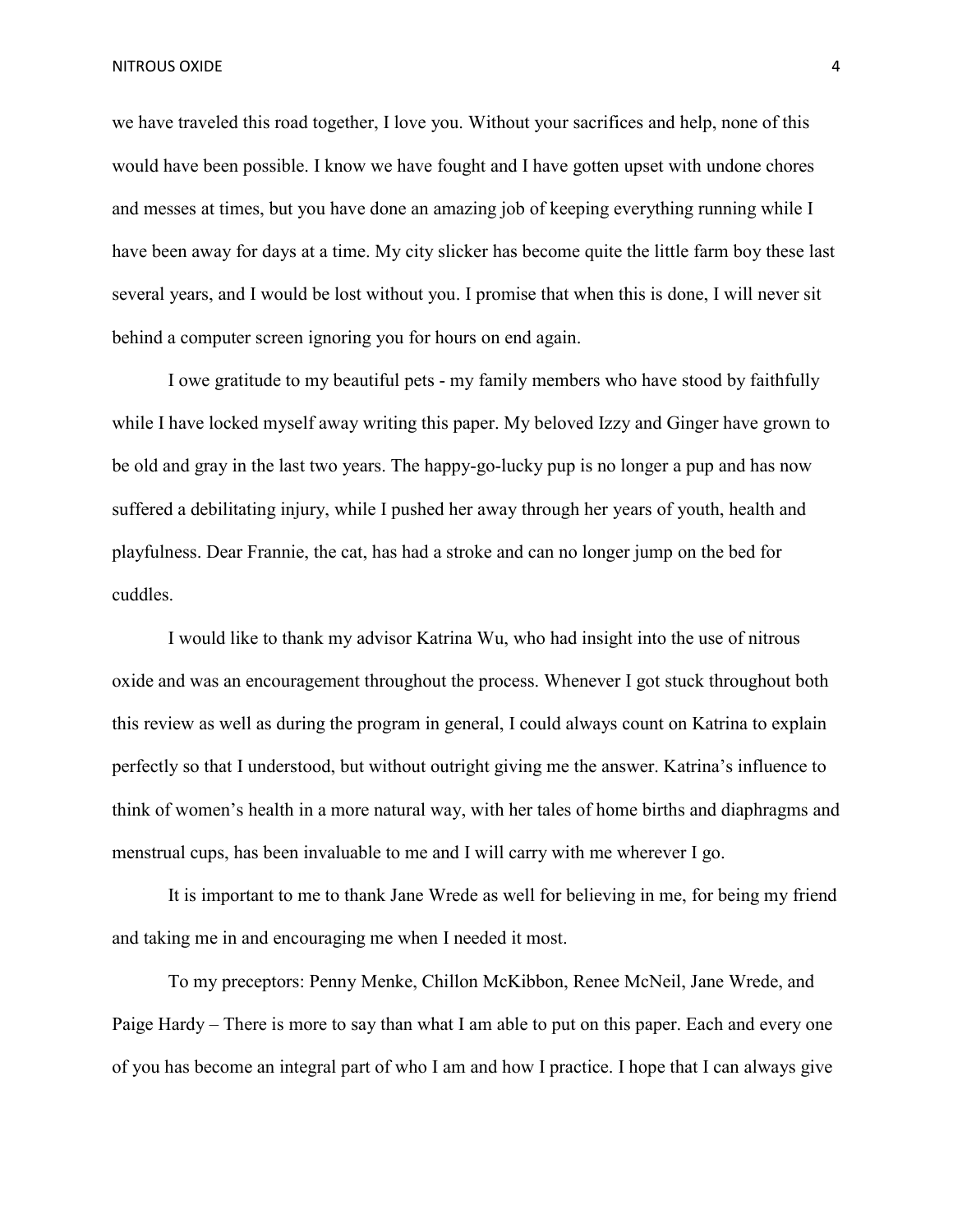safe, innovative, holistic and downright amazing care to women and live up to everything you have hoped for me.

I would like to thank the staff and patients of Methodist Hospital in St. Louis Park MN for letting me be a part of the inaugural implementation of nitrous oxide in Minnesota, which served to add personal insight, richness and depth to my writing as I worked on this literature review.

I cannot conclude a list of acknowledgements without thanking my past employer, who gave me the motivation that I needed to move on to something bigger and better. This one is for you! On a more serious note, it really was at this job that I first met nurses who were pursuing Master's degrees, including some very good friends whose footsteps I was able to follow in through grad school. Without this exposure, the thought may never have entered my mind.

Three pages later and I realize I have a lot to be thankful for. But my acknowledgments sections would be missing something if I did not take the time to thank my 3000-plus Facebook friends who have had to bear with me, as I have status updated my way through the last two unbelievable years. You have been some of my best supporters and encouragers, even when I way over-posted about my woes!

Very last, but not least in any way – my classmates, my  $\mathbf{v} \cdot \mathbf{v} \cdot \mathbf{v}$  – XOXO always.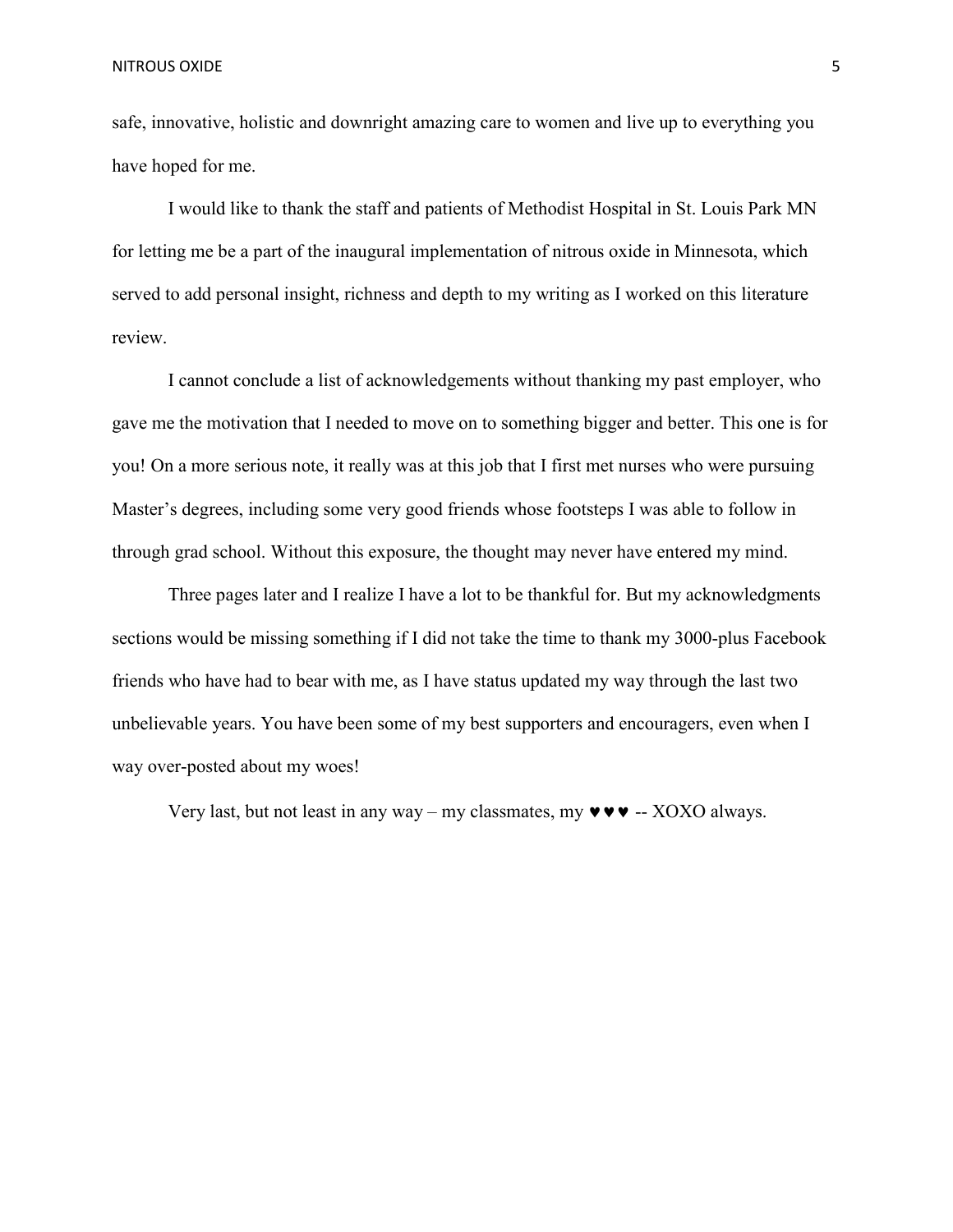# **Table of Contents**

| .19 |
|-----|
|     |
|     |
|     |
|     |
|     |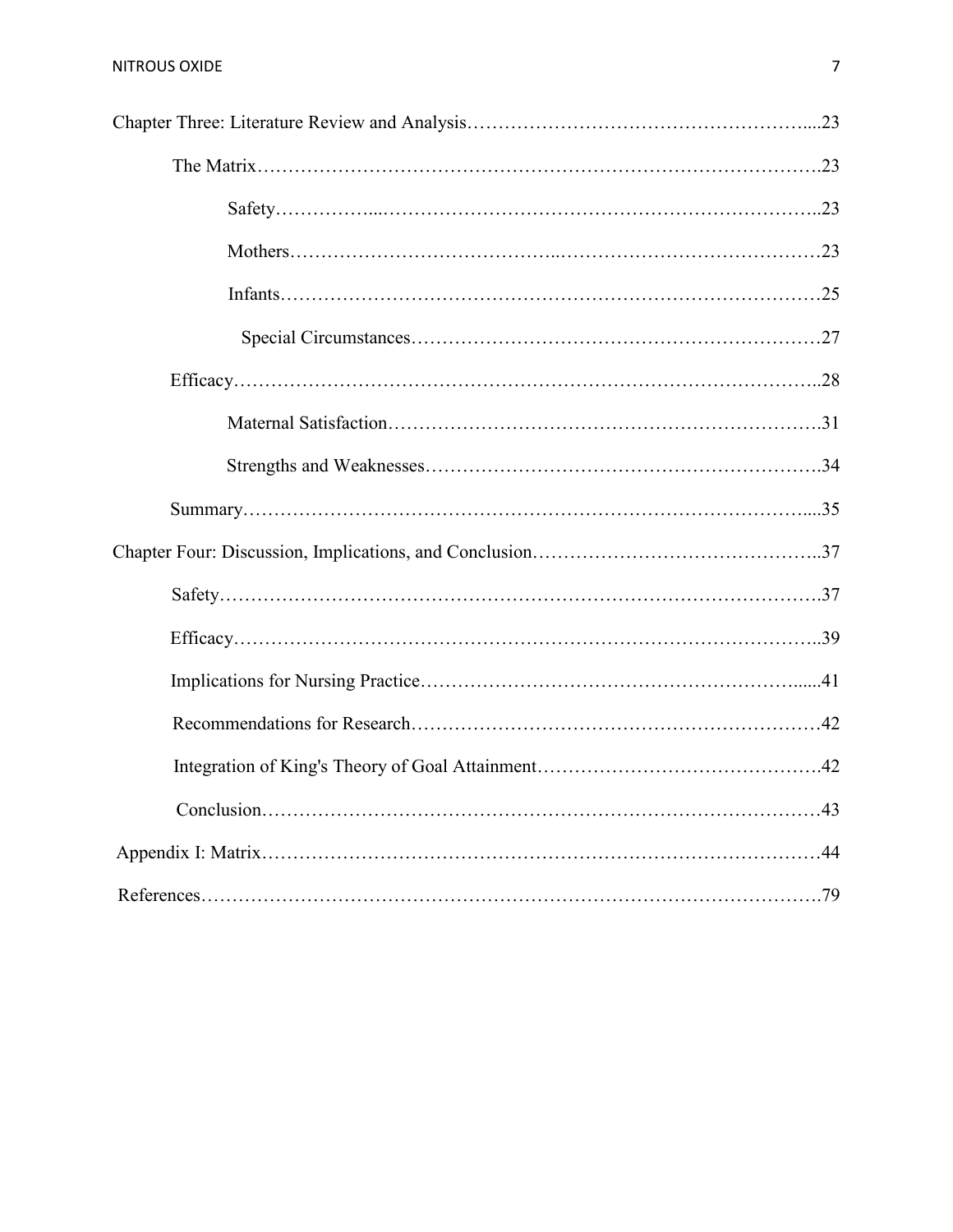#### **Abstract**

**Background:** All women will experience pain while going through childbirth. The pain is caused by pressure and stretching on the uterus and visceral organs, lack of oxygen during uterine contractions, and musculoskeletal and perineal stretching. Difficulty coping with pain leads to an increase in catecholamines, which further complicates the labor process and can contribute to long term psychological consequences. Up to 75% of women in other countries use nitrous oxide, a colorless odorless gas, to manage their labor pain. In the United States, the options for managing labor pain have consisted of non-pharmacological methods such as massage, breathing and relaxation techniques, hydrotherapy, etc; neuraxial methods ie: epidurals or spinals; and parenteral narcotic administration. Up until about 2015, only five hospitals in the United States offered nitrous oxide and women in the United States have fewer options available for pain management than other countries. Multiple other hospitals and birth centers have begun to offer this option. The American College of Nurse Midwives has indicated that women should have as many safe options for pain management as possible and has encouraged the use of nitrous oxide, as well as continuing research.

**Purpose:** To evaluate the safety and efficacy of nitrous oxide in labor and delivery.

**Results:** Twenty-four articles were identified for review and appraised using the Johns Hopkins Research Evidence Appraisal Tool. The major findings of the reviewed literature include that nitrous oxide is safe to use for both mothers and babies. Nitrous oxide is safe to use in special circumstances, such as when epidural or parenteral opioids are contraindicated, for postpartum perineal repair or cephalic version, and has some anxiolytic properties that appear valuable as well. The efficacy of nitrous oxide is less clearly defined due to difficulty in measuring pain and the highly individualized nature of labor and delivery. Efficacy appears highly dependent on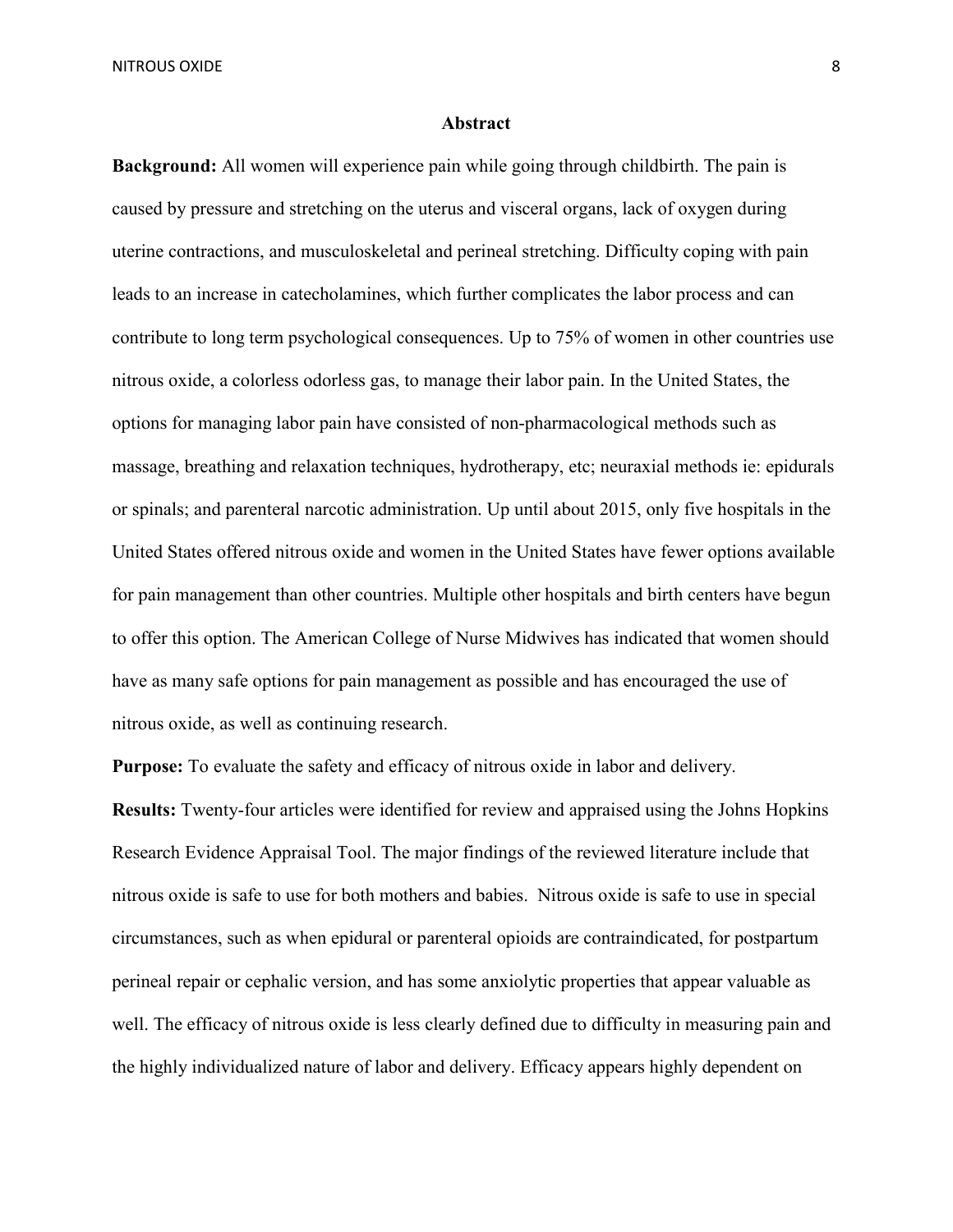patient expectation, though in populations where nitrous oxide has been used, its use is heavily favored and recommended.

**Conclusions:** Nitrous oxide is very safe for both mothers and infants. It is cheap, easy to use, and does not require the presence of anesthesia staff to administer. It is easily portable and fast to set up and administer. Discussing pain management goals and expectations will help improve satisfaction, as well as ensuring proper use to achieve maximum effectiveness. Consistent with King's Theory of Goal Attainment, nitrous oxide offers a patient-controlled analgesia option that maximizes a woman's access to, and control of, safe, effective options for managing their pain while in labor.

**Implications for Research and Practice:** There is considerable room for further, good quality, randomized controlled trials. Areas of study needed include the use of nitrous oxide in specific situations, and especially its use as an anxiolytic. There is enough evidence currently to support the promotion and use of nitrous oxide for pain management in labor and delivery. The use of nitrous oxide fits the practice philosophy of nurse-midwives well, and nurse-midwives are wellsuited to champion the use of nitrous oxide in practices of all types, including birth centers and rural settings.

**Key Words:** Nitrous oxide, Entenox, Nitronex, Patient-controlled analgesia, pain management, anxiolytic, nurse-midwives, labor pain, childbirth, pain management alternatives, safety, efficacy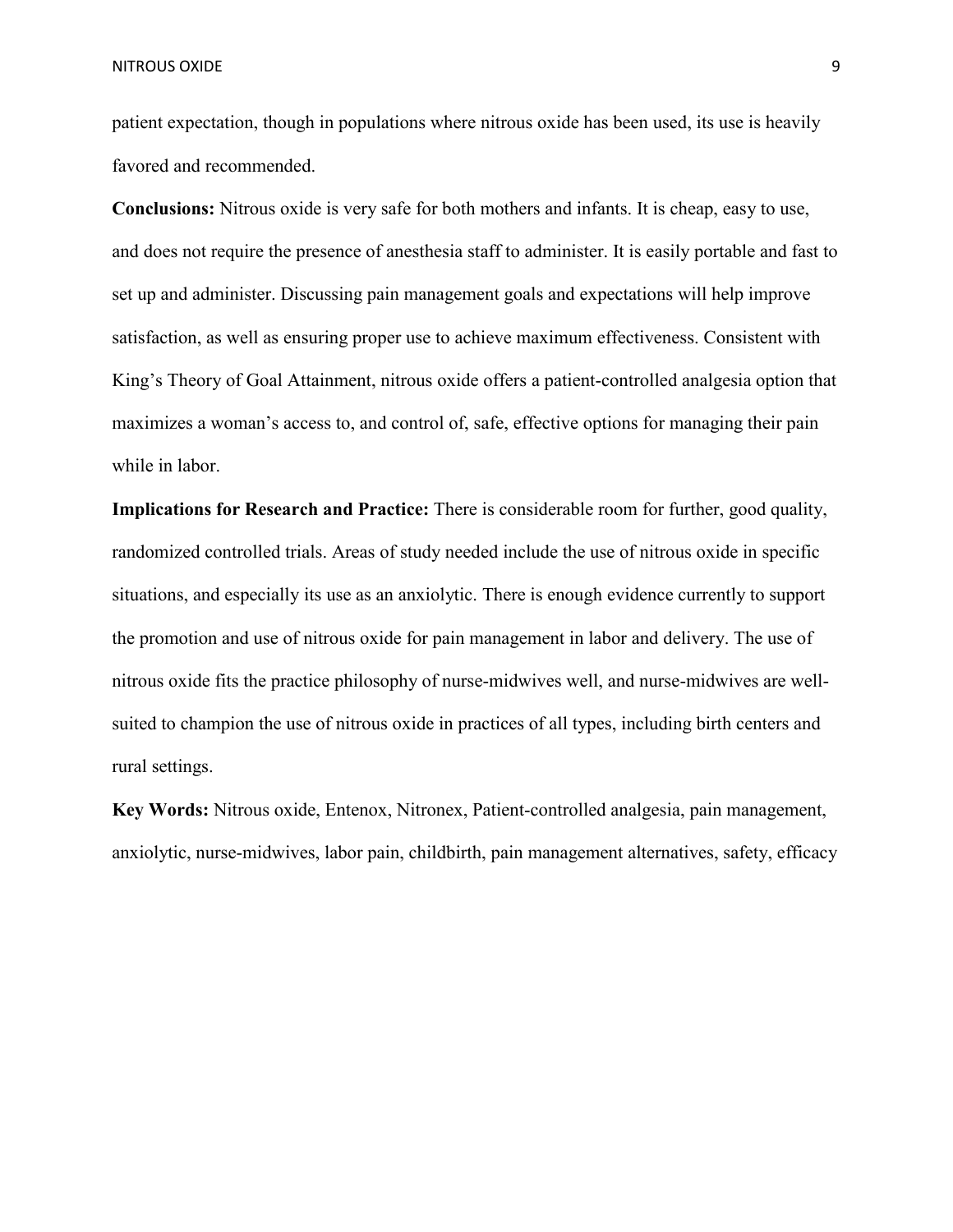#### **Chapter 1: Introduction**

## **Background**

Since life began, women have been giving birth to future generations and since that time pain has been a part of this process. Labor pain is one of the most acute pains women will experience in their lives (Pasha et al., 2012). Labor pain has been attributed to stretching and pressure on the uterus and visceral organs, lack of oxygen during uterine contractions, and musculoskeletal and perineal stretching (King, Brucker, & Fahey, 2013; Posner, Dy, Black, & Jones, 2013). Every individual will experience pain in a different way, both in terms of what she is feeling, as well as in terms of how she is able to cope. When women have difficulty coping with pain, it leads to an increase in catecholamines, which can reduce the effectiveness of contractions and contribute to fatigue, dystocia, and fetal distress (Adams, Eberhard-Gran, & Eskild, 2012). One concept that is almost universally accepted is that labor and birth are a pain unlike any other experienced in life. Some women may suffer psychological consequences secondary to ineffective coping and disempowerment, long after the actual birth that can be so severe as to contribute to the development of post-traumatic stress disorder (Andersen, Melvaer, Videbech, Lamont, & Joergensen, 2012; Nilsson, Bondas, & Lundgren, 2010; Rooks, 2012).

 In the United States, the options for managing labor pain have consisted of nonpharmacological methods such as massage, breathing and relaxation techniques, hydrotherapy, etc; neuraxial methods ie: epidurals or spinals; and parenteral narcotic administration. In other countries, the majority of women use a fourth option – nitrous oxide. About 50-75% of women in the UK and 60% of women in Finland use it. Its use is also common in Australia, New Zealand, and even in Canada (Likis et al., 2014; Rooks 2007).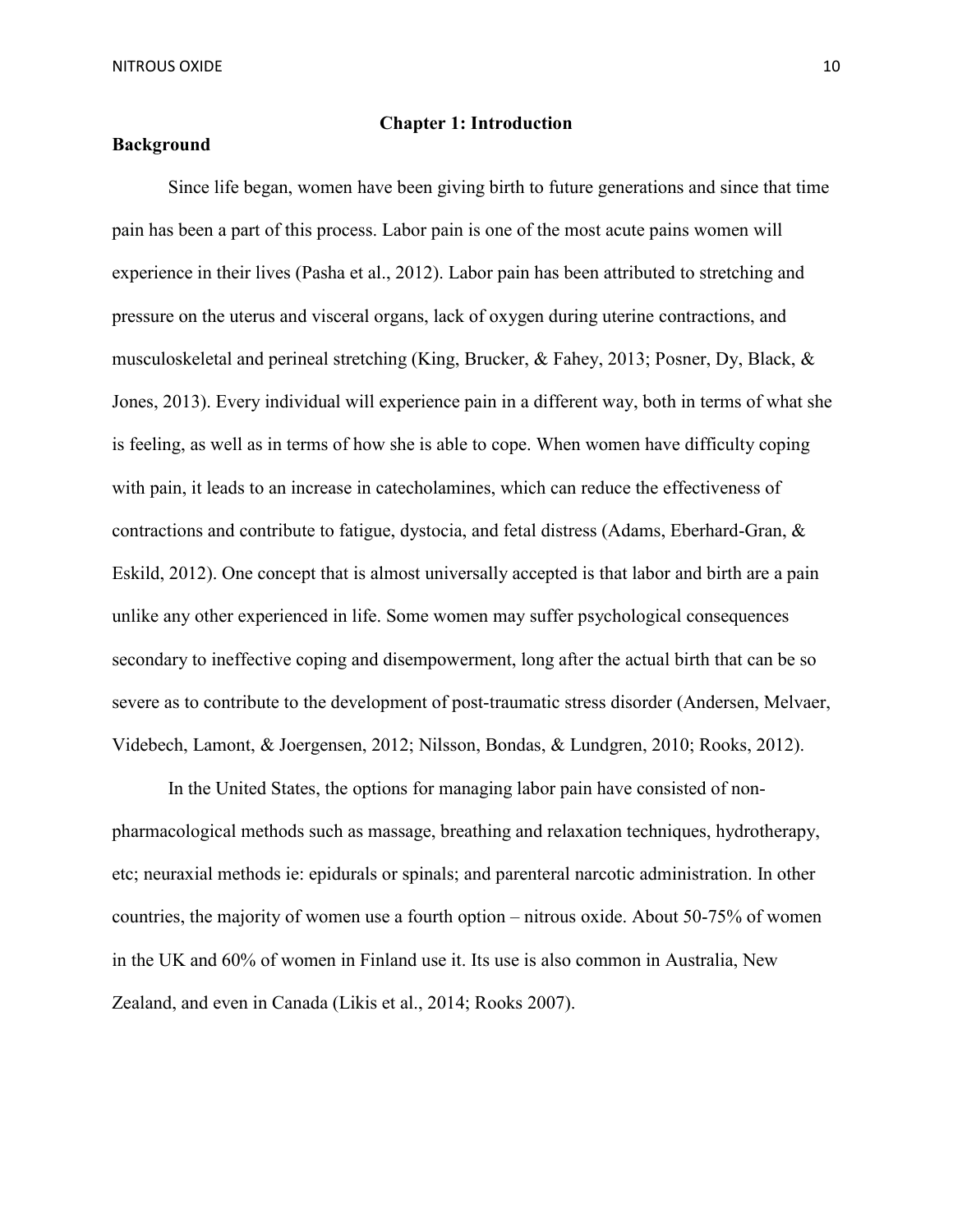# **Nitrous Oxide**

 Nitrous oxide is a colorless, odorless, tasteless gas composed of two nitrogen atoms and one oxygen atom that can be inhaled in various concentrations with oxygen. The most commonly used concentration during labor today is 50% of each (Stewart & Collins, 2012). It is thought to stimulate endogenous endorphins as well as the release of corticotropins and dopamines, which creates a euphoric effect. Women experience less pain and/or care less about the pain they do experience, along with having decreased anxiety. The effects are experienced usually within 30- 60 seconds from initiation. Women remain awake and alert, with full sensory and motor functioning. They may use nitrous continuously, intermittently with their contractions, or they may use it in blocks of time alternating between use and non-use (Stewart & Collins, 2012). It leaves the maternal system as quickly as it enters, via exhalation (Akerman & Dresner, 2009). IV access or continuous fetal monitoring are not required as a result of nitrous oxide use (Stewart & Collins, 2012).

#### **Statement of Purpose**

The purpose of this project is to critically appraise scholarly literature to answer the following question: "Is nitrous oxide a safe and effective alternative to current pain management practices for laboring women?" In addition to general safety and effectiveness, the areas of discussion will include whether nitrous oxide is an acceptable alternative to options such as narcotic pain medications and neuraxial pain medications. The project will also seek to consider whether it is an acceptable alternative for when current practices are not feasible, such as when epidurals are contraindicated, or in low resource settings. King's Theory of Goal Attainment will be the underlying theory in this paper, as it seeks to evaluate how the use of nitrous oxide can help women meet their goals and select means with which to meet their goals.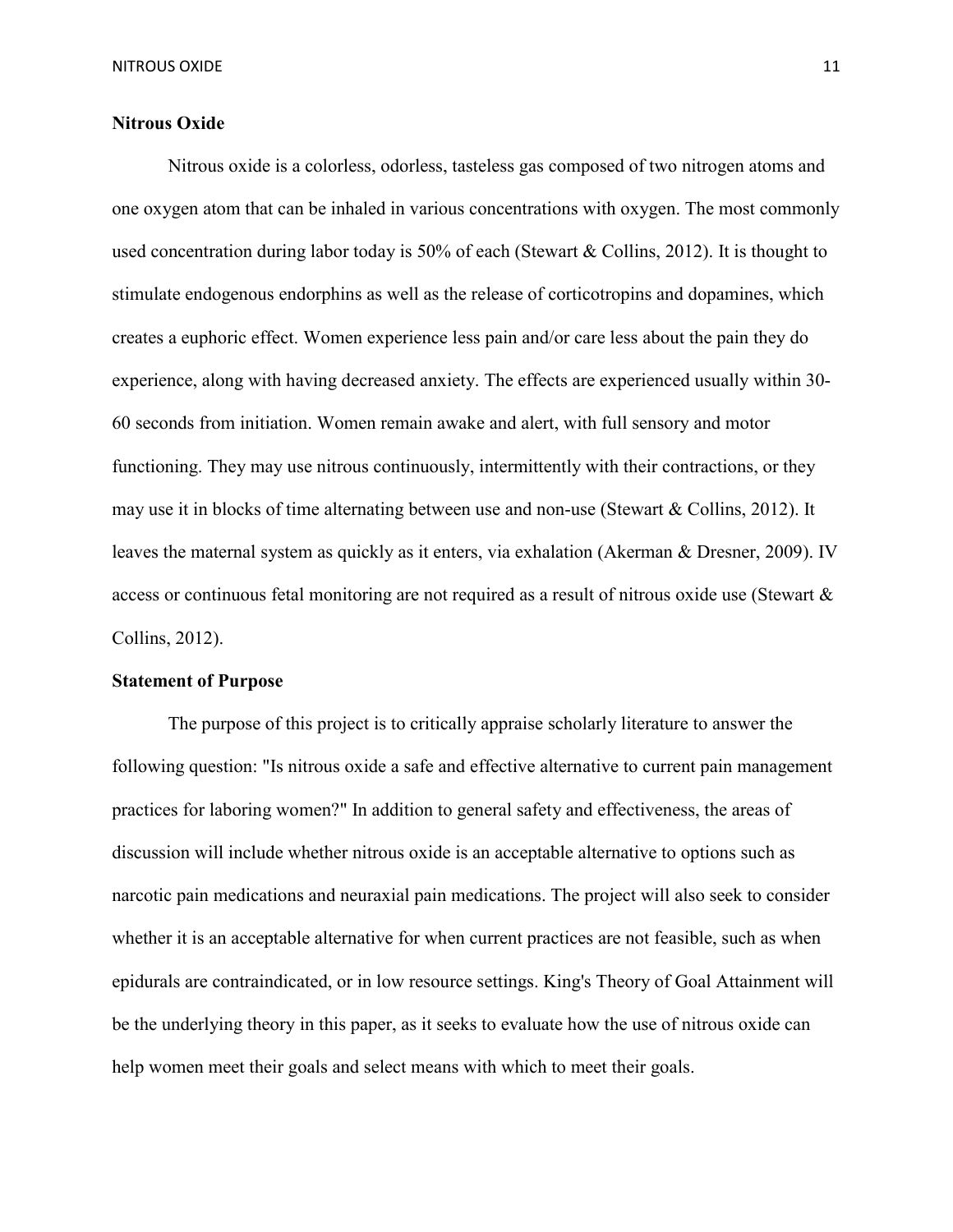# **Evidence Demonstrating Need for Critical Review**

More than 131 million babies are born worldwide annually, yet many of their mothers will lack the means to effectively cope with their pain. Inexpensive, safe, and simple methods are essential (Rooks, 2012). As stated by the American College of Nurse-Midwives (ACNM), women here in the United States have fewer options for pain control in labor than women in many other countries. The ACNM has also asserted that women have a right to access all safe options for pain relief in labor and birth. Included in the ACNM statement is a provision that where nitrous oxide is being used, there should be accompanying research and ongoing evaluation to add to the existing body of knowledge (American College of Nurse-Midwives, 2010). Nitrous oxide is used successfully and extensively in many countries outside of the United States, and in some areas it is the primary means of pain control. Nitrous oxide has been used in Europe for more than 100 years, with rates of use around 70% (Collins, 2015). It was in England in 1934 that a device for self-administration was developed and it became commonplace throughout Europe. As of 2014, there were only five known centers here in the United States that provided nitrous oxide as an option for laboring women (Likis, et al., 2014). Due to its gain in popularity and the fact that it is on the verge of a boom here in the United States, the Agency for Healthcare Research and Quality (AHRQ) identified a significant lack of quality research on the subject (AHRQ, 2011). The potential benefits and usefulness of nitrous oxide here in the United States, along with its impending widespread use, necessitates a critical review of the literature. Specific needs for nitrous oxide are discussed in the following sections.

**Patient-controlled Analgesia.** Nitrous oxide is a patient controlled method of analgesia giving patients more of a sense of control. Patient-controlled analgesia (PCA) is a conceptual framework that is not restricted to a single class of analgesics, or a single mode of delivery, but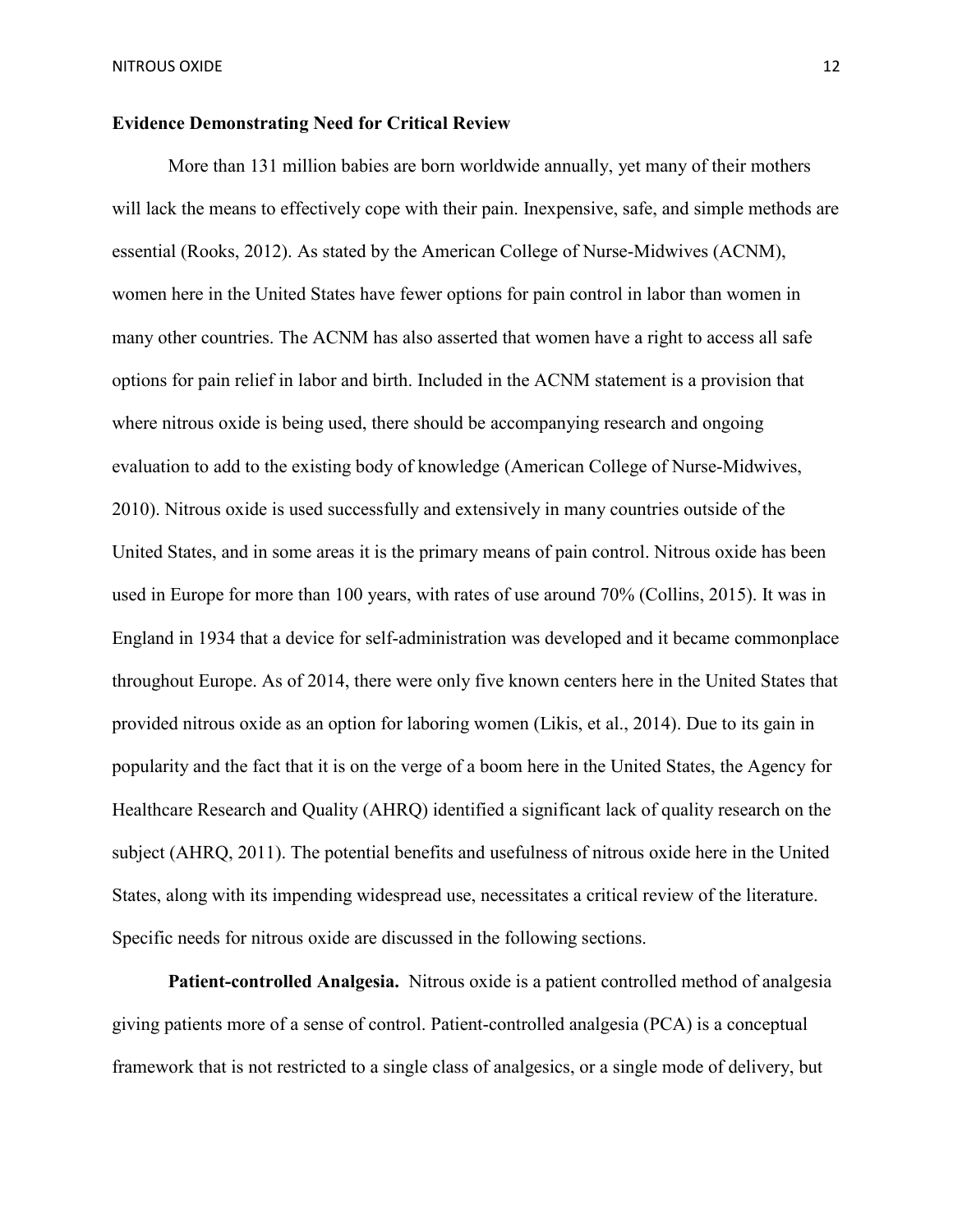rather any analgesic that is administered on immediate patient demand in sufficient quantities (Grass, 2005). In searching the literature regarding PCA in labor, the vast majority of the information available is focused on PCA epidurals. This is because currently, PCA is the only choice available for patient-controlled analgesia for most laboring mothers in the United States, and even those are limited in the amount of control the patient has. Most are administered with a continuous infusion, and even if they are a bolus only delivery program, the effects are relatively slow acting and the patient is not really at liberty to be free of the epidural catheter, monitoring, and other restrictions at will. Generally speaking, once an epidural is in place, there is little option to reverse it. The other major option to women is an intermittent parenteral narcotic administration such as fentanyl, nalbuphine, or butorphanol. While these provide periods of strong pain control, there are strict administration guidelines and patients are reliant on healthcare providers to administer these. The degree of empowerment associated with the selfadministration of nitrous oxide is one factor that may be important in promoting and enhancing women's satisfaction (Collins, 2015).

**Anxiolytic**. Nitrous oxide is an anxiolytic. The presence of stress, anxiety, catecholomines, and epinephrine has been shown to have a definitive effect on labor (Adams et al., 2012). Catecholamines decrease the effectiveness of contractions and lead to dystocia and maternal exhaustion. Additionally, the fight or flight response caused by these stress hormones diverts oxygen-rich blood from the uterus and causes non-reassuring fetal heart tones (Levinson & Schnider, 1979). It also enhances the perception of post-traumatic stress disorder post-partum (Lederman, Lederman, & McCann, 1985). Adding a labor-coping option that helps to reduce anxiety, that could be used alone or even in conjunction with current options, could be profound.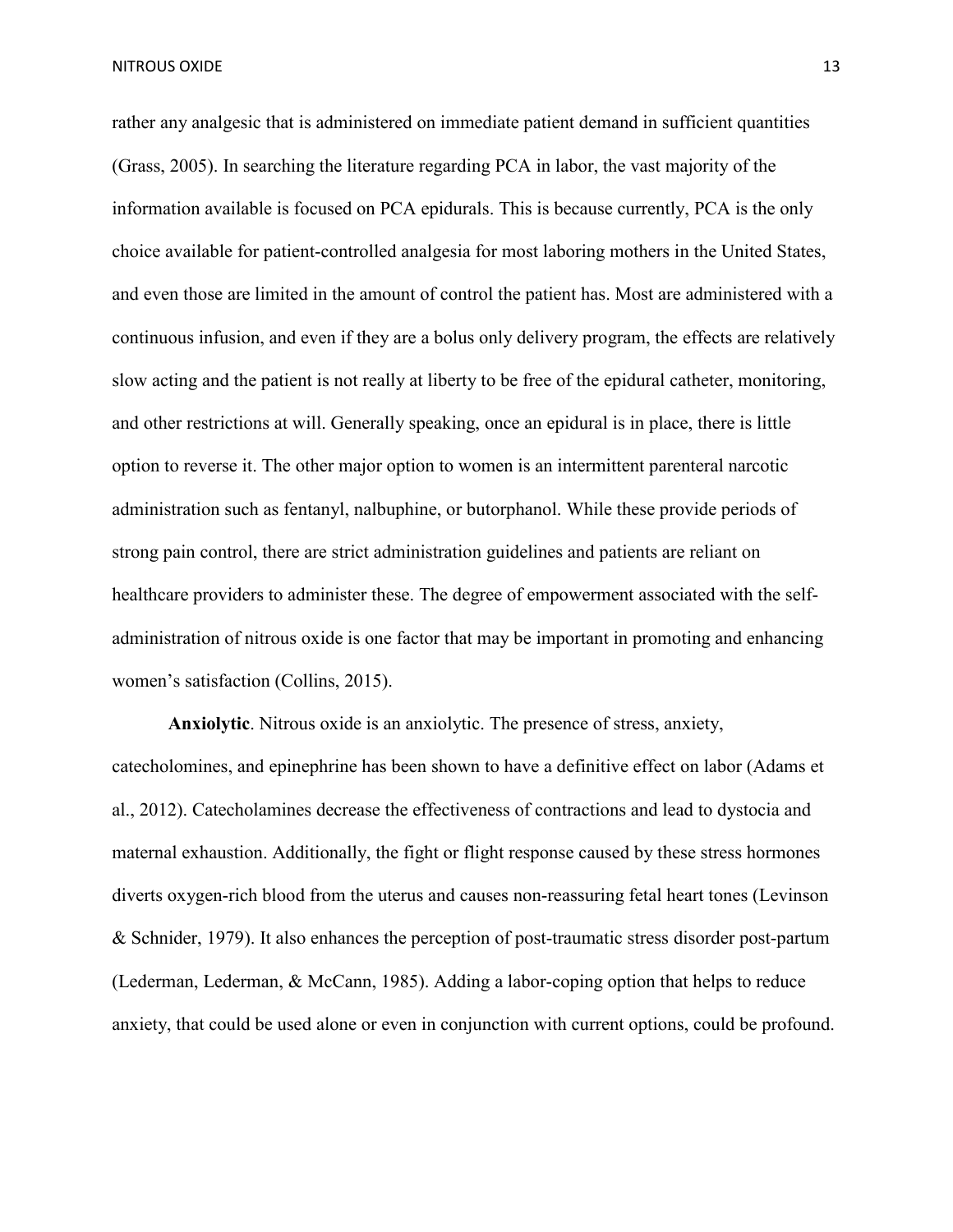**Contraindications to Neuraxial Analgesia**. Often, an epidural analgesia is not an option, such as when spina bifida or Harrington Rods are present. Patients may also have such extreme anxiety about the procedure that they are not able to tolerate it. Although epidural analgesia for labor is generally reported to be safe in most cases where there is a history of spinal surgery, studies have shown increased difficulty with placement and an increased rate of failed or inadequate anesthesia in laboring women, as compared to the general population of women who do not have a history of spinal surgery (Ko & Leffert, 2009). As medicine improves at managing neural tube defects, increasingly more women born with these defects are reaching childbearing age and achieving pregnancy. Neuraxial pain management in these women is challenging at best, due to underlying skeletal, musculoskeletal, and nervous system deformities and may not be an option (Kuckowski, 2007). Although cesarean section and general anesthesia is necessitated in many of these women, many others are still able to deliver vaginally and they are in need of pain management options. Additionally, there are several other contraindications to a labor epidural, which include low platelet levels, septicemia, progressive neurological diseases such as multiple sclerosis, elevated intracranial pressure and hypovolemia. It also includes the presence of conditions that affect the cardiac output, such as aortic stenosis (Silva & Halpern, 2010). Lastly, another major contraindication to epidural placement is refusal or inability of the patient to cooperate with the procedure and maintain proper positioning, which may be caused by labor pains, or patient anxiety about the procedure. Either way, it leaves the patient with one less option for pain relief if this situation occurs (Poole, 2003).

**Contraindications to Parenteral Opioids**. Parenteral opioids are one of the other major options for labor pain management after neuraxial analgesia. Parenteral opioids may also be contraindicated for many women, which leaves them with few remaining options. Allergy or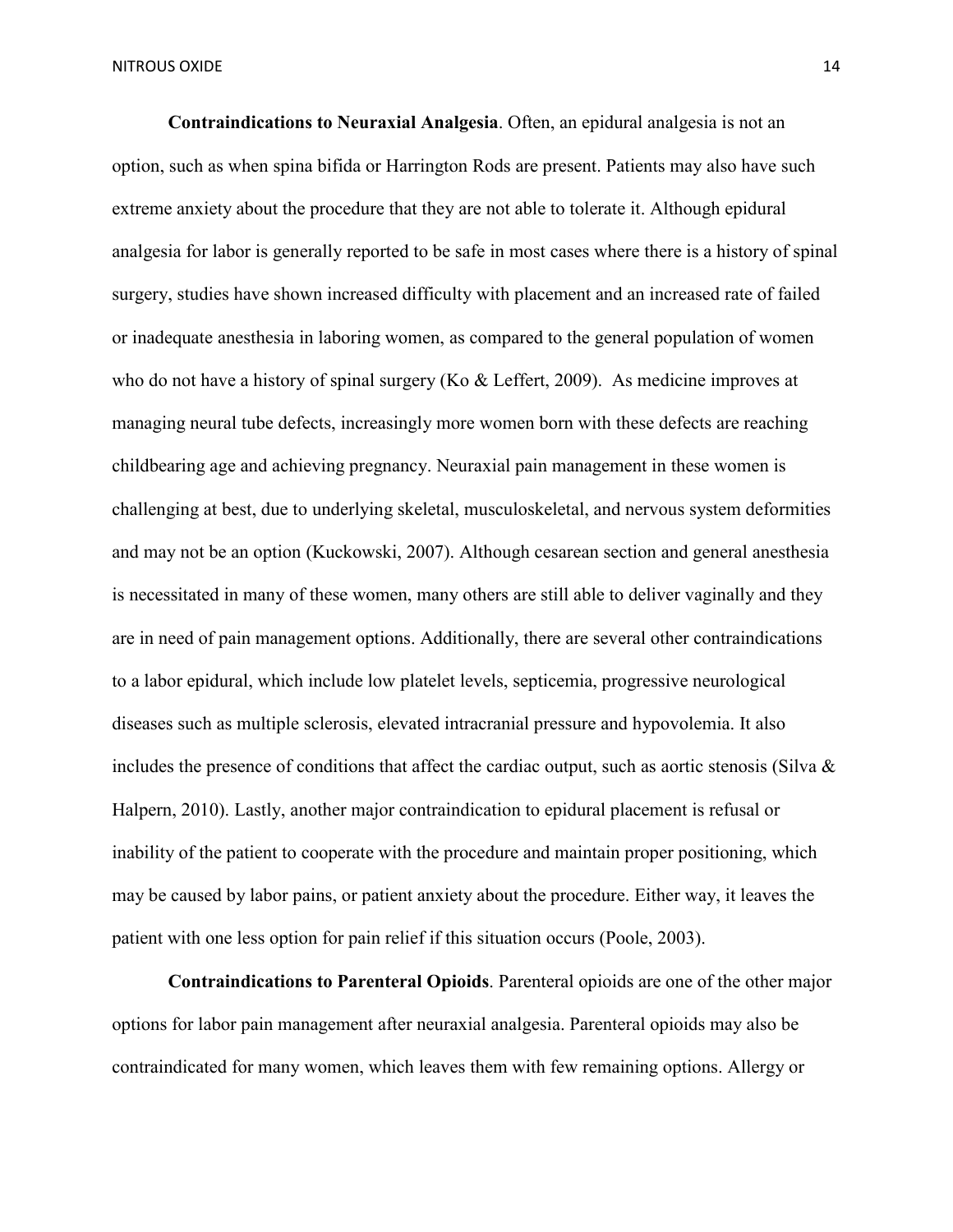sensitivity to narcotic analgesia is an absolute contraindication. Many women have also found themselves coping well with labor up until the last few centimeters of dilation, when they could really use something for pain. At this stage of dilation, they are unable to use parenteral opioids because of the risk for respiratory depression in their newborns, should the narcotics be administered too close to delivery (Rooks, 2012). Additionally, if water birth is desired, women may be faced with having to abandon their hopes of water birth entirely if they choose to receive parenteral opioids.

**Adverse effects of current methods of analgesia**. Both parenteral opioid labor analgesia, as well as epidural labor analgesia, are associated with numerous adverse effects which women may prefer to avoid. These are well studied in the literature and far too numerous to go into detail in this discussion. However, among the reported side effects are lower oneminute Apgar scores and increased need for naloxone; prolonged second stage, more frequent need for oxytocin augmentation, hypotension, and maternal fever (Anderson, 2011; Leighton & Halpern, 2002). Also, women may have concerns about the effects that analgesia could have on breastfeeding. There is data that confirms both parenteral opioids, as well as epidurals, may be detrimental to early breastfeeding (Sinusas & Gagliardi, 2001).

#### **Significance to Midwifery**

Nitrous oxide has the potential to have a very profound benefit to the practice of nursemidwifery. Conversely nurse-midwifery is perfectly positioned to promote the use of nitrous oxide. As a matter of course, patients who seek care outside of traditional obstetrical care and choose midwives may also be likely to seek out alternative methods of pain management. Rooks (2007, p. 187) stated, "nitrous oxide complements and is synergistic with the midwifery model of care." Currently the ACNM is the only professional organization that has addressed the use of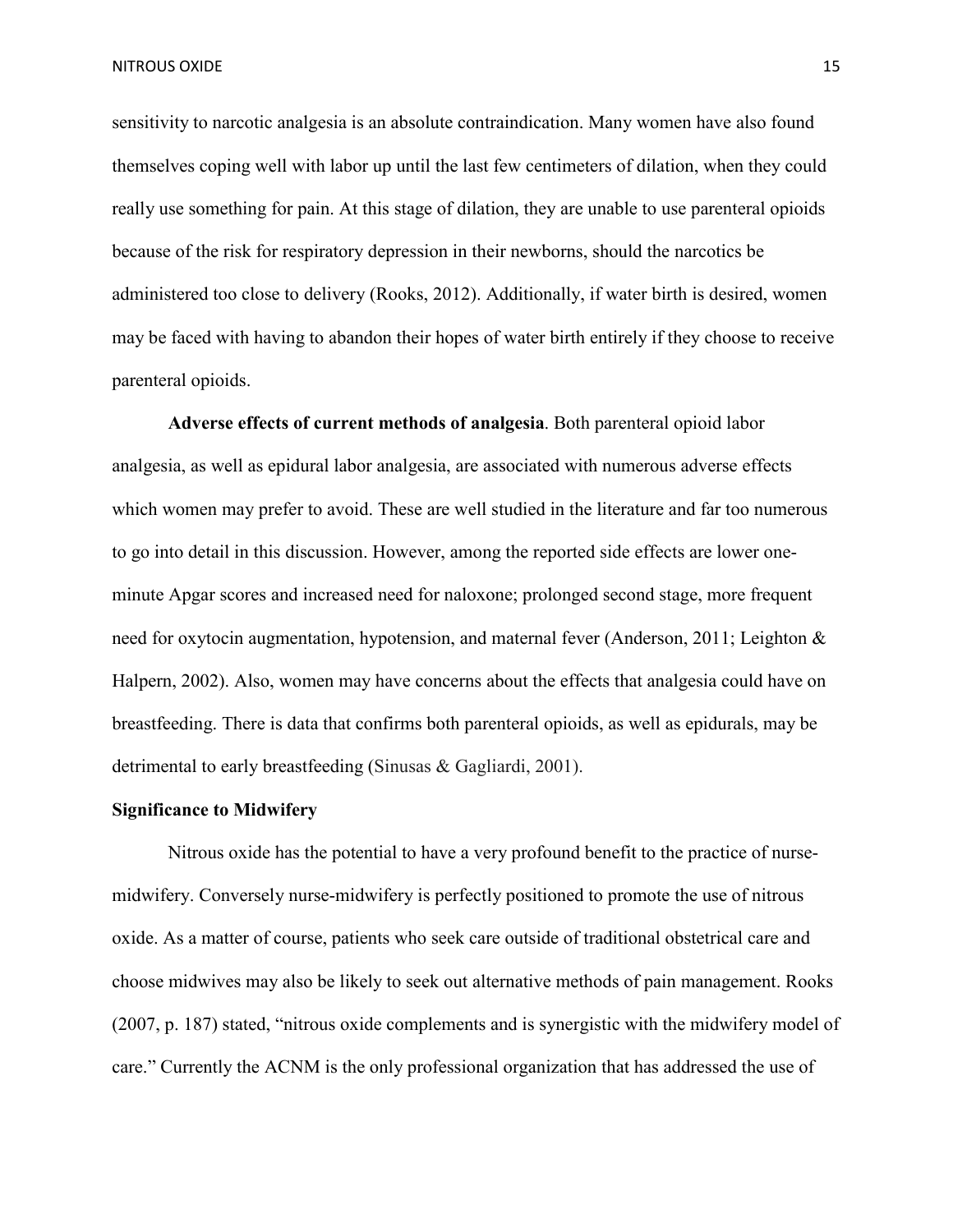nitrous oxide in the United States (Collins, 2015). In their position statement, the ACNM has stated that midwives should play a role in the administration of nitrous oxide, as well as contribute to research and evaluation. (ACNM, 2010). Nitrous oxide can be administered without the oversight of an anesthesiologist. It also has the benefit of being easily portable. Therefore, it is especially useful to midwives who deliver in birth centers, or at home. Nitrous oxide can be particularly beneficial in these settings, as laboring women would not have access to all the pharmacological options for pain available in hospital settings. In fact, many rural hospitals right here in the United States do not staff Certified Registered Nurse Anesthetists, or Anesthesiologists twenty-four hours a day, or they may serve a cluster of hospitals and thus are not always readily available to administer epidural anesthesia. Thus nitrous oxide is perfectly suited to the smaller practices of many midwives today, who also strive to provide their patients with as many options in pain relief as possible.

#### **Theoretical Framework**

King's Theory of Goal Attainment states that human beings are rational and sentient. It states that human beings have the ability to perceive, think, feel, choose, set goals, and select means to achieve those goals and make decisions. The theory asserts that humans have three fundamental needs which are the need for health information when it can be used, the need for care that seeks to prevent illness, and the need for care when he or she is unable to care for oneself (Nursing Theory, 2015).

King's Theory can be applied to labor and birth in that women inherently understand that labor and birth will involve some kind of pain. The perception of pain is different for all women, but women all consider how they will cope during the labor process, and what resources they will utilize. They will likely have an ideal for how they would like their labor to progress and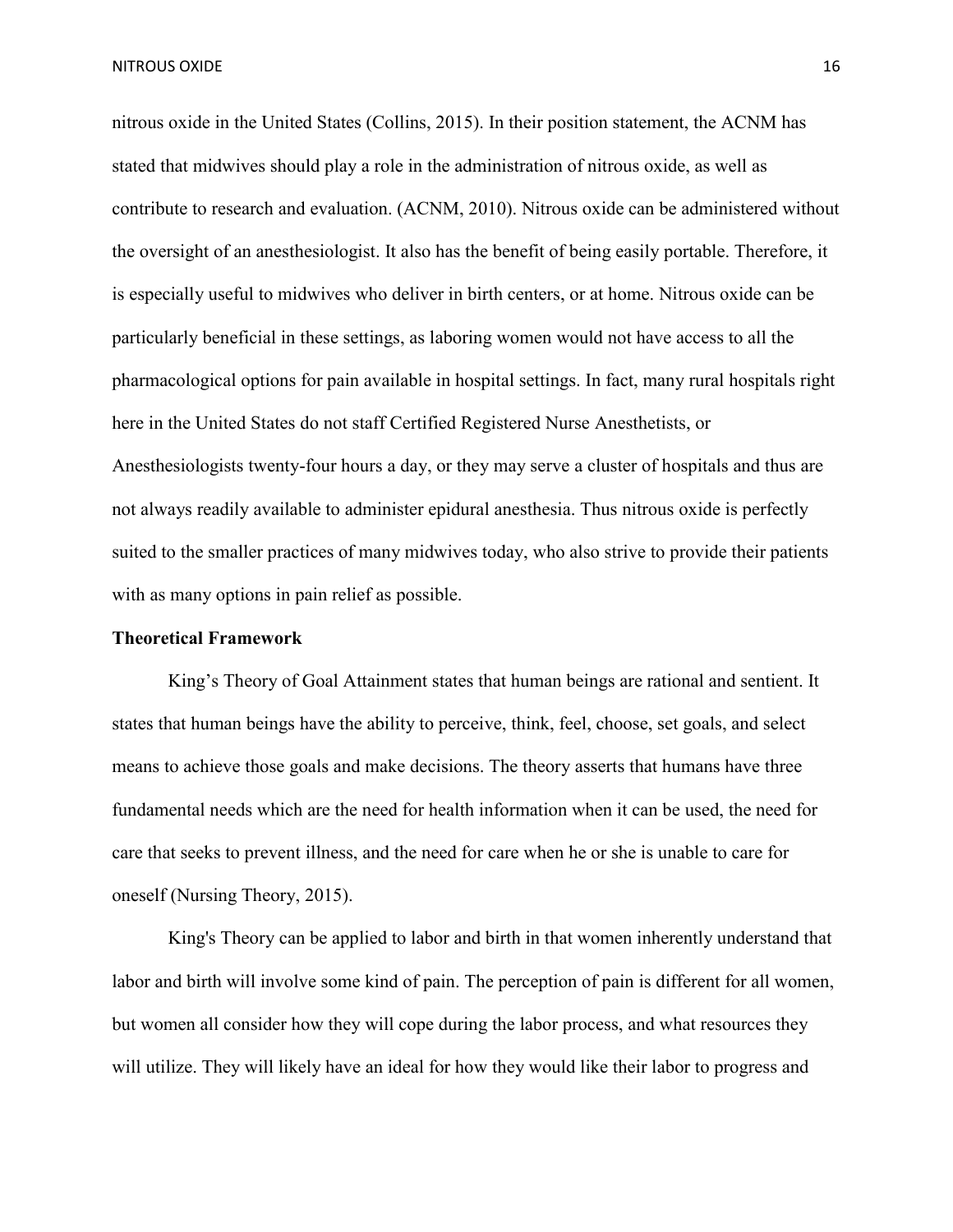what they want to experience, or not experience. They use whatever information is available to them to make decisions on how best to manage their pain for their unique preferences and experiences. They set goals. Women need to have options available to them that are safe and that do not cause greater harm to them and their newborns. Lastly, they need to know that if and when they are not able to think clearly while in the midst of labor, their caretaker, the midwife, will provide for them in a matter consistent with their original plans and current needs. Thus King's Theory of Goal Attainment is very applicable to the use of nitrous oxide because it gives women another option. Not only an option that is shown to be safe, effective, and less invasive with less side effects to them and their baby, nitrous oxide also provides an element of selfcontrol, even from one contraction to the next, that is unparalleled in other methods.

#### **Summary**

Nitrous oxide is widely used in other countries and is rapidly spreading here in the United States, as is the practice of midwifery. Yet there is a lack of comprehensive resources regarding its use, especially by nurse-midwives in the non-traditional settings they often practice in. This chapter considered pain in labor and introduced nitrous oxide. Nitrous oxide is a gas, which is mixed with oxygen and administered during labor and/or other painful procedures such as postpartum perineal repair. It is used as an alternative to the current methods of pain management, such as parenteral opioids or epidural, which may be contraindicated or have unacceptable side effects. The ACNM has expressed their support of nitrous oxide in congruence with the midwifery model of care. The need for a critical review of the literature was discussed. Lastly, King's Theory of Goal Attainment as it is applied to labor and delivery, pain management, and nitrous oxide was discussed.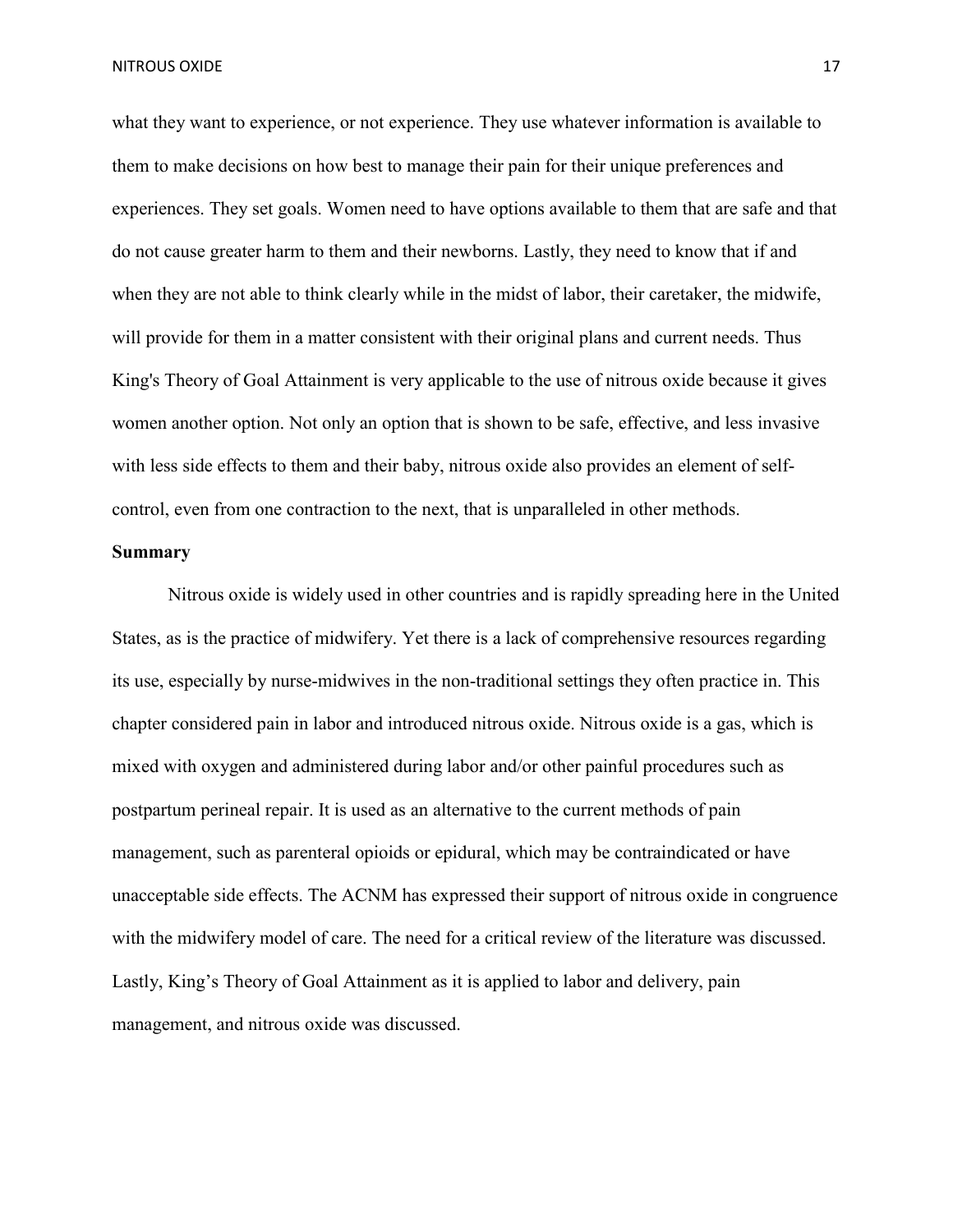Chapter 2 describes the methods used for this critical appraisal of the literature, and includes search strategies, inclusion and exclusion criteria, a summary of the number and types of research selected for the review, and criteria for evaluating research studies. Chapter 3 provides a review and analysis of the evidence and includes a synthesis of major findings, as well as strengths and weaknesses of the studies. Chapter 4 concludes with a synthesis of the literature answering the research question, current trends and gaps in the literature, implications for pain midwifery and recommendations for further research.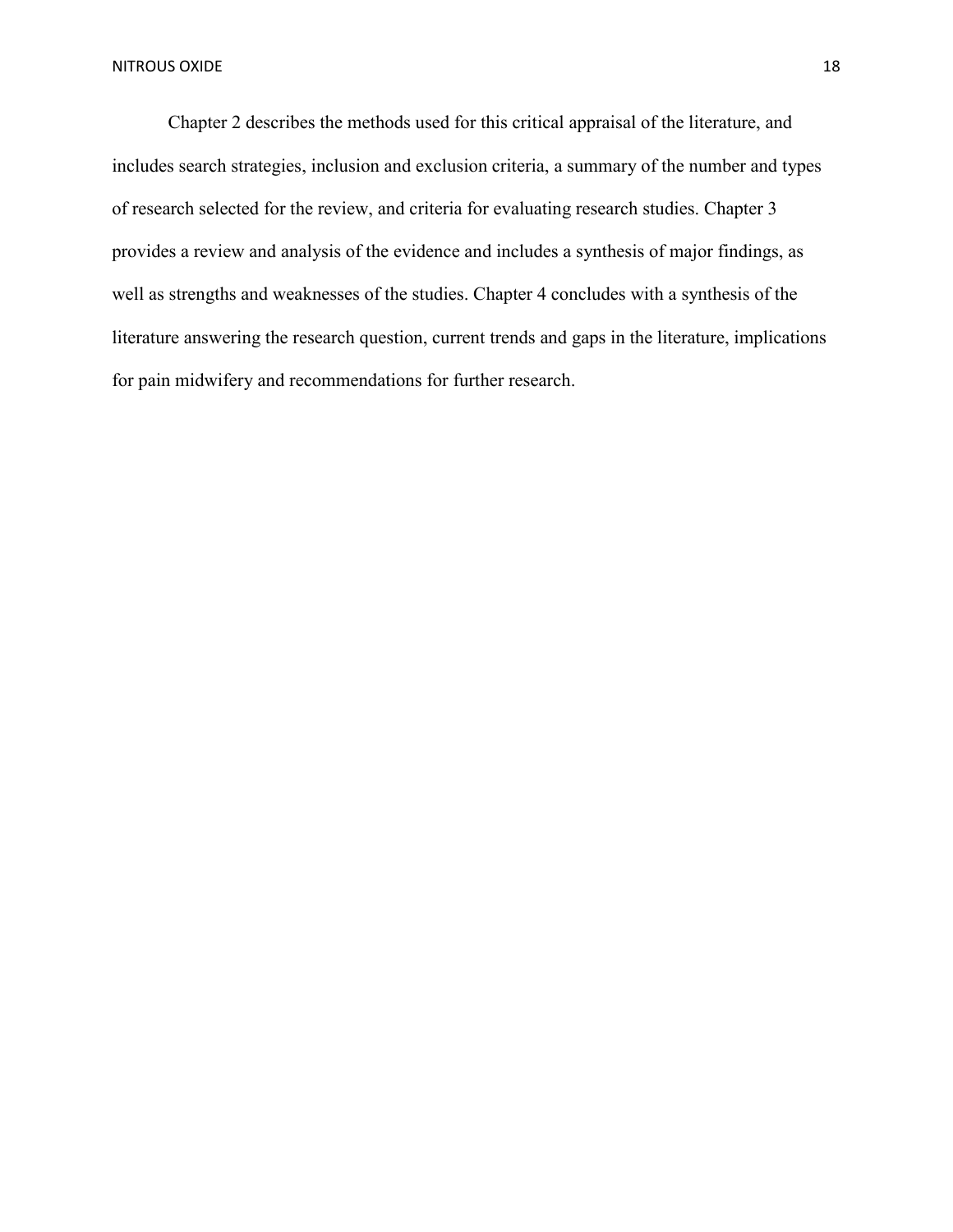#### **Chapter Two: Methods**

This chapter will review the process used in the critical appraisal of the literature pertaining to the practice question of, "is nitrous oxide a safe and effective alternative to current pain management practices for laboring women?" Key words and phrases were chosen and a search of multiple databases was conducted. Through an inclusion and exclusion process twentyfour of the most salient articles were chosen for critique.

# **Search Strategies Used to Identify Research Studies**

This review of the literature covers the years from 1969-2015. Seventeen out of twentyfour of the articles were from the time from of 2000-2015, but some of the earlier studies were evaluated due to their significance, and because much of the research in relation to nitrous oxide was conducted at the latter part of the last century. The following databases were used: Academic Search Premier, Scopus, CINAHL, Google Scholar, PubMed/MEDLINE, Cochrane Database of Systematic Reviews, and Science Direct. Key words and phrases used in the search process included: Nitrous Oxide, Entonox, Nitronex, patient-controlled analgesia, safety of nitrous oxide, Efficacy of nitrous oxide, anxiety in labor, and use of nitrous oxide in rural settings. In addition, references within the research articles were analyzed yielding additional literature for review.

#### **Inclusion and Exclusion Criteria**

The initial inclusion criteria required studies to have been completed in the last 10 years and to be available in English. Earlier published studies were added after the initial inclusion/exclusion process, according to their pertinence to the topic. These additional studies have publication dates of 1969 to 1999. Included were articles that compared nitrous oxide to other modalities of pain management not commonly used her in the United States, as long as a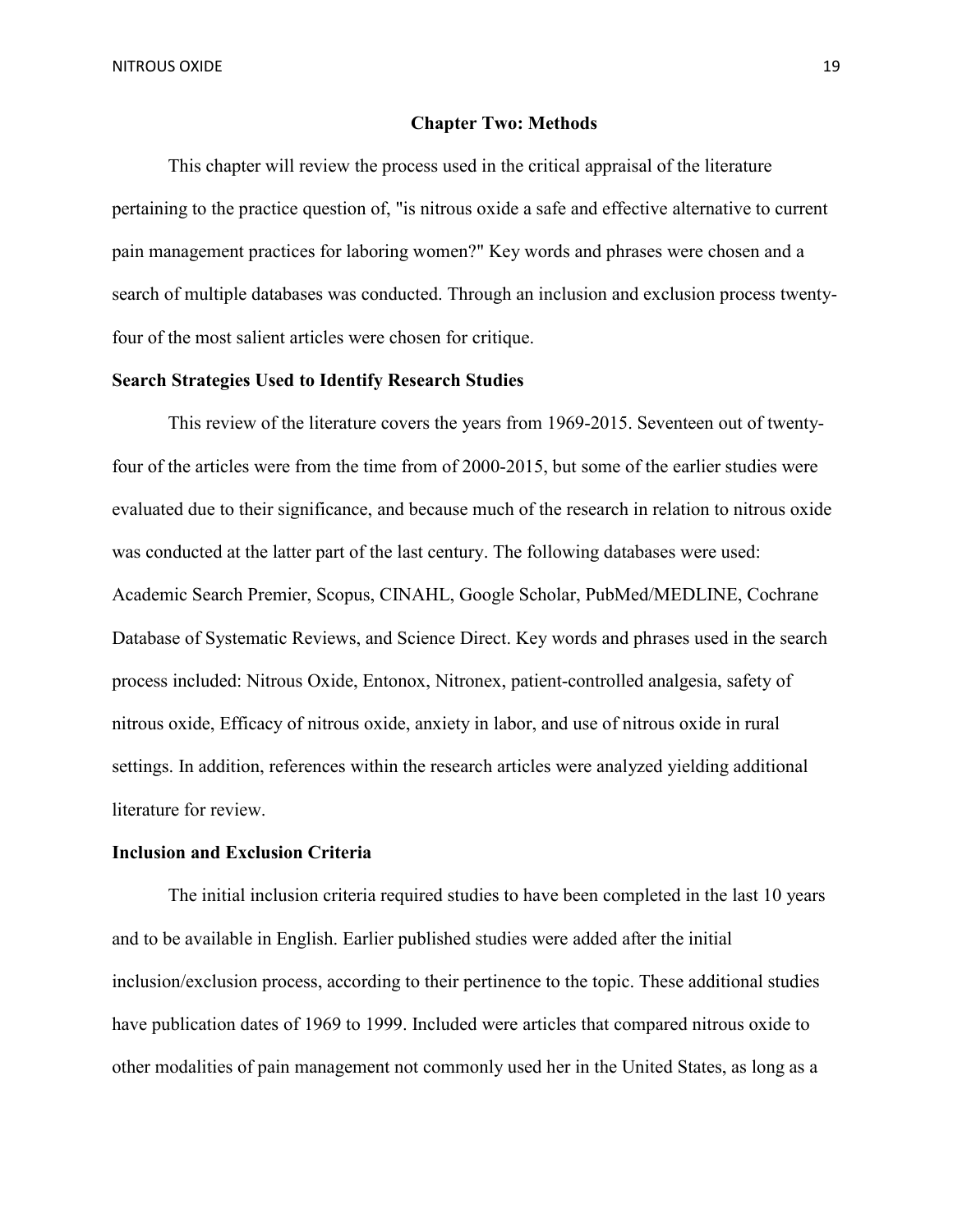control was also present. These include the use of enflurane, sevoflurane, pethidine, meperidine, and remifentanil. Articles were initially evaluated on title and abstract to determine if inclusion criteria were met.

Along with the inclusion criteria, multiple exclusion factors were utilized in the identification of appropriate scholarly articles. Excluded were articles that were not original research, such as professional opinions, guidelines, literature reviews, meta-analysis and statements of policy, although their references were searched for additional research articles. Also excluded were articles whose focus did not fit the purpose of the review, such as those that focused exclusively on safety for care providers. Multiple articles were also excluded pertaining to the use of nitrous oxide in the field of dentistry, as well as pediatric pain management, except in some cases where their results were generalizable to the obstetric population. Articles, which compared different percentages of nitrous oxide, were not included either, unless they included a control against no treatment and the 50% concentration, which is the concentration now used in labor settings in the United States. Articles were further reviewed to verify applicability to labor and birth, infant outcomes, breastfeeding, painful procedures such as IV starts, versions, and perineal repair, and to the practice of midwifery.

#### **Summary of Number and Type of Studies**

The abstracts of the original forty-five articles were evaluated for pertinence to the topic of interest and narrowed down to twenty-four articles. The matrix includes nine randomized controlled studies, one survey, one prospective comparative study, one retrospective review, one case study, one observational study, one non-experimental descriptive comparative study, three cross-sectional studies, three prospective longitudinal studies, two cohort studies, and one random quasi-experimental crossover study. The review includes research from the United States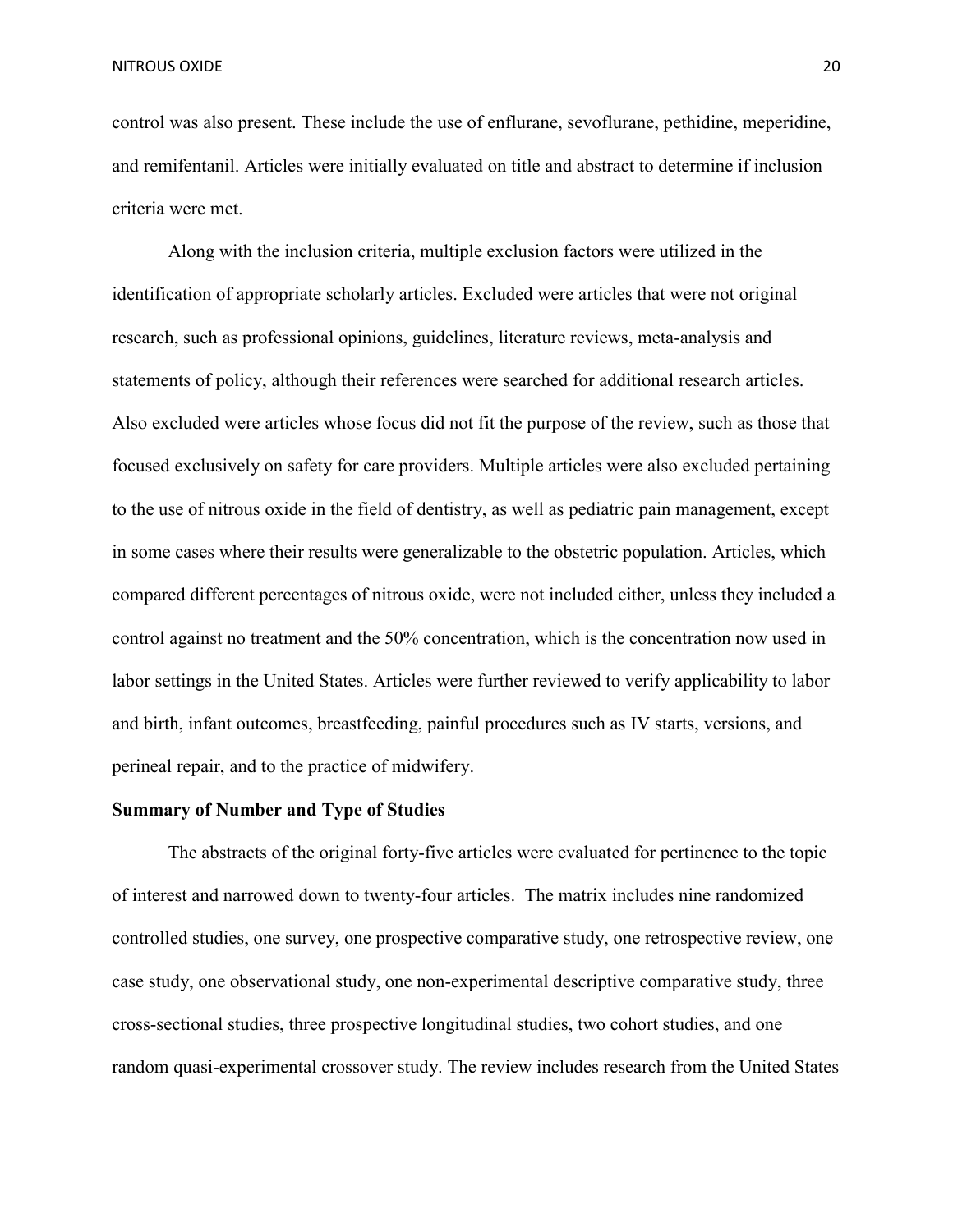as well as Iran, France, Australia, Ireland, Sweden, Ecuador, Canada, and the United Kingdom. The articles were categorized using the criteria from Johns Hopkins (Dearholt & Dang, 2012):

- Level I, experimental studies:  $(n=8)$
- Level II, quasi-experimental studies:  $(n=5)$
- Level III, non-experimental studies:  $(n=9)$
- Level IV, clinical practice guidelines:  $(n=0)$
- Level V, non-research literature reviews and case studies:  $(n=2)$

## **Criteria for Evaluating Research Studies**

The final twenty-four articles were evaluated using the Johns Hopkins Research Evidence Appraisal Tool, in order to critique the strengths and quality of the evidence presented in each article (Dearholt & Dang, 2012). Evidence levels were determined using an I-IV scale. Level I studies included experimental, randomized controlled trials (RCTs) and systematic reviews of RCTS. Level II studies include quasi-experimental studies and systematic reviews that include RCTs with the quasi-experimental or quasi-experimental studies only. Level III studies include non-experimental studies or systematic reviews that question a combination of RCTs, quasiexperimental studies and non-experimental, or qualitative studies. Level IV evidence includes the opinion of respected authorities and/or nationally recognized expert committees/consensus panes based on scientific evidence (Dearholt & Dang, 2012).

According to the John Hopkins Model, the quality of the reviewed article was then determined to be of high quality, good quality, or low quality based on the criteria associated with each level. Research studies are considered good quality if there are reasonably consistent results, have a sufficient sample size, design, some control, and a fairly definitive conclusion.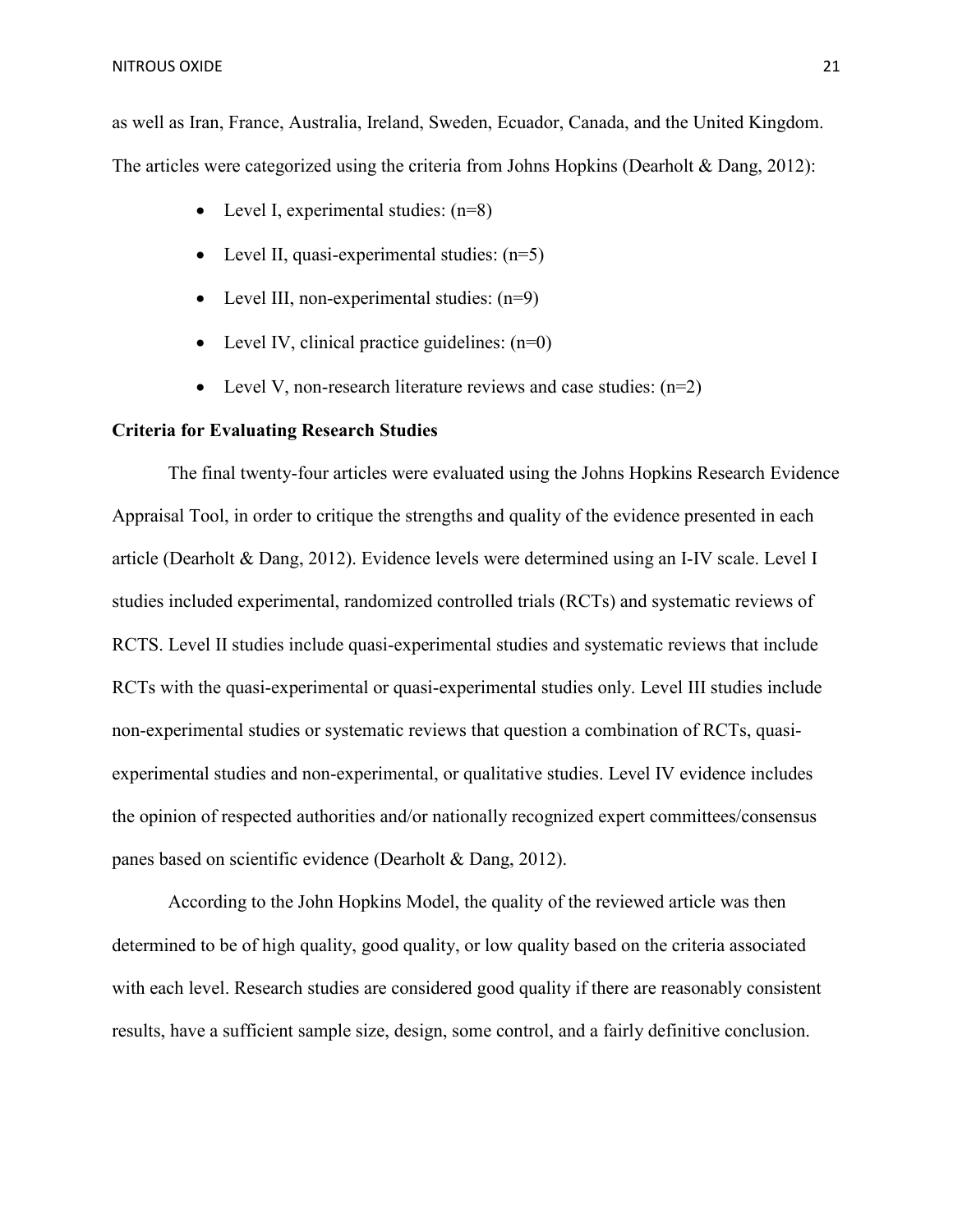They are considered low quality if there is little evidence, with inconsistent results, insufficient sample size for the study, and if conclusions cannot be drawn (Dearholt  $&$  Dang, 2012).

The articles were analyzed based on their purpose, sample size, design, measurement, results/conclusions, and recommendations. They were also analyzed to determine if they adequately addressed the research question. In order to determine the quality of the evidence, the articles were required to have consistent results, a sufficient sample size, adequate control, and definitive conclusions. In addition, consistent recommendations reflective of the literature review were included (Dearholt & Dang, 2012).

# **Summary**

A database search was conducted using the Bethel University library services to provide a large sample of scholarly articles to undergo an inclusion and exclusion process. The final twenty-four articles, from multiple study designs, were chosen for appraisal and inclusion in the matrix. The Johns Hopkins Research Evidence Appraisal Tools were used during the analysis to evaluate the quality and strength of the chosen studies. This chapter described the search strategies and evaluation methods used for this critical appraisal of the literature.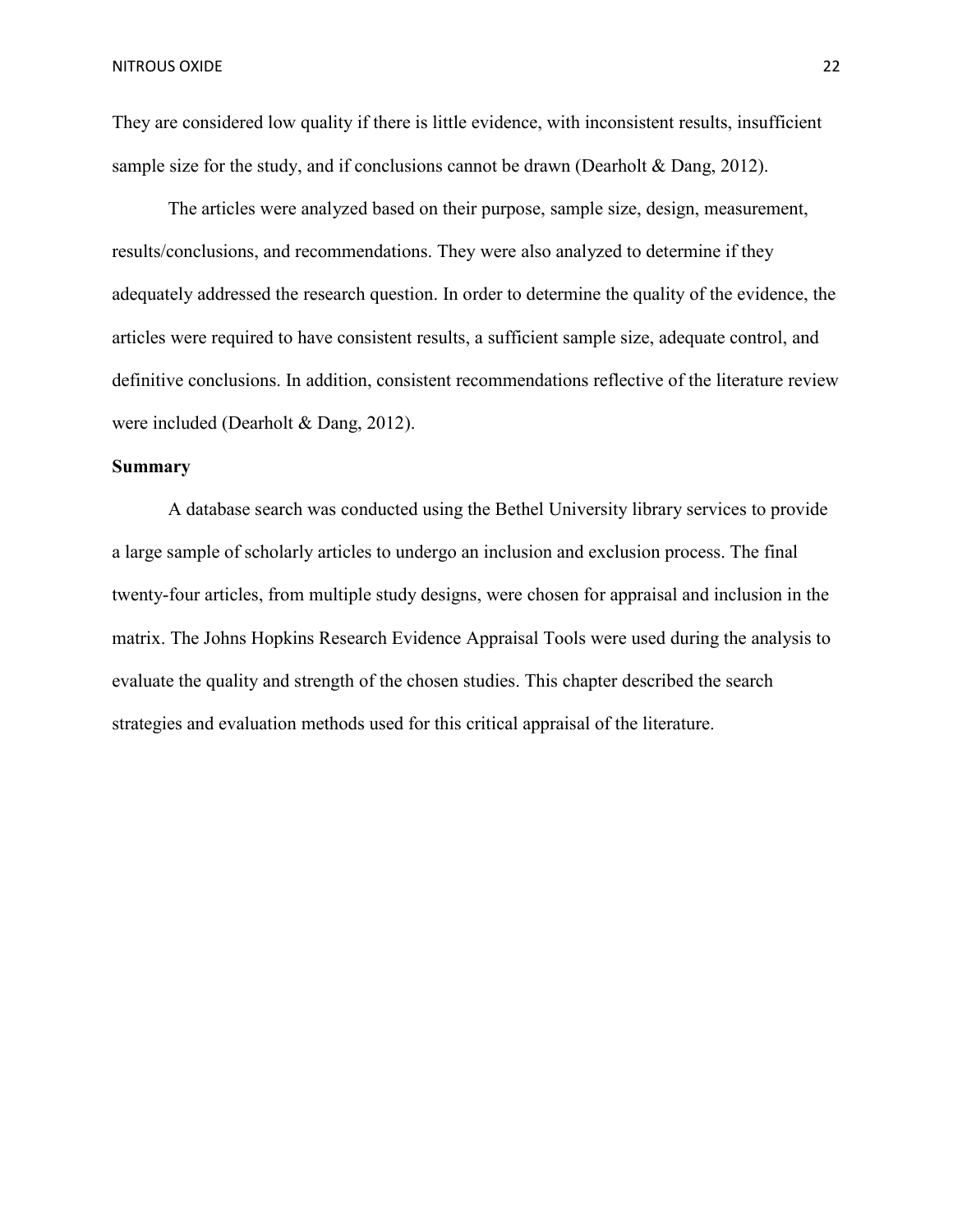#### **Chapter Three: Literature Review and Analysis**

Chapter three synthesizes the major findings of the literature as it pertains to the use of nitrous oxide in the labor and delivery setting. Weaknesses and strengths of several of the top articles in each subcategory will be discussed. The major findings of the reviewed literature include that nitrous oxide was safe to use for mothers and their infants. It is also safe in certain special circumstances pertaining to the labor and delivery sitting. Efficacy is highly dependent on what the patient's goal for pain management is, though it does appear to help women cope with labor pain. Lastly, women usually appear to be satisfied with the pain management nitrous oxide provides and would use it again.

#### **The Matrix**

The matrix includes nine randomized controlled studies, one survey, one prospective comparative study, one retrospective review, one case study, one observational study, one nonexperimental descriptive comparative study, three cross-sectional studies, three prospective longitudinal studies, two cohort studies, and one random quasi-experimental crossover study. Each scholarly article was appraised using the Johns Hopkins Research Evidence Appraisal Tool (Dearholt & Dang, 2012). The quality and evidence of each individual article was identified through the appraisal process, and listed within the matrix. The study design, methods, sample size, strengths, limitations, findings, and nursing implications also are addressed in the matrix for each article.

#### **Safety**

**Mothers.** Nitrous oxide has proven to be safe to use for both mothers and infants. In one very large study of 35,828 administrations there were 1,581 adverse events, which accounts for 4.4% of the total uses. Of these 86% were limited to neuropsychiatric, such as agitation and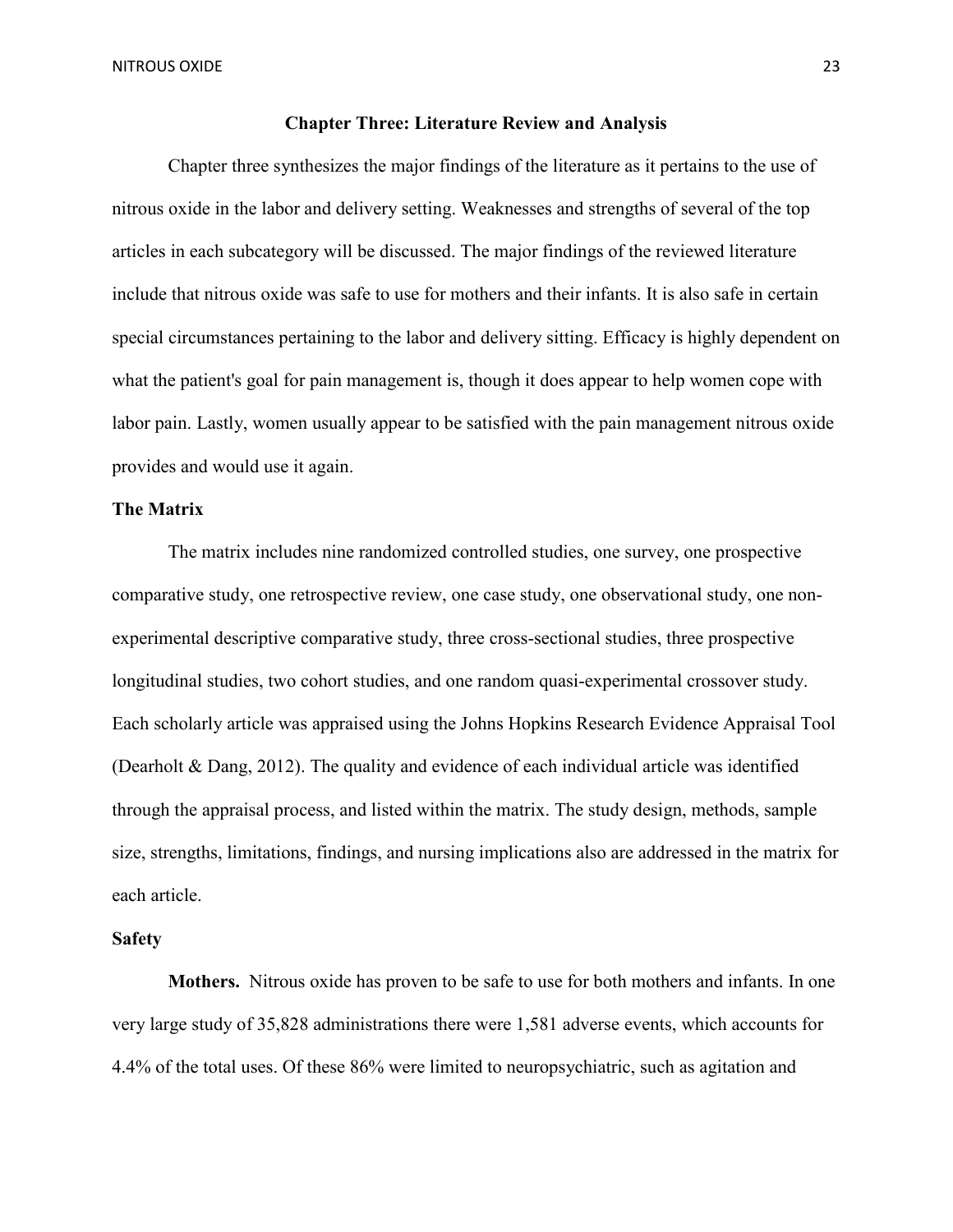euphoria, and gastrointestinal disorders, such as nausea and vomiting (Onody, Gil, & Hennequin, 2006). There were 18 serious adverse events, which could not be accounted for by problems with the mixture of the gas. These included four O2 desaturations, one laryngospasm, one cardiac arrest, and two cases of convulsions. The cardiac arrest and one of the desaturations were linked to inappropriate use and insufficient surveillance.

 The above referenced study by Onody, Gil, and Hannequin was appraised to be of a grade A and is considered a level III, in terms of the strength of the evidence. This study is the largest pharmacological trial yet reported on safety and conditions and use of this premix gas, when considered as a drug. As part of the licensing agreement with the French government, all administrations of the 50% N2O/O2 premix product known as Kalinox over a period of 3.5 years, from June 1998 to January 2002, were followed by obligation through the completion of a data sheet. Thus, the strength of this study lies in its large sample size and compulsory participation. The study was limited by the lack of an experimental design.

In looking for a randomized controlled trial regarding the safety of nitrous oxide for mothers, Carstoniu et al. (1994) must be considered. Carstoniu et al. conducted a level I study whose aim was to evaluate the effects of nitrous oxide on the oxygen concentration of women who used it in the first stage of labor. Even though the oxygen concentration of room air is 21%, while the commonly administered concentration of nitrous oxide is 50% with 50% oxygen, it remains an ongoing concern that use of nitrous oxide may somehow negatively affect maternal oxygen concentrations. Carstoniu et al. were able to prove that nitrous oxide use did not have this effect and that it was safe for use. This study was limited by the small sample size of twenty-nine and therefore appraised as a grade B.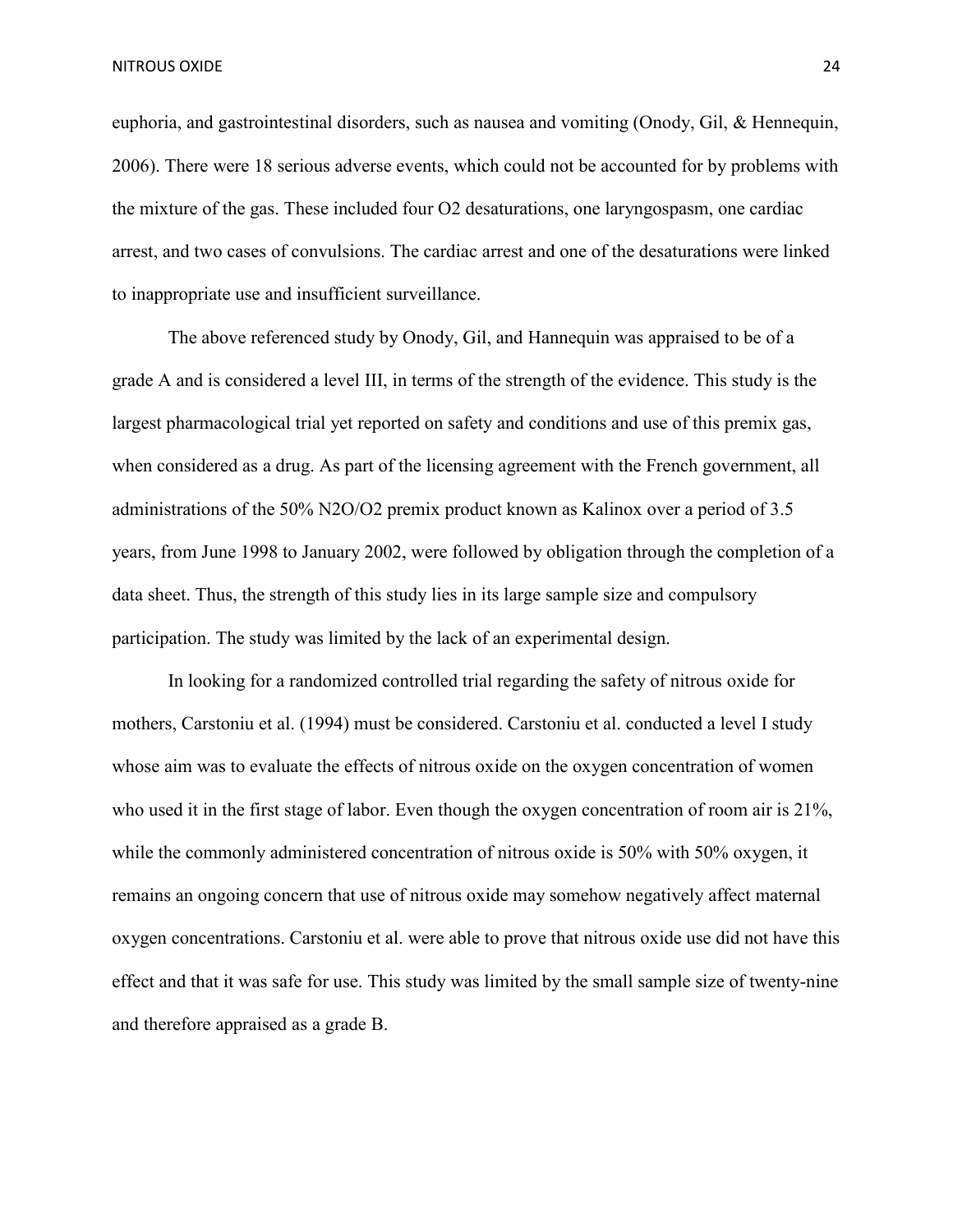Agah, Baghani, Tali, and Tabarraei, (2014) is a good sample to discuss in this section as well, because in addition to general safety, they also look at the propensity of nitrous oxide to have some kind of an effect on the labor pattern. The study was a randomized controlled trial in which study subjects were divided into groups and received specific training on the use of the nitrous oxide. The major limitation of the study is they did not compare the use of nitrous oxide to a control. They compared the intermittent method of nitrous oxide use, with the continuous method. The study is valuable nonetheless, because they were able to demonstrate there was no overall safety risk with increasing use, nor was there any increased risk to the events of labor and delivery. This included duration of the second stage of labor, severity of perineal laceration, rate of assisted vaginal birth, or uterine atony. The study appraised as a level I. It was a grade B for its smaller sample size.

Similar findings were repeated in several articles in the matrix (Annequin, Carbajal, Chauvin, Gall, Tourniaire, & Murat, 2000; Khadem, Zirak, Soltani, Sahebdelfar, Sepehri Shamloo, & Ebrahimzadeh, 2013; Mcguinnes & Rosen, 1984; Talebi, Nourozi, Jamilian, Baharfar, & Eghtesadi-Araghi, 2009; Pita et al., 2012; Rosenstein, Flood, Thiet, Nakagawa, Bishop, & Cheng, 2014; Pasha, Basirat, Hajahmadi, Bakhtiari, Faramarzi, & Salmalian, 2012). The findings of multiple good quality articles provide strength to the concept that use of nitrous oxide is safe for women.

**Infants**. Regarding the safety of nitrous oxide for the neonate, there appears to be even less risk involved. Stefani et al. (1982) conducted a randomized controlled trial of sixty-one healthy full term infants and found no difference in five-minute apgars, acid-base status, or any neurological status at two and twenty-four hours between infants in the nitrous oxide group, and infants in the control group. Infants were tested at various time intervals using the Early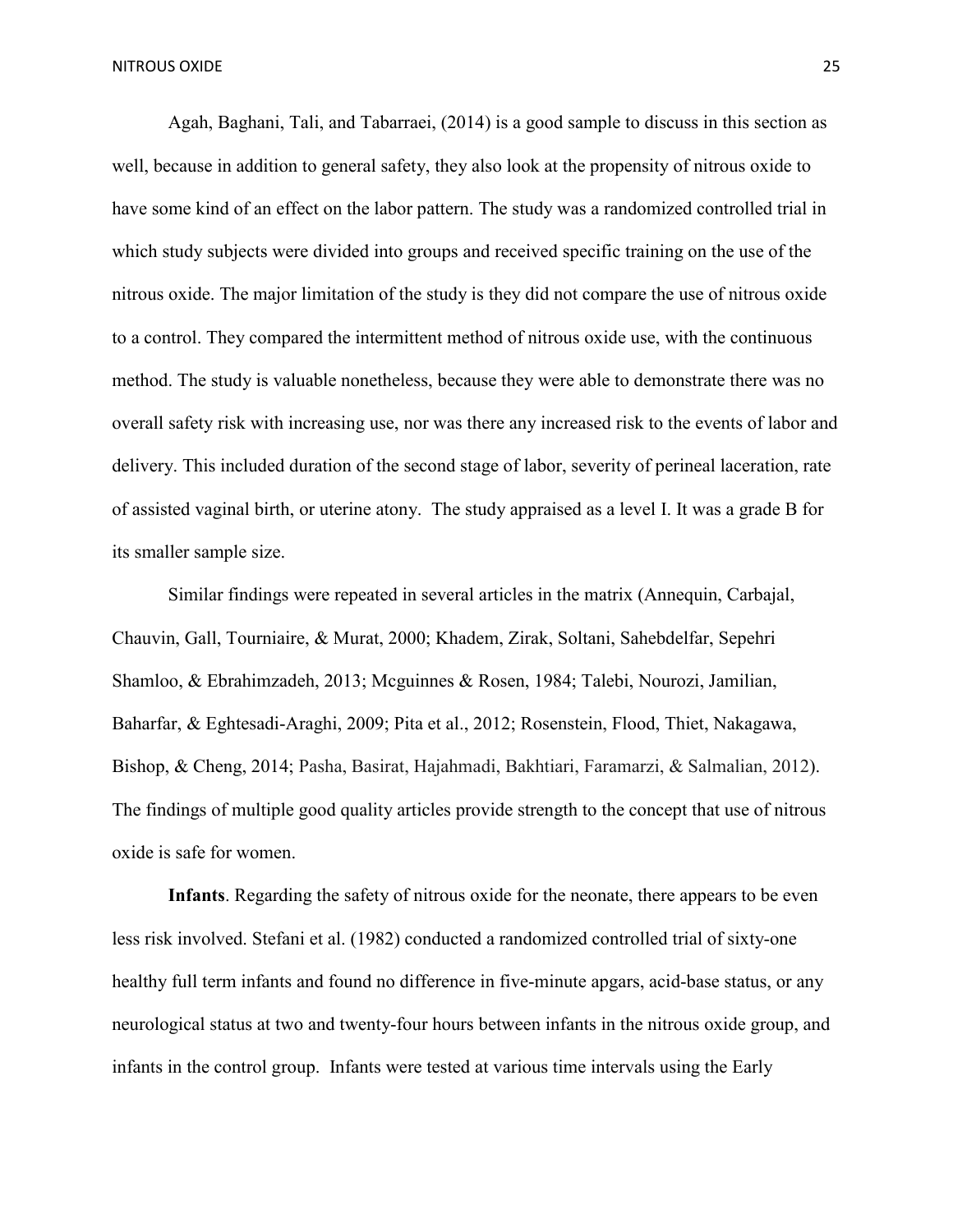Neonatal Behavioral Scale and the Neurologic and Adaptive Capacity score, as well as the traditional Apgar scoring. This study was appraised to be of a Grade B and is considered a level I in terms of the strength of the evidence, primarily due to the small sample size of sixty-one. Although an older study that was completed in 1982, the study is well designed and the data well analyzed, therefore the results remain valid today. The strength of the study is that it compared the use of nitrous oxide to a control group that received no intervention. The study is also valuable because it is one of the few studies whose primary purpose was to evaluate safety in newborns. Repeating the study today with a larger sample size would strengthen the findings.

 Multiple other studies included in the matrix (Agah et al., 2014; Harrison, Shore, Woods, Mathews, Gardiner, & Unwin, 1987; Talebi et al., 2009) concluded with the same results – that nitrous oxide appears to have little to no effect on infants. These studies range in sample size from 100 to 534 participants. They included two randomized controlled trials and a nonexperimental descriptive comparative study and appraised as a grade A or B. They all found that the use of nitrous oxide did not have any effect on one or five minute Apgar scores of newborn infants.

 In looking for a more current study, Rosenstein et al. (2014) provided useful data with a study whose primary focus was effect on newborns. The primary outcome was admission to the NICU, although secondary outcomes such as Apgar scores and acidemia were also collected and evaluated. The study confirmed there were no significant differences in the odds of admission to the NICU, acidemia, or five minute Apgar score less than seven, and that its use was safe for newborns. The study did appraise at a Level III, as it was a cohort study and did not include an experimental design. The strength is that with 6,192 participants, it was a large study.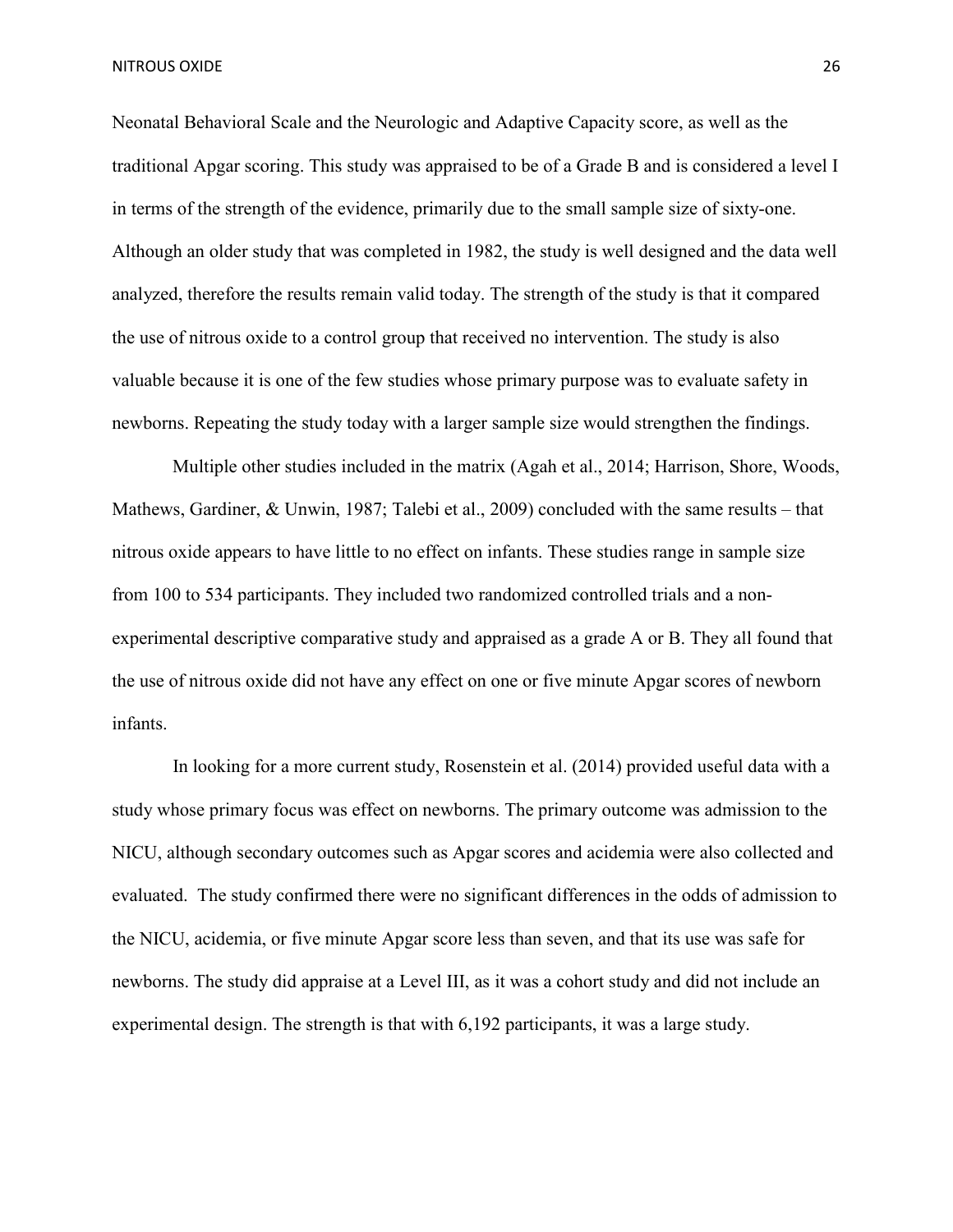Nonetheless, it appraised as a grade B, primarily because of the lack of a control and the fact the study included participants whose mothers had also received epidurals, for example.

**Special Circumstances**. One of the intriguing aspects of nitrous oxide is that it can be used in special circumstances. Through repeated studies the safety has continued to be demonstrated in all cases. Agah et al. (2014) reported nitrous oxide is filtered completely by the lungs, meaning it is particularly useful in instances of hepatic and renal impairment. Chi, Lee, England, Hingorani, Paintsil, and Kadir, (2009) demonstrated its safety in women with inherited bleeding disorders, which would otherwise prevent women from using an epidural for pain management. Pita et al. (2012) reported no increased risk in low-income settings, which was also verified by Agah et al. who reported nitrous oxide was safe and appropriate in all social classes. Collins (2015) reported on the anxiolytic benefits of nitrous oxide. Burgos et al. (2013) reported no additional complications when nitrous oxide was used in external cephalic version.

Of these special circumstances Berlit, Tuschy, Brade, Mayer, Kehl, and Sütterlin, (2013) reported on what is likely to be one of the most common and practical uses of nitrous oxide for alternative purposes, which is for postpartum perineal repair. Berlit et al. compared the effectiveness of nitrous oxide with the traditional method of infiltration with anesthesia. Pain during repair was determined using a questionnaire and they were able to demonstrate that there was no statistical difference between the two methods. Additionally, the nitrous oxide was well tolerated with no severe side effects, and only 8% of the participants had to abandon use of the nitrous oxide completely, which was due to non-tolerance of the mask. In these situations the patients were then able to revert to traditional infiltrative techniques. The benefits to the use of nitrous oxide is that it is self-administered, it avoids the edema of the tissue and wound edges that may be caused by infiltration of lidocaine, and it avoids the procedural pain of infiltration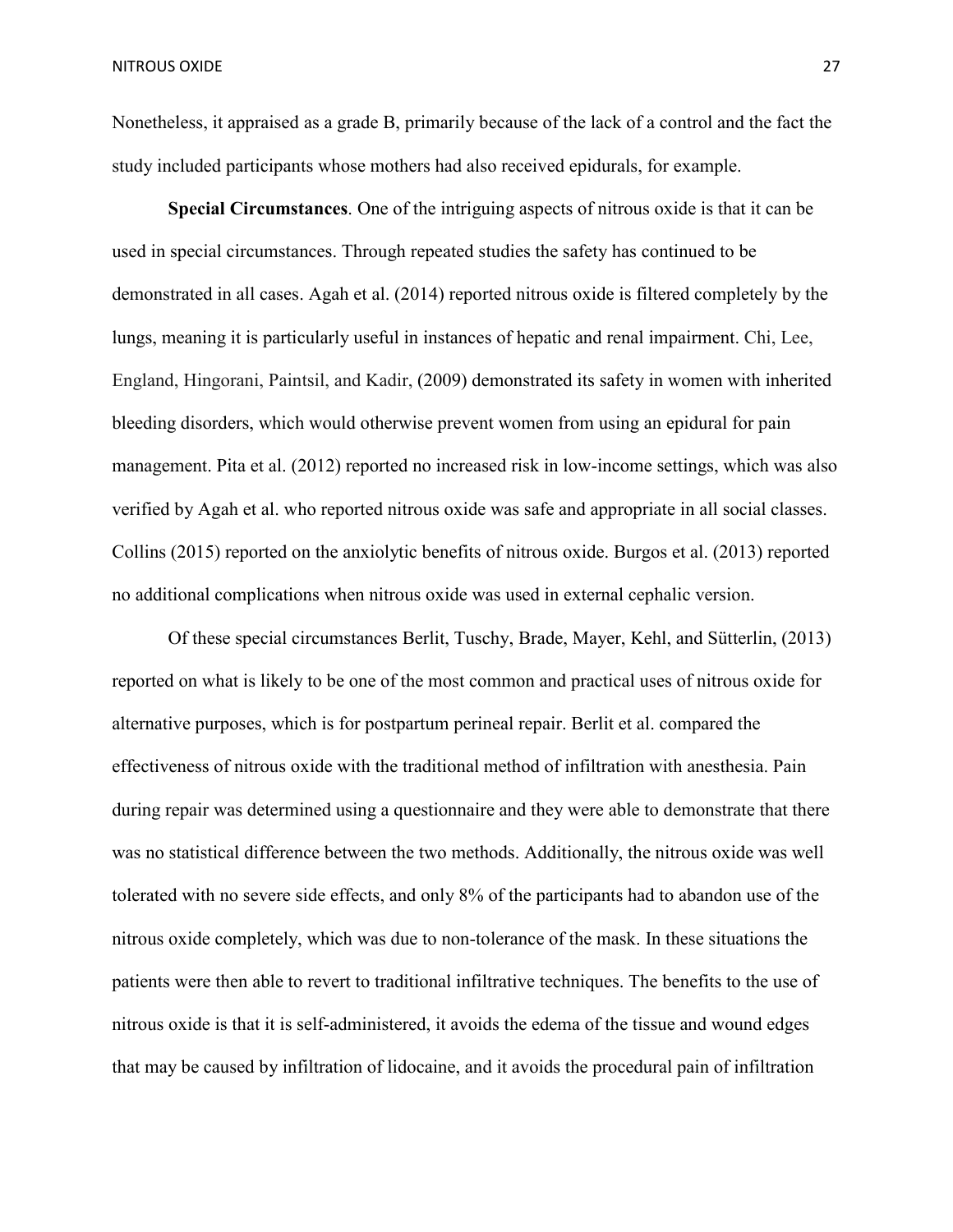that is associated with lidocaine. The study was a level I randomized controlled trial, though appraised at grade B for its relatively small sample size of 100 women. Further studies would help to strengthen the claim regarding the usefulness of nitrous oxide for perineal repair, though there certainly does not appear to be any increased safety concerns inherent to its specific use.

Another attractive quality of nitrous oxide is its safety profile for use when epidural is contraindicated because of inherited bleeding disorders, which predisposes women to epidural or spinal hematoma and permanent neurological deficit (Chi et al., 2009). Chi et al. studied the use of analgesics in a sample of sixty-seven women who had conditions such as factor XI deficiency, von Willebrand disease, platelet function disorders, and a handful of other clotting disorders. Forty-one of the women used Entonox at some point in their labor. No complications were recorded and the authors found it useful, as administration is noninvasive. This study was a retrospective review of case notes after the fact, which earned it a designation as a level V study. It appraised to be a grade B. The topic was difficult to study because of the rare prevalence of the disorders. Including women with platelet disorders as a result of preeclampsia or HELLP syndrome would be especially useful to the field of obstetrics in future studies.

### **Efficacy**

Results regarding the efficacy of nitrous oxide for laboring women are less consistent and highly dependent on the nature of the study, although findings are overall favorable. The study by Talebi et al. (2009) is a randomized controlled trial that compared the use of nitrous oxide in labor with oxygen as the control. Using a Visual Analogue Scale, Talebi et al. found that pain scores were significantly lower when 50% nitrous oxide was used. This study was appraised to be a grade A study and is considered a level I study. The strength of this study lies in the fact that it is a randomized controlled trial that compares the use of nitrous oxide against a control.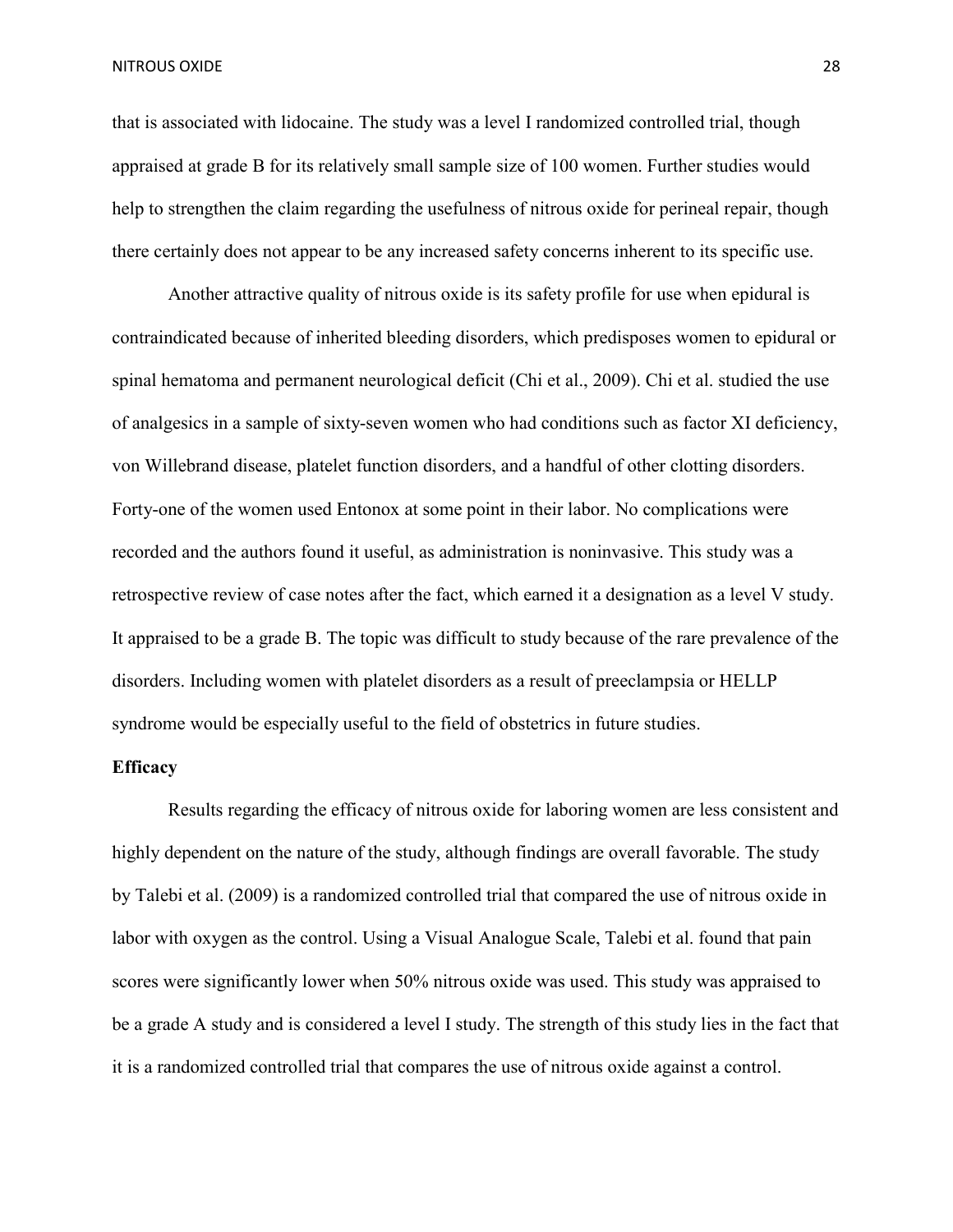Limitations in the study were related to difficulty in timing the administration of nitrous oxide, which resulted in widely varying bloodstream levels at any given time, as well as the subjectiveness of pain perception. The study could have been improved by continuing to reassess pain measurements at periods of time after delivery.

Pita et al. (2012) presented a study that is a great contribution, not only for the information it provides on efficacy, but also because it discusses the information from the context of a low-income hospital setting a midwife may by likely to work in. The study was performed in a low-income hospital in Ecuador. Patients rated pain on a ten-point Visual Analog Scale at baseline, one hour after initiation and during episiotomy repair. Pain decreased from a score of 8.9 out of 10 at baseline, to a score of 4.9 after one hour. Pain score during episiotomy repair was 3.1 on the Visual Analog Scale. The study is limited by the fact it was a Level II study, in which it was designed as an observational study and there was no control. The sample size of 126 was not overly large either. Hence it appraised at a grade B in quality. That said, the authors concluded that nitrous oxide was, "devoid of complications, does not require high technology or qualified personnel (although appropriate training is needed and rapidly obtained), is affordable, does not increase obstetrical surgical complications, and enables women to make decisions and control pain."

One of the larger studies concerning the efficacy of nitrous oxide was by Morgan, Bulpitt, Clifton, & Lewis (1982). The study was conducted in 1982 and thus is considered outdated, although the study was well designed and its data is still applicable today. The study consisted of 1,000 women who gave birth in London. They were asked to rate their pain from zero to 100 on a 10 cm linear analogue scale, within 48 hours after birth. The average pain scores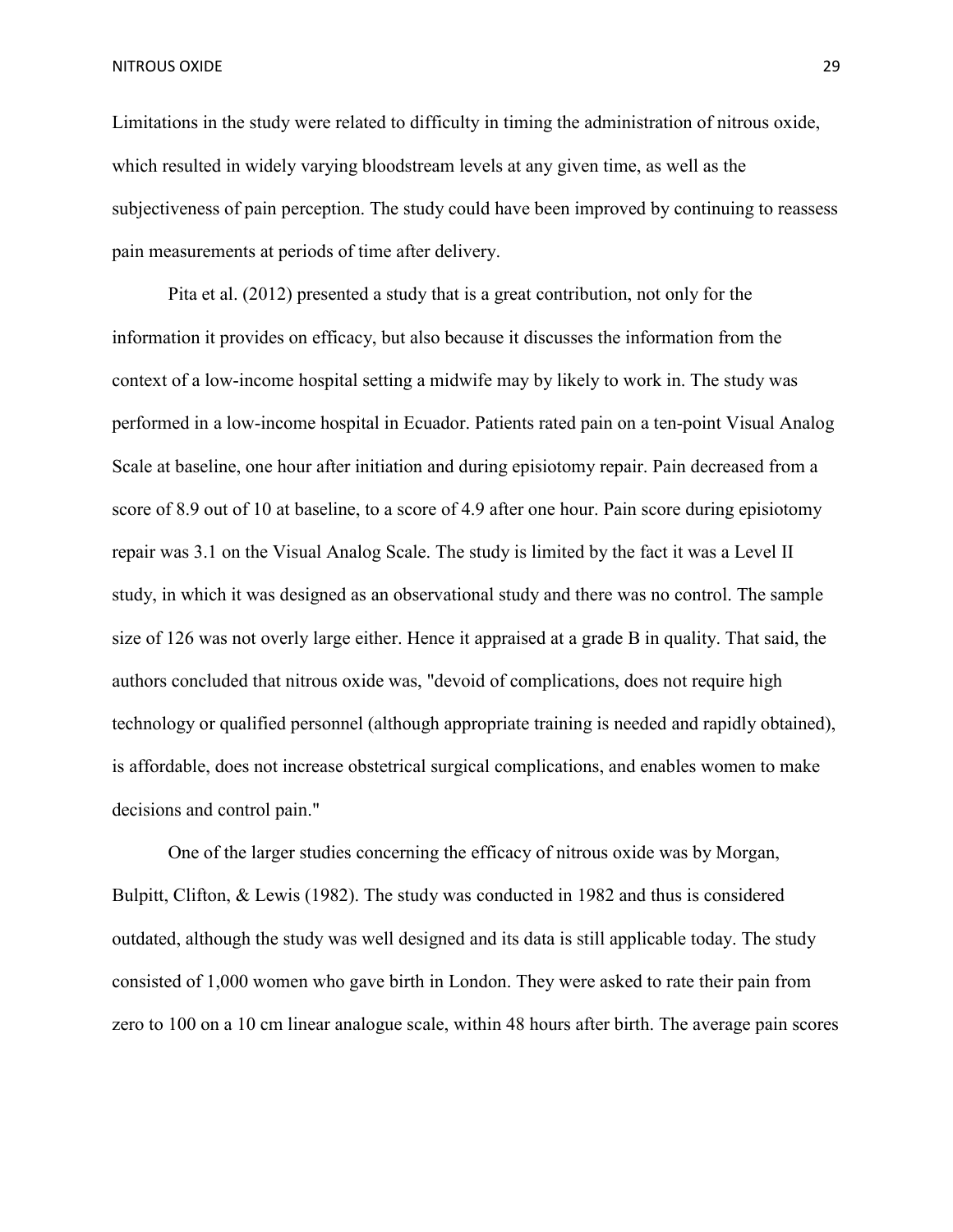for women who used nitrous oxide was 61, as compared to 70 for women who did not use any form of analgesia. This study appraised as a level III and grade B.

Similar results were found in several articles in the matrix, which provides strength to the argument that nitrous does provide pain relief when compared to a control or no intervention (Dammer et al, 2014; McGuiness & Rosen, 1984; & Pasha et al., 2012).

 One study with findings that were in direct contradiction of the above findings was by Carstoniu et al. (1994) that found there was no statistically significant difference in pain when nitrous oxide was used versus compressed air. The limitations of this study were that it was a much smaller study of only 26 patients, making it a Grade B in quality, though it was still a level I in terms of strength of evidence. It is also a much older study, having occurred in 1994. The design of the study was a randomized, double-blind, cross-over, placebo controlled study. The trial began when each subject requested analagesia. There were two groups, and subjects in each group inhaled either nitrous oxide or compressed air for a series of five contractions, and then switched for the next series of contractions. The second group did them in the opposite order. They collected data at various points, including pain rating, and found no significant differences in pain scores between the nitrous oxide and the compressed. In considering more current knowledge, one possible explanation for the results of this study is that five contractions was not enough time for the study subjects to adequately adjust their intermittent administration timing, or to make an overall evaluation of the effectiveness.

 One of the recurring themes in the literature is the comparison of nitrous oxide to other modes of pain relief such as epidurals and IV narcotics. An example is the 2013 randomized controlled trial by Khadem et al. (2013) which found pain scores were lower in all stages of labor when an epidural was used, than when nitrous oxide was used. That said, they argued that it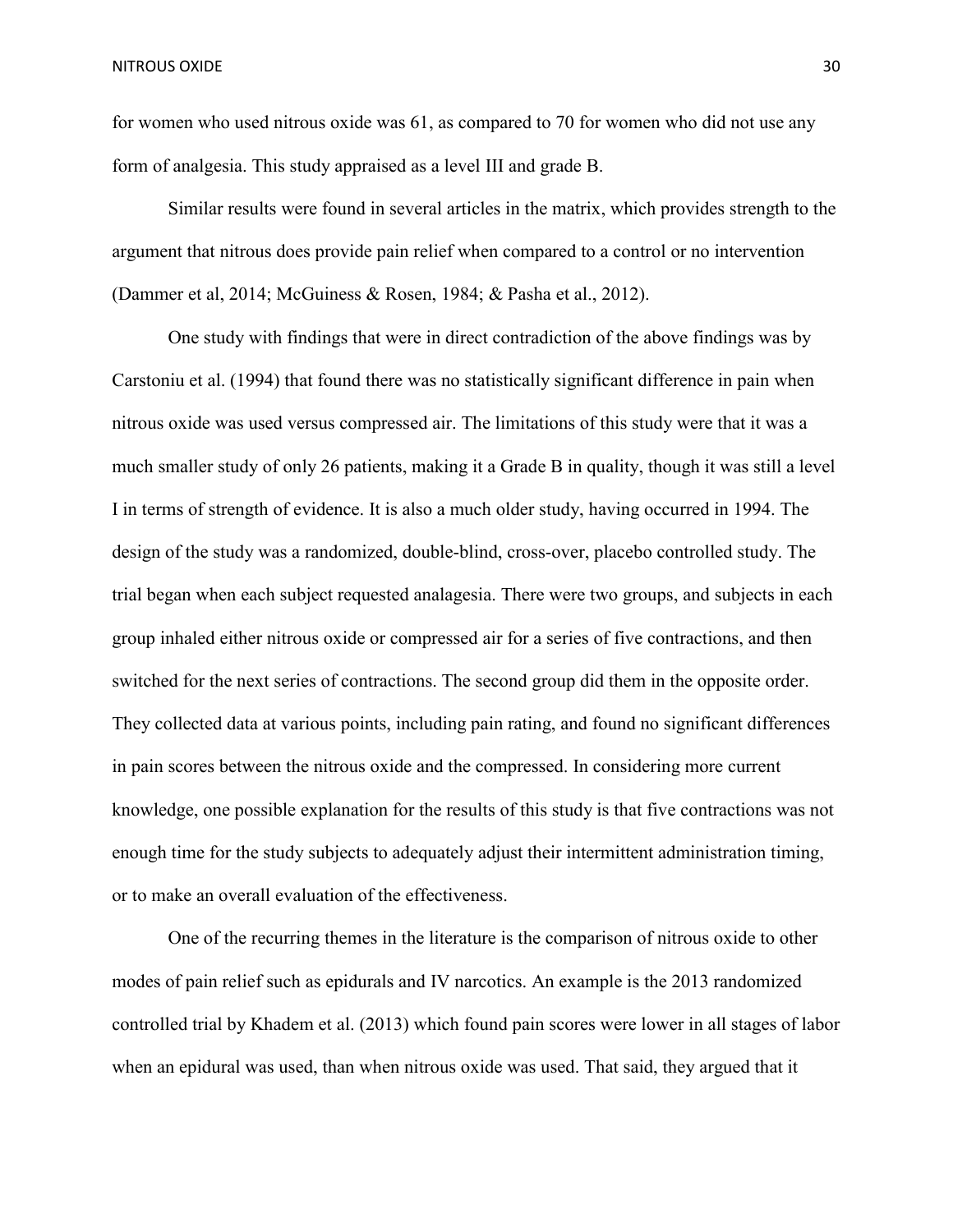depends on the patient's goals for the labor. Therefore, if a patient desires a painless labor, an epidural is the best choice. But if neuraxial pain management is not desired, nitrous oxide is a good option. This study by Khadem et al. was a randomized controlled trial with a sample size of 84 women. Half of the women inhaled nitrous oxide at the beginning of each contraction and half of them received an epidural. They rated their pain using a 0-10 scale at multiple points before and during the intervention. The study was appraised to be a grade B and was a level I in terms of strength and evidence. The limitations of the study were that it was performed in Iran and it is difficult to tell for sure that everything was adequately controlled. Other studies in the matrix compared nitrous oxide to other interventions, as well with similar findings and recommendations (Morgan et al 1982; Harrison et al., 1987; Duarte, McNeill, Drummond, & Tiplady, 2008; Waldenstrom & Irestedt, 2006; Agah et al. 2014; Mcguinnes & Rosen, 1984).

**Maternal Satisfaction**. Several of the studies in the matrix evaluated maternal satisfaction or preferences as a variation of efficacy. The study by Dammer et al (2014) was one such study. The study was an observational study. Patient satisfaction was documented based on the patient's subjective statements on tolerance, side effects, and whether she would choose this method of analgesia again. The primary outcome measured was the likelihood that the patient would use the inhaled analgesia again. A total of 68% of the women indicated they were "quite to very" likely to use nitrous oxide again. The findings of the study indicated that women were more likely to choose nitrous oxide again if they tolerated it well, used it in second stage, or were bearing down. The study appraised as a Level III and Grade B. One limitation to the design of the study was that by default, it was primarily limited to patients who had either opted out of epidural analgesia, or were ineligible. Many were critical of epidural anesthesia and/or had fear of complications as their primary reason for refusing it. Therefore the study sample likely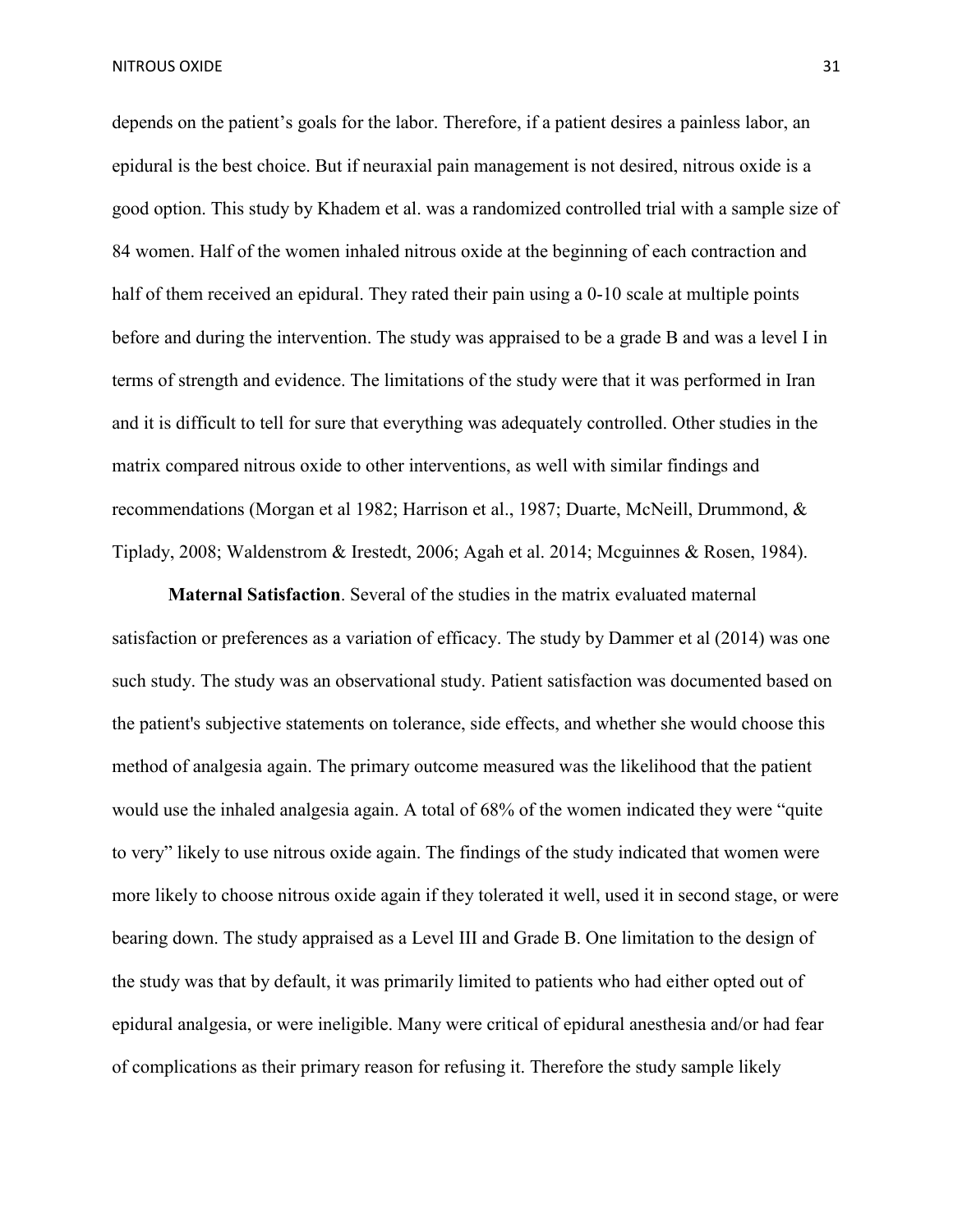included a fair amount of preexisting bias. This presents an opportunity for improvement in future studies where researchers could better select their sample from the general population.

In the discussion regarding maternal satisfaction, it is prudent to include the study by Henry and Nand (2004), which was conducted on a sample of 496 women who delivered at the Royal Hospital for Women in Sydney Australia. The study was a cross-sectional design in which women were handed a survey to be completed in the first week postpartum. This study did demonstrate similar findings to the one by Dammer et al (2014). Henry and Nand (2004) found that 65% of the women would "definitely" or "probably" use nitrous oxide again. This was compared to 82% for an epidural and 79% for natural methods. A strength of the study was that although there were numerous variants that were not controlled, such as place of delivery (delivery suite versus birth center), demographic factors, differences in providers, etc., they were at least well accounted for, with date broken down for each subsection. This study was a level III study that was appraised to be a grade B. A limitation of this study is that it was not specific to nitrous oxide. They were evaluating intrapartum pain management in general. The study could be improved by further limiting variables, while at the same time expanding the scope of the study to include a larger sample.

Waldenstrom (1999) should be discussed in this section as well, particularly because of the study findings that nitrous oxide was associated with a less positive birth experience. Waldonstrom also performed a cross-sectional study in which women completed a questionnaire in early pregnancy, as well as two months postpartum. The principle outcome "overall experience of labor and birth" was measured, as well as pain, anxiety, freedom of expression, involvement, midwife, and partner support. In this study, the use of nitrous oxide was associated with dissatisfaction with the birth experience, which illustrates the complexity of not only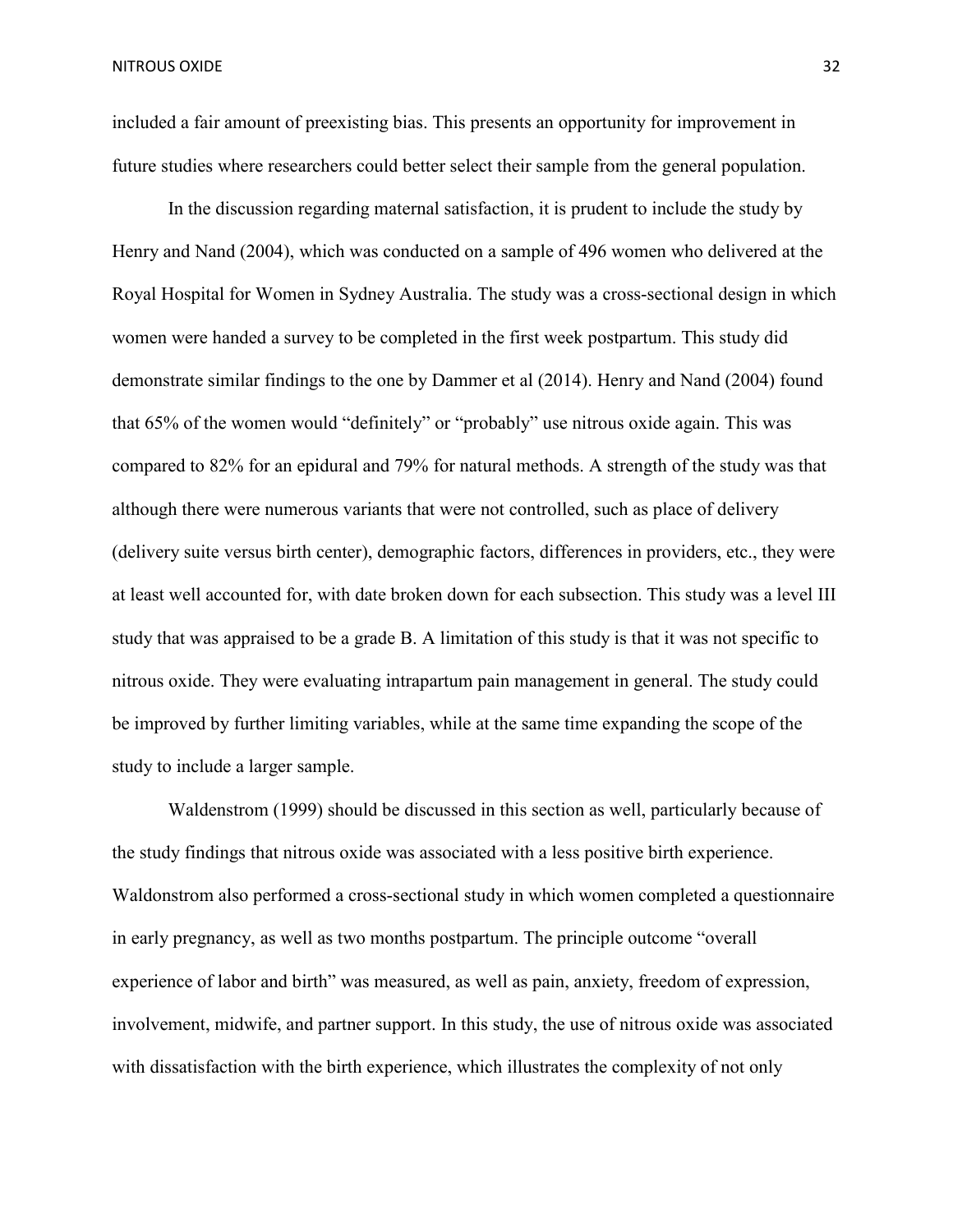childbirth, but of the study process and how the study aim and approach to the study can influence the results. Waldonstrom hypothesizes there is some other factor that predisposes women to the use of nitrous oxide, as well as affects their satisfaction with birth. This could be related to a personality feature for example. Or, it could also be related to the methodological problems associated with the measurement of pain. The study also demonstrated that the presence of pain, at all, was associated with a less positive birth experience. Similar to the other studies that evaluated this measure, it also appraised at a level III grade B, which highlights the lack of good, randomized controlled trials and the difficulty in quantifying this aspect of the labor and delivery experience. A relative strength of this study is that with a sample size of 1,111 participants, it one of the larger studies available.

Along the same lines, Lindholm  $\&$  Hildingsson (2015) found that nitrous oxide was the most preferred or recommended method of pain control. The caveat in the study by Lindholm  $\&$ Hildingsson is that it was conducted in Sweden, which is a country that has been using nitrous oxide for much longer and it is much more prevalent then here in the United States. So it assumed there was a cultural bias present. That said, it is an interesting study and worth mentioning because it gives insight into what women prefer and recommend to each other, even when they have all of the options available to them that women in the United States do, including access to epidurals. This was a prospective longitudinal study of 536 women who completed three questionnaires about their demographic background, preferences for labor and delivery, and what they actually received and what their experiences were. Nitrous oxide was the most preferred at 79% of the sample, as well as the most received, which was also 79%. A total of 62% of the women reported their experience as being positive with use of an epidural, having the strongest correlation with the least positive birth experience. The study appraised as a level III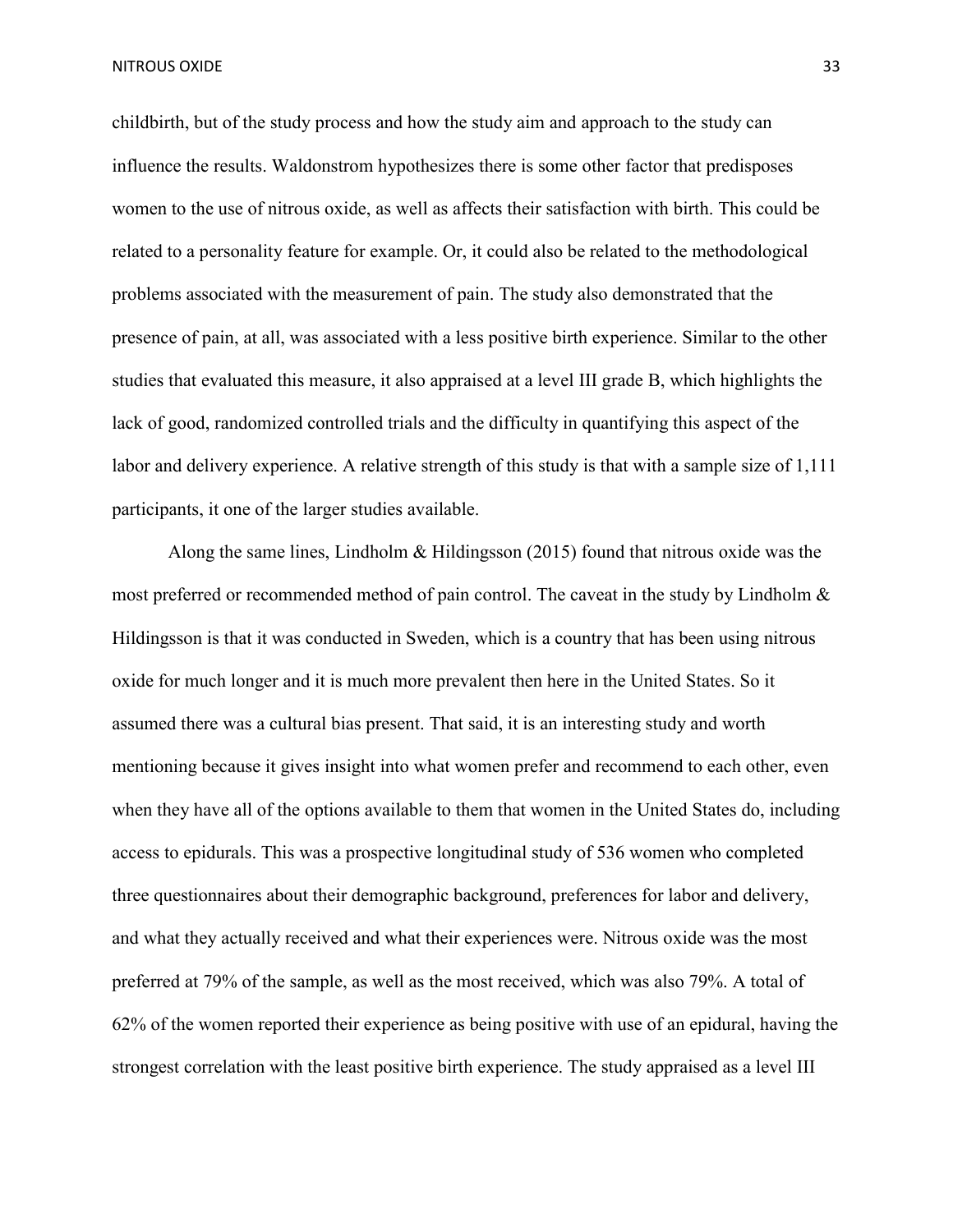for its non-experimental design and is a grade B. One of the recommendations from the study is that providers need to discuss preferences with women, because they had better overall birth experiences when they got what they had planned on and when it included nitrous oxide.

#### **Strengths and Weaknesses**

The articles in the matrix were predominantly of good quality. Four articles appraised as high quality and one article appraised as low quality using the Johns Hopkins Research Evidence Appraisal Tool. A low quality rating was given predominantly due to small sample size. Significant variations in the articles were present, in terms of study design. There were eight level I articles, five level II articles, eight level III articles and two level V articles. The study involved professionals from several disciplines including obstetrics, midwifery, and anesthesia. One study was from 1969, but was included because it demonstrated the safety of nitrous oxide and was otherwise of appropriate design and size.

Selection of articles was limited due to the lack of studies that answered the research question "is nitrous oxide a safe and effective alternative to current pain management practices for laboring women?" Often articles that studied nitrous oxide did not compare it to a control and/or compared it to other gases or substances not commonly used in obstetrics today. There was also a wide variety of subtopics studied such as safety for women, safety for newborns, women's preferences, efficacy, etc., as well as a large variety of including and excluding conditions such as parity, age, obstetrical history, stage of labor initiated, and prior pain medication use.

The critical appraisal of the evidence was strengthened by the inclusion of original research from obstetrics, midwifery, and anesthesia. Several of the studies were strengthened by large sample sizes. Seven studies had over 100 participants and seven studies had 1,000 or more.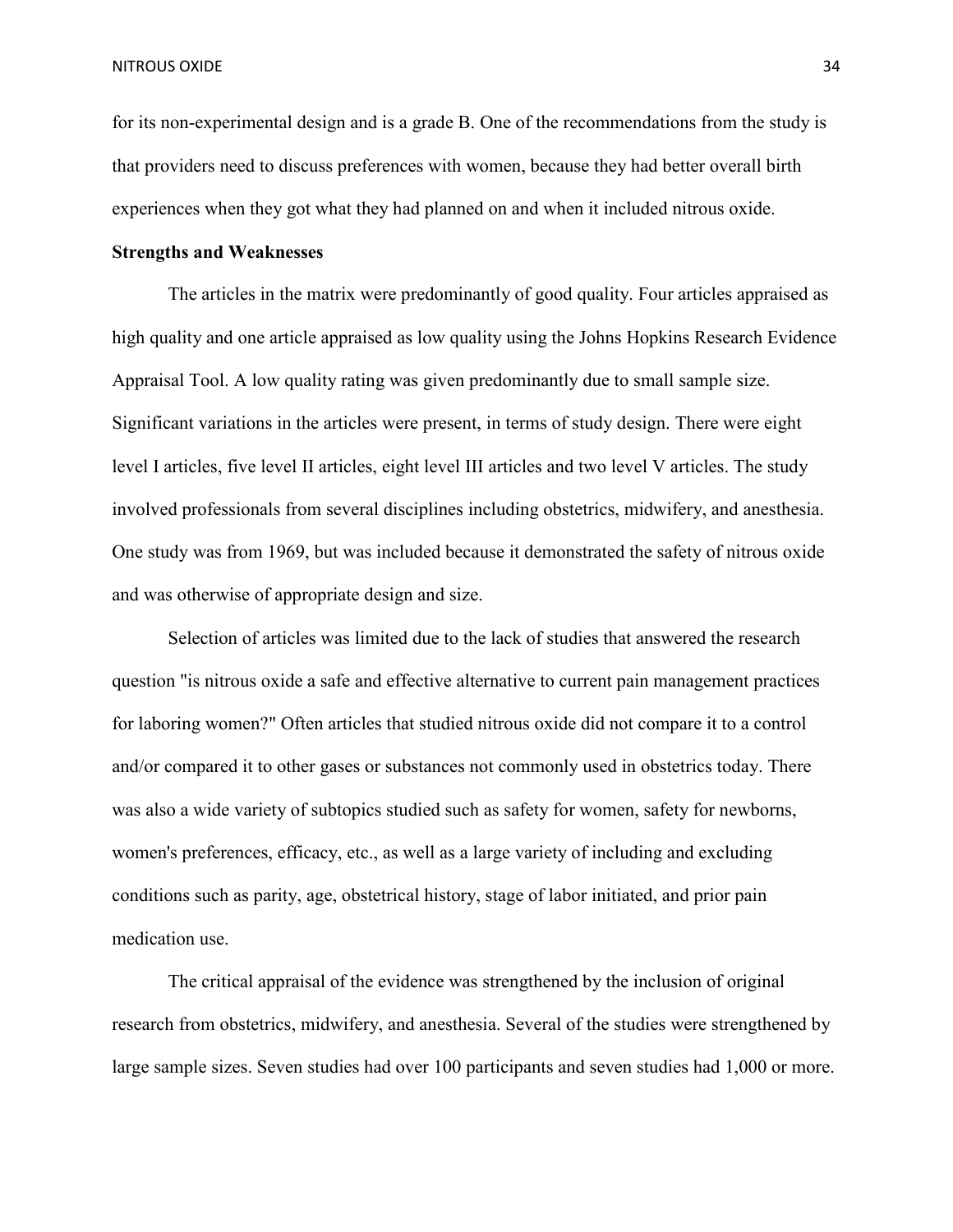Despite struggling to find applicable current research, about half of the articles (14) are recent, having been published in the last 10 years. Perhaps the greatest strength of the articles was in the similarity of findings regarding the safety of nitrous oxide. Without fail, study after study found that nitrous oxide was safe, with very mild side effects noted.

Lastly several articles were not from the United States. These could be viewed as strengths or weaknesses and including cultural factors and viewpoints is important. However, it could also be considered a limitation, as researchers and their values differ from one culture to another.

#### **Summary**

In this chapter, the major findings of the appraised articles were presented in a way that demonstrated answers to the question: "Is nitrous oxide a safe and effective alternative to current pain management practices for laboring women?" A total of 24 research articles were evaluated and cross-referenced. Overwhelmingly, the evidence indicates that nitrous oxide is a safe choice for laboring women, their infants, and may also be used safely for alternative applications in the labor and delivery setting, including when other methods of analgesia may be contraindicated. Efficacy is more difficult to measure, due to the highly subjective nature of pain and childbirth. In essence, efficacy in the studies was dependent on what women's expectations were going into childbirth, as well as what controls or other variables the nitrous oxide was being compared to. The majority of the data did find nitrous oxide to provide some amount of pain relief. Strengths and weaknesses of the research were then discussed. Primarily the weakness of the data was a wide variety of study designs and aims, which often did not directly answer the study question. Current data was also difficult to come by, although several of the older studies were of good design and control, and contained data that contributed to the current knowledge. Lastly, a matrix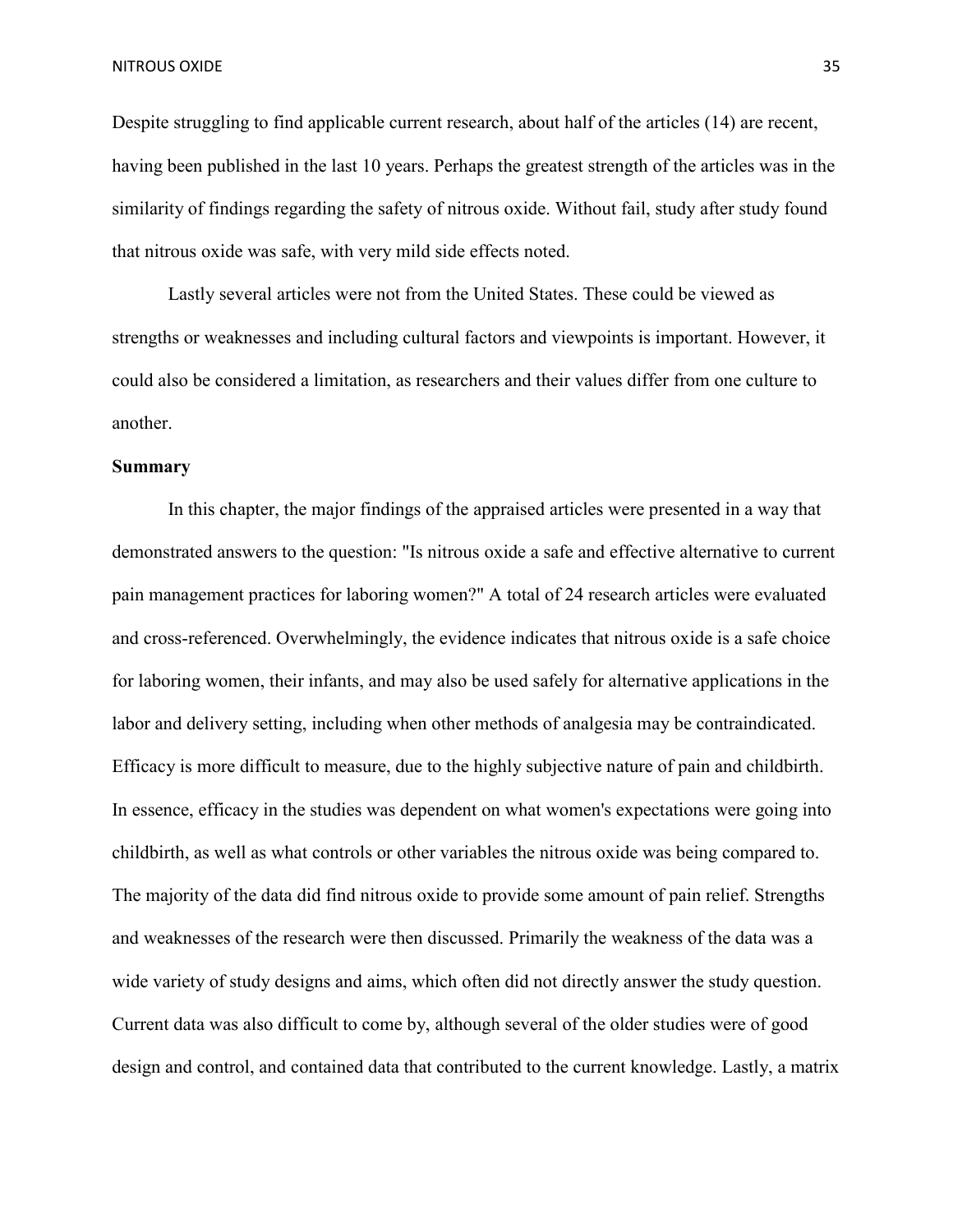of the articles was included, which summarized the studies and organized them in a manner for easy comparison and analysis.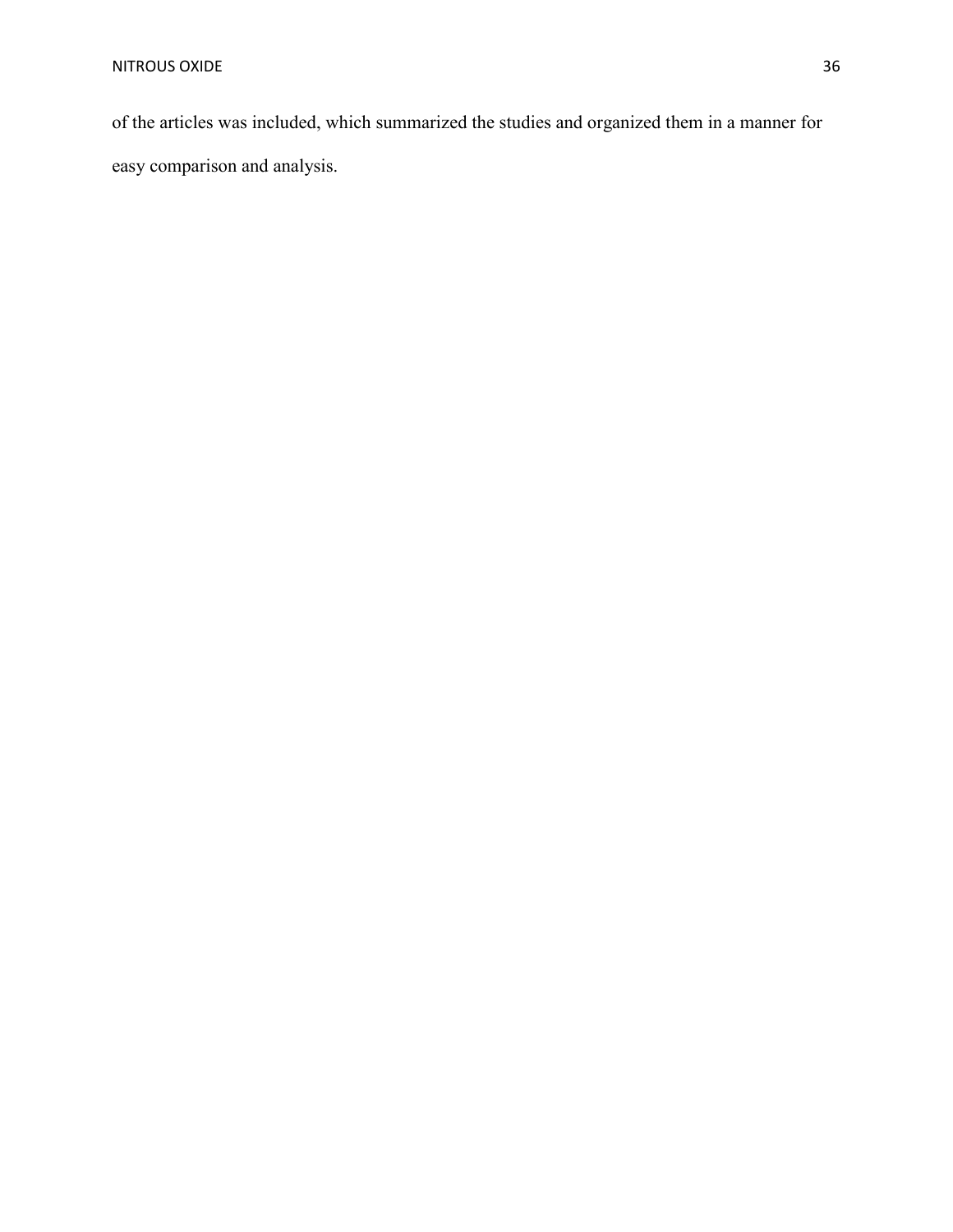NITROUS OXIDE 37

### **Chapter IV: Discussion, Implications, and Conclusions**

The original question of interest was "is nitrous oxide a safe and effective alternative to current pain management practices for laboring women"? The Johns Hopkins Research Evidence Appraisal Tool was used to appraise 24 scholarly articles related to these topics. The findings were then synthesized to evaluate trends and gaps in the literature, and identify implications for changes to nursing practice and future research needs. King's Theory of Goal Attainment was applied to the use of nitrous oxide in the labor and delivery setting, as it allows for mothers to have safe, effective choices for the management of their pain, with nitrous oxide also having the added element of self-administration.

## **Safety**

The use of nitrous oxide in the labor and delivery setting has proven to be safe. This includes not only uncomplicated labor and deliveries, but also in specific scenarios such as postpartum perineal repair, external cephalic versions, or when contraindications to neuraxial methods are present, such as in the case of inherited bleeding disorders.

Onody et al. (2006) conducted a large study in which they collected information from all of the women in France who used nitrous oxide in the specified time period. The sample size was over 35,000. In this study there were only eighteen serious adverse effects. Carstoniu et al. (1994) conducted a study evaluating the effects of nitrous oxide on the oxygen saturations of laboring women and was unable to find any correlation or detrimental effects to the use of nitrous oxide, which could be related to the fact that nitrous oxide is administered with 50% oxygen - a concentration that is higher than room air. Agah et al.'s (2014) contribution to the research included proving there was no overall safety risk with increasing use, and no untoward effects on the length of labor and delivery, severity of perineal laceration, rate of unassisted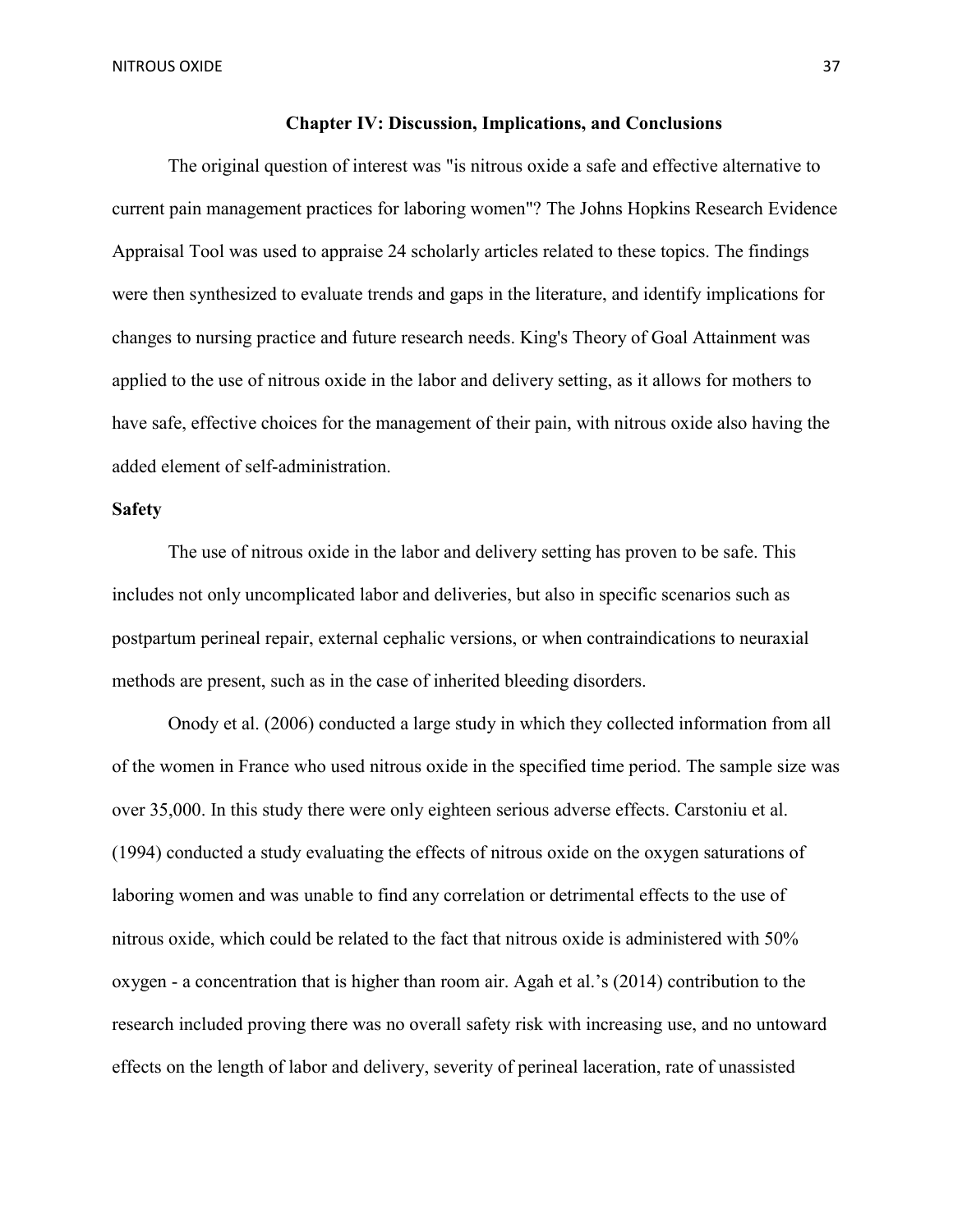NITROUS OXIDE 38

vaginal birth or uterine atony. The safety of nitrous oxide was reiterated repeatedly by almost all of the studies in the matrix, regardless of whether safety was their primary outcome or was just an incidental finding in the study (Annequin et al., 2000; Berlit et al., 2013; Burgos et al., 2013; Chi et al., 2009; Dammer et al., 2104; Harrison et al., 1987; Mcguinness & Rosen, 1984; Pasha et al., 2012; Pita et al., 2012; Rosenstein et al., 2014).

Nitrous oxide has also been shown to have little to no effect on newborns (Harrison et al., 1987; Khadem at al,, 2013; Rosenstein et al., 2014; Stefani et al., 1982) These findings were consistent in multiple studies that appraised to be of good quality in the John's Hopkins Research Evidence Appraisal Tool. There were two studies that specifically looked at the effects of nitrous oxide on infants. The first study that was considered was the one by Stefani et al. (1982). The study was one of the oldest in the matrix, but did have good design. It was a randomized controlled trial with 61 healthy full-term infants. They demonstrated there was no difference in five minute apgars, acid-base balance, and there were no differences in neurological status at two and 24 hours of age, between the control group and the nitrous oxide group. Rosenstein et al. (2014) was the other more current study that was evaluated. This was a large study with 6,192 infants. They found no effect on the risk of admission to the NICU, academia, or lower apgar scores when nitrous oxide was used.

It should be recognized that in the majority of the studies, safety was not the primary study focus, but rather it was noted incidentally. This was true of safety matters concerning newborns as well. Fortunately, one of the largest studies in the matrix, the one by Onody et al. (2006) with a sample size of 35, 828 did specifically focus on safety and concurred with the rest of the studies that found nitrous oxide to be safe in a wide variety of clinical scenarios, though this still was not a randomized controlled study.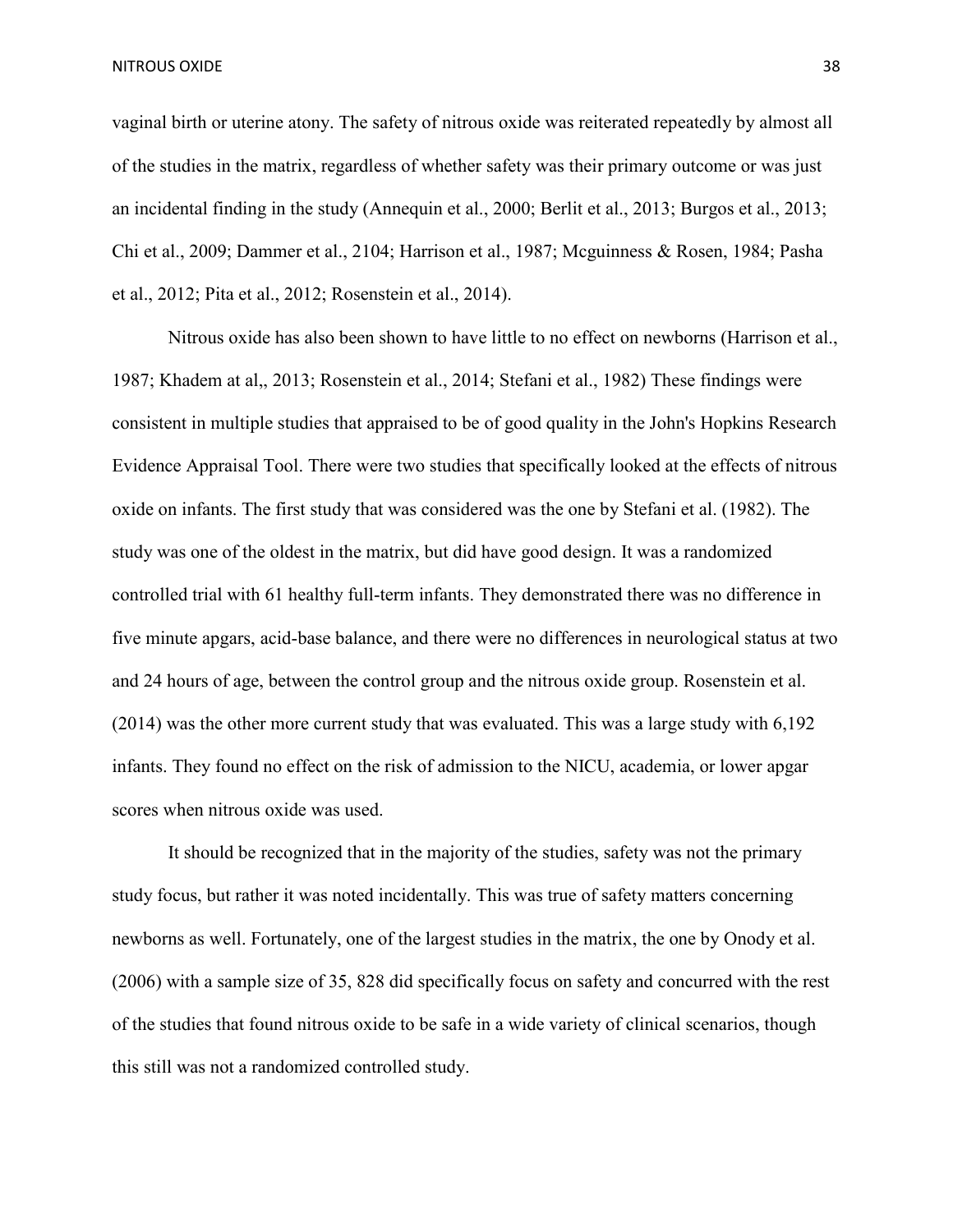The safety of nitrous oxide when used in various special circumstances is of particular interest. Examples include situations in which either epidural or parenteral narcotics are contraindicated, or when nitrous oxide is of use because of a property it has. For example, nitrous oxide is well-suited to post-partum perineal repair because it is rapid-acting, eliminates the pain of infiltration of local analgesic, and does not result in further tissue edema and damage (Berlit et al., 2013). Nitrous oxide also has anxiolytic properties that are promising (Collins, 2015). In all these cases thus far, nitrous oxide has proven to be safe. Nitrous oxide has also been studied in some cases that epidural cannot be used, such as inherited bleeding disorders (Chi et al., 2009). A third category of special circumstances is the use of nitrous oxide in alternative settings and several authors corroborated its safety. Pita et al. (2012) reported there was no increased risk in low-income settings. Agah et al. (2014) found it was safe to use in all social classes.

### **Efficacy**

The effectiveness of nitrous oxide is a more loosely defined term, subject to a greater variety of interpretations that varied from study to study. For example, in Talebi et al. (2009) efficacy was evaluated in terms of how nitrous oxide affected pain, while Waldenstrom & Irestedt (2006) evaluated how women remembered pain after the fact. As such there was also less consistency regarding whether nitrous oxide helped with pain. Pain, being a highly individualized and subjective measurement, is difficult to quantify, especially in small increments. There was a level I, grade A randomized controlled trial among the studies regarding efficacy. This was the study by Talebi et al. (2009). In a relatively large sample of 534 participants, they used a Visual Analogue Scale and demonstrated a statistically significant reduction in pain, as compared to the control. Pita et al. (2012) was another study that sought to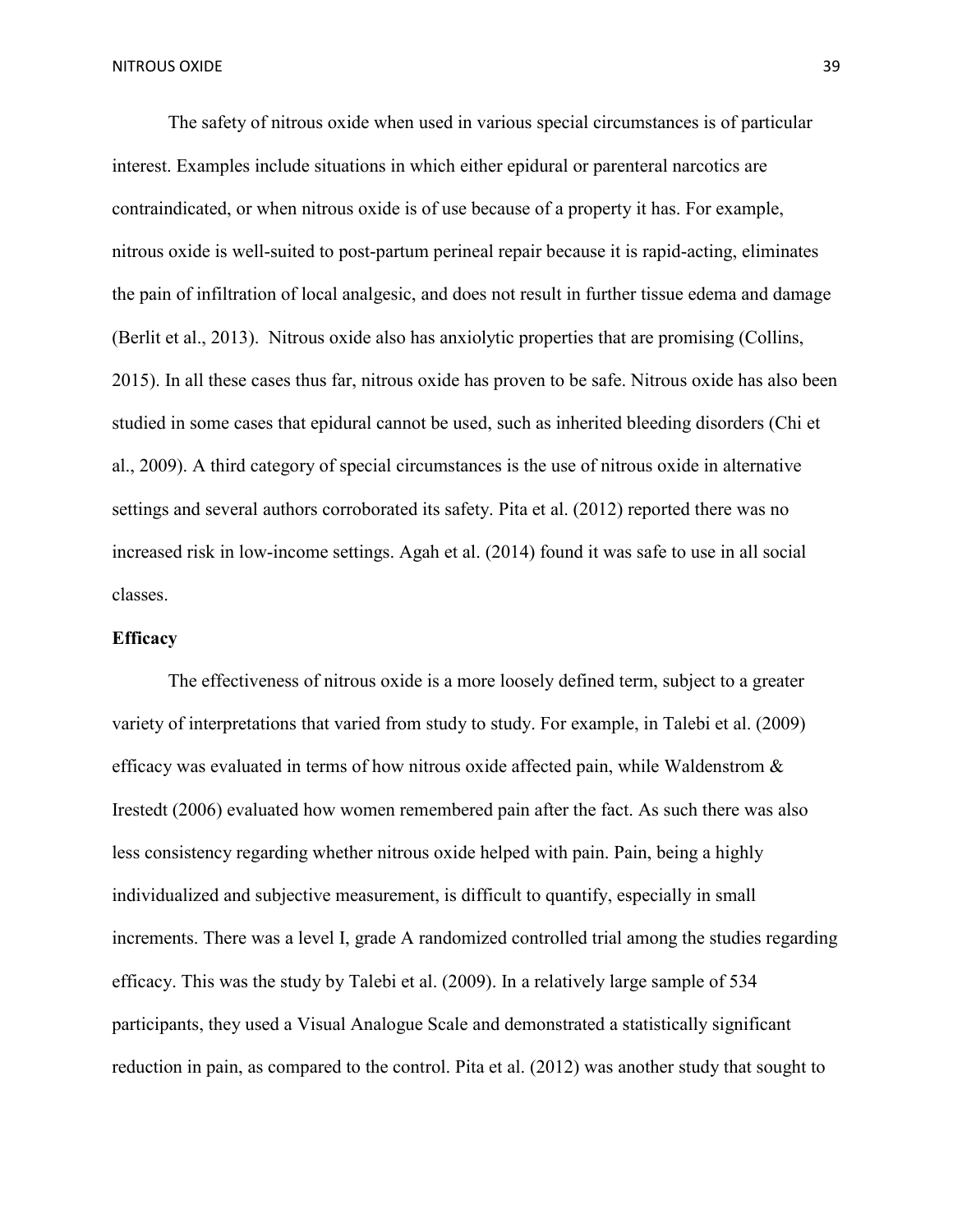NITROUS OXIDE 40

evaluate the efficacy of nitrous oxide. Although this study was smaller, it is a very nice contribution to the literature, as they had good conclusive findings that showed a reduction in pain that was demonstrated using Visual Analogue Scales. Morgan et al. (1982) was included in the literature despite being one of the older studies. Again, these studies were included when they had relatively good design and findings that contributed to the body of knowledge. This study was a non-experimental design, though it consisted of 1,000 women. A linear analogue scale was used in this case to demonstrate a significantly lower average pain score when nitrous oxide was used, then when it was not.

Carstoniu et al. (1994) contradicted the findings of other studies. In a randomized, controlled trial they found no statistical difference between nitrous oxide and compressed air. The results of this study may be explained by the relatively short duration of time the controls and experimental gases were administered.

Overall the findings suggest that nitrous oxide may be effective in relieving labor pain, though efficacy can best be described as dependent on each individual's desires and expectations for pain management (Morgan et al., 1982).

Perhaps one of the most intriguing concepts in nitrous oxide is its anxiolytic properties and ability to affect pain from there. As previously mentioned at the beginning of the review, anxiety and inability to cope with pain lead to an increase in catecholamines, which feeds into a cycle of fatigue, dystocia, fetal distress and then back to increased pain (Rooks, 2012). Collins (2015) addressed the psychosocial features of labor and found nitrous oxide to influence this. It should be recognized that the study by Collins, though a grade A in quality, was a level V singlecase study and no other studies addressed this quality of nitrous oxide. This presents an excellent area for further research.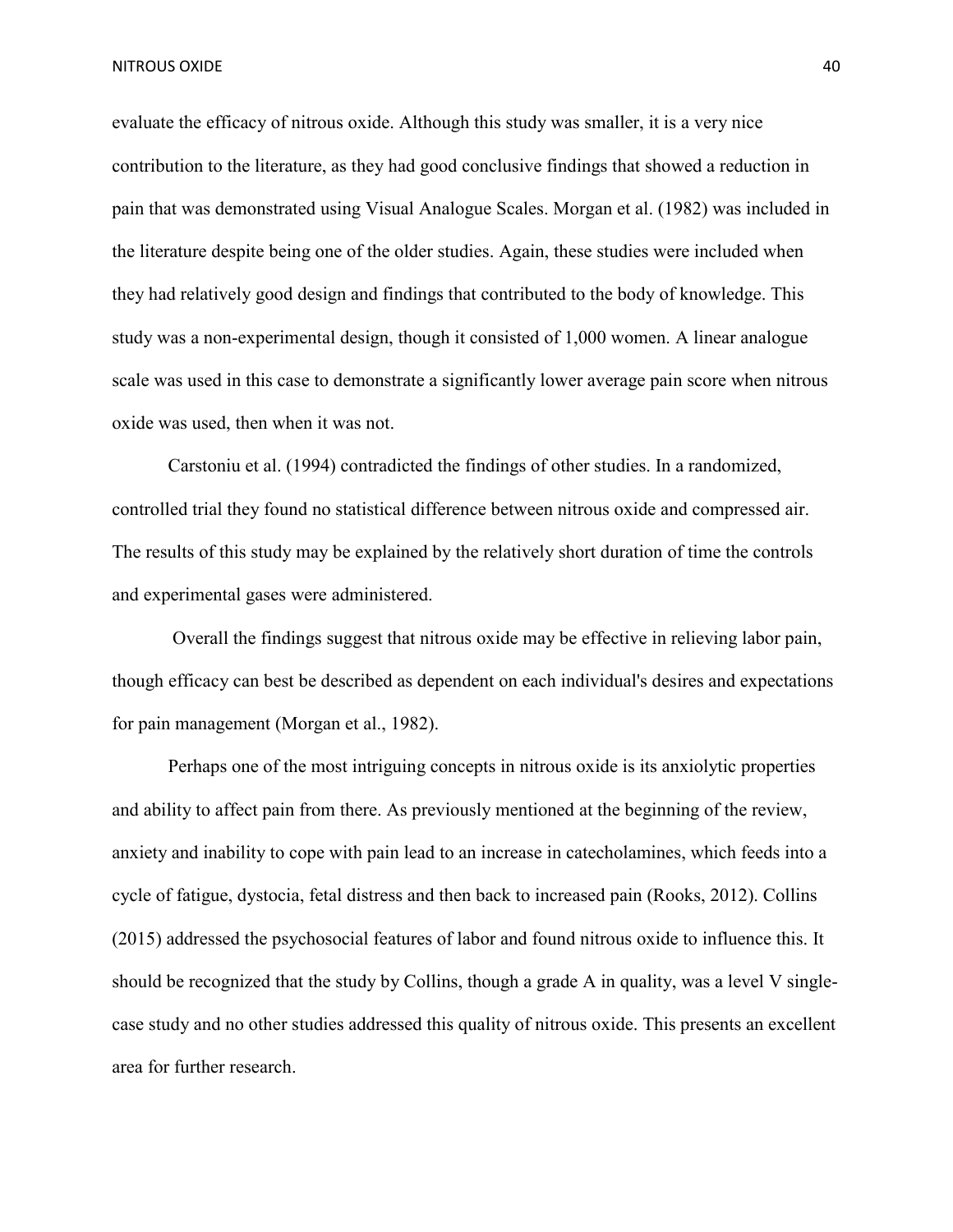## **Implications for Midwifery Practice**

Though the use and study of nitrous oxide here in the United States appears to just be entering a new phase of renewed interest, there is sufficient evidence available to influence current practice. There are no indications that nitrous oxide should be withheld as an option because of safety concerns. Nurse-midwives are in a key position to assess and evaluate current policies and practices that promote offering nitrous oxide as an additional option in management of pain associated with labor and delivery. Consistent with the ACNM's Hallmarks of Midwifery (ACNM, 2012), midwives are perfectly positioned to promote the use of nitrous oxide. The Hallmarks that the use of nitrous oxide embodies are advocacy of non-intervention in normal processes in the absence of complications; incorporation of scientific evidence into clinical practice; promotion of family- and women-centered care; empowerment of women as partners in health care; advocacy for informed choice, shared decision making, and the right to selfdetermination; and skilled communication, guidance, and counseling. Nitrous oxide is by far the least invasive of the medicinal options available to women, making it well suited to the midwifery model of care. Nitrous oxide does not require the presence of anesthesia, can be quickly administered, and is far cheaper than some other options. Evidence exists that nitrous oxide may be useful in scenarios that neuraxial options or IV options may not be appropriate as well such as postpartum perineal repair, or cephalic versions (Berlit et al., 2013 & Burgos et al., 2013). With their position as emerging and popular leaders in their field, nurse-midwives are well situated to promote the implementation and use of nitrous oxide in their place of practice and to help develop policy for its use.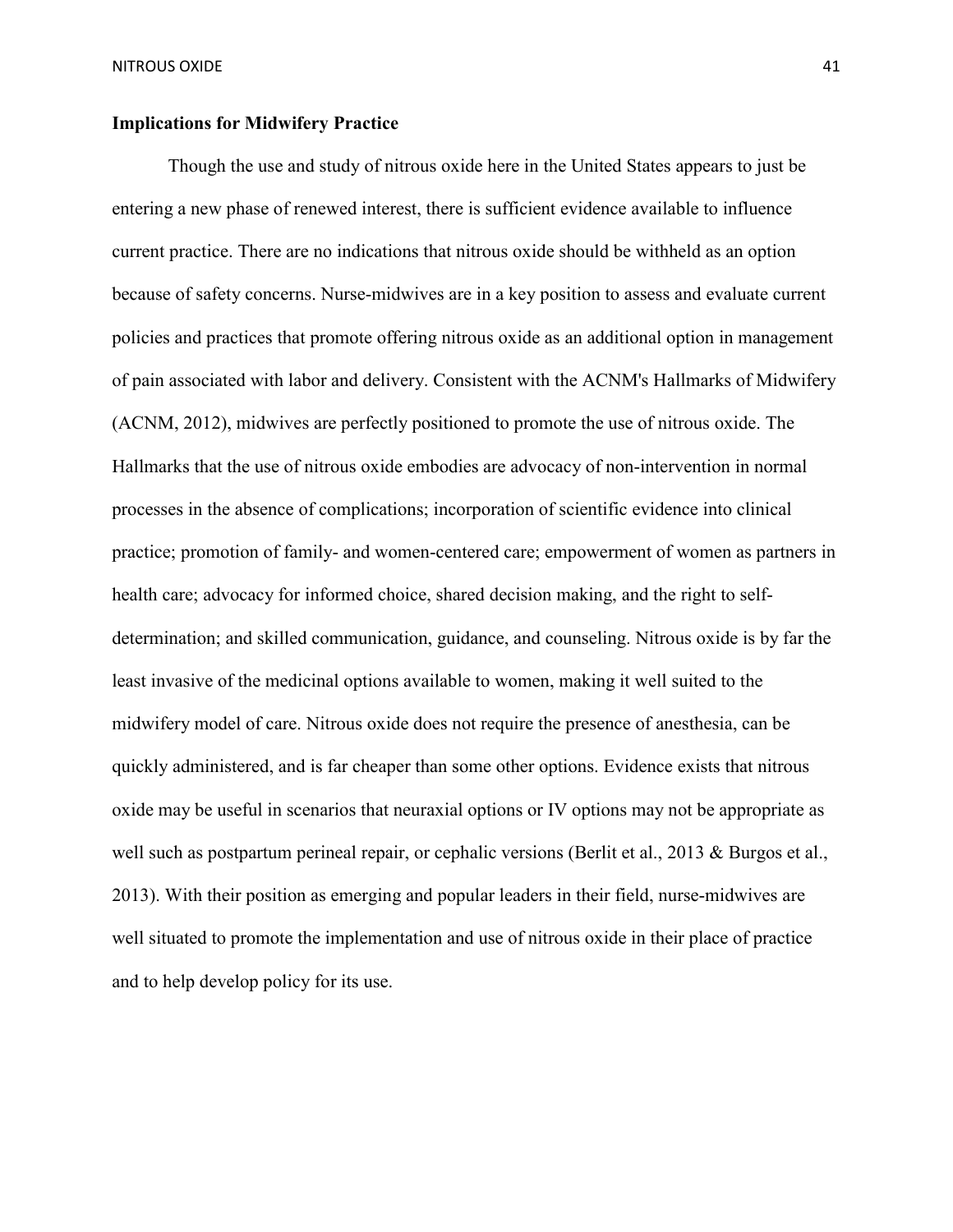# **Recommendations for Research**

There is opportunity for further research in the areas of safety and efficacy of nitrous oxide in laboring women. Current literature has a significant variety in study design. Randomized controlled trials comparing nitrous oxide to a placebo are needed. Studies specific to safety would help to bolster the literature, including studies evaluating both the immediate, as well as long term effects on neonates specifically. Some additional scenarios warranting further study include the use of nitrous oxide in conjunction with other therapies such as water birth, or aromatherapy. It may be prudent to evaluate the safety of nitrous oxide in the presence of Category II or III fetal heart tones, hypertension, or preeclampsia for example, as well as to look at the safety of having nitrous oxide in the system when emergent general anesthesia becomes warranted due to sudden cord prolapse, or uterine rupture. Current studies tend to be broad, looking at multiple variables and a more defined focus is needed. There is plenty of evidence comparing the efficacy of nitrous oxide to epidurals and IV narcotic administration. It is evident that they are not comparable and further study is not likely to be beneficial. That said, comparison of nitrous oxide to alternative therapies such as massage, TENS, or aromatherapy could be useful.

### **Integration of King's Theory of Goal Attainment**

King's Theory of Goal Attainment coincides directly with the model of care called for in nurse-midwifery. Both call for providing as many safe and effective options for women to choose from as possible in managing their pain. King's Theory says women set goals for themselves, including goals to safely and effectively manage their pain in labor. Nurse-midwives can help fulfill this goal by teaching their patients about nitrous oxide as an option and then later while in labor, how best use it for maximum safety and efficacy. Nitrous oxide is a PCA or self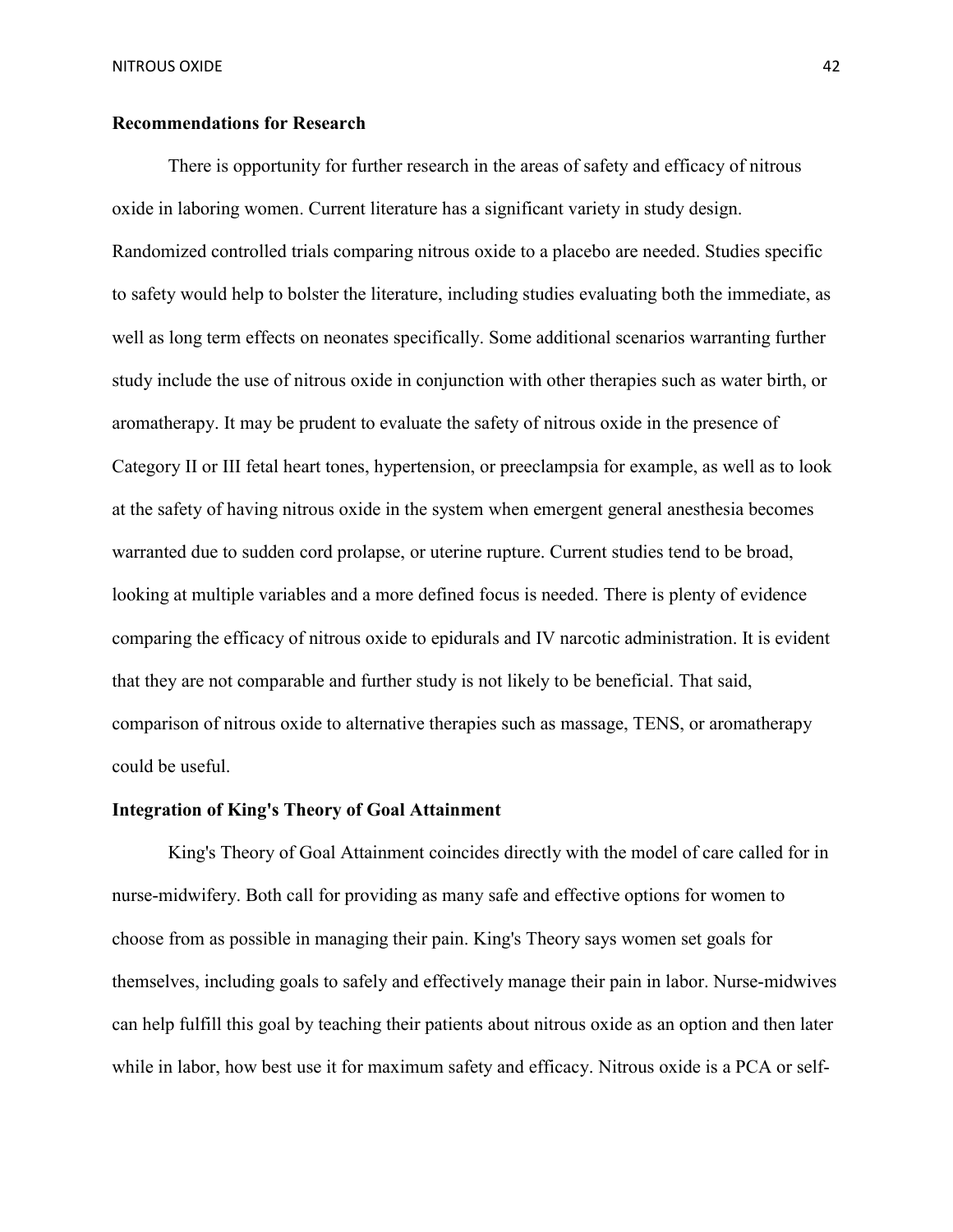administered medication, which gives women the maximum amount of self-control in managing their pain and achieving their goal.

## **Conclusion**

The major findings from this critical review emphasize the safety and efficacy of nitrous oxide for use in labor and delivery. The literature overwhelmingly supports the safety of nitrous oxide for both mothers and their newborns including in scenarios where traditional methods would otherwise be contraindicated. Offering nitrous oxide, which is safe, effective, and selfadministered, is empowering to women in accordance with King's Theory of Goal Attainment. Nitrous oxide is cost effective and easy to use. Nurse-midwives are well positioned to promote the implementation of nitrous oxide, particularly in rural or other low-volume settings where its low cost and ability to be administered in the absence anesthesia staff may be of particular value. The body of knowledge can be further strengthened with the addition of good quality, randomized controlled trials with specific outcomes to be identified.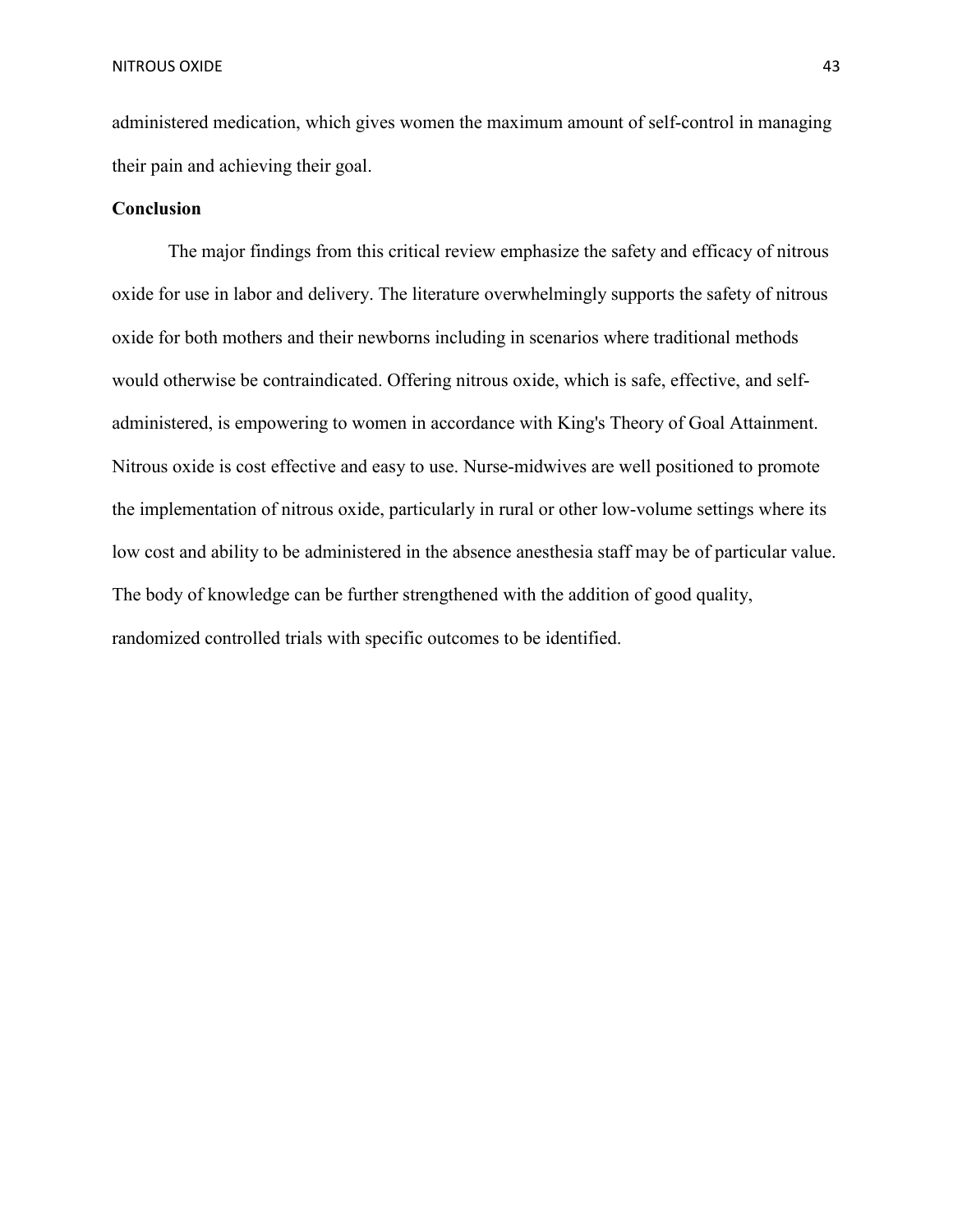# Appendix 1

| Citation        | Purpose        | Sample             | Design         | Measurement             | Results/Concl   | Recommendat    | Level and |
|-----------------|----------------|--------------------|----------------|-------------------------|-----------------|----------------|-----------|
|                 |                |                    |                |                         | usion           | ions           | Quality   |
| Agah, J.,       | To compare     | 100 patients       | Randomized     | Labor                   | Length of       | Continuous     | Level I   |
| Baghani, R.,    | the            | who delivered      | Clinical Trial | progression,            | second stage    | method of      | Grade B   |
| Tali, S. S., &  | complications  | in Monini          |                | fetal                   | of labor,       | administration |           |
| Tabarraei, Y.   | induced by     | Hospital in        | 50 women       | condition, and          | assisted birth, | is also safe   |           |
| (2014).         | both           | Iran in 2013.      | inhaled        | maternal O <sub>2</sub> | uterine atony,  | and mothers    |           |
| Effects of      | intermittent   | Inclusion          | Entonox        | saturation as           | and Apgars all  | may be         |           |
| continuous      | and            | criteria were      | during         | well as                 | had no          | allowed to     |           |
| use of          | continuous     | singleton          | contractions   | maternal and            | statistically   | make their     |           |
| Entonox in      | administration | pregnancy,         | and put it     | newborn                 | significant     | choice.        |           |
| comparison      | of Entonox     | cephalic           | aside in       | outcomes and            | differences.    | Further        |           |
| with            |                | presentation,      | between them   | maternal                | Perineal        | investigation  |           |
| intermittent    |                | and term           | while 50       | pushing                 | lacerations     | is needed to   |           |
| method on       |                | gestation.         | women used     | collaboration           | were less       | strengthen the |           |
| obstetric       |                | Exclusion          | Entonox        | were                    | frequent in the | findings.      |           |
| outcomes: A     |                | criteria were      | continuously.  | recorded.               | continuous      |                |           |
| randomized      |                | macrosomia,        |                |                         | group and       |                |           |
| clinical trial. |                | maternal           |                |                         | maternal        |                |           |
| Journal Of      |                | contracted         |                |                         | pushing         |                |           |
| Pregnancy, 1-   |                | pelvis, repeat     |                |                         | collaboration   |                |           |
| 5.              |                | cesarean           |                |                         | and             |                |           |
| doi:10.1155/2   |                | section,           |                |                         | satisfaction    |                |           |
| 014/245907      |                | nonreassuring      |                |                         | was also        |                |           |
|                 |                | FHR, SPO2          |                |                         | higher in the   |                |           |
|                 |                | less than $95\%$ , |                |                         | continuous      |                |           |
|                 |                | head injury,       |                |                         | group.          |                |           |
|                 |                | and severe         |                |                         |                 |                |           |
|                 |                | asthma.            |                |                         |                 |                |           |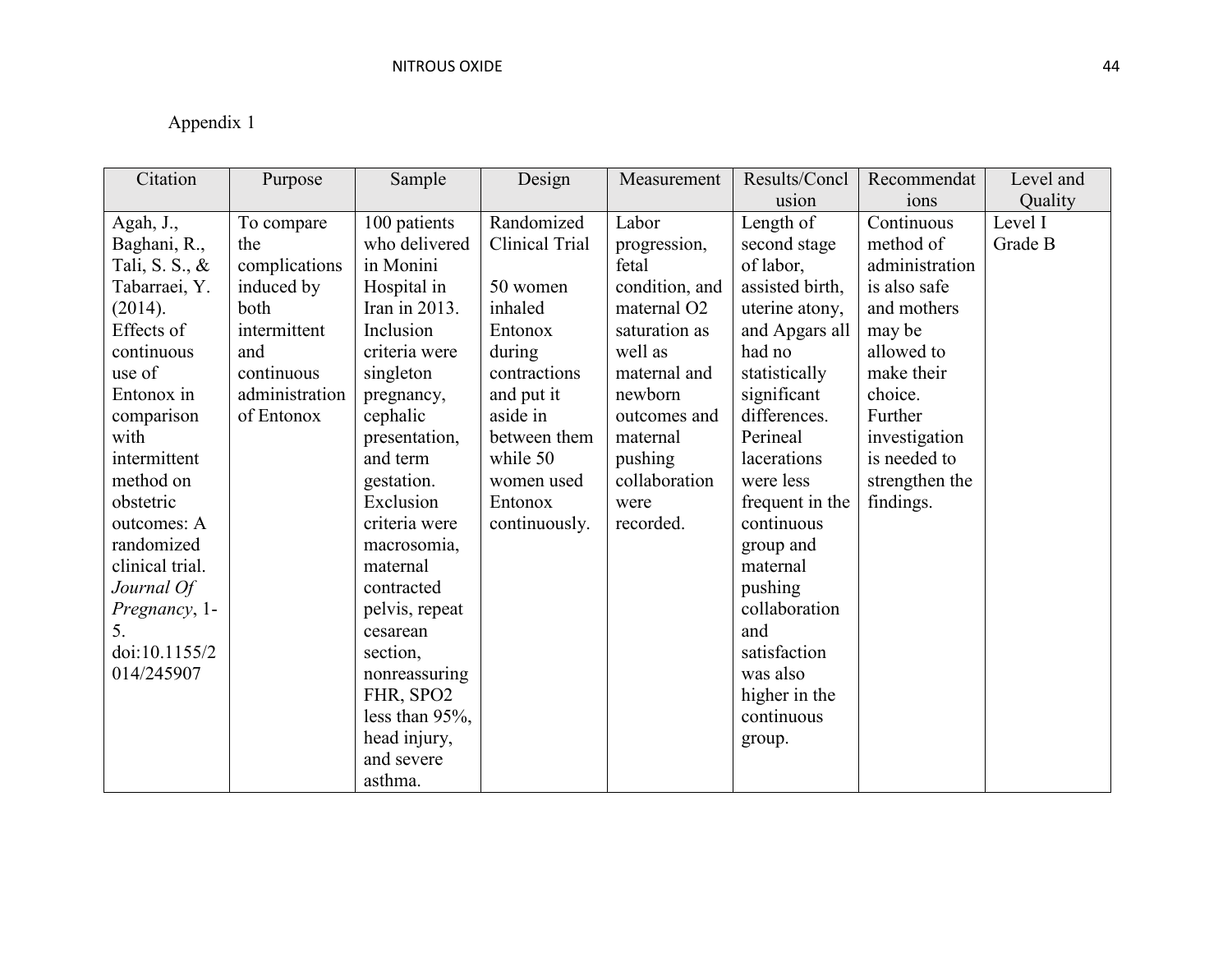| Citation               | Purpose        | Sample                    | Design         | Measurement    | Results/Concl   | Recommendat    | Level and |
|------------------------|----------------|---------------------------|----------------|----------------|-----------------|----------------|-----------|
|                        |                |                           |                |                | usion           | ions           | Quality   |
| Annequin, D.,          | To assess the  | 1,019                     | Nitrous oxide  | Self-          | Median pain     | Analgesia      | Level III |
| Carbajal, R.,          | use and safety | participants              | was            | assessment     | evaluation      | obtained       | Grade B   |
| Chauvin, P.,           | of Nitrous     | from $31$                 | administered   | was reported   | was a 9 on a    | during         |           |
| Gall, $O_{\cdot}$ ,    | Oxide in the   | centers across            | to children    | as well as     | 0-100 VAS       | procedures is  |           |
| Tourniaire,            | pediatric      | France from               | during painful | procedural     | and 1 for both  | good but not   |           |
| $B_{\cdot}$ , & Murat, | settings in    | September 1 <sup>st</sup> | procedures.    | pain           | nurses and      | efficacious in |           |
| I. $(2000)$ .          | France.        | 1996 through              |                | evaluation by  | parents on a    | all patients.  |           |
| Fixed 50%              |                | November $1st$ ,          |                | nurse and      | $0 - 10$        | Failures in    |           |
| nitrous oxide          |                | 1996. All                 | Surveys were   | parents, team  | numerical       | pain relief    |           |
| oxygen                 |                | children 18               | completed      | satisfaction,  | scale. 93% of   | should be      |           |
| mixture for            |                | years or less             | following      | and child      | children said   | detected early |           |
| painful                |                | who received              | treatment by   | agreement for  | they would      | and patient    |           |
| procedures: A          |                | a nitrous                 | nurses,        | future use of  | accept Nitrous  | should be      |           |
| French                 |                | oxide                     | patients, and  | nitrous oxide. | Oxide again     | switched to    |           |
| survey.                |                | administration            | family         | Behavioral     | for a similar   | another        |           |
| Pediatrics,            |                | for painful or            | members.       | reactions were | procedure.      | analgesic      |           |
| $105(4)$ , e47-        |                | invasive                  |                | noted in an    | 56.7% of staff  | method.        |           |
| e47.                   |                | procedure                 |                | absent-present | rated their     |                |           |
| http://dx.doi.o        |                | outside the               |                | manner         | satisfaction as |                |           |
| rg/10.1542/pe          |                | operating                 |                | including      | very satisfied. |                |           |
| ds.105.4.e47           |                | theater were              |                | crying, facial | All side        |                |           |
|                        |                | included in               |                | reactivity,    | effects were    |                |           |
|                        |                | the survey.               |                | withdrawal,    | minor and       |                |           |
|                        |                |                           |                | restlessness,  | transient. No   |                |           |
|                        |                |                           |                | and additional | single serious  |                |           |
|                        |                |                           |                | restraint      | side effect     |                |           |
|                        |                |                           |                | needed.        | was noted       |                |           |
|                        |                |                           |                |                | during the      |                |           |
|                        |                |                           |                |                | study           |                |           |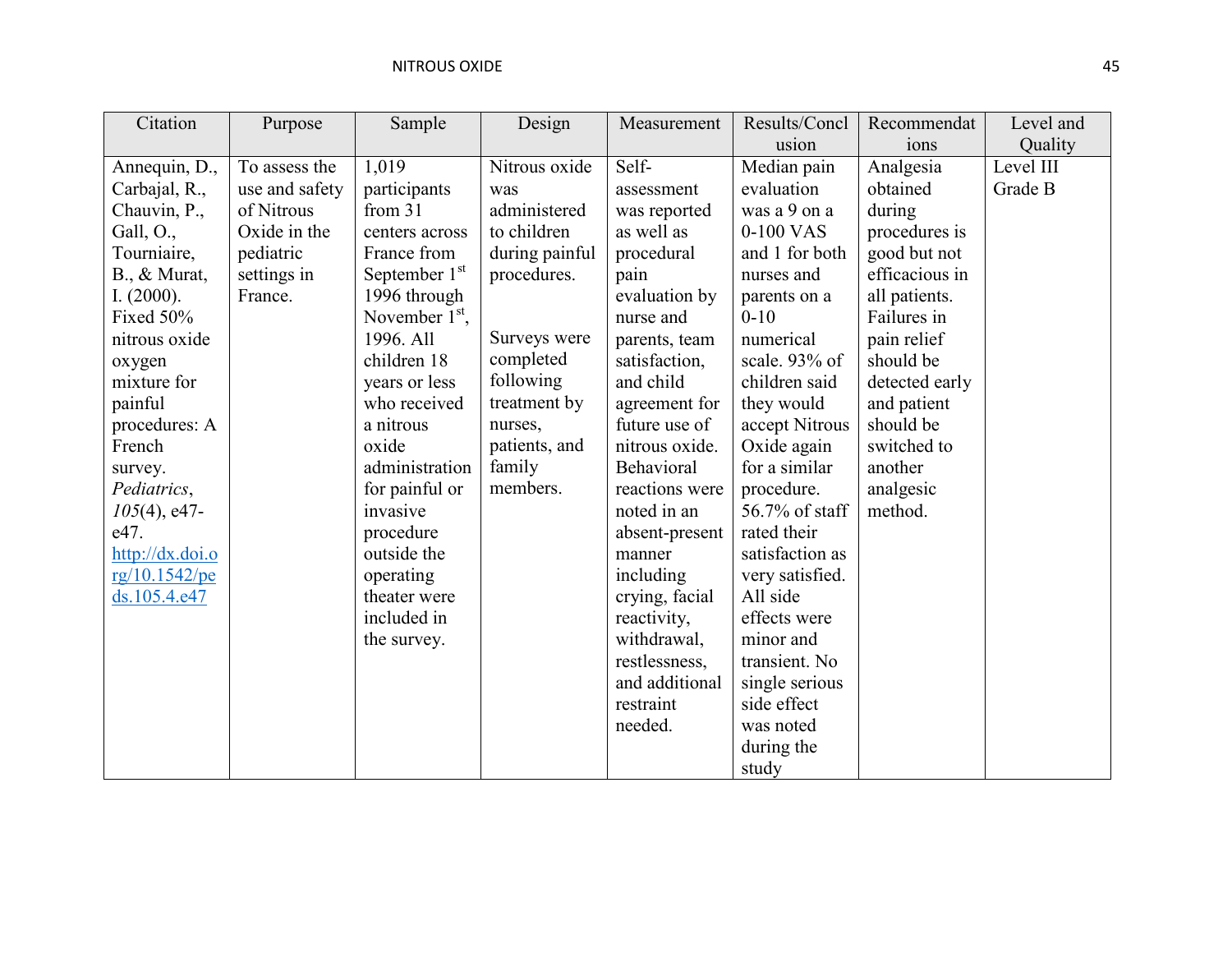| Citation         | Purpose       | Sample          | Design         | Measurement    | Results/Concl   | Recommendat    | Level and |
|------------------|---------------|-----------------|----------------|----------------|-----------------|----------------|-----------|
|                  |               |                 |                |                | usion           | ions           | Quality   |
| Berlit, S.,      | To compare    | 100<br>women    | Prospective    | Data           | Pain            | Larger         | Level I   |
| Tuschy, B.,      | the           | with            | Randomized     | concerning     | experienced     | investigations | Grade B   |
| Brade, J.,       | effectiveness | childbirth      | Controlled     | anesthesia,    | during          | concerning     |           |
| Mayer, J.,       | of self-      | related         | Trial          | maternal       | suturing and    | the topic      |           |
| Kehl, S., $\&$   | administered  | injuries at the |                | parameters,    | patient's       | should be      |           |
| Sütterlin, M.    | 50% nitrous   | University      | The study      | duration of    | satisfaction    | performed as   |           |
| (2013).          | oxide and     | Medical         | group          | suturing,      | were not        | nitrous oxide  |           |
| Effectiveness    | conventional  | Centre          | contained 48   | neonatal head  | statistically   | self-          |           |
| of nitrous       | infiltrative  | Mannheim        | women who      | circumference  | different       | administration |           |
| oxide for        | anesthesia    | between         | self-          | and weight,    | between the     | during         |           |
| postpartum       | with $1\%$    | November        | administered   | women's'       | two groups.     | postpartum     |           |
| perineal         | prilocaine    | 2012<br>and     | nitrous oxide  | tolerance of   | Nitrous oxide   | genital tract  |           |
| repair: A        | hydrochloride | February        | 5-10 minutes   | the mask, side | allowed for     | suturing       |           |
| randomised       | in postpartum | 2013.           | prior to the   | effects, and   | the avoidance   | seems to be a  |           |
| controlled       | perineal      | Exclusion       | start of the   | need for more  | of infiltrative | satisfactory   |           |
| trial.           | repair.       | criteria        | procedure.     | anesthesia.    | pain and        | and effective  |           |
| European         |               | included        | The control    |                | edema that      | alternative to |           |
| Journal Of       |               | epidural        | group          |                | may impair      | infiltrative   |           |
| Obstetrics &     |               | analgesia,      | received up to |                | the repair      | anaesthesia    |           |
| Gynecology &     |               | multiple        | 20mls of       |                | process         | for the        |           |
| Reproductive     |               | pregnancies,    | locally        |                | caused which    | majority of    |           |
| Biology,         |               | fourth degree   | infiltrated    |                | could be        | women          |           |
| $170(2)$ , 329-  |               | perineal        | prilocaine.    |                | caused by the   |                |           |
| 332.             |               | laceration,     |                |                | infiltration of |                |           |
| doi:10.1016/j.   |               | and age below   |                |                | lidocaine.      |                |           |
| ejogrb. $2013.0$ |               | 18.             |                |                |                 |                |           |
| 6.025            |               |                 |                |                |                 |                |           |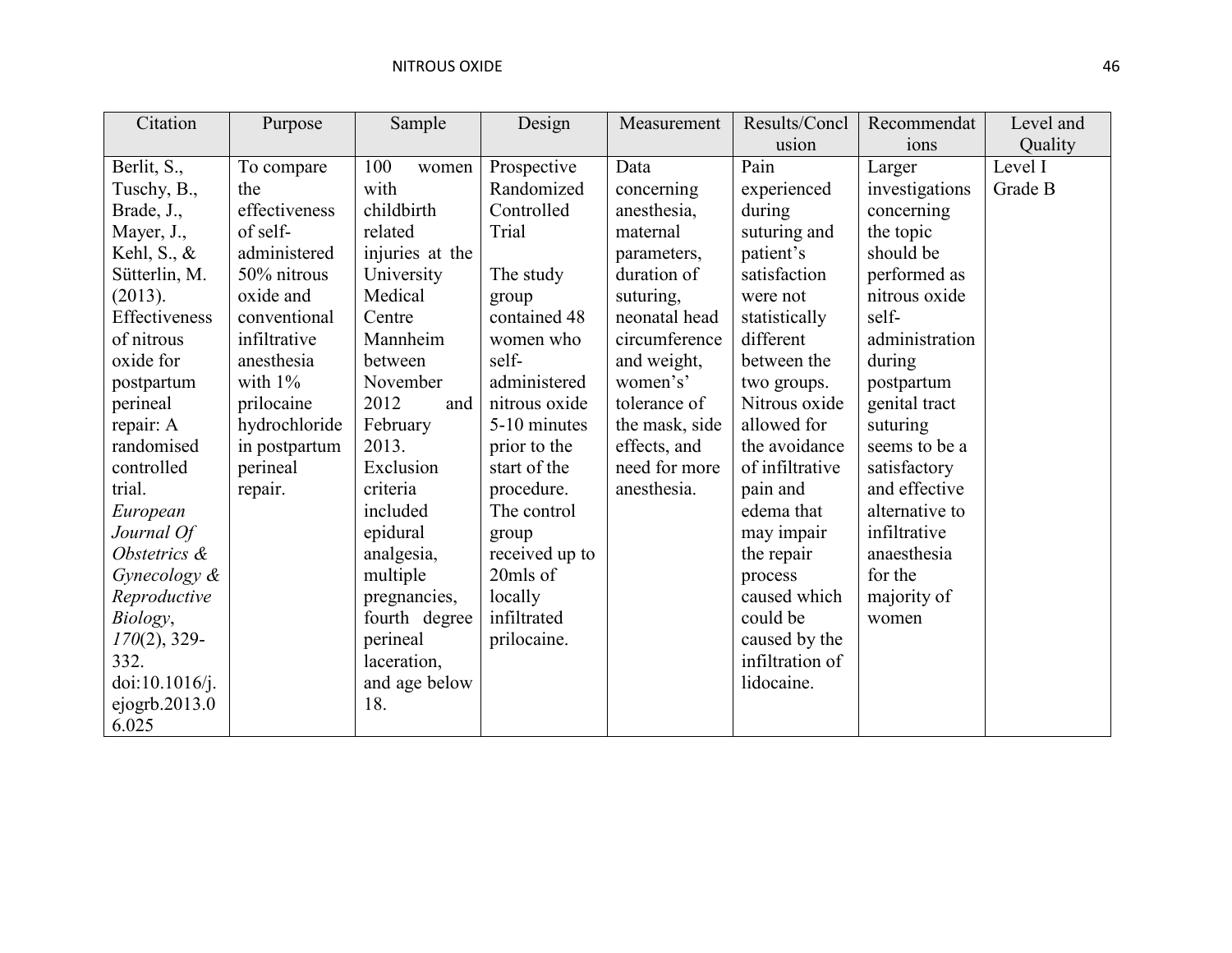| Citation             | Purpose       | Sample         | Design         | Measurement    | Results/Concl  | Recommendat     | Level and |
|----------------------|---------------|----------------|----------------|----------------|----------------|-----------------|-----------|
|                      |               |                |                |                | usion          | ions            | Quality   |
| Burgos, J.,          | To analyze    | 300 women      | Prospective    | Thirty         | The success    | Further         | Level II  |
| Cobos, $P_{\cdot}$ , | the effect of | with singleton | Comparative    | minutes after  | rate was       | studies are     | Grade A   |
| Osuna, C., de        | using inhaled | pregnancy in   | Study          | the procedure  | 52.3% in the   | needed which    |           |
| Mar Centeno,         | nitrous oxide | breech         |                | the pain scale | Nitrous Oxide  | eliminate the   |           |
| M.,                  | for analgesia | presentation   | 50:50 mix of   | was assessed   | group and      | bias in the use |           |
| Fernández-           | in external   | at term        | Nitrous Oxide  | by a           | 52.7% in the   | of consecutive  |           |
| Llebrez, L.,         | cephalic      | undergoing an  | and oxygen     | gynecologist   | control group. | cohort groups   |           |
| Astorquiza, T.       | version at    | ECV.           | was            | who did not    | The median     | as opposed to   |           |
| $M_{\cdot}, \&$      | term          |                | administered   | participate in | level of pain  | a randomized    |           |
| Melchor, J. C.       |               |                | using a face   | the procedure. | was            | trial. A study  |           |
| (2013).              |               |                | mask for 3     | Success rate   | statistically  | with a larger   |           |
| Nitrous oxide        |               |                | minutes        | of the         | lower in       | sample would    |           |
| for analgesia        |               |                | before         | procedure,     | women given    | also be         |           |
| in external          |               |                | beginning the  | pain, and      | nitrous (6 vs. | helpful in      |           |
| cephalic             |               |                | ECV and        | obstetric and  | 7 in the       | eliminating     |           |
| version at           |               |                | continuous     | perinatal      | control        | errors due to a |           |
| term:                |               |                | through the    | outcomes       | group). There  | B error.        |           |
| Prospective          |               |                | procedure for  | were all       | were no        |                 |           |
| comparative          |               |                | 2-4 minutes.   | assessed.      | significant    |                 |           |
| study. Journal       |               |                | This was       |                | differences in |                 |           |
| of Perinatal         |               |                | administered   |                | rate of        |                 |           |
| Medicine,            |               |                | to half of the |                | complications  |                 |           |
| $41(6)$ , 719-       |               |                | sample. The    |                | or outcomes    |                 |           |
| 723.                 |               |                | other half     |                | and there      |                 |           |
| http://dx.doi.o      |               |                | underwent      |                | were no        |                 |           |
| rg/10.1515/ip        |               |                | ECV with no    |                | severe         |                 |           |
| m-2013-0046          |               |                | analgesia.     |                | complications  |                 |           |
|                      |               |                |                |                | secondary to   |                 |           |
|                      |               |                |                |                | Nitrous Oxide  |                 |           |
|                      |               |                |                |                | inhalation     |                 |           |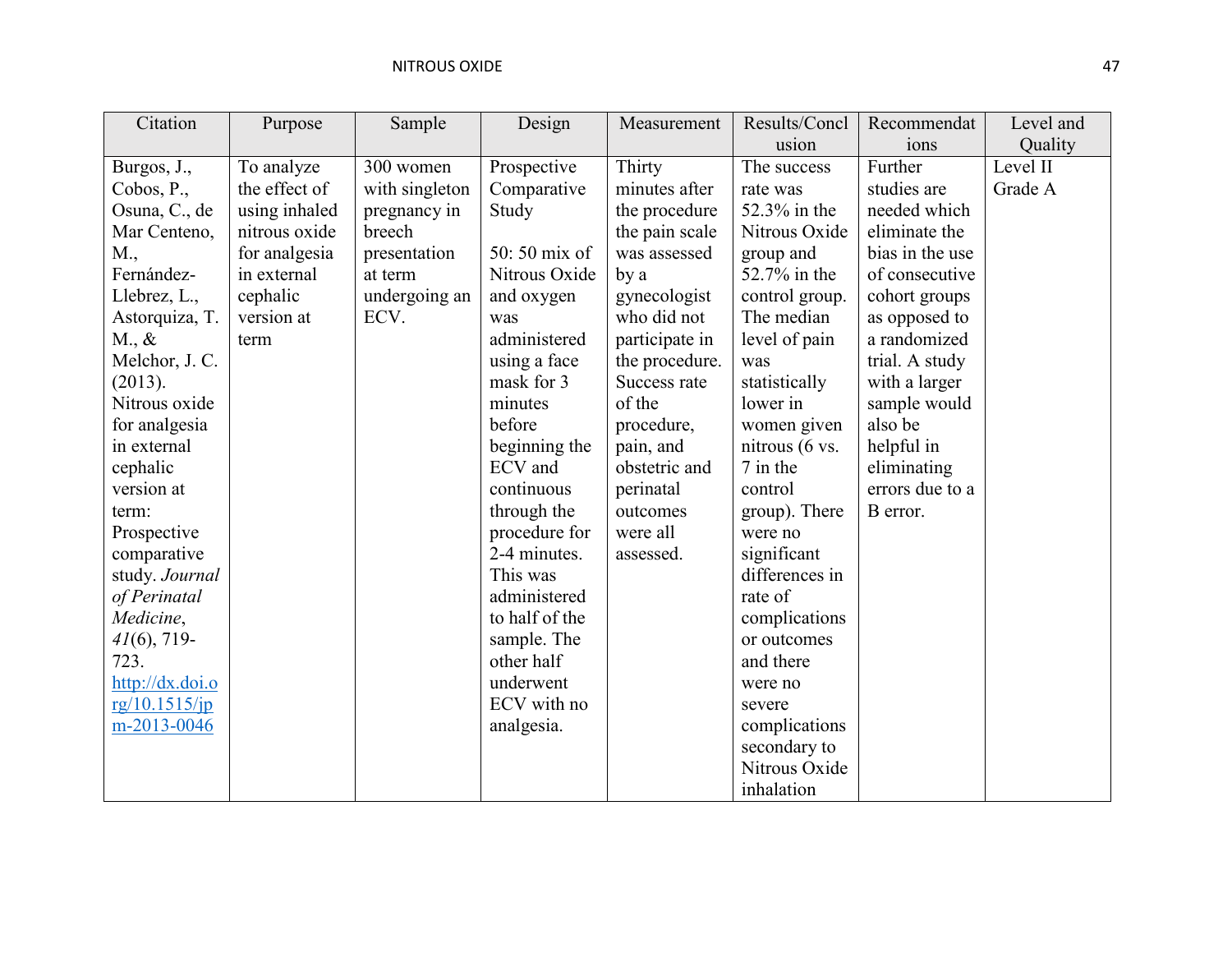| Citation        | Purpose        | Sample           | Design        | Measurement     | Results/Concl  | Recommendat    | Level and |
|-----------------|----------------|------------------|---------------|-----------------|----------------|----------------|-----------|
|                 |                |                  |               |                 | usion          | ions           | Quality   |
| Carstoniu, J.,  | To test the    | 26 women         | Randomized,   | Subjects were   | There were no  | The study      | Level I   |
| Levytam, S.,    | effects of     | who were         | double-blind, | trained in the  | statistically  | supports the   | Grade B   |
| Norman, P.,     | nitrous oxide  | admitted in      | crossover,    | use of a visual | significant    | safety of the  |           |
| Daley, D.,      | on the pain of | labor to the     | placebo-      | analog pain     | differences in | use of         |           |
| Katz, J., &     | labor          | delivery suite   | controlled    | scale.          | pain when      | intermittent   |           |
| Sandler, A. N.  | contractions   | at a Toronto     | study         | <b>Baseline</b> | nitrous oxide  | self-          |           |
| (1994).         | and on         | Hospital who     |               | values were     | as compared    | administered   |           |
| Nitrous Oxide   | maternal       | had requested    | The two       | obtained. Pain  | to compressed  | nitrous oxide  |           |
| in early labor  | SpO2 after     | pain relief.     | groups self-  | scale and       | air was        | with regard to |           |
| safety and      | labor          | Exclusion        | administered  | oxygen levels   | administered.  | maternal       |           |
| analgesic       | contractions.  | criteria         | either 50%    | were            | SpO2 was       | oxygenation.   |           |
| efficacy        |                | included age     | nitrous oxide | measured        | significantly  | More research  |           |
| assessed by a   |                | $\leq$ 18 years; | or compressed | with each type  | higher after   | is necessary   |           |
| double-blind,   |                | maternal         | air for 5     | of gas.         | nitrous oxide  | before a       |           |
| placebo-        |                | cardiorespirat   | contractions  |                 | administration | conclusive     |           |
| controlled      |                | ory disease;     | and then the  |                 |                | statement      |           |
| study.          |                | any evidence     | groups        |                 |                | about the      |           |
| Anesthesiolog   |                | of fetal         | swapped gas   |                 |                | efficacy of    |           |
| $y, 80(1), 30-$ |                | distress or      | they were     |                 |                | nitrous oxide  |           |
| 35.             |                | abnormal         | using for the |                 |                | in labor can   |           |
| doi:10.1097/0   |                | heart rate       | next set of 5 |                 |                | be made.       |           |
| 0000542-        |                | pattern; any     | contractions. |                 |                | Particular     |           |
| 199401000-      |                | condition        |               |                 |                | issues that    |           |
| 00008           |                | affecting the    |               |                 |                | need further   |           |
|                 |                | accuracy of      |               |                 |                | attention      |           |
|                 |                | pulse            |               |                 |                | include a      |           |
|                 |                | oximetry; or     |               |                 |                | multidimensio  |           |
|                 |                | the use of       |               |                 |                | nal pain       |           |
|                 |                | opioid or        |               |                 |                | assessment;    |           |
|                 |                | regional         |               |                 |                | the use of     |           |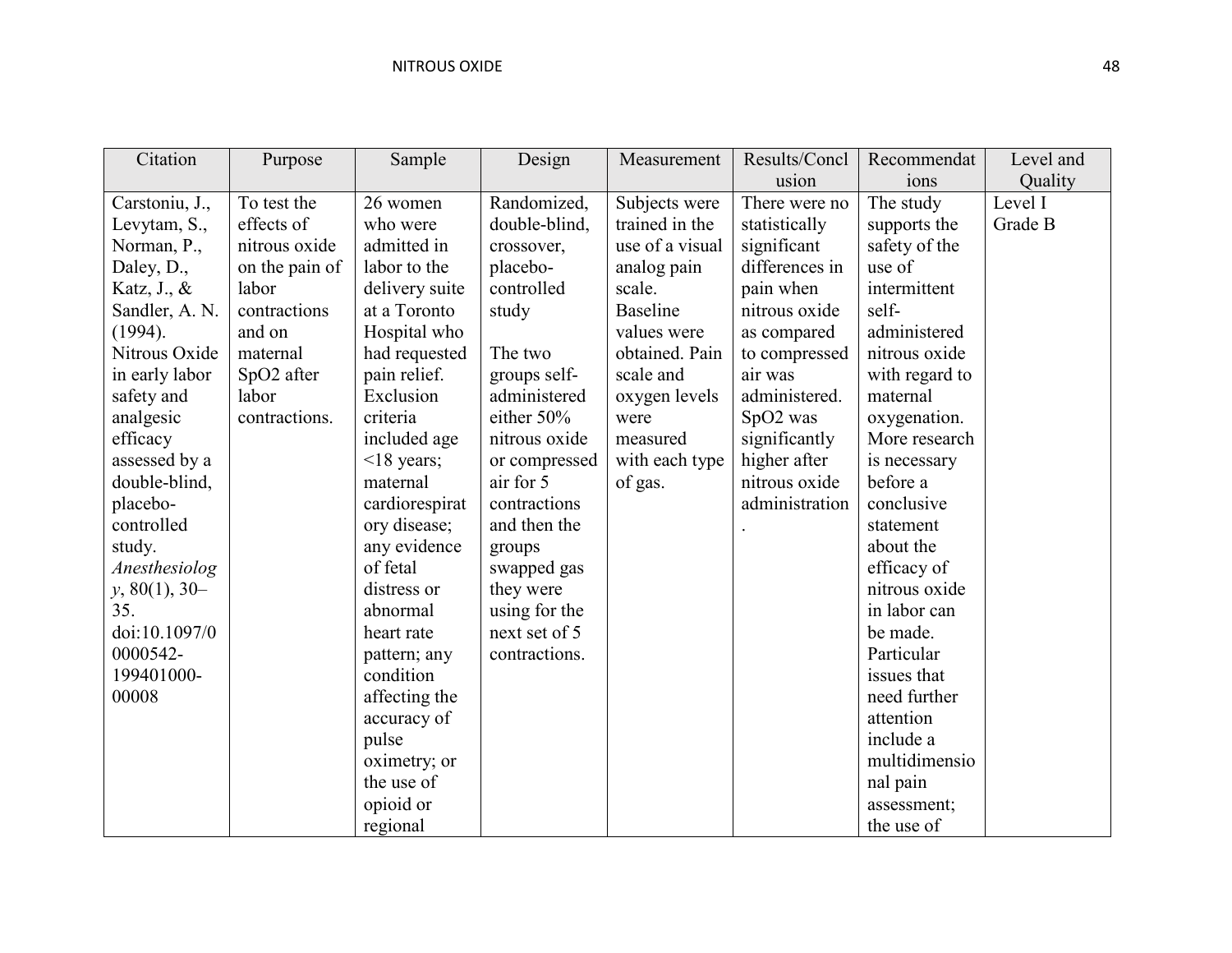| analgesia. | nitrous oxide   |
|------------|-----------------|
|            | at the end of   |
|            | the first stage |
|            | or during the   |
|            | second stage    |
|            | of labor;       |
|            | administration  |
|            | of nitrous      |
|            | oxide in a      |
|            | manner          |
|            | ensuring that   |
|            | the peak        |
|            | analgesic       |
|            | effect          |
|            | coincides with  |
|            | contractions;   |
|            | and             |
|            | continuous      |
|            | nitrous oxide   |
|            | administration  |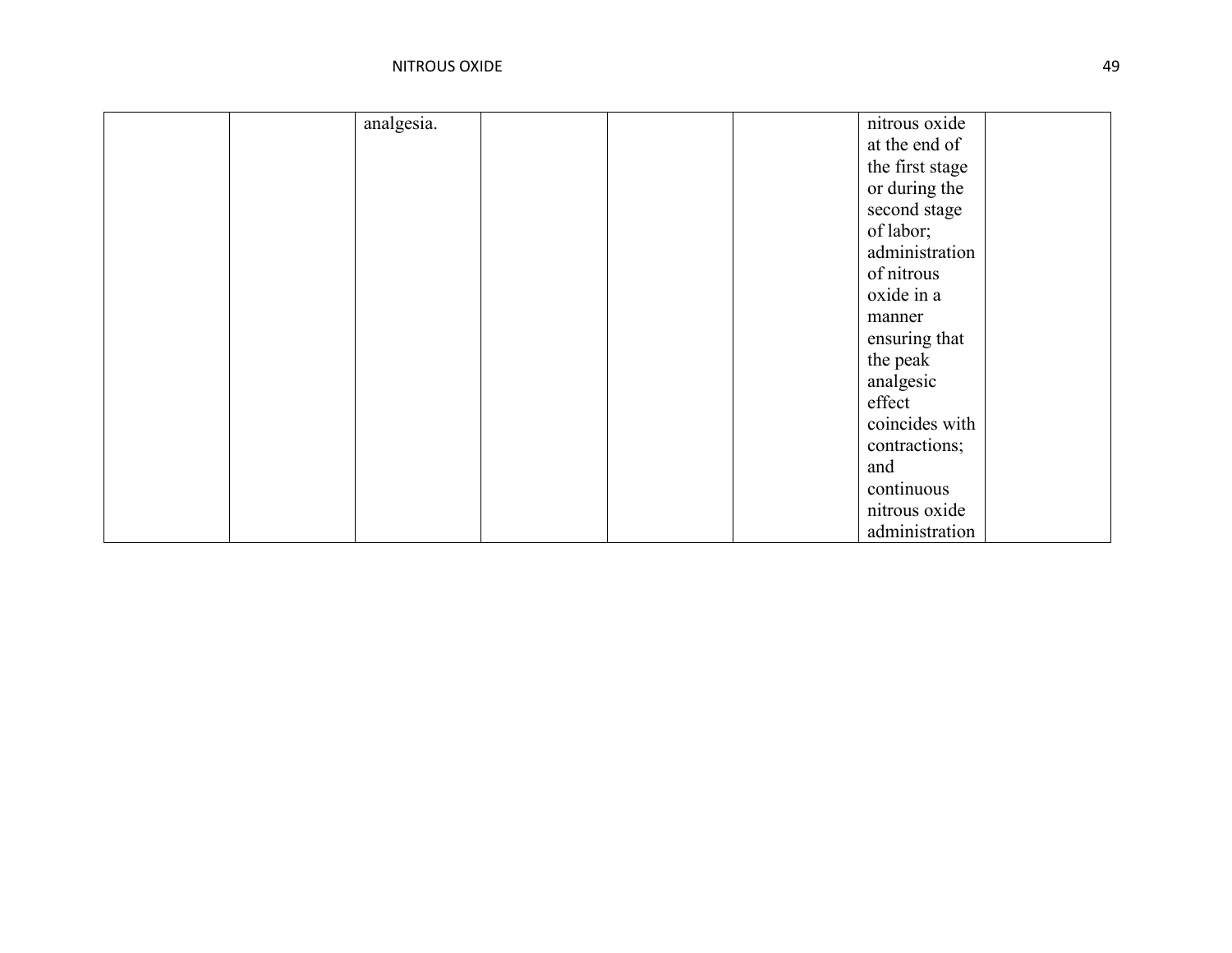| Citation                     | Purpose        | Sample         | Design         | Measurement     | Results/Concl  | Recommendat      | Level and |
|------------------------------|----------------|----------------|----------------|-----------------|----------------|------------------|-----------|
|                              |                |                |                |                 | usion          | 10 <sub>ns</sub> | Quality   |
| Chi, C., Lee,                | To review the  | 63 women       | Retrospective  | Clinical data   | Entonox was    | Each case        | Level V   |
| C. A.,                       | use of         | with inherited | Review         | was collected   | used in $61\%$ | must be          | Grade B   |
| England, A.,                 | obstetric      | bleeding       |                | including type  | of the labors  | assessed         |           |
| Hingorani, J.,               | analgesia and  | disorders who  | Haemophilia    | of bleeding     | and no         | individually     |           |
| Paintsil, $J_{\cdot}$ , $\&$ | anaesthesia in | had 80         | and obstetric  | disorder, labor | complications  | depending on     |           |
| Kadir, R. A.                 | women with     | pregnancies    | case notes     | and delivery    | were noted.    | the type of      |           |
| (2009).                      | inherited      | between        | were           | data, method    |                | bleeding         |           |
| Obstetric                    | bleeding       | January 1      | reviewed       | of pain relief  |                | disorder.        |           |
| analgesia and                | disorders and  | 2000 and       | retrospectivel | and any         |                | However          |           |
| anaesthesia in               | their          | December 31    | <b>y</b> .     | complications   |                | Entonox          |           |
| women with                   | associated     | 2005. Women    |                | attributable to |                | appears to be    |           |
| inherited                    | complications  | delivered at   |                | the anesthesia. |                | a safe option    |           |
| bleeding                     |                | Royal Free     |                |                 |                | for analgesia    |           |
| disorders.                   |                | Hospital in    |                |                 |                | in women         |           |
| <b>Thromb</b>                |                | London.        |                |                 |                | with bleeding    |           |
| Haemost,                     |                |                |                |                 |                | disorders        |           |
| $101(6)$ , 1104-             |                |                |                |                 |                | unlike other     |           |
| 1111.                        |                |                |                |                 |                | methods          |           |
| http://dx.doi.o              |                |                |                |                 |                | which may be     |           |
| rg/10.1160/th                |                |                |                |                 |                | contraindicate   |           |
| 08-10-0694                   |                |                |                |                 |                | d.               |           |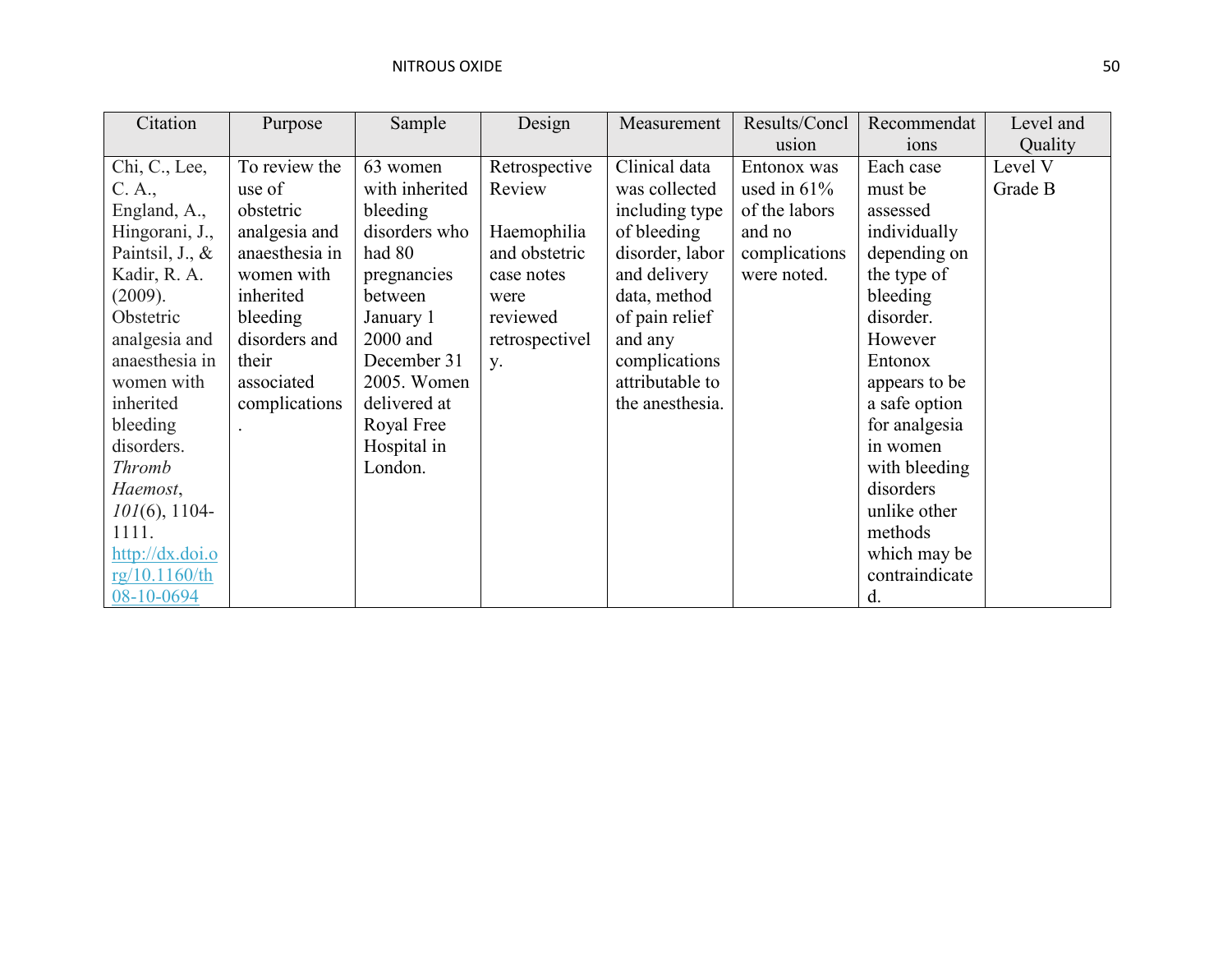| Citation        | Purpose       | Sample         | Design     | Measurement      | Results/Concl   | Recommendat     | Level and |
|-----------------|---------------|----------------|------------|------------------|-----------------|-----------------|-----------|
|                 |               |                |            |                  | usion           | ions            | Quality   |
| Collins, M.     | To review the | A 30 year old  | Case Study | A description    | The woman in    | The adverse     | Level V   |
| $(2015)$ . A    | anxiolytic    | G3P2002 in     |            | of the           | this case       | effects of fear | Grade A   |
| case report on  | effects of    | labor at 40.6  |            | woman's          | experienced     | in labor are    |           |
| the anxiolytic  | Nitrous       | weeks in the   |            | labor course     | labor stalling  | well            |           |
| properties of   | Oxide.        | United States. |            | before and       | that might      | documented      |           |
| nitrous oxide   |               | History of 2   |            | after the        | have been       | and inhalation  |           |
| during labor.   |               | prior SVDs     |            | nitrous oxide    | associated      | of nitrous      |           |
| Journal of      |               | and            |            | was provided     | with her        | oxide may       |           |
| Obstetric,      |               | unremarkable   |            | as well as a     | unspoken and    | have an         |           |
| Gynecologic,    |               | pregnancy      |            | statement        | unresolved      | anxiolytic      |           |
| & Neonatal      |               | other than     |            | from the         | fear of giving  | effect and      |           |
| Nursing,        |               | estimated      |            | woman            | birth to a      | reduces         |           |
| 44(1), 87-92.   |               | fetal weight   |            | regarding her    | child           | catecholamine   |           |
| http://dx.doi.o |               | about 600      |            | experience       | anticipated to  | s. Research     |           |
| rg/10.1111/15   |               | grams larger   |            | using the        | be              | addressing the  |           |
| $52 -$          |               | than her       |            | nitrous oxide    | significantly   | psychosocial    |           |
| 6909.12522      |               | previously     |            | and how she      | larger than her | aspects of      |           |
|                 |               | largest child. |            | felt it affected | previous two.   | nitrous oxide   |           |
|                 |               |                |            | her.             | In this case,   | in labor is     |           |
|                 |               |                |            |                  | the anxiolytic  | crucial.        |           |
|                 |               |                |            |                  | effect of       |                 |           |
|                 |               |                |            |                  | nitrous oxide   |                 |           |
|                 |               |                |            |                  | was the most    |                 |           |
|                 |               |                |            |                  | helpful         |                 |           |
|                 |               |                |            |                  | property and    |                 |           |
|                 |               |                |            |                  | the woman's     |                 |           |
|                 |               |                |            |                  | stalled labor   |                 |           |
|                 |               |                |            |                  | quickly         |                 |           |
|                 |               |                |            |                  | resolved with   |                 |           |
|                 |               |                |            |                  | the used of     |                 |           |
|                 |               |                |            |                  | nitrous oxide.  |                 |           |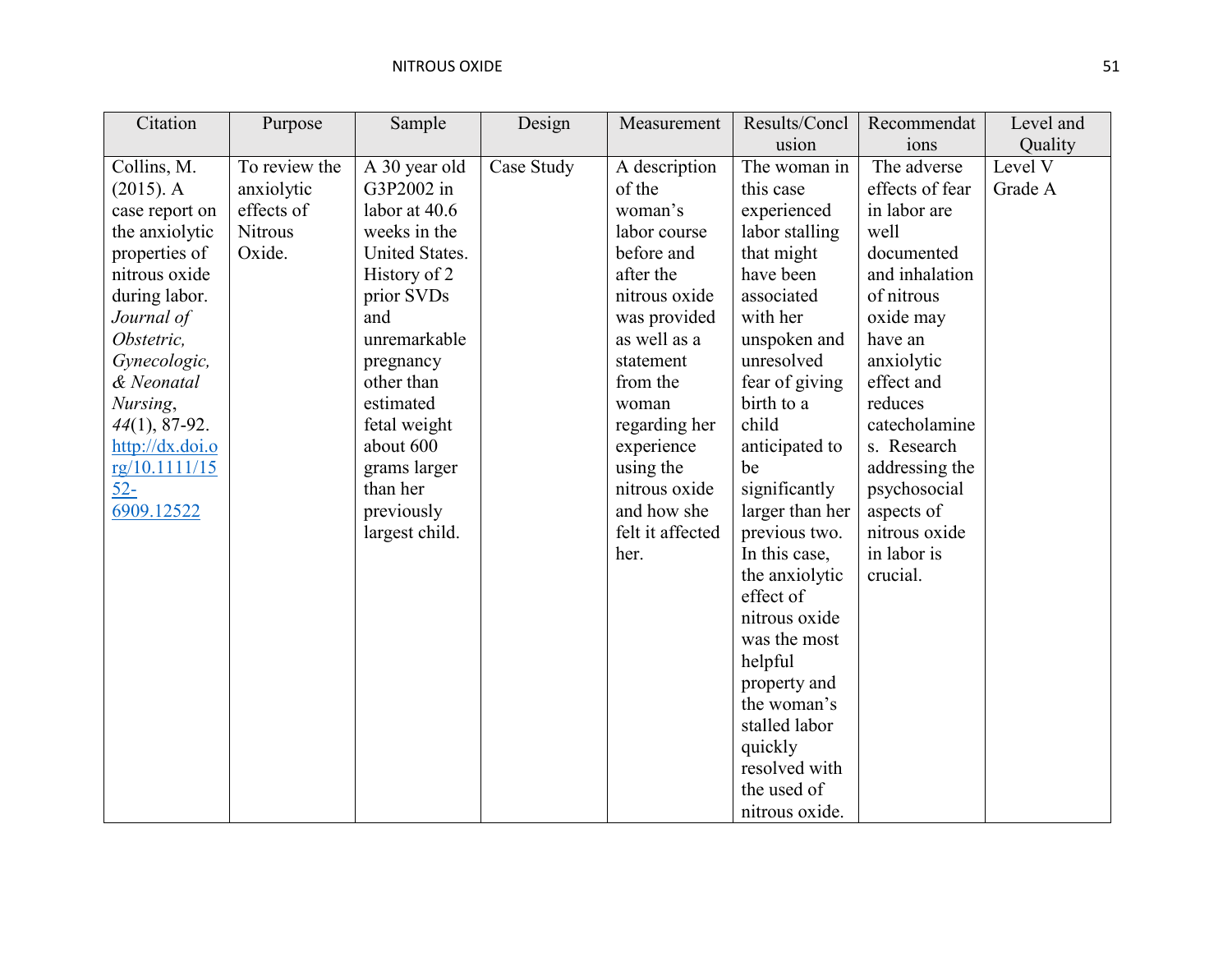| Citation        | Purpose        | Sample          | Design           | Measurement     | Results/Concl   | Recommendat   | Level and |
|-----------------|----------------|-----------------|------------------|-----------------|-----------------|---------------|-----------|
|                 |                |                 |                  |                 | usion           | ions          | Quality   |
| Dammer, U.,     | To investigate | 66 pregnant     | Observational    | The patient     | A statistically | Inhaled       | Level III |
| Weiss, C.,      | the            | women who       |                  | satisfaction    | significant     | nitrous oxide | Grade B   |
| Raabe, E.,      | acceptance of  | received        | The midwife      | was             | reduction of    | is a safe and |           |
| Heimrich, J.,   | the inhaled    | inhaled         | completed a      | documented      | pain was        | effective     |           |
| Koch, M. C.,    | analgesia of   | nitrous oxide   | questionnaire    | based on the    | achieved with   | method for    |           |
| Winkler, M.,    | inhaled        | and oxygen      | after the birth. | patient's       | nitrous oxide   | pain relief   |           |
| & Kehl, S.      | nitrous oxide  | during labor    |                  | subjective      | and oxygen.     | during        |           |
| (2014).         | and oxygen     | on request and  |                  | statements on   | The inhaled     | delivery and  |           |
| Introduction    | by midwives    | after prior     |                  | tolerance, side | analgesia was   | is accepted   |           |
| of inhaled      | and pregnant   | assessment of   |                  | effects, and    | mostly used     | well by both  |           |
| nitrous oxide   | women during   | suitability and |                  | whether she     | by women        | women and     |           |
| and oxygen      | labor          | the midwives    |                  | would choose    | who refused     | their         |           |
| for pain        |                | attending their |                  | this method of  | epidural        | midwives. It  |           |
| management      |                | births.         |                  | analgesia       | analgesia. The  | can also be   |           |
| during          |                |                 |                  | again. Pain     | likelihood of   | used          |           |
| labour-         |                |                 |                  | intensity       | using it again  | postpartum.   |           |
| evaluation of   |                |                 |                  | before and      | was rated       |               |           |
| patients' and   |                |                 |                  | after receiving | higher for      |               |           |
| midwives'       |                |                 |                  | nitrous was     | patients who    |               |           |
| satisfaction.   |                |                 |                  | assessed using  | tolerated it    |               |           |
| Geburtshilfe    |                |                 |                  | a numerical     | well and used   |               |           |
| und             |                |                 |                  | rating scale.   | it in the       |               |           |
| Frauenheilku    |                |                 |                  |                 | second stage    |               |           |
| nde, 74(7),     |                |                 |                  |                 | of labor and    |               |           |
| 656.            |                |                 |                  |                 | when bearing    |               |           |
| http://dx.doi.o |                |                 |                  |                 | down.           |               |           |
| $rg/10.1055/s-$ |                |                 |                  |                 | Midwives        |               |           |
| 0034-1368606    |                |                 |                  |                 | satisfaction    |               |           |
|                 |                |                 |                  |                 | depended on     |               |           |
|                 |                |                 |                  |                 | how it was      |               |           |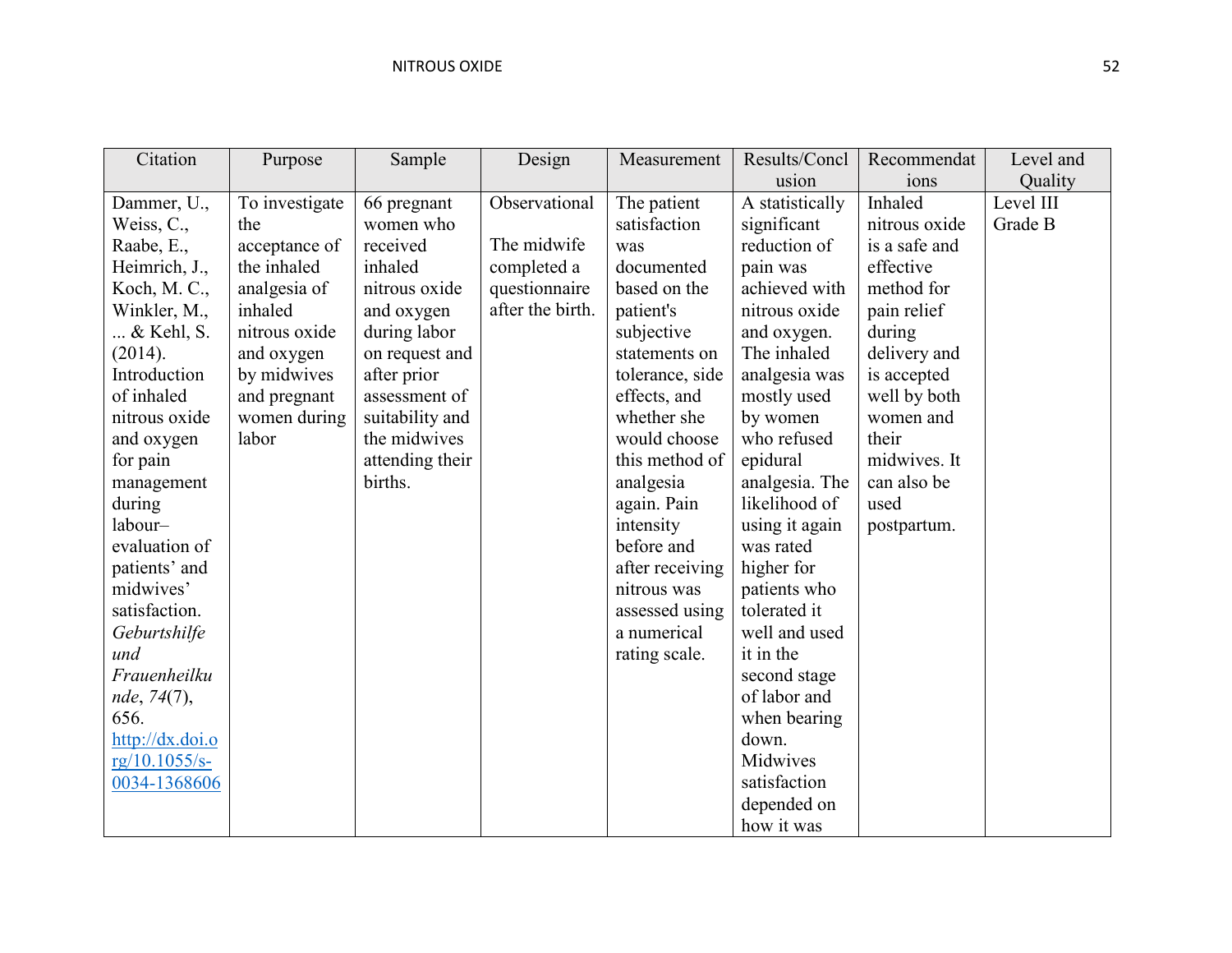|  |  | accepted by                        |  |
|--|--|------------------------------------|--|
|  |  | women.<br>the<br>$\cdots$ onlines. |  |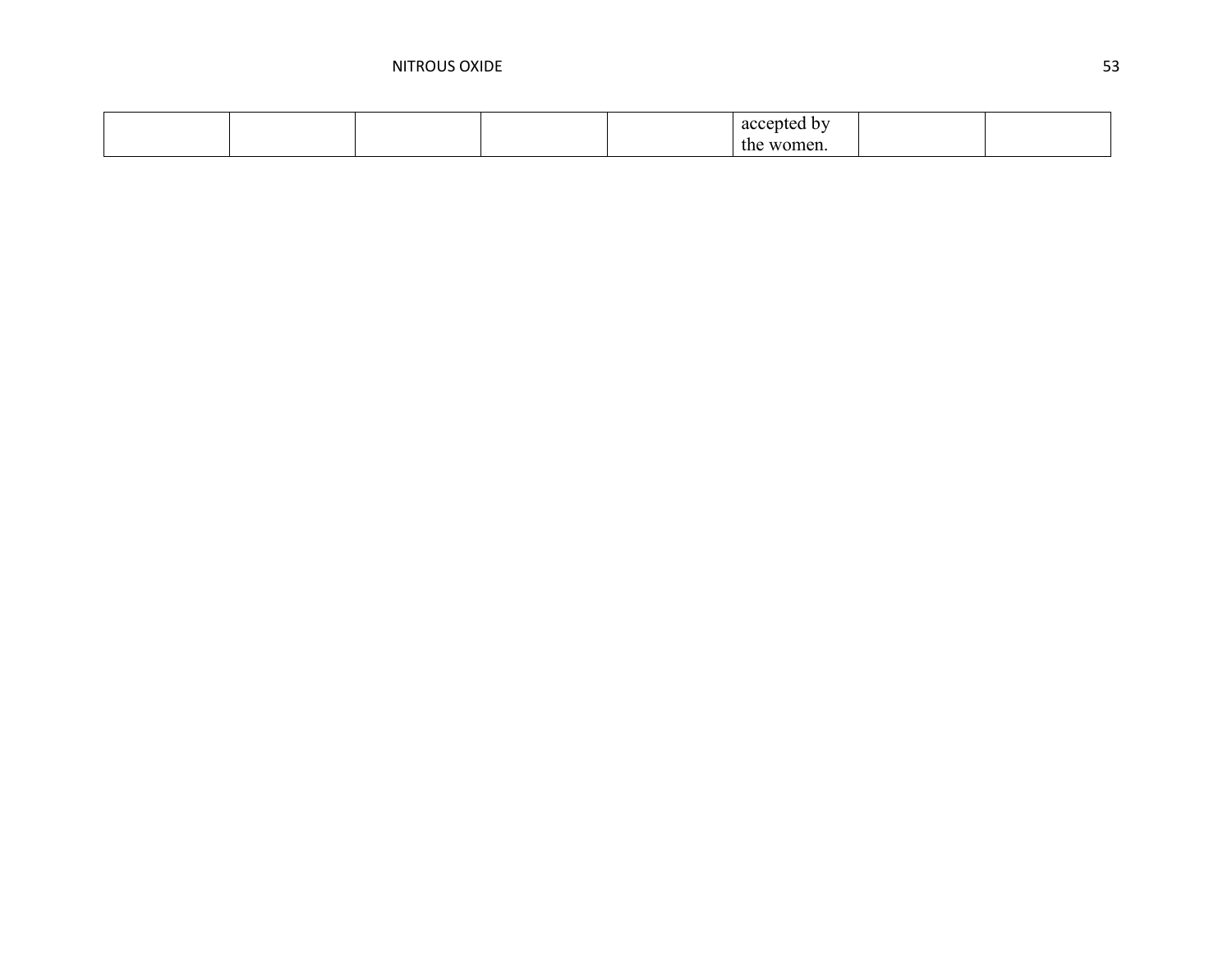| Citation        | Purpose         | Sample        | Design         | Measurement    | Results/Concl  | Recommendat     | Level and |
|-----------------|-----------------|---------------|----------------|----------------|----------------|-----------------|-----------|
|                 |                 |               |                |                | usion          | ions            | Quality   |
| Duarte, R.,     | To compare      | 4 female and  | Nested         | Speed and      | All treatments | Further study   | Level II  |
| McNeill, A.,    | the sedative,   | 4 male        | within-        | accuracy were  | caused the     | to quantify the | Grade C   |
| Drummond,       | cognitive, and  | volunteers    | subjects       | measured       | same degree    | profiles of     |           |
| $G_{\cdot}, \&$ | analgesic       | aged 19-28    | design with    | using          | of overall     | drug actions    |           |
| Tiplady, B.     | effects of      | years and     | four sessions  | psychomotor    | abnormal       | on              |           |
| (2008).         | nitrous oxide,  | weighing      | and            | tests; von     | feelings, but  | performance     |           |
| Comparison      | sevoflurane,    | about the     | treatments     | Frey filaments | sevoflurane    | and subjective  |           |
| of the          | and ethanol to  | same who      | were given in  | were used to   | caused more    | effects is      |           |
| sedative,       | elucidate their | were healthy, | a double-blind | measure touch  | obtunding and  | important in    |           |
| cognitive, and  | mechanisms      | light to      | and random     | and pain       | nitrous oxide  | elucidating     |           |
| analgesic       | of action and   | moderate      | sequence.      | sensitivity;   | was more       | mode of         |           |
| effects of      | allow           | social        |                | subjective     | analgesic.     | action,         |           |
| nitrous oxide,  | therapeutic     | drinkers and  | Participants   | mood,          | Ethanol        | measuring       |           |
| sevoflurane,    | choices         | were not      | attended 4     | reaction time  | caused a       | actions, and    |           |
| and ethanol.    | between the     | taking any    | sessions, In   | and memory     | marked         | predicting      |           |
| <b>British</b>  | agents.         | medications   | each session   | were also      | feeling of     | effects in      |           |
| Journal of      |                 | that might    | they received  | measured.      | drunkenness,   | clinical use.   |           |
| Anaesthesia,    |                 | have          | one of the     |                | but little     |                 |           |
| $100(2)$ , 203- |                 | interfered    | following:     |                | drowsiness or  |                 |           |
| 210.            |                 | with CNS      | ethanol, a     |                | analgesia. The |                 |           |
| http://dx.doi.o |                 | function or   | placebo,       |                | effect of      |                 |           |
| rg/10.1093/bj   |                 | drug          | nitrous oxide, |                | nitrous oxide  |                 |           |
| a/aem369        |                 | absorption or | and            |                | affected the   |                 |           |
|                 |                 | elimination.  | sevoflurane.   |                | pan            |                 |           |
|                 |                 |               | Performance    |                | significantly  |                 |           |
|                 |                 |               | and pain       |                | greater than   |                 |           |
|                 |                 |               | threshold      |                | for any other  |                 |           |
|                 |                 |               | testing were   |                | treatment.     |                 |           |
|                 |                 |               | carried out    |                |                |                 |           |
|                 |                 |               | before         |                |                |                 |           |
|                 |                 |               | treatment and  |                |                |                 |           |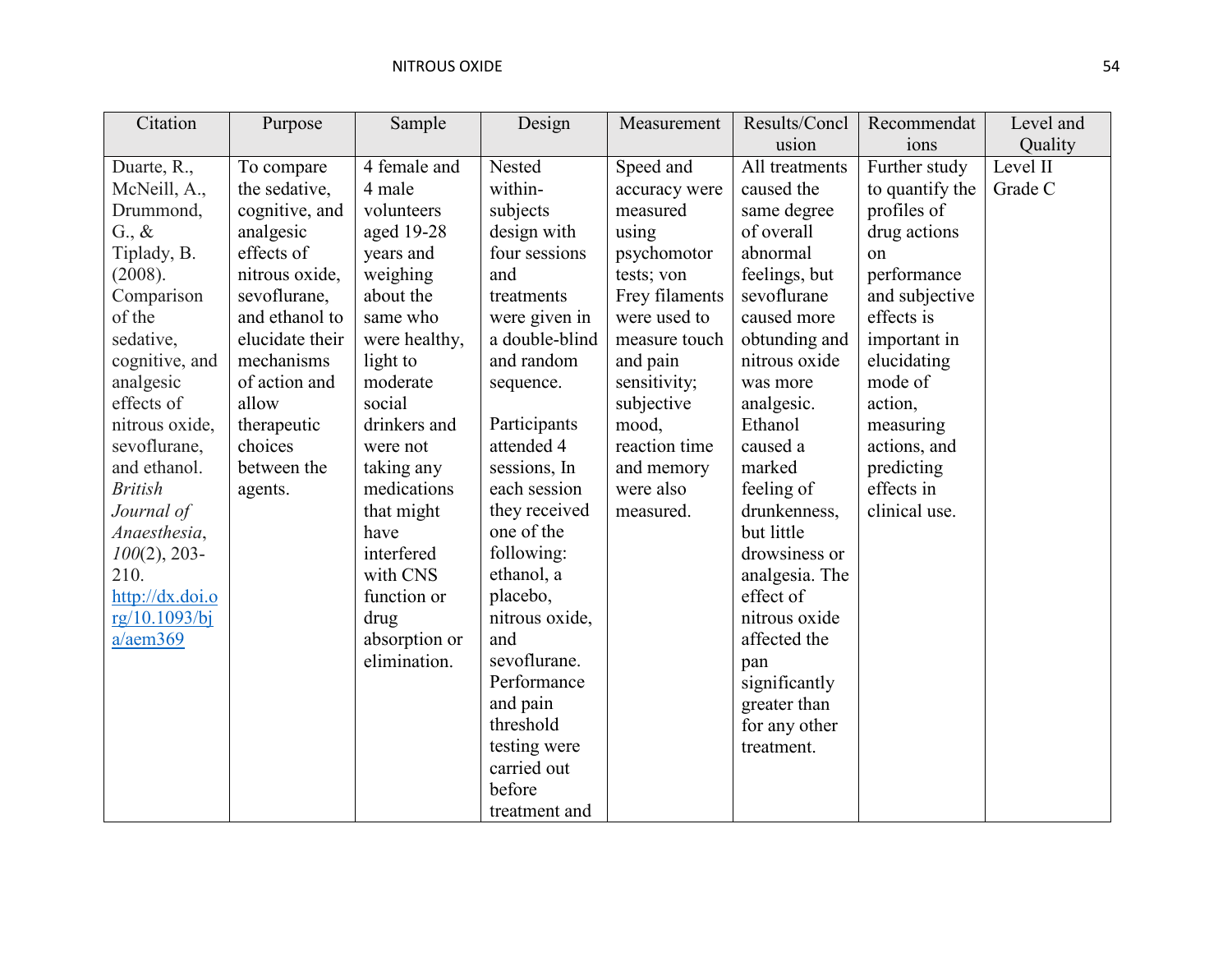|  | twice during  |  |  |
|--|---------------|--|--|
|  | the treatment |  |  |
|  | period.       |  |  |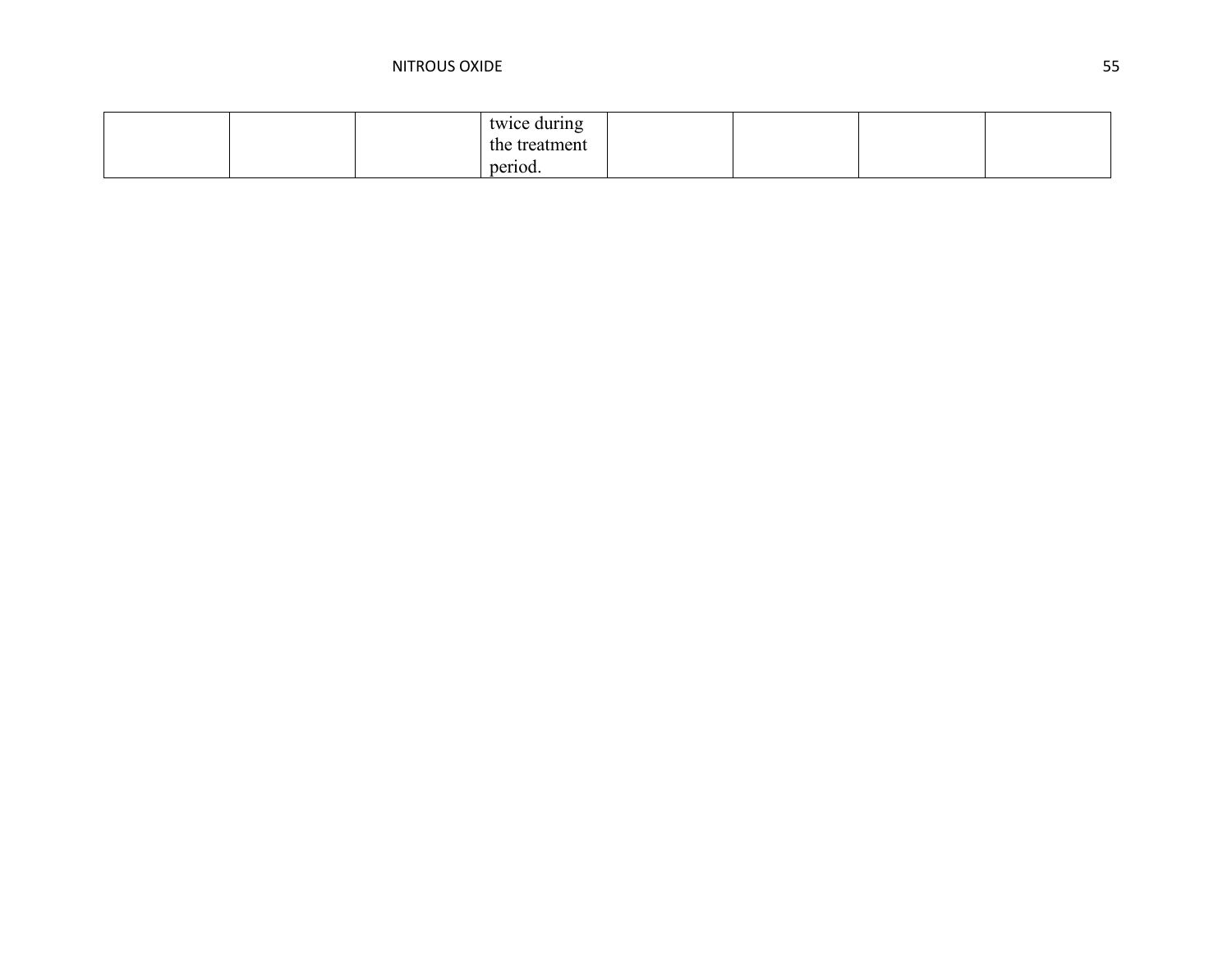| Citation        | Purpose       | Sample       | Design          | Measurement    | Results/Concl    | Recommendat      | Level and |
|-----------------|---------------|--------------|-----------------|----------------|------------------|------------------|-----------|
|                 |               |              |                 |                | usion            | ions             | Quality   |
| Harrison, R.    | To compare    | 170          | Nonexperime     | Collected data | $99\%$ of        | The efficacy     | Level III |
| F., Shore, M.,  | analgesic     | Primigravida | ntal            | included pain  | women who        | of Epidurals     | Grade B   |
| Woods, T.,      | effect, labor | women        | Descriptive     | thresholds     | choose an        | outweigh any     |           |
| Mathews, G.,    | outcome,      | attending    | Comparative     | using a        | epidural         | possible side    |           |
| Gardiner, J.,   | safety, and   | Rotunda      |                 | Monsanto       | found it fully   | effects and      |           |
| & Unwin, A.     | consumer      | Hospital in  | The patients    | gun,           | effective.       | Entonox          |           |
| $(1987)$ . A    | satisfaction  | Dublin from  | were allowed    | assessment of  | Partial relief   | appears suited   |           |
| comparative     | between       | June to      | to choose       | pain during    | was reported     | to those able    |           |
| study of        | transcutaneou | December     | which method    | labor and      | by 90% in the    | to cope with     |           |
| transcutaneou   | s electrical  | 1983. All    | they wanted     | assessment of  | Entonox          | the earlier part |           |
| s electrical    | nerve         | were         | to try with 50  | pain relief,   | group, $96\%$ in | of labor drug    |           |
| nerve           | stimulation,  | primigravida | choosing        | duration of    | the TENS         | free. Tens has   |           |
| stimulation     | Entonox,      | and selected | <b>TENS, 20</b> | labor, type of | group, and       | potential but    |           |
| (TENS),         | Pethidine +   | at random.   | Entonox, 20     | delivery,      | $54\%$ in the    | development      |           |
| entonox,        | Promazine     |              | Pethidine +     | infant weight  | Pethidine +      | of materials     |           |
| pethidine+      | and lumbar    |              | Promazine,      | and Apgars,    | Promazine        | suited to the    |           |
| promazine       | epidural.     |              | and 50 lumbar   | and post-      | group. $82\%$ of | quality of       |           |
| and lumbar      |               |              | epidural. They  | delivery       | patients in the  | labor pain is    |           |
| epidural for    |               |              | were also not   | comments       | TENS group,      | needed.          |           |
| pain relief in  |               |              | restricted to   | regarding      | $80\%$ in the    |                  |           |
| labor. Acta     |               |              | the initial     | choice of pain | Pethidine +      |                  |           |
| Obstetricia et  |               |              | method they     | management.    | Promazine        |                  |           |
| Gynecologica    |               |              | choose and      |                | group, and       |                  |           |
| Scandinavica,   |               |              | were allowed    |                | 5% of patients   |                  |           |
| $66(1)$ , 9-14. |               |              | to use an       |                | in the           |                  |           |
| http://dx.doi.o |               |              | additional      |                | Entonox          |                  |           |
| rg/10.3109/00   |               |              | method as       |                | group            |                  |           |
| 01634870909     |               |              | needed.         |                | required an      |                  |           |
| 2945            |               |              |                 |                | addition         |                  |           |
|                 |               |              |                 |                | method of        |                  |           |
|                 |               |              |                 |                | pain relief.     |                  |           |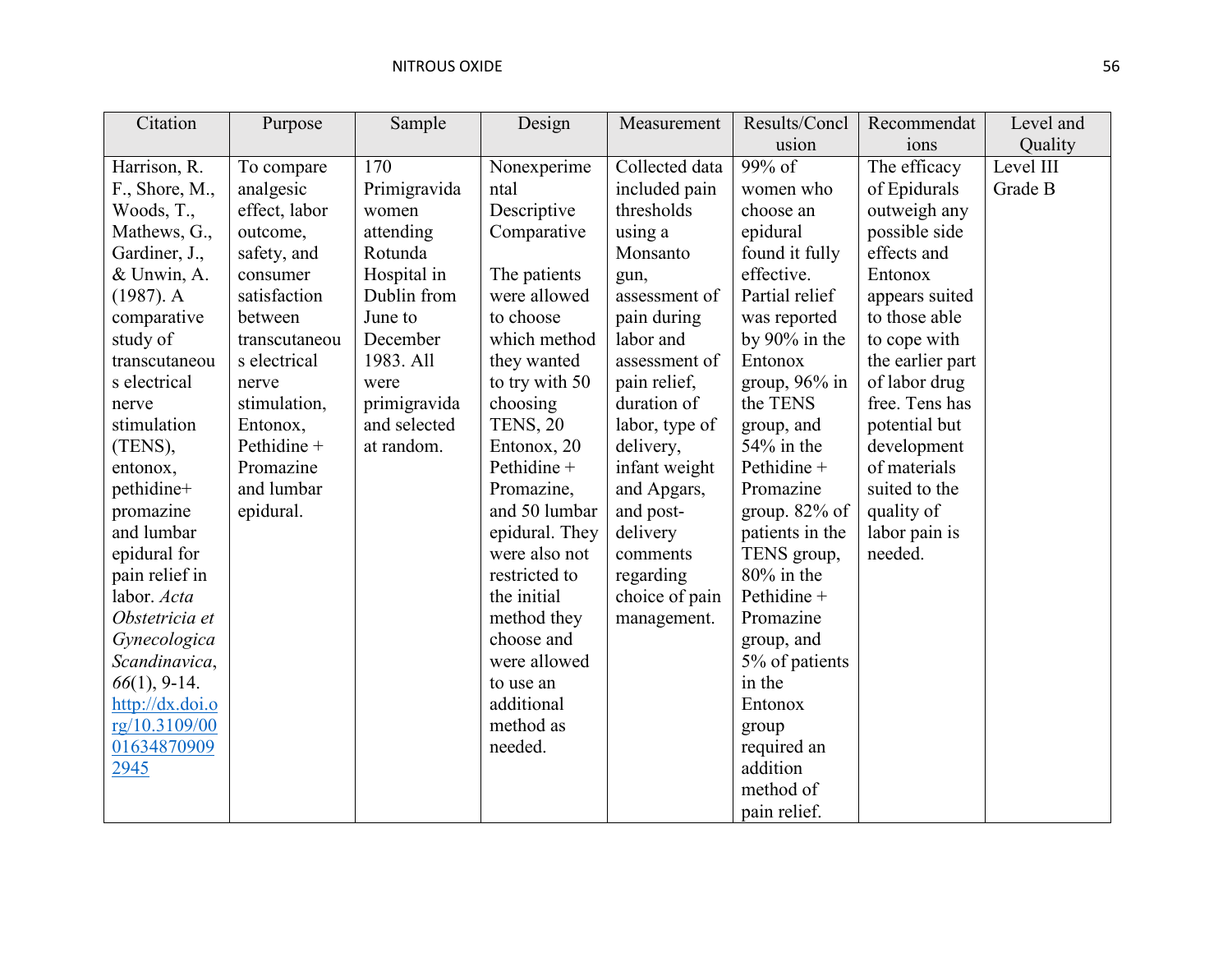|  | Women using     |  |
|--|-----------------|--|
|  | Entonox alone   |  |
|  | had the         |  |
|  | shortest labors |  |
|  | while women     |  |
|  | using           |  |
|  | epidurals had   |  |
|  | the longest.    |  |
|  | Operative       |  |
|  | delivery was    |  |
|  | much more       |  |
|  | common in       |  |
|  | the epidural    |  |
|  | group. There    |  |
|  | were no         |  |
|  | differences     |  |
|  | noted in cord   |  |
|  | pH or Apgar     |  |
|  | scores.         |  |
|  | Midwives and    |  |
|  | patients all    |  |
|  | gave high       |  |
|  | consumer        |  |
|  | satisfaction    |  |
|  | scores for all  |  |
|  | methods         |  |
|  | except          |  |
|  | Pethidine +     |  |
|  | Promazine.      |  |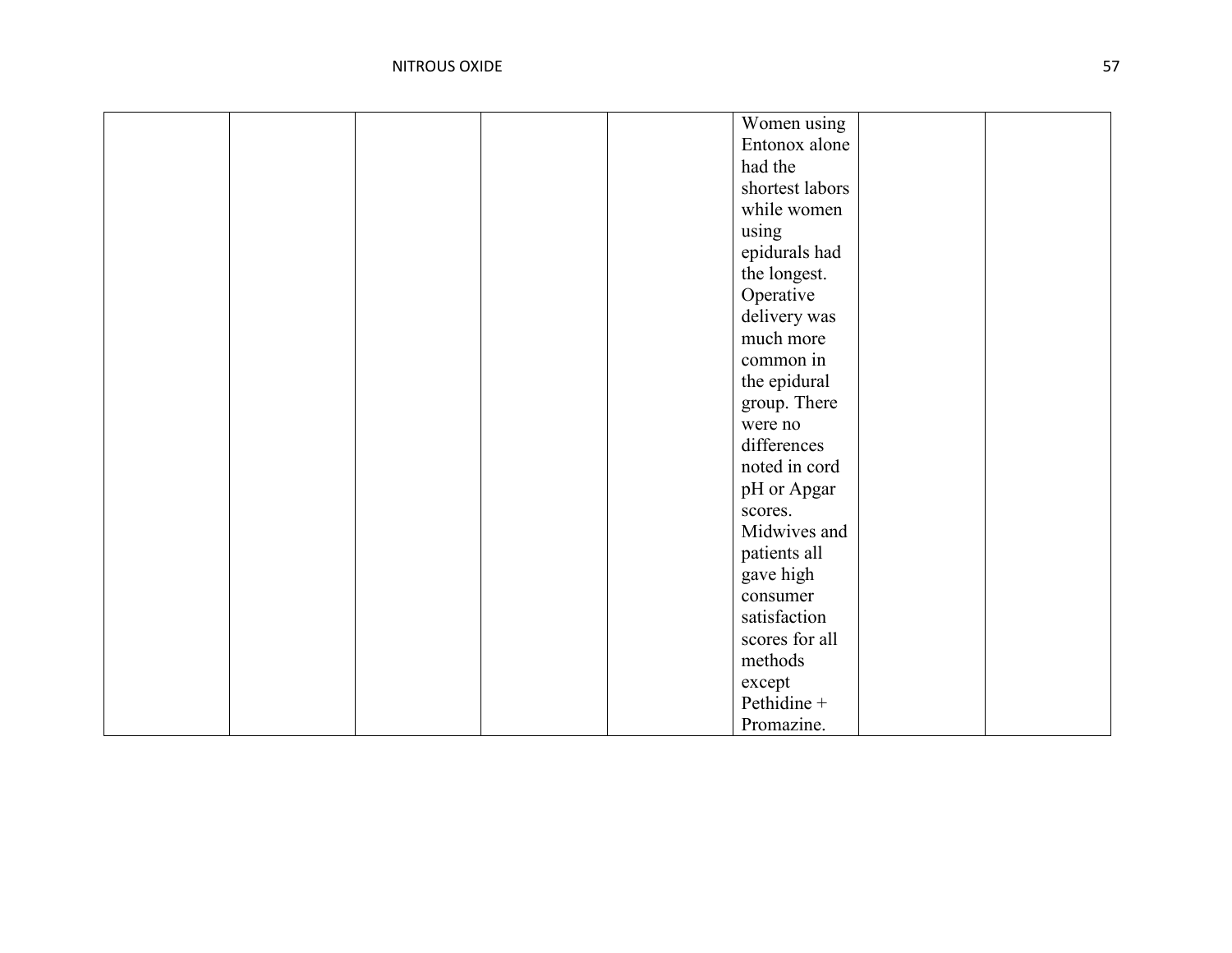| Citation        | Purpose        | Sample         | Design         | Measurement     | Results/Concl   | Recommendat    | Level and |
|-----------------|----------------|----------------|----------------|-----------------|-----------------|----------------|-----------|
|                 |                |                |                |                 | usion           | ions           | Quality   |
| Henry, A., $\&$ | To explore the | 496 women      | Cross-         | The survey      | In comparing    | Similar future | Level III |
| Nand, S. E.     | use of, and    | who delivered  | sectional      | contained 46    | the usefulness  | studies would  | Grade B   |
| (2004).         | women's        | at the Royal   |                | items           | of nitrous      | be better to   |           |
| Intrapartum     | satisfaction   | Hospital for   |                | separated into  | oxide with      | recruit from   |           |
| pain            | with,          | Women in       |                | demographic     | other pain      | multiple       |           |
| management      | intrapartum    | Sydney         | Women who      | information,    | management      | hospitals to   |           |
| at the Royal    | pain           | Australia      | underwent      | intrapartum     | options,        | increase       |           |
| Hospital for    | management     | between        | labor were     | pain            | nitrous had     | generalizable  |           |
| Women.          | at Royal       | October 2002   | handed a       | management      | very similar    | data.          |           |
| Australian &    | Hospital for   | to January     | survey in the  | use and         | ratings         |                |           |
| New Zealand     | Women in       | 2003. Women    | first 24 hours | women's         | regarding is    |                |           |
| Journal Of      | Sydney         | were excluded  | post-partum    | satisfaction    | usefulness as   |                |           |
| Obstetrics &    | Australia.     | if they were   | to be          | with use, and   | compared to     |                |           |
| Gynaecology,    |                | less than age  | complete by    | knowledge       | natural         |                |           |
| $44(4)$ , 307-  |                | $17$ , non-    | the end of the | and attitudes   | methods         |                |           |
| 313.            |                | English        | first post-    | towards         | which           |                |           |
| doi:10.1111/j.  |                | speaking,      | partum week.   | intrapartum     | included        |                |           |
| 1479-           |                | undergoing     | Additional     | pain            | massage, hot    |                |           |
| 828X.2004.00    |                | Cesarean       | data was       | management.     | pack,           |                |           |
| 231.x           |                | section where  | collected from | Additional      | bath/shower,    |                |           |
|                 |                | no labor       | women's        | data collected  | or any other    |                |           |
|                 |                | occurred, had  | charts if they | from the chart  | "nominated      |                |           |
|                 |                | any major      | completed the  | included        | non-            |                |           |
|                 |                | neonatal       | survey.        | information     | pharmacologi    |                |           |
|                 |                | morbidity,     |                | about           | cal method",    |                |           |
|                 |                | homebirths,    |                | antenatal care, | although a      |                |           |
|                 |                | and those with |                | place of        | slightly larger |                |           |
|                 |                | active         |                | delivery, and   | number of       |                |           |
|                 |                | psychiatric    |                | information     | women           |                |           |
|                 |                | illness at the |                | on use of pain  | reported they   |                |           |
|                 |                | time of labor. |                | management      | found nitrous   |                |           |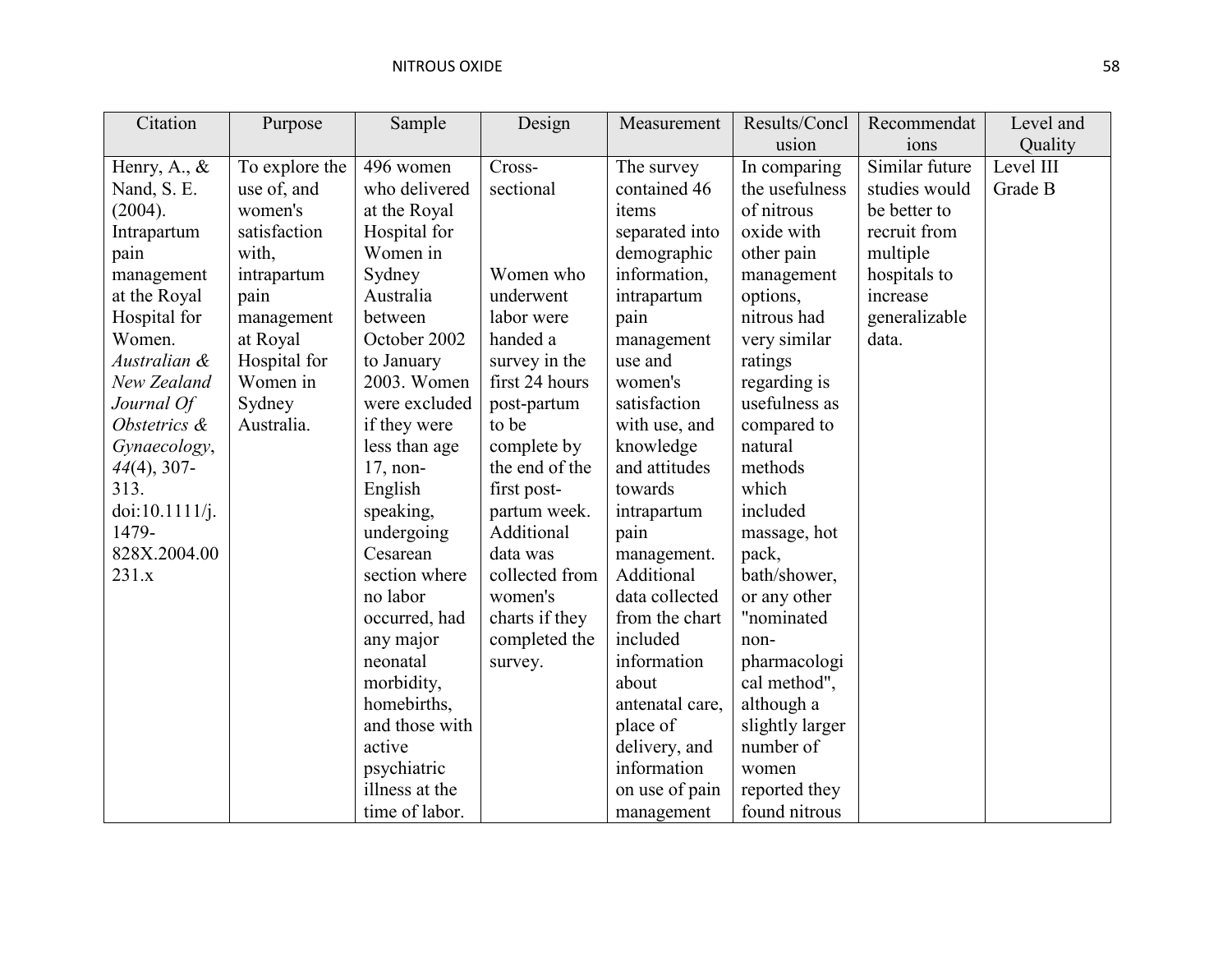|  |  | and timing. | to be not at all |  |
|--|--|-------------|------------------|--|
|  |  |             | helpful as       |  |
|  |  |             |                  |  |
|  |  |             | compared to      |  |
|  |  |             | natural          |  |
|  |  |             | methods.         |  |
|  |  |             | Natural          |  |
|  |  |             | methods          |  |
|  |  |             | would            |  |
|  |  |             | 'definitely' or  |  |
|  |  |             | 'probably' be    |  |
|  |  |             | used again by    |  |
|  |  |             | 79% of           |  |
|  |  |             | women            |  |
|  |  |             | compared to      |  |
|  |  |             | 65% who said     |  |
|  |  |             | they would       |  |
|  |  |             | use the nitrous  |  |
|  |  |             | oxide again.     |  |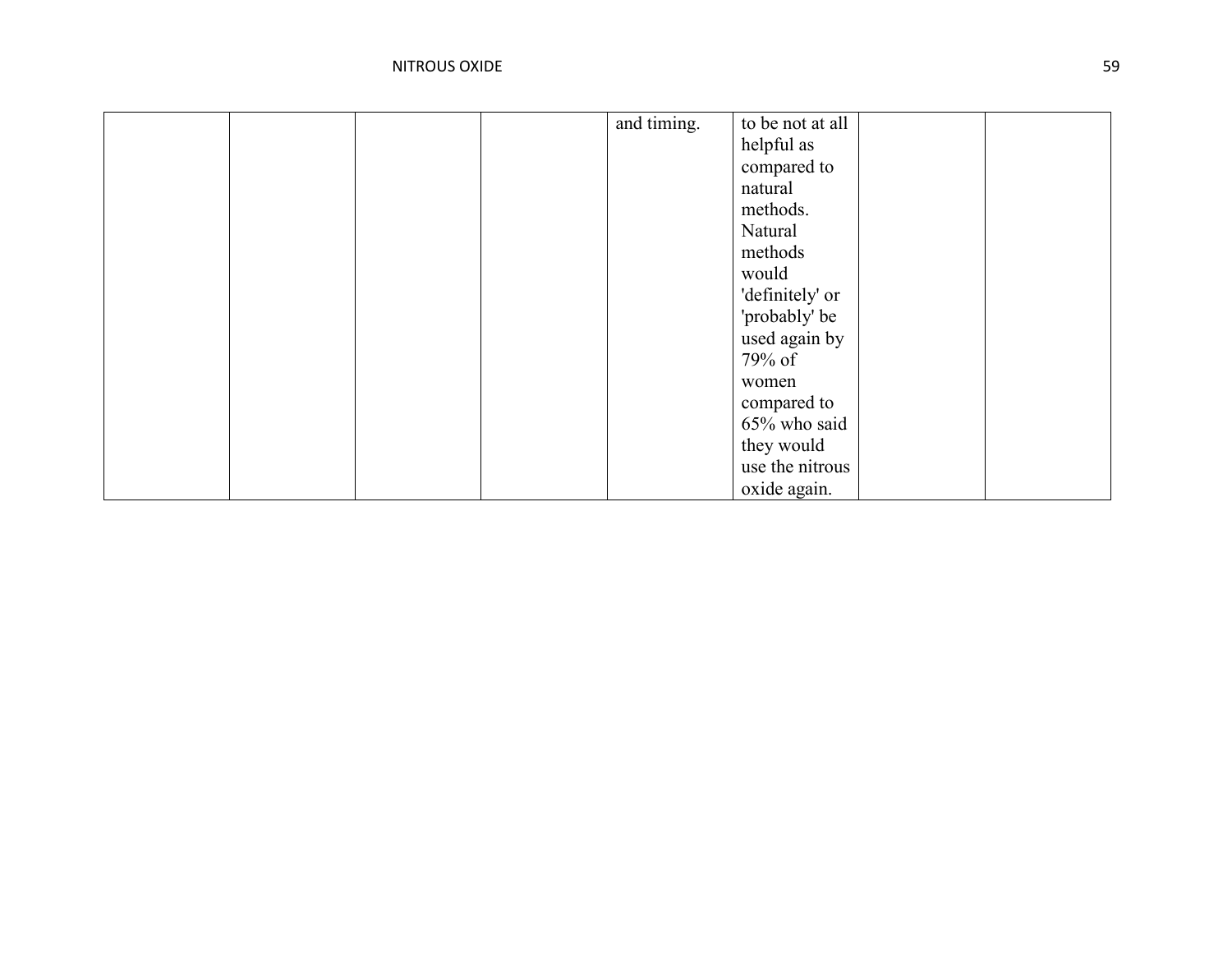| Citation                  | Purpose      | Sample       | Design          | Measurement                      | Results/Concl  | Recommendat   | Level and |
|---------------------------|--------------|--------------|-----------------|----------------------------------|----------------|---------------|-----------|
|                           |              |              |                 |                                  | usion          | ions          | Quality   |
| Jones, P. L.,             | To compare   | 50 patients  | Randomized      | The                              | Objective      | Further study | Level I   |
| Rosen, M.,                | the efficacy | with 25 in   | Controlled      | anesthetist                      | assessment by  | is needed to  | Grade B   |
| Mushin, W.                | and side     | each group.  | Trial           | measured the                     | the            | evaluate the  |           |
| $W_{\cdot}$ , $\&$ Jones, | effects of   |              |                 | responses of                     | anesthetists   | efficacy of   |           |
| E. V. (1969).             | Methoxyflura | The sample   |                 | the mother to                    | showed the     | nitrous oxide |           |
| Methoxyflura              | ne and       | consisted of | Patients were   | each                             | methoxyflura   |               |           |
| ne and nitrous            | Nitrous      | healthy,     | randomized      | contraction, of                  | ne is the more |               |           |
| oxide as                  | Oxide.       | uncomplicate | into one of the | the degree of                    | effective      |               |           |
| obstetric                 |              | d labors and |                 | restlessness                     | analgesic.     |               |           |
| analgesics.               |              | vaginal      | two groups.     | between                          | Nausea and     |               |           |
| $II$ . $-A$               |              | deliveries.  | During the      | contractions                     | vomiting were  |               |           |
| comparison                |              |              | first stage of  | according to a                   | significantly  |               |           |
| by self-                  |              |              | labor, mothers  | defined scale.                   | less with the  |               |           |
| administered              |              |              | were            | At the end of                    | methoxyflura   |               |           |
| intermittent              |              |              | instructed to   | labor the                        | ne.            |               |           |
| inhalation.               |              |              | breath from     | opinions of                      |                |               |           |
| BMJ, 3(5665),             |              |              | the mask        | the midwife                      |                |               |           |
| 259-262.                  |              |              | during each     | and the                          |                |               |           |
| http://dx.doi.o           |              |              | contraction     | mother were                      |                |               |           |
| rg/10.1136/b              |              |              | and during the  | sought The                       |                |               |           |
| mj.3.5665.259             |              |              | second they     | opinion of the<br>mother was     |                |               |           |
|                           |              |              | were            |                                  |                |               |           |
|                           |              |              | instructed to   | also sought at<br>36 to 48 hours |                |               |           |
|                           |              |              | take few        | after delivery.                  |                |               |           |
|                           |              |              | breaths before  | Pain relief,                     |                |               |           |
|                           |              |              | bearing down.   | blood loss,                      |                |               |           |
|                           |              |              |                 | side effects,                    |                |               |           |
|                           |              |              |                 | memory of                        |                |               |           |
|                           |              |              |                 | the labor and                    |                |               |           |
|                           |              |              |                 | delivery,                        |                |               |           |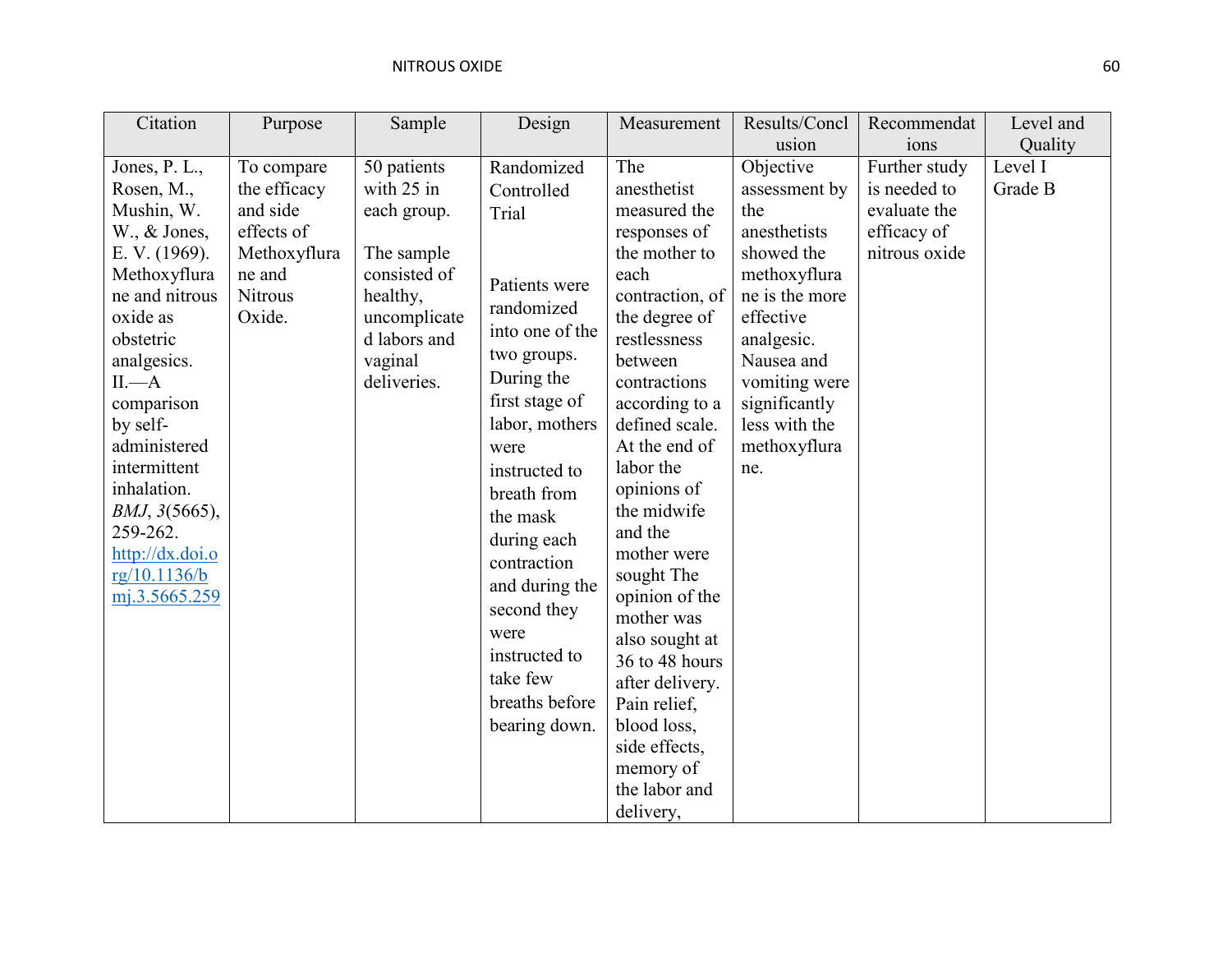|  |  | smell of the   |  |  |
|--|--|----------------|--|--|
|  |  | nitrous oxide, |  |  |
|  |  | dreams, and    |  |  |
|  |  | any other      |  |  |
|  |  | sensations     |  |  |
|  |  | were           |  |  |
|  |  | recorded.      |  |  |
|  |  | Apgars of the  |  |  |
|  |  | newborn were   |  |  |
|  |  | also recorded. |  |  |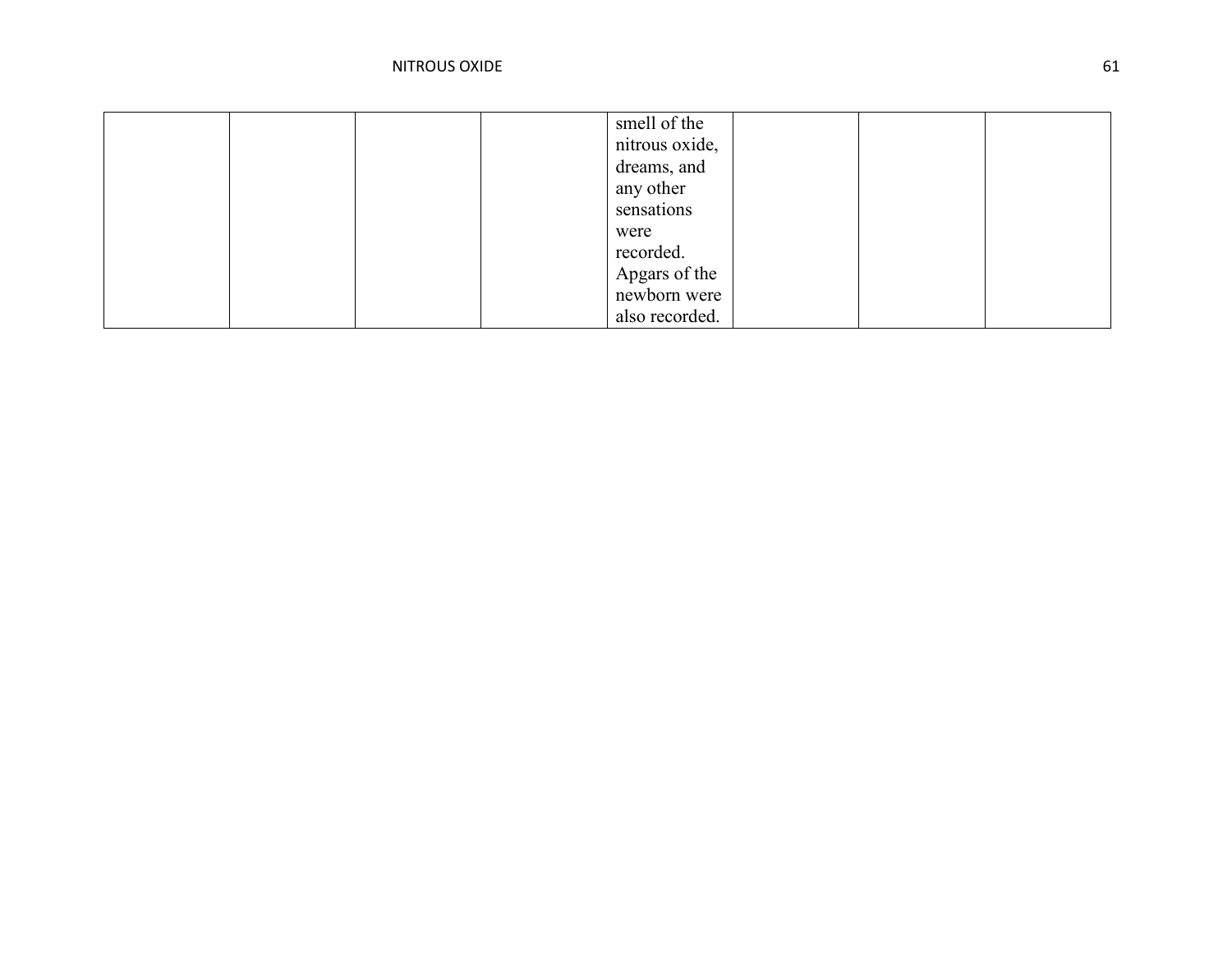| Citation            | Purpose         | Sample         | Design         | Measurement    | Results/Concl   | Recommendat      | Level and |
|---------------------|-----------------|----------------|----------------|----------------|-----------------|------------------|-----------|
|                     |                 |                |                |                | usion           | 10 <sub>ns</sub> | Quality   |
| Khadem, N.,         | To compare      | 84 nulliparous | Randomized     | Pain was rated | Pain score      | Epidural is      | Level I   |
| Zirak, N.,          | the efficacy of | women          | Controlled     | using a scale  | was lower in    | recommended      | Grade B   |
| Soltani, G.,        | epidural        | admitted to    | Trial          | of 0 to 10.    | all stages with | for painless     |           |
| Sahebdelfar,        | versus          | Imam Reza      |                |                | epidural than   | delivery but     |           |
| N., Sepehri         | Entonox         | Hospital       | Women were     |                | with Entonox.   | Entonox is       |           |
| Shamloo, A.,        | methods for     |                | randomly       |                | There was no    | safe and may     |           |
| $\&$                | labor           |                | divided into   |                | statistical     | be considered    |           |
| Ebrahimzadeh        | analgesia in    |                | two groups.    |                | difference      | when regional    |           |
| , S. (2013).        | nulliparous     |                | 42 women       |                | between         | analgesia is     |           |
| Comparison          | women           |                | used Entonox   |                | length of       | not              |           |
| of epidural         |                 |                | in the active  |                | labor,          | performed.       |           |
| versus              |                 |                | phase of labor |                | cesarean rate,  |                  |           |
| entonox for         |                 |                | at the         |                | and Apgar       |                  |           |
| labor               |                 |                | beginning of   |                | scores.         |                  |           |
| analgesia in        |                 |                | each           |                |                 |                  |           |
| nulliparous         |                 |                | contraction    |                |                 |                  |           |
| women. <i>نشريه</i> |                 |                | and 42         |                |                 |                  |           |
| جراحه و تروما,      |                 |                | women          |                |                 |                  |           |
| $5-1$ , $(1)$ .     |                 |                | received an    |                |                 |                  |           |
| Retrieved           |                 |                | epidural.      |                |                 |                  |           |
| form                |                 |                |                |                |                 |                  |           |
| http://www.ijs      |                 |                |                |                |                 |                  |           |
| $\cdot$ ir/         |                 |                |                |                |                 |                  |           |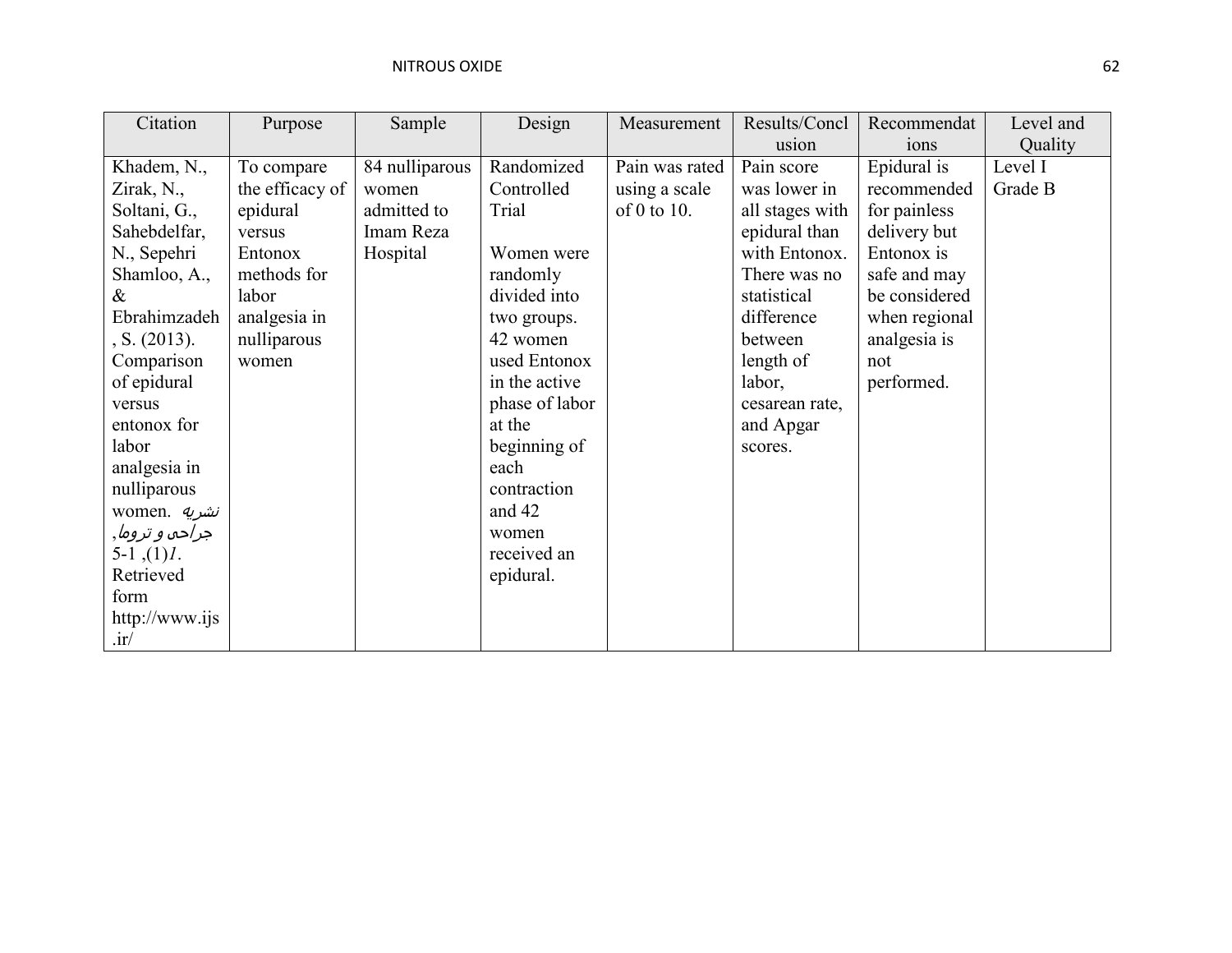| Citation        | Purpose         | Sample          | Design          | Measurement     | Results/Concl  | Recommendat    | Level and |
|-----------------|-----------------|-----------------|-----------------|-----------------|----------------|----------------|-----------|
|                 |                 |                 |                 |                 | usion          | ions           | Quality   |
| Lindholm, A.,   | To describe     | Pregnant        | Prospective     | The first       | Nitrous oxide  | Caregivers     | Level III |
| $\&$            | what pain       | Swedish-        | Longitudinal    | questionnaire   | was the most   | need to        | Grade B   |
| Hildingsson,    | relief methods  | speaking        |                 | was used to     | preferred and  | discuss with   |           |
| I. $(2015)$ .   | pregnant        | women were      | Three           | collect basic   | used pain      | pregnant       |           |
| Women's         | women           | recruited at    | questionnaires  | demographic     | relief method. | women about    |           |
| preferences     | preferred       | the routine     | were used.      | data. The       |                | their pain     |           |
| and received    | when asked in   | ultrasound      | The first was   | second          | Women who      | relief         |           |
| pain relief in  | late            | visit in        | completed       | addressed       | gave birth     | preferences    |           |
| childbirth-A    | pregnancy       | gestational     | after the first | women's         | vaginally used | for labor and  |           |
| prospective     | and to identify | week 17-18 at   | visit after     | preferences     | nitrous oxide  | birth but also |           |
| longitudinal    | factors         | three hospitals | agreeing to     | for pain relief | more often     | about pros     |           |
| study in a      | associated      | in the          | participate in  | and fear of     | than women     | and cons with  |           |
| northern        | with preferred  | northern        | the study, the  | birth using a 4 | with           | the available  |           |
| region of       | and received    | region of       | second was      | point Likert    | spontaneous    | methods as     |           |
| Sweden.         | pain relief     | Sweden. 1506    | sent to         | scale. The      | onset labor    | certain        |           |
| Sexual &        | methods.        | women           | women's         | third           | who ended      | methods such   |           |
| Reproductive    |                 | consented to    | homes at 32-    | questionnaire   | with an        | as epidural is |           |
| Healthcare,     |                 | participate.    | 34 weeks, and   | assessed        | emergency      | associated     |           |
| $6(2)$ , 74-81. |                 | 1,212           | the third was   | methods         | cesarean       | with a less    |           |
| http://dx.doi.o |                 | completed the   | sent to their   | actually used,  | section.       | positive birth |           |
| rg/10.1016/j.s  |                 | first survey,   | homes at 2      | information     |                | experience.    |           |
| rhc.2014.10.0   |                 | 1,042           | months after    | about the       | The 38% of     |                |           |
| 01              |                 | completed the   | birth.          | birth, and a    | women who      |                |           |
|                 |                 | second, and     |                 | question        | rated their    |                |           |
|                 |                 | 936             |                 | about birth     | birth as "less |                |           |
|                 |                 | completed the   |                 | experience      | positive" were |                |           |
|                 |                 | third survey.   |                 | being either    | strongly more  |                |           |
|                 |                 |                 |                 | positive or     | likely to have |                |           |
|                 |                 |                 |                 | negative        | had an         |                |           |
|                 |                 |                 |                 | which was       | epidural       |                |           |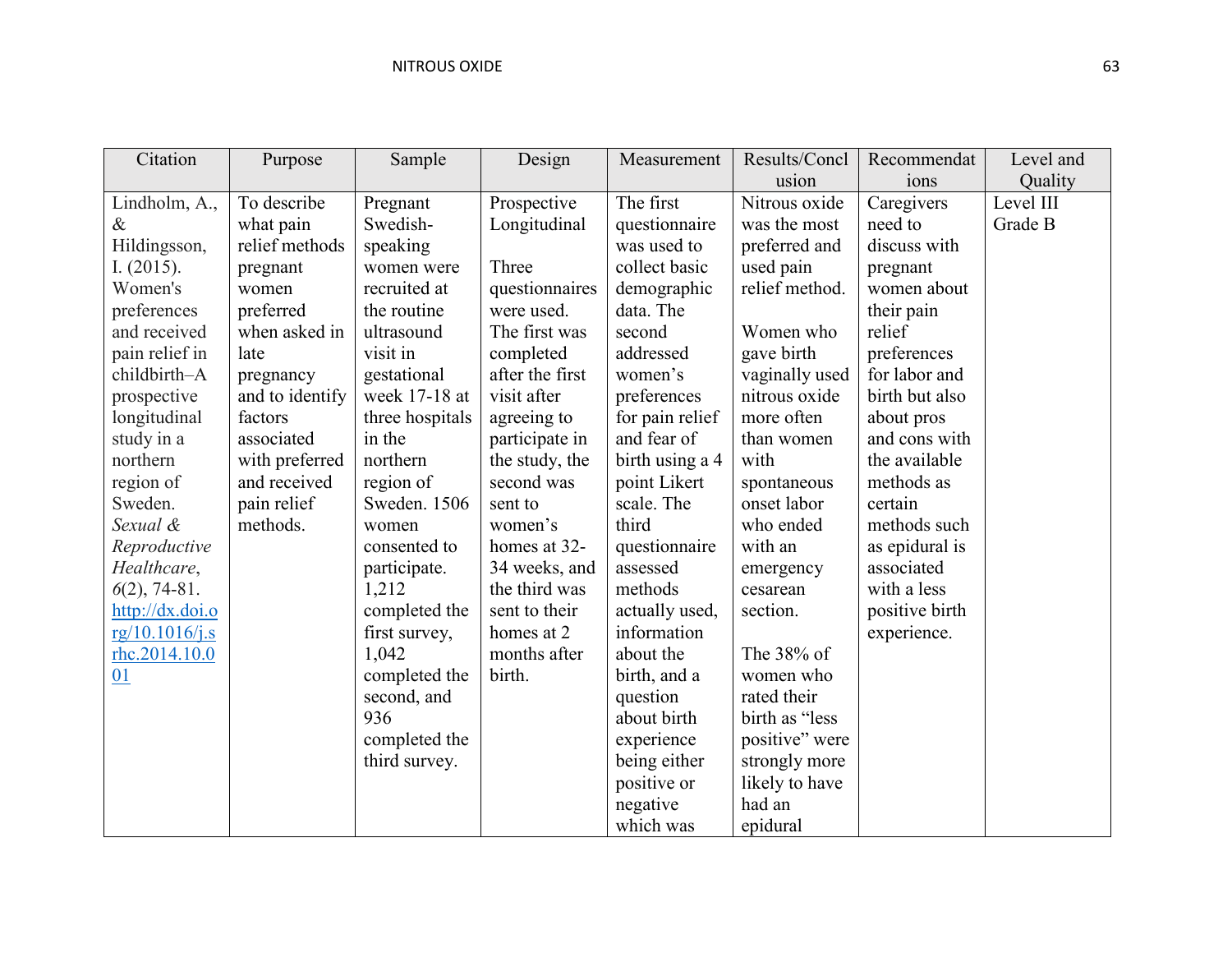|  |  | also measured |  |  |
|--|--|---------------|--|--|
|  |  | using a 5     |  |  |
|  |  | point Likert  |  |  |
|  |  | scale.        |  |  |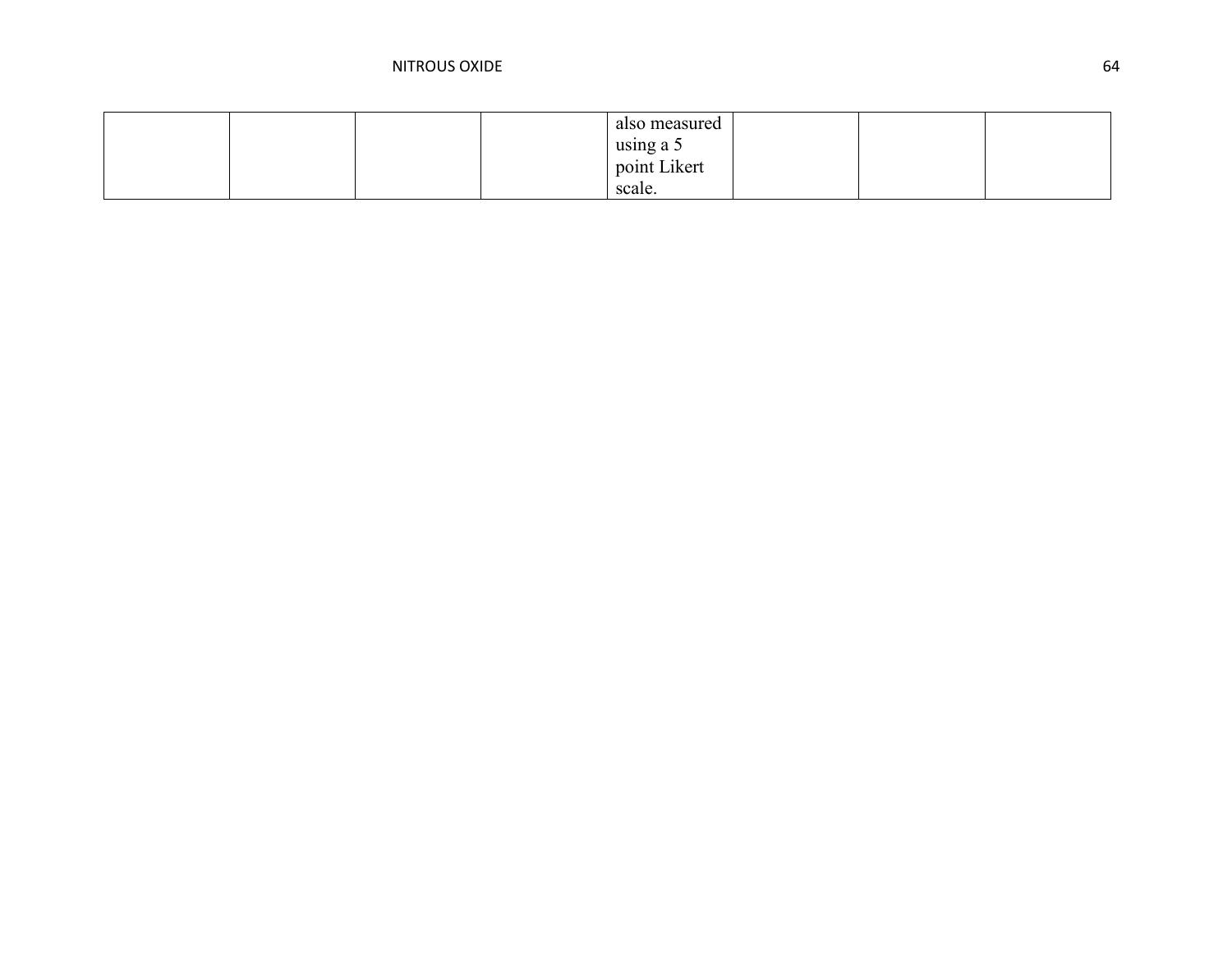| Citation           | Purpose         | Sample        | Design            | Measurement  | Results/Concl  | Recommendat      | Level and |
|--------------------|-----------------|---------------|-------------------|--------------|----------------|------------------|-----------|
|                    |                 |               |                   |              | usion          | 10 <sub>ns</sub> | Quality   |
| Meguinnes,         | To compare      | 20 women in   | Random,           | When uterine | When           | Self-            | Level II  |
| $C_{.}, \&$ Rosen, | the efficacy of | labor who     | Quasi-            | linear       | Entonox was    | administered     | Grade B   |
| M. (1984).         | enflurane 1%    | were in early | experimental      | analogue     | used, median   | inhalational     |           |
| Enflurane as       | in air with     | normal labour | crossover         | scores for   | pain scores    | analgesics are   |           |
| an analgesic       | Entonox.        |               |                   | pain were    | were reduced   | safe because     |           |
| in labour.         |                 |               | When uterine      | completed    | from $61/100$  | excess           |           |
| Anaesthesia,       |                 |               | contractions      | before and   | when nothing   | drowsiness is    |           |
| $39(1)$ , 24-26.   |                 |               | became            | after each   | was used to    | self-limiting.   |           |
| http://dx.doi.o    |                 |               | regular, each     | agent.       | 52/100.        | Further          |           |
| rg/10.1097/00      |                 |               | woman was         | Drowsiness   | Drowsiness     | studies are      |           |
| 132582-            |                 |               | randomly          | and nausea   | occurred       | needed to        |           |
| 198412000-         |                 |               | given one of      | were also    | significantly  | evaluate the     |           |
| 00028              |                 |               | the analgesic     | assessed by  | less with      | effectiveness    |           |
|                    |                 |               | agents            | linear       | Entonox than   | of different     |           |
|                    |                 |               | (Entonox or       | analogue     | with enflurane | concentrations   |           |
|                    |                 |               | enflurane $1\%$ ) | scores.      | $1\%$ . No     | and to look      |           |
|                    |                 |               | for three         |              | untoward       | for evidence     |           |
|                    |                 |               | consecutive       |              | effects were   | of changes in    |           |
|                    |                 |               | contractions,     |              | recorded with  | the progress     |           |
|                    |                 |               | then given the    |              | either agent.  | of labor or the  |           |
|                    |                 |               | other agent       |              |                | neurobehavior    |           |
|                    |                 |               | for three         |              |                | al pattern of    |           |
|                    |                 |               | contractions.     |              |                | the newborn.     |           |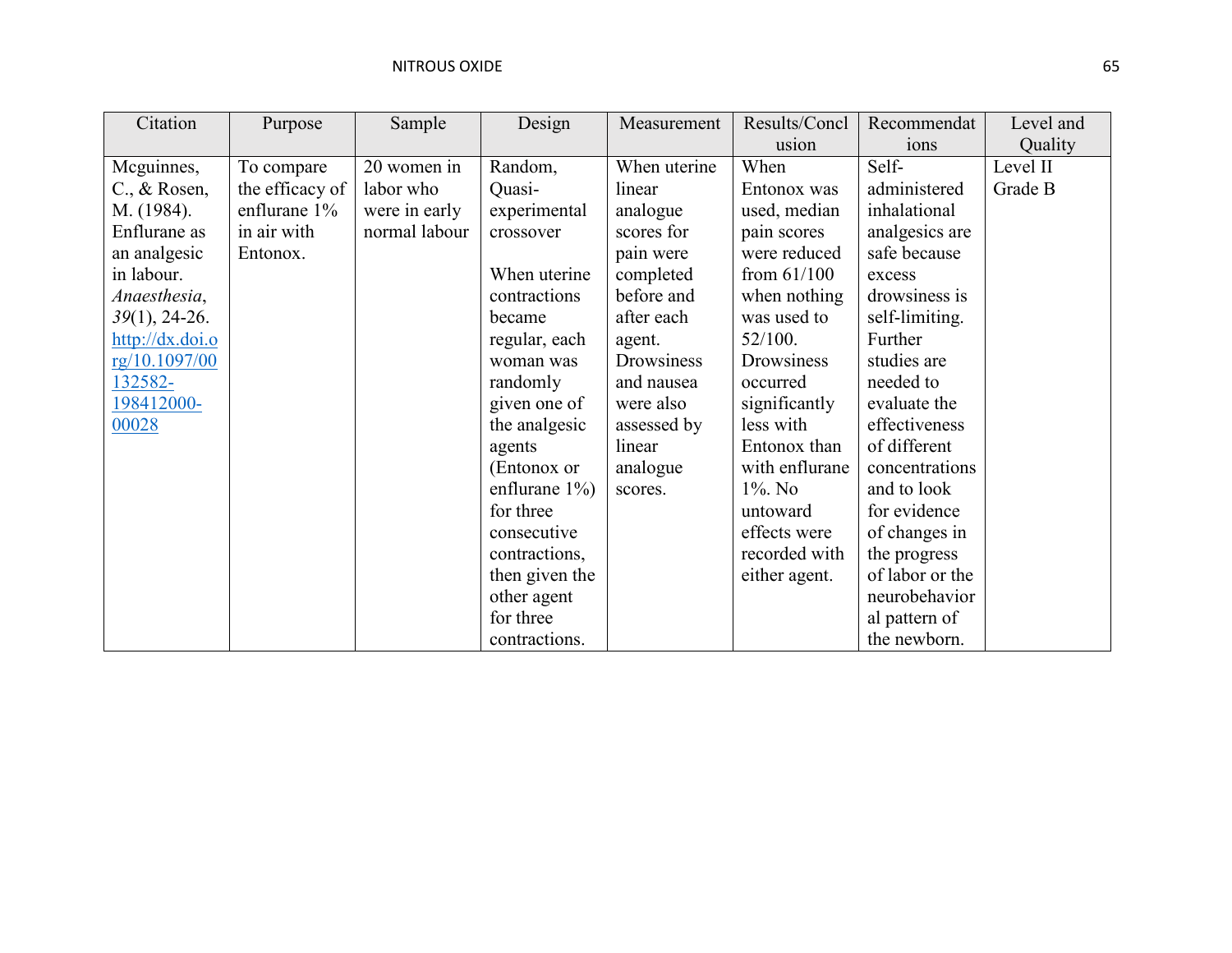| Citation          | Purpose        | Sample         | Design    | Measurement   | Results/Concl   | Recommendat     | Level and |
|-------------------|----------------|----------------|-----------|---------------|-----------------|-----------------|-----------|
|                   |                |                |           |               | usion           | ions            | Quality   |
| Morgan, B.,       | To compare     | 1,000 women    | Cross-    | Patients were | Women who       | The             | Level III |
| Bulpitt, C.,      | the relative   | who delivered  | sectional | asked to rate | had an          | relationship    | Grade B   |
| Clifton, P., $\&$ | effectiveness  | at Queen       | interview | pain from 0-  | epidural had    | between         |           |
| Lewis, P.         | of different   | Charlotte's    |           | 100 on a 10   | the lowest      | maternal        |           |
| (1982).           | methods of     | Hospital in    |           | cm linear     | mean pain       | attitudes to    |           |
| Effectiveness     | obstetric      | London over a  |           | analogue      | score $(29 +/-$ | pain in labor   |           |
| of pain relief    | analgesia in a | period of four |           | scale.        | 3.7) followed   | and its         |           |
| in labour:        | consecutive    | months.        |           |               | by meperidine   | relation to a   |           |
| survey of         | series of      |                |           |               | plus epidural   | satisfactory    |           |
| 1,000             | $1,000$ women  |                |           |               | $(30 + -3.8),$  | experience      |           |
| mothers.          |                |                |           |               | epidural plus   | appear to be    |           |
| <b>British</b>    |                |                |           |               | entonox (57     | important and   |           |
| Medical           |                |                |           |               | $+/- 3.4$ ),    | need to be      |           |
| Journal           |                |                |           |               | meperidine      | studied         |           |
| (Clinical         |                |                |           |               | $(58 + -3.1),$  | further. Pt's   |           |
| Research          |                |                |           |               | entonox (61)    | should be       |           |
| Edition),         |                |                |           |               | $+/-$ 3.1),     | counselled      |           |
| 285(6343),        |                |                |           |               | pudendal        | that modern     |           |
| 689-690.          |                |                |           |               | block $(68 +/-$ | methods can     |           |
| http://dx.doi.o   |                |                |           |               | $1.9$ ),        | relieve,        |           |
| rg/10.1136/b      |                |                |           |               | miscellaneous   | although not    |           |
| mj.285.6343.6     |                |                |           |               | $(69 + -3.3),$  | totally abolish |           |
| 89                |                |                |           |               | and no          | pain in labor   |           |
|                   |                |                |           |               | analgesia (70   | and the         |           |
|                   |                |                |           |               | $+/- 2.6$ ).    | promise of a    |           |
|                   |                |                |           |               |                 | totally         |           |
|                   |                |                |           |               |                 | painless labor  |           |
|                   |                |                |           |               |                 | is unrealistic  |           |
|                   |                |                |           |               |                 | and not         |           |
|                   |                |                |           |               |                 | warranted.      |           |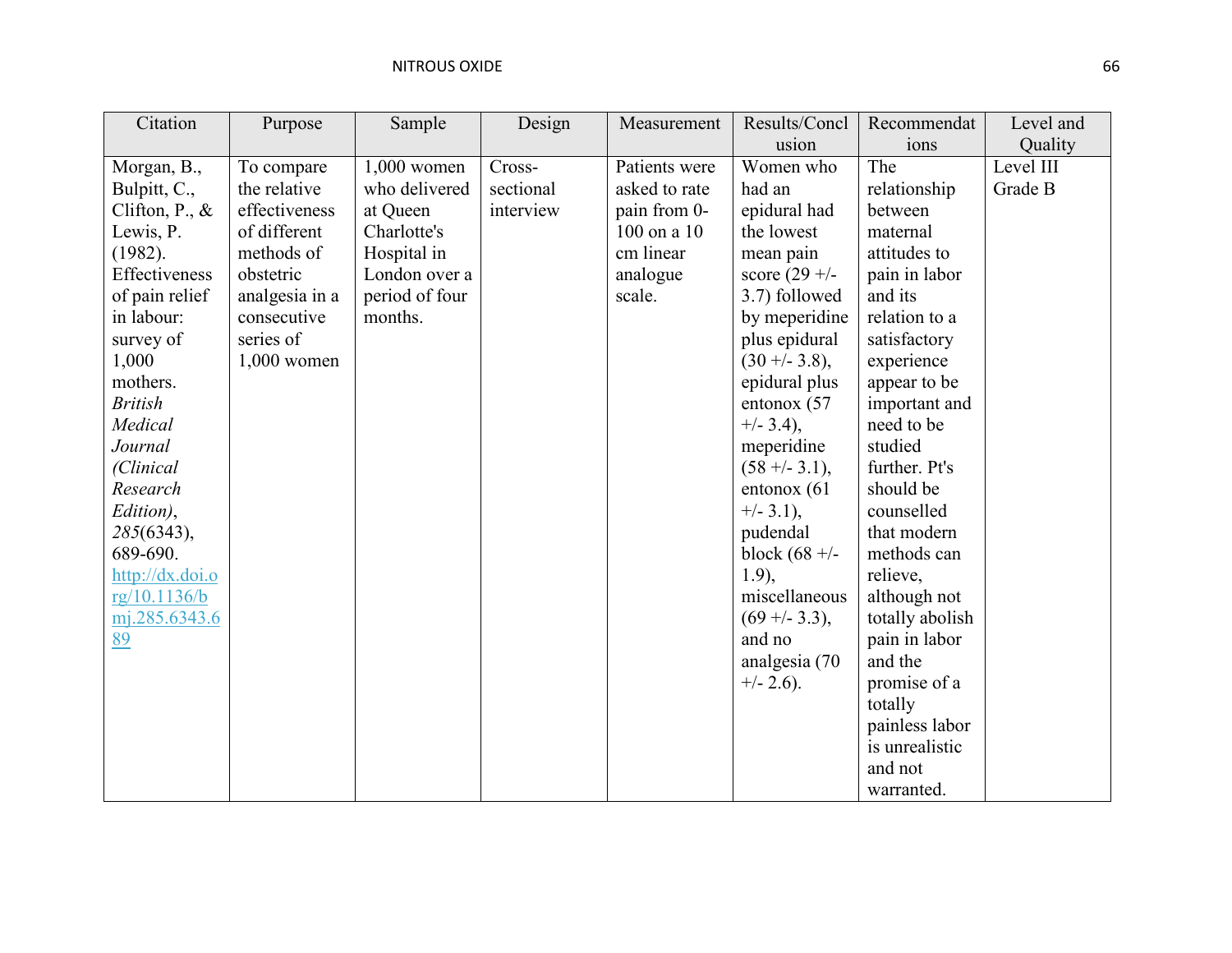| Citation        | Purpose        | Sample        | Design         | Measurement     | Results/Concl   | Recommendat    | Level and |
|-----------------|----------------|---------------|----------------|-----------------|-----------------|----------------|-----------|
|                 |                |               |                |                 | usion           | ions           | Quality   |
| Onody, P.,      | To analyze     | 35,828 data   | 4 year         | Type of         | A total of      | The survey     | Level III |
| Gil, P., $\&$   | the factors    | sheets from   | Prospective    | adverse event   | $1,581(4.4\%)$  | confirms the   | Grade A   |
| Hennequin,      | that affect    | 191 French    | Survey         | was             | adverse         | pharmacologi   |           |
| M. (2006).      | tolerance of   | hospital      |                | described.      | events were     | cal safety of  |           |
| Safety of       | the $50%$      | Pediatric and | License of use | Patient         | reported        | 50% Nitrous    |           |
| inhalation of a | <b>Nitrous</b> | Adult units.  | for the        | demographics    | which were      | Oxide in a     |           |
| 50% nitrous     | Oxide/Oxyge    |               | product        | , description   | mostly          | wide variety   |           |
| oxide/oxygen    | n              |               | required the   | of the premix   | gastrointestina | of clinical    |           |
| premix. Drug    | administration |               | completion of  | including       | 1 and           | indications.   |           |
| Safety, 29(7),  | in wide range  |               | a data sheet   | brand, route,   | neuropsychiat   | There's a      |           |
| 633-640.        | of clinical    |               | after each     | starting date   | ric disorders.  | need for       |           |
| http://dx.doi.o | indications.   |               | administration | and time,       | The main        | rational       |           |
| rg/10.2165/00   |                |               | . Data sheets  | indications for | factors         | training of    |           |
| 002018-         |                |               | were supplied  | use,            | associated      | medical        |           |
| 200629070-      |                |               | with the gas   | description     | with adverse    | personnel in   |           |
| 00008           |                |               | cylinders and  | off any         | events were     | its            |           |
|                 |                |               | had to be      | concomitant     | age 11-18,      | administration |           |
|                 |                |               | completed for  | drugs and full  | concomitant     |                |           |
|                 |                |               | each           | details of each | drug            |                |           |
|                 |                |               | administration | adverse event   | administration  |                |           |
|                 |                |               | regardless of  | including       | and longer      |                |           |
|                 |                |               | the            | body site and   | duration of     |                |           |
|                 |                |               | occurrence or  | severity,       | inhalation.     |                |           |
|                 |                |               | not of an      | duration,       | There were 27   |                |           |
|                 |                |               | adverse event. | correlation of  | reported        |                |           |
|                 |                |               |                | disappearance   | serious         |                |           |
|                 |                |               |                | and             | adverse         |                |           |
|                 |                |               |                | recurrence of   | events, though  |                |           |
|                 |                |               |                | the reaction    | only 9 of       |                |           |
|                 |                |               |                | with stopping   | them could      |                |           |
|                 |                |               |                | and             | possibly be     |                |           |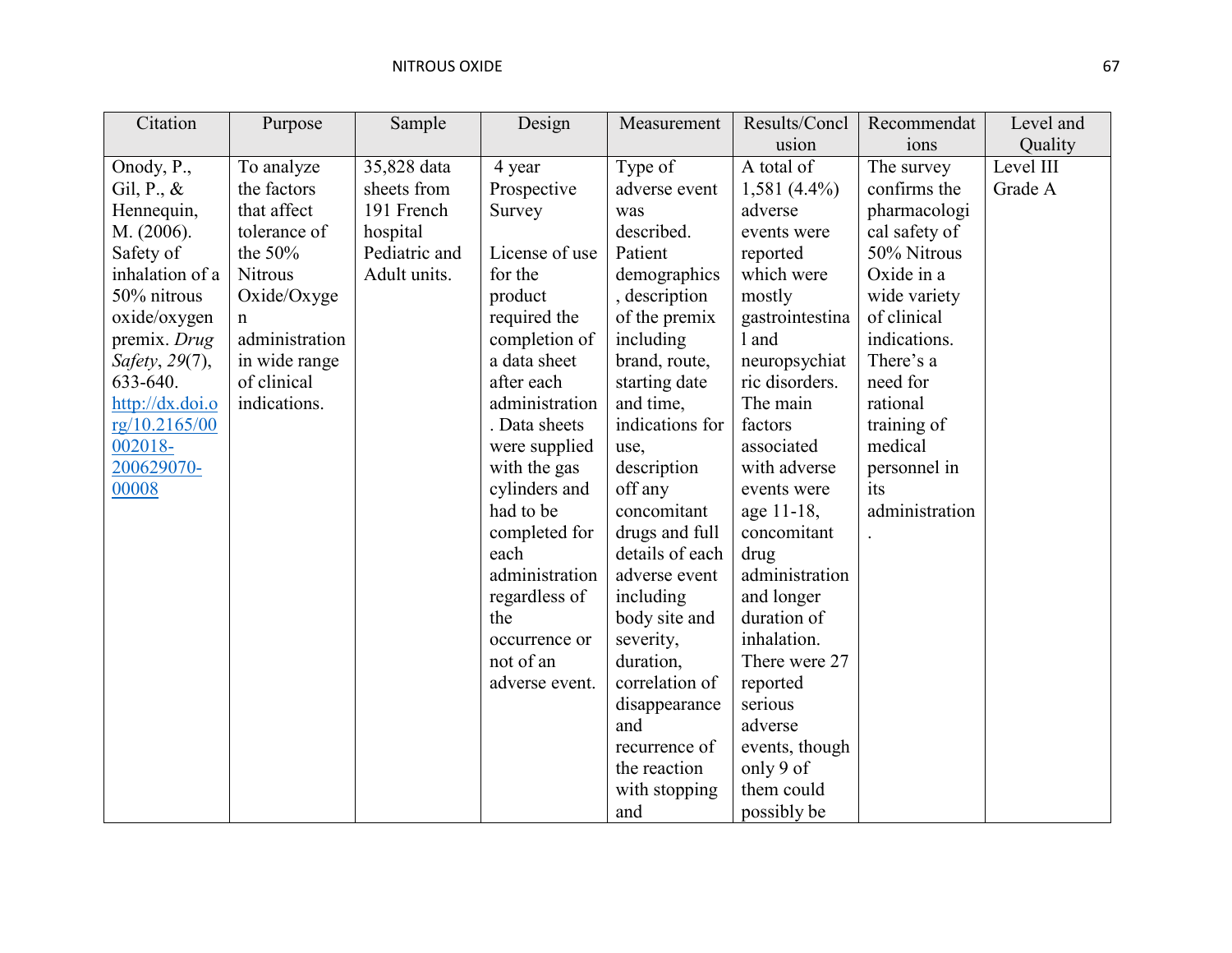|  |  | reintroducing | attributed to |  |
|--|--|---------------|---------------|--|
|  |  | the drug,     | the Nitrous   |  |
|  |  | recovery and  | oxide.        |  |
|  |  | sequelae      | Concomitant   |  |
|  |  | conditions.   | drug          |  |
|  |  |               | association   |  |
|  |  |               | and           |  |
|  |  |               | insufficient  |  |
|  |  |               | patient       |  |
|  |  |               | surveillance  |  |
|  |  |               | were          |  |
|  |  |               | attributed to |  |
|  |  |               | 14 of the     |  |
|  |  |               | serious       |  |
|  |  |               | adverse       |  |
|  |  |               | events.       |  |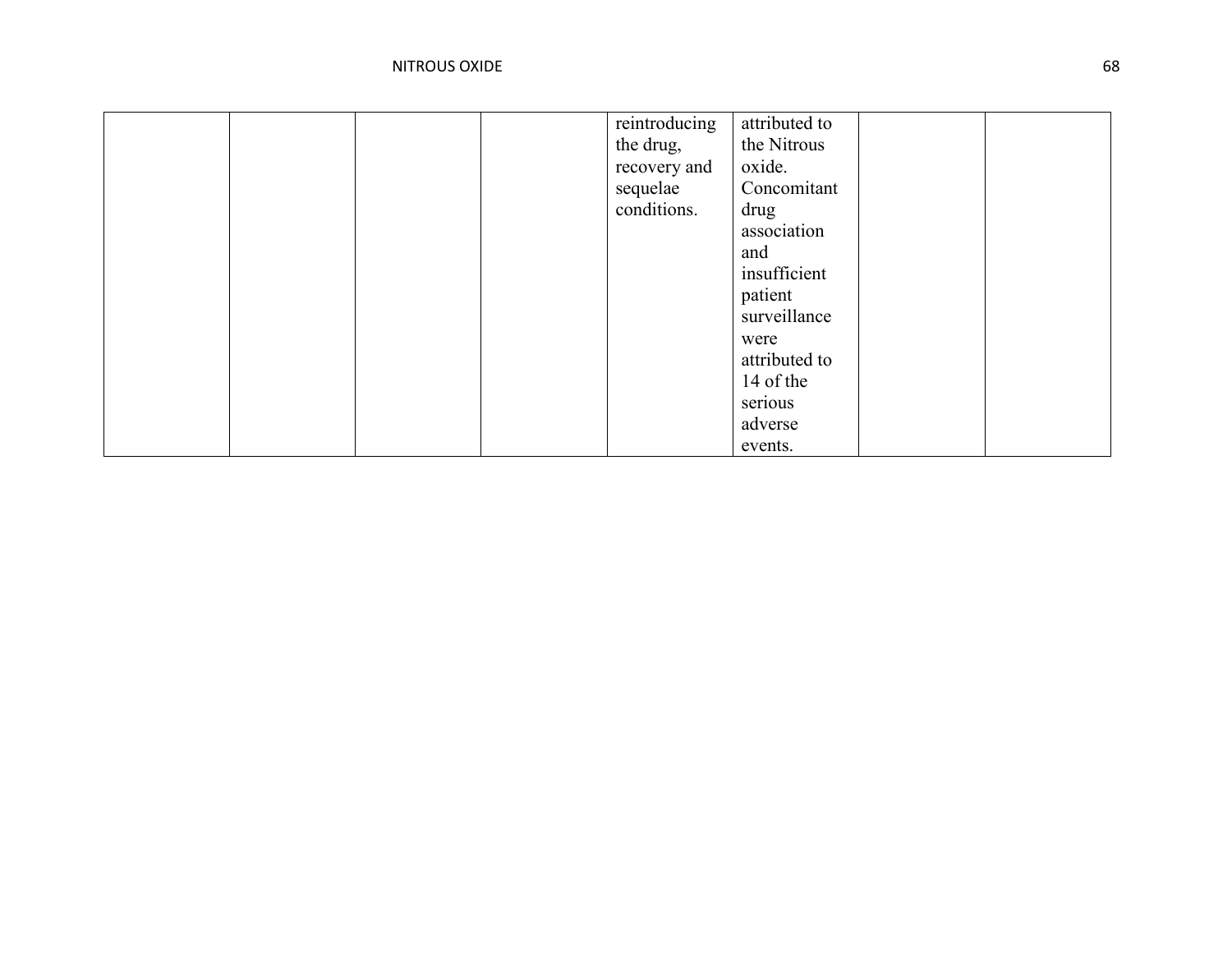| Citation                  | Purpose        | Sample            | Design          | Measurement    | Results/Concl  | Recommendat     | Level and |
|---------------------------|----------------|-------------------|-----------------|----------------|----------------|-----------------|-----------|
|                           |                |                   |                 |                | usion          | ions            | Quality   |
| Pasha, H.,                | To assess      | 98 pregnant       | Randomized      | $\mathbf{A}$   | Most of the    | Planning and    | Level I   |
| Basirat, Z.,              | maternal       | women with        | Clinical Trial  | questionnaire  | women          | establishment   | Grade B   |
| Hajahmadi,                | expectations   | gestational       |                 | was used to    | receiving the  | of a            |           |
| M., Bakhtiari,            | and            | age 37-42         | Mothers         | gather         | gas had less   | consultation    |           |
| A., Faramarzi,            | experience of  | weeks,            | inhaled the     | information    | pain and were  | system to       |           |
| $M_{\cdot}$ &             | labor          | uncomplicate      | gas at the      | about severity | satisfied with | provide         |           |
| Salmalian, H.             | analgesia with | d pregnancies,    | beginning of    | of pain,       | it. In the     | information     |           |
| (2012).                   | nitrous oxide. | and pregnant      | the pain and    | efficacy,      | Entonox        | about various   |           |
| Maternal                  |                | with at least     | stopped when    | expectations,  | group,         | methods of      |           |
| expectations              |                | their second      | the pain of     | experiences,   | 40.82% had     | labor           |           |
| and                       |                | child in active   | each            | and            | severe pain    | analgesia,      |           |
| experiences of            |                | phase of labor    | contraction     | satisfaction   | and 10.2%      | especially gas  |           |
| labor                     |                | in the            | ended and       | using the gas  | had very       | is necessary to |           |
| analgesia with            |                | maternity         | continued       | and also any   | severe pain    | increase the    |           |
| nitrous oxide.            |                | ward in           | until the $2nd$ | related        | while in the   | tendency of     |           |
| Iranian Red               |                | Shahid            | stage of labor. | complications  | control group, | pregnant        |           |
| Crescent                  |                | Yahyanejiad       | One group       |                | 55.1% had      | women to        |           |
| Medical                   |                | Hospital in       | received gas    |                | severe pain    | undergo         |           |
| Journal,                  |                | <b>Babol</b> from | and the other   |                | and 25.6%      | natural         |           |
| $14(12)$ , 792.           |                | 2008-2009.        | did not.        |                | had very       | delivery        |           |
| $\frac{http://dx.doi.o}{$ |                |                   |                 |                | severe pain.   | without         |           |
| rg/10.5812/irc            |                |                   |                 |                | $63\%$ of the  | bearing severe  |           |
| mj.3470                   |                |                   |                 |                | side effects   | labor pains.    |           |
|                           |                |                   |                 |                | were rated as  |                 |           |
|                           |                |                   |                 |                | mild.          |                 |           |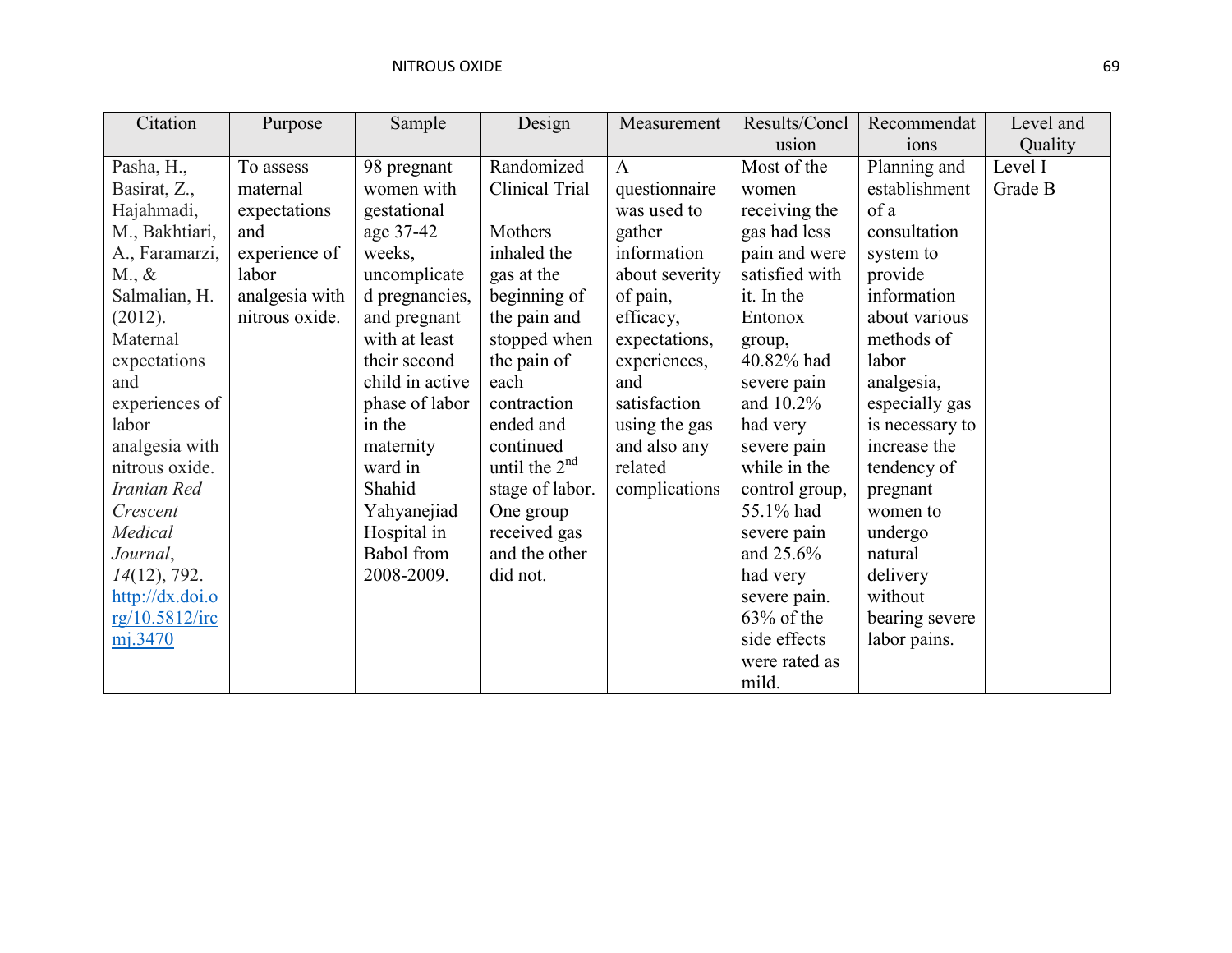| Citation        | Purpose        | Sample         | Design        | Measurement     | Results/Concl  | Recommendat     | Level and |
|-----------------|----------------|----------------|---------------|-----------------|----------------|-----------------|-----------|
|                 |                |                |               |                 | usion          | ions            | Quality   |
| Pita, C.,       | To present     | 126 women      | Prospective   | Pain            | One hour after | Inhaled         | Level II  |
| Pazmiño, S.,    | current        | with singleton | observational | perception      | initiating     | intrapartum     | Grade B   |
| Vallejo, M.,    | information    | pregnancies    | pilot study   | was measured    | procedure,     | analgesia       |           |
| Salazar-        | about the      | 35 weeks or    |               | using a 10      | pain           | using 50-50%    |           |
| Pousada, D.,    | safety and     | more, in       | Women were    | point Visual    | decreased by   | nitrous-        |           |
| Hidalgo, L.,    | risks of the   | active phase   | asked to      | Analog Scale.   | 56.2% while    | oxygen          |           |
| Pérez-López,    | use of nitrous | of labor,      | inhale 50-    | Scores were     | cervical       | provided        |           |
| $F_{\cdot}, \&$ | oxide for both | cephalic       | 50% nitrous   | measured at     | dilation and   | rapid pain      |           |
| Chedraui, P.    | anesthesia and | presentation   | oxide-oxygen  | baseline, 1     | effacement     | alleviation. It |           |
| (2012).         | the low-dose   | who delivered  | during        | hour after      | increased by   | is an           |           |
| Inhaled         | nitrous        | between July   | contractions  | initiation, and | 28.4% and      | appealing,      |           |
| intrapartum     | oxide/oxygen   | 2011 and June  | and room air  | during          | 21.7%.         | effective and   |           |
| analgesia       | combination    | 2011 at        | between       | episiotomy      | Vaginal        | safe method     |           |
| using a $50-50$ | that is used   | Enrique C.     | contractions. | repair.         | delivery was   | for             |           |
| % mixture of    | for analgesia, | Sotomayor      |               | Progression     | achieved in    | management      |           |
| nitrous oxide-  | with emphasis  | Obstetrics and |               | and duration    | 96.9% of       | of pain during  |           |
| oxygen in a     | on concerns    | Gynecology     |               | of labor,       | cases. The     | labor. Nitrous  |           |
| low-income      | that are       | Hospital in    |               | maternal vital  | main adverse   | oxide is most   |           |
| hospital        | related to     | Guayaquil,     |               | signs, and      | effect was     | useful at       |           |
| setting.        | effects on     | Ecuador        |               | fetal well-     | dizziness      | institutions    |           |
| Archives Of     | labor, birth,  |                |               | being was       | $(43.7%)$ and  | with            |           |
| Gynecology &    | breastfeeding, |                |               | also assessed   | was rated as   | infrastructure  |           |
| Obstetrics,     | the well-being |                |               | hourly. Route   | mild and       | and personnel   |           |
| 286(3), 627-    | of the mother  |                |               | of delivery,    | tolerable. 96% | limitations.    |           |
| 631.            | and neonate,   |                |               | mixture         | answered that  |                 |           |
| doi:10.1007/s   | and possible   |                |               | consumption,    | they would     |                 |           |
| 00404-012-      | occupational   |                |               | adverse         | recommend      |                 |           |
| 2359-6          | risks for      |                |               | effects, degree | the method     |                 |           |
|                 | individuals    |                |               | of              | and 92.9%      |                 |           |
|                 | who care for   |                |               | satisfaction,   | graded it as   |                 |           |
|                 | women during   |                |               | and             | good/excellen  |                 |           |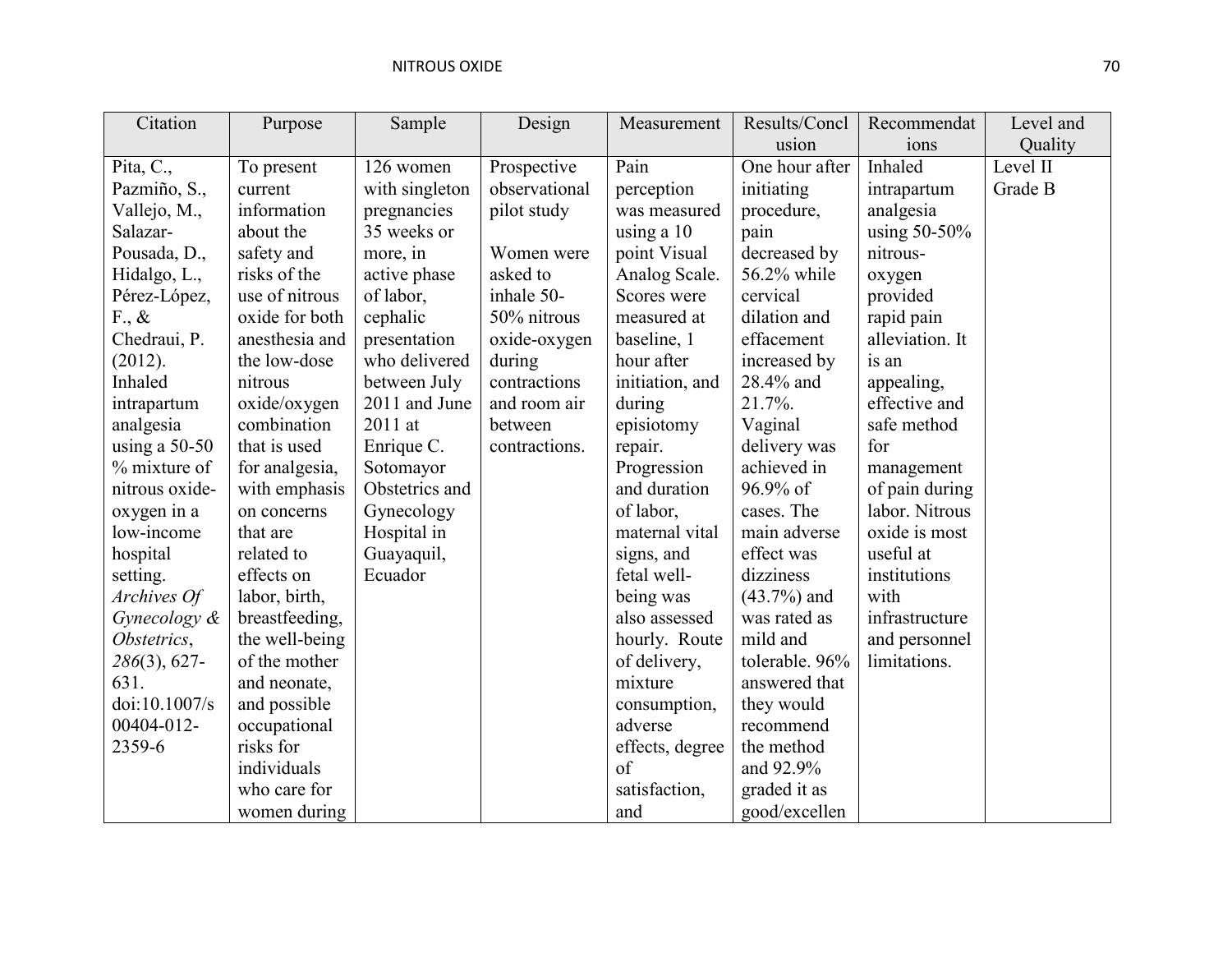| labor |  | maternal/neon  |  |  |
|-------|--|----------------|--|--|
|       |  | atal outcome   |  |  |
|       |  | data were also |  |  |
|       |  | recorded.      |  |  |
|       |  |                |  |  |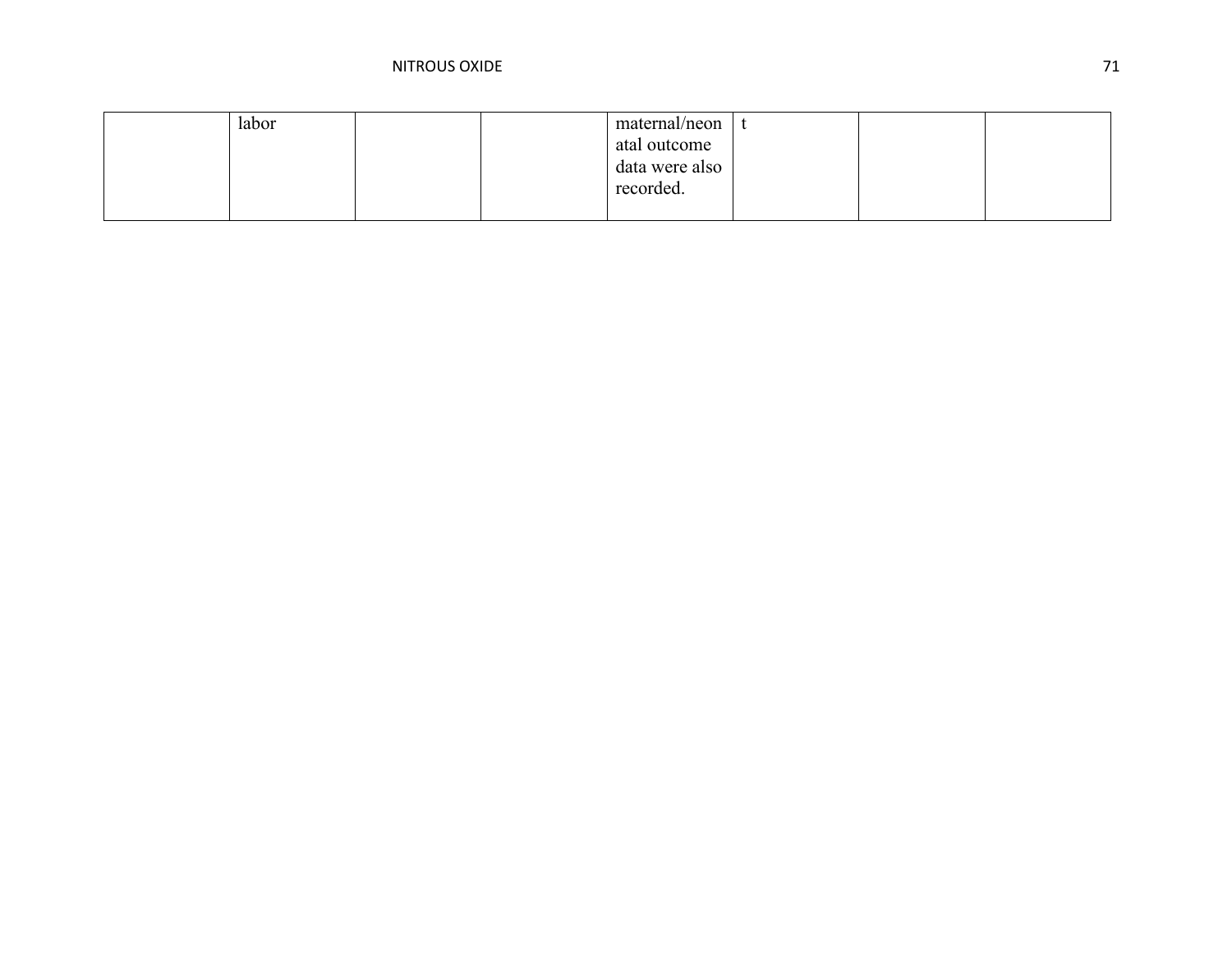| Citation                                                                                                                                                                                                                                                                                          | Purpose                                                                                             | Sample                                                                                                 | Design                                                                  | Measurement                                                                            | Results/Concl                                                                                                                                                                                                                                      | Recommendat                                                                                                          | Level and            |
|---------------------------------------------------------------------------------------------------------------------------------------------------------------------------------------------------------------------------------------------------------------------------------------------------|-----------------------------------------------------------------------------------------------------|--------------------------------------------------------------------------------------------------------|-------------------------------------------------------------------------|----------------------------------------------------------------------------------------|----------------------------------------------------------------------------------------------------------------------------------------------------------------------------------------------------------------------------------------------------|----------------------------------------------------------------------------------------------------------------------|----------------------|
|                                                                                                                                                                                                                                                                                                   |                                                                                                     |                                                                                                        |                                                                         |                                                                                        | usion                                                                                                                                                                                                                                              | 10 <sub>ns</sub>                                                                                                     | Quality              |
| Rosenstein,<br>M., Flood, P.,<br>Thiet, M. P.,<br>Nakagawa, S.,<br>Bishop, $J_{\cdot}$ , $\&$<br>Cheng, Y.<br>$(2014)$ . 598:                                                                                                                                                                     | To describe<br>the neonatal<br>and maternal<br>outcomes<br>associated<br>with the use<br>of Nitrous | The sample<br>included<br>$6,192$ laboring<br>women from a<br>single US<br>hospital<br>between         | Cohort Study<br>Data was<br>collected from<br>the medical<br>records of | Neonatal<br>admission<br>was the<br>primary<br>outcome.<br>Secondary<br>maternal and   | Nitrous oxide<br>users were<br>more likely to<br>be nulliparous<br>and less likely<br>to receive<br>oxytocin,                                                                                                                                      | Nitrous oxide<br>is a labor<br>analgesic that<br>is safe for the<br>neonate and is<br>not associated<br>with adverse | Level III<br>Grade B |
| The use of<br>nitrous oxide<br>analgesia<br>during labor<br>at a single<br>institution in<br>the United<br>States.<br>American<br>Journal of<br><i><b>Obstetrics</b></i><br>and<br>Gynecology,<br>$I(210)$ , S294-<br>S295.<br>$\frac{http://dx.doi.o}{$<br>rg/10.1016/j.a<br>jog.2013.10.6<br>31 | Oxide at a US<br>hospital                                                                           | 2007-2012.<br>14% of them<br>used nitrous<br>oxide and of<br>those $42\%$<br>also used an<br>epidural. | women<br>enrolled in the<br>study after<br>they had<br>given birth      | neonatal<br>outcomes<br>were also<br>collected and<br>compared<br>against<br>nonusers. | deliver via C-<br>section, or<br>develop<br>chorioamnioni<br>tis. There was<br>no significant<br>difference in<br>the odds of<br><b>NICU</b><br>admission,<br>acidemia, 5<br>minute Apgar<br>score less than<br>7, or<br>postpartum<br>hemorrhage. | maternal<br>outcomes.                                                                                                |                      |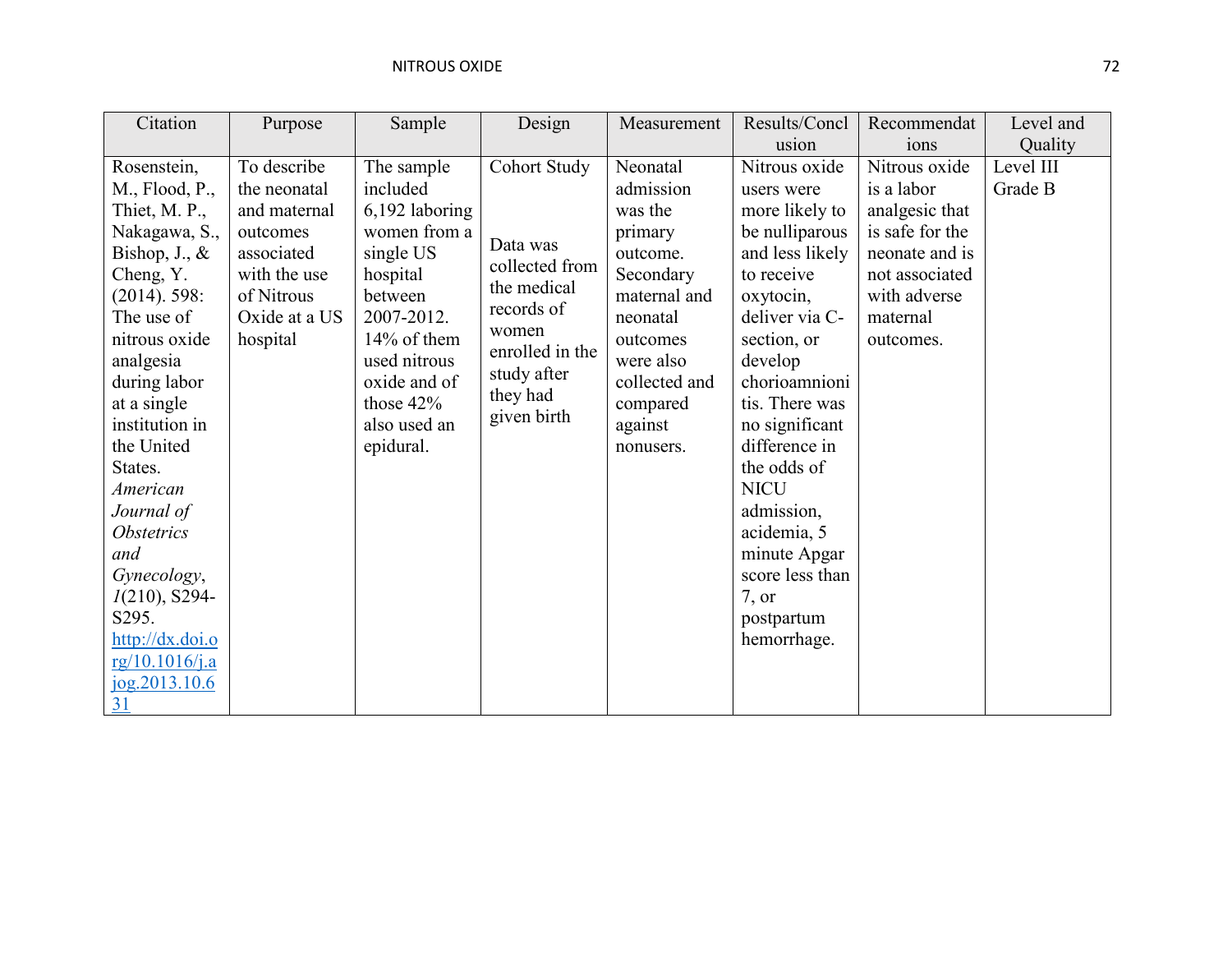| Citation                  | Purpose        | Sample          | Design         | Measurement        | Results/Concl   | Recommendat    | Level and |
|---------------------------|----------------|-----------------|----------------|--------------------|-----------------|----------------|-----------|
|                           |                |                 |                |                    | usion           | ions           | Quality   |
| Stefani, S. J.,           | To assess the  | 61 healthy full | Randomized     | Two                | All groups      | The results    | Level I   |
| Hughes, S. C.,            | possible       | term            | Controlled     | examiners          | were            | confirm the    | Grade B   |
| Schnider, S.              | Neurobehavio   | parturients     | Trial          | who were           | essentially     | safety and     |           |
| M., Levinson,             | ral effects of | and their       |                | unaware of         | similar with    | effectiveness  |           |
| G., Abboud,               | Nitrous Oxide  | newborns.       | Parturients    | the nature and     | respect to      | of inhalation  |           |
| T. K.,                    | or Enflurane   |                 | were divided   | duration of        | method of       | analgesia for  |           |
| Henriksen, E.             | on the         |                 | into 3 groups. | analgesia          | delivery,       | vaginal        |           |
| H., $\ldots$ &            | neonate.       |                 | Group 1 had    | evaluated the      | administration  | delivery and   |           |
| Johnson, J.               |                |                 | 21 patients    | neonates at 15     | of narcotics,   | demonstrate    |           |
| (1982).                   |                |                 | and received   | minutes, 2         | and use of      | the absence of |           |
| Neonatal                  |                |                 | no inhalation  | hours, and 24      | local           | adverse        |           |
| neurobehavior             |                |                 | analgesia.     | hours using        | anesthetics,    | neonatal       |           |
| al effects of             |                |                 | Group 2 had    | the NACS           | duration and    | neurobehavior  |           |
| inhalation                |                |                 | 22 patients    | (Neurologic)       | effectiveness   | al effects up  |           |
| analgesia for             |                |                 | and had        | and Adaptive       | of analgesia, 5 | to 24 hours    |           |
| vaginal                   |                |                 | received .3-   | Capacity           | minute Apgar    | after birth.   |           |
| delivery.                 |                |                 | .8% enflurane  | Score) and         | scores, and     | Nitrous oxide  |           |
| Anesthesiolog             |                |                 | and Group 3    | <b>ENNS</b> (Early | acid-base       | is a good      |           |
| $y, 56(5), 351-$          |                |                 | had 18         | Neonatal           | status. There   | option for     |           |
| 355.                      |                |                 | patients and   | Behavioral         | was no          | women in       |           |
| $\frac{http://dx.doi.o}{$ |                |                 | had received   | Score).            | difference in   | labor.         |           |
| rg/10.1097/00             |                |                 | $30 - 50\%$    |                    | any item on     |                |           |
| 132582-                   |                |                 | Nitrous Oxide  |                    | either the      |                |           |
| 198212000-                |                |                 |                |                    | NACS or         |                |           |
| 00020                     |                |                 |                |                    | ENNS.           |                |           |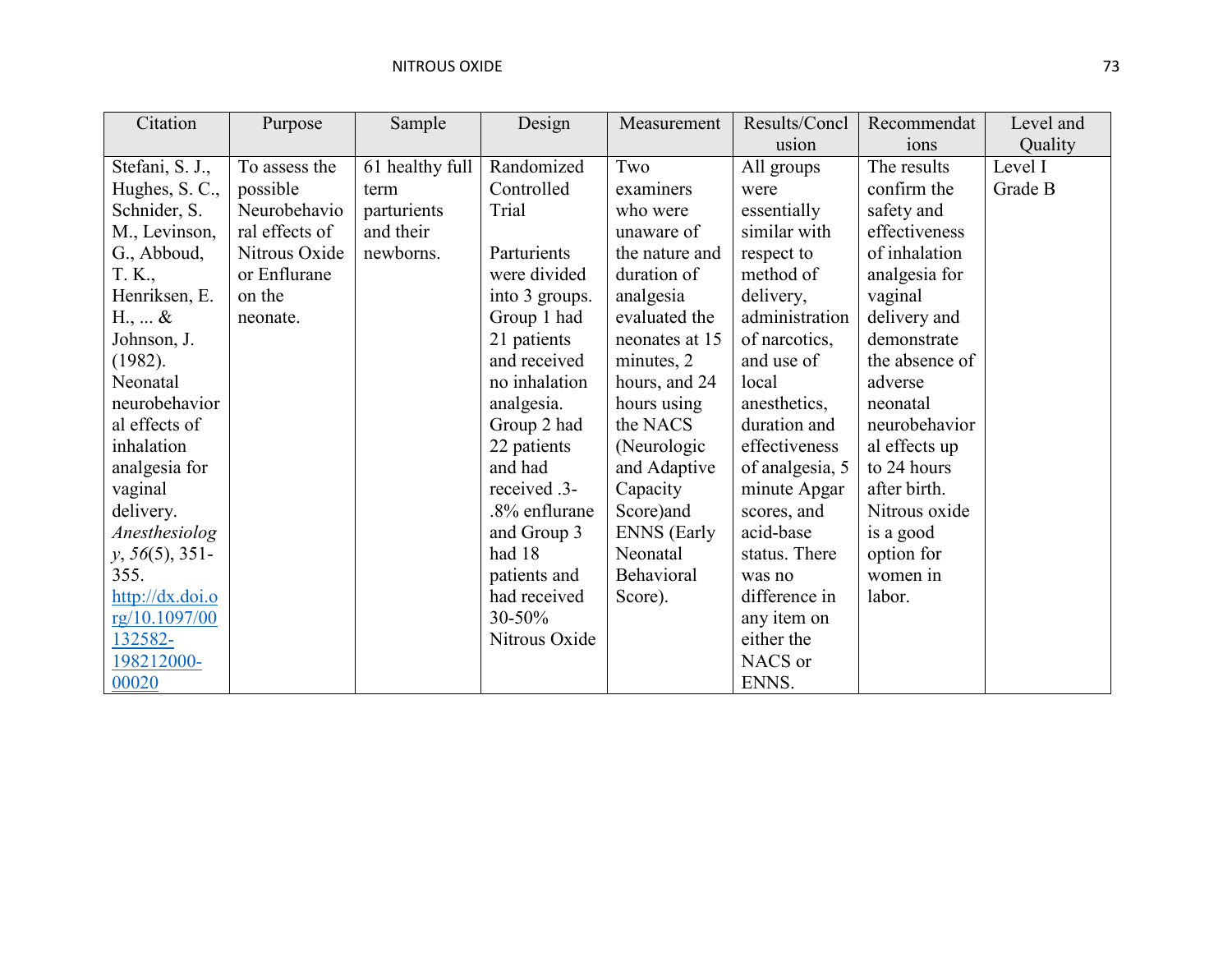| Citation        | Purpose            | Sample            | Design         | Measurement           | Results/Concl  | Recommendat     | Level and |
|-----------------|--------------------|-------------------|----------------|-----------------------|----------------|-----------------|-----------|
|                 |                    |                   |                |                       | usion          | ions            | Quality   |
| Talebi, H.,     | To investigate     | 534 ASA I         | Randomized     | Pain was rated        | During the     | Data indicates  | Level I   |
| Nourozi, A.,    | the                | and II            | Placebo        | with a VAS.           | first three    | that using      | Grade A   |
| Jamilian, M.,   | effectiveness      | parturients       | Controlled     | O2 saturation,        | measurements   | 50% Nitrous     |           |
| Baharfar, N.,   | of nitrous         | between           | Trial          | FHR, Mean             | , the SaO2     | Oxide           |           |
| $&$ Eghtesadi-  | oxide on pain      | September         |                | <b>Arterial Blood</b> | was            | provides        |           |
| Araghi, P.      | of labor           | 2004 to 2006.     | Patients were  | Pressure,             | significantly  | significant     |           |
| (2009).         | contractions       | Ages were         | randomized to  | Apgar scores,         | higher in the  | pain relief and |           |
| Entonox for     | and maternal       | from $16$ to $35$ | receive either | and side              | control group, | is associated   |           |
| labor pain: a   | SaO <sub>2</sub> . | years of age,     | a pre-prepared | effects were          | yet there was  | with few side   |           |
| randomized      |                    | pregnant with     | mixture of     | recorded.             | no difference  | effects. It can |           |
| placebo         |                    | first or second   | 50% nitrous    |                       | among groups   | be quickly      |           |
| controlled      |                    | child and in      | oxide and      |                       | in the next    | implemented     |           |
| trial. Pakistan |                    | active phase      | oxygen or      |                       | measurements   | during          |           |
| Journal of      |                    | of labor.         | 50% oxygen.    |                       | . The MAP      | advanced        |           |
| Biological      |                    | Patients with     | The utilized   |                       | was            | painful labor.  |           |
| Sciences:       |                    | fetal distress,   | intermittent   |                       | comparable     | The study had   |           |
| PJBS, 12(17),   |                    | any maternal      | self-          |                       | except the     | limitations     |           |
| 1217-1221.      |                    | cardiorespirat    | administration |                       | first two      | including the   |           |
| http://dx.doi.o |                    | ory condition,    |                |                       | measurements   | difficulty in   |           |
| rg/10.3923/pj   |                    | or history of     |                |                       | in which the   | timing          |           |
| bs.2009.1217.   |                    | taking opioids    |                |                       | control group  | appropriately   |           |
| 1221            |                    | were excluded     |                |                       | was higher.    | the             |           |
|                 |                    | as well as        |                |                       | Pain scores    | administration  |           |
|                 |                    | patients who      |                |                       | were           | of nitrous      |           |
|                 |                    | did not           |                |                       | significantly  | oxide and it    |           |
|                 |                    | tolerate          |                |                       | lower in the   | widely          |           |
|                 |                    | Entonox.          |                |                       | Nitrous Oxide  | fluctuating     |           |
|                 |                    |                   |                |                       | group          | bloodstream     |           |
|                 |                    |                   |                |                       | throughout     | levels and      |           |
|                 |                    |                   |                |                       | the study.     | also the        |           |
|                 |                    |                   |                |                       | There were no  | failure to      |           |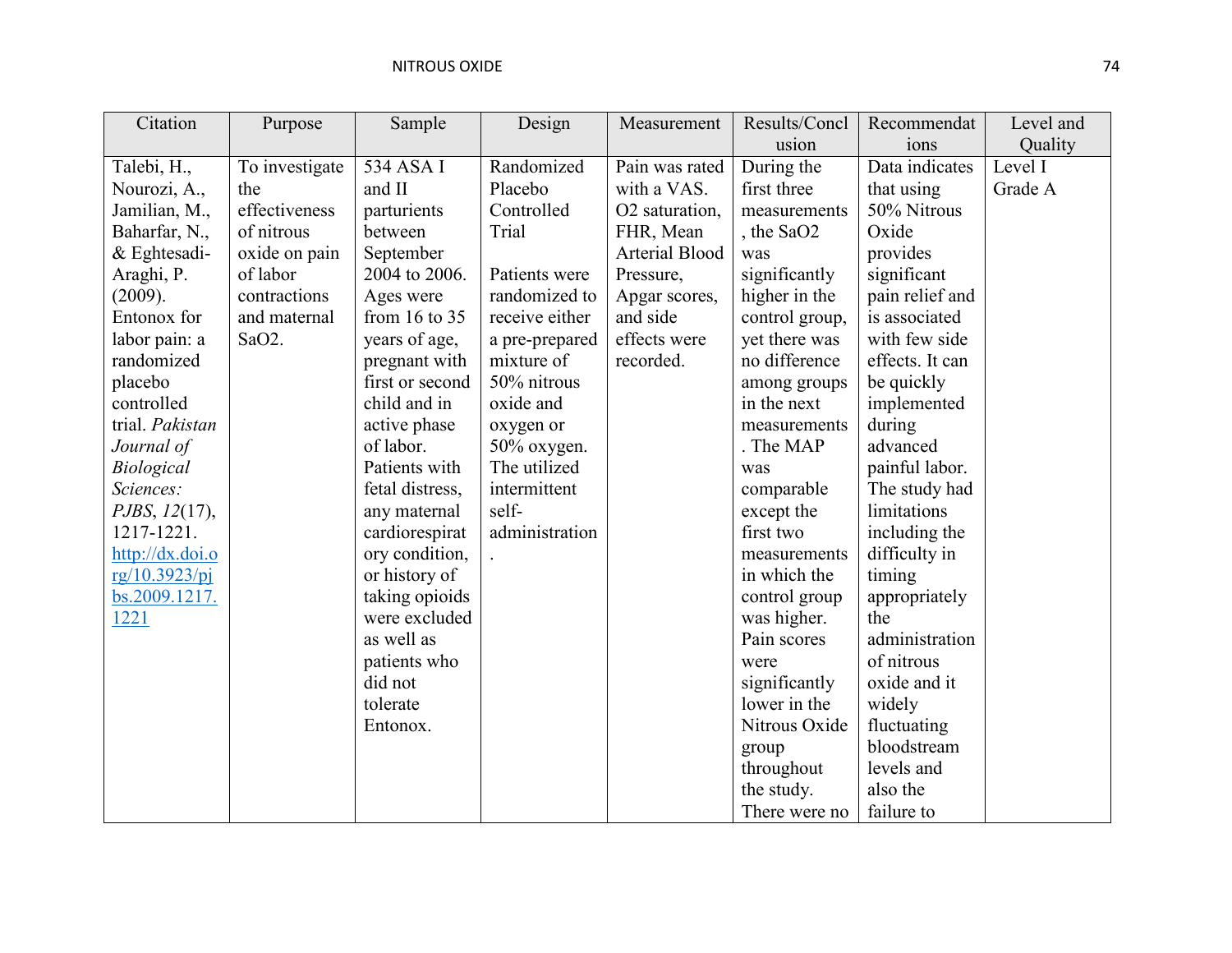|  |  | significant      | evaluate       |  |
|--|--|------------------|----------------|--|
|  |  | differences in   | patient's      |  |
|  |  | 1st and 5th      | assessments    |  |
|  |  | minute Apgar     | of pain relief |  |
|  |  | scores. Side     | during         |  |
|  |  | effects were     | delivery and   |  |
|  |  | significantly    | 36-48 hours    |  |
|  |  | higher among     | later.         |  |
|  |  | patients in the  |                |  |
|  |  | Nitrous Oxide    |                |  |
|  |  | group.           |                |  |
|  |  | <b>Dizziness</b> |                |  |
|  |  | occurred in      |                |  |
|  |  | $22.6\%$ of the  |                |  |
|  |  | Nitrous group    |                |  |
|  |  | and              |                |  |
|  |  | Drowsiness       |                |  |
|  |  | occurred in      |                |  |
|  |  | 15.4%            |                |  |
|  |  | compared to      |                |  |
|  |  | $0\%$ in the     |                |  |
|  |  | control group.   |                |  |
|  |  |                  |                |  |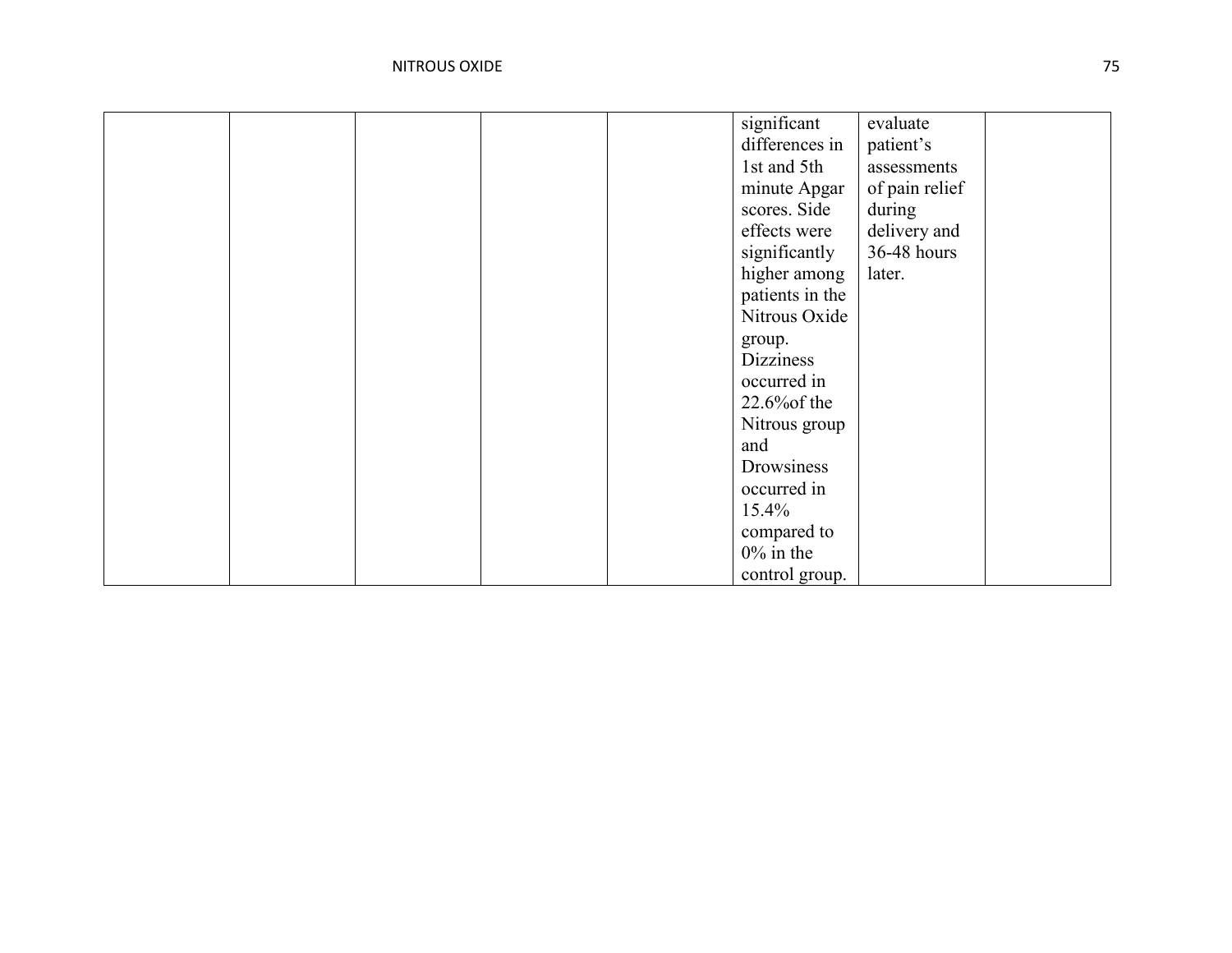| Citation         | Purpose       | Sample         | Design          | Measurement     | Results/Concl  | Recommendat     | Level and |
|------------------|---------------|----------------|-----------------|-----------------|----------------|-----------------|-----------|
|                  |               |                |                 |                 | usion          | ions            | Quality   |
| Waldenström,     | To increase   | 1,230 women    | Cross           | The first       | Of women       | Pharmacologi    | Level III |
| U. (1999).       | our           | of low         | Sectional       | questionnaire   | who had        | cal pain relief | Grade B   |
| Experience of    | understanding | medical risk   |                 | included        | nitrous oxide, | reduces pain,   |           |
| labor and        | of women's    | who were       | Data was        | demographic     | 57% reported   | but its effect  |           |
| birth in $1,111$ | birth         | recruited from | collected by a  | information as  | positive or    | on the overall  |           |
| women.           | experience.   | the greater    | questionnaire   | well as         | very positive  | birth           |           |
| Journal Of       |               | Stockholm      | in early        | information     | birth          | experience is   |           |
| Psychosomati     |               | area in early  | pregnancy       | about anxiety   | experience     | in question     |           |
| c Research,      |               | pregnancy.     | and a follow-   | via the         | compared       | and is an       |           |
| $47(5)$ , 471-   |               | They were      | up              | Karolinska      | with 49% of    | important       |           |
| 482.             |               | allocated to   | questionnaire   | Scales of       | women who      | field for       |           |
| doi:10.1016/S    |               | care in an in- | two months      | Personality     | had            | further         |           |
| $0022 -$         |               | hospital birth | after delivery. | and about       | meperidine     | research.       |           |
| 3999(99)0004     |               | center or      |                 | expectations    | and $34\%$ of  |                 |           |
| $3 - 4$          |               | standard care. |                 | going into      | women who      |                 |           |
|                  |               | $1,148$ women  |                 | birth           | had epidural   |                 |           |
|                  |               | returned the   |                 |                 | analgesia.     |                 |           |
|                  |               | follow-up      |                 | The second      | Overall, the   |                 |           |
|                  |               | questionnaire  |                 | questionnaire   | use of nitrous |                 |           |
|                  |               | and the final  |                 | included        | oxide was      |                 |           |
|                  |               | sample was     |                 | details about   | associated     |                 |           |
|                  |               | $1,111$ after  |                 | the birth, and  | with a less    |                 |           |
|                  |               | women were     |                 | assessed        | positive birth |                 |           |
|                  |               | excluded for   |                 | women's         | experience     |                 |           |
|                  |               | fetal loss and |                 | feelings about  | compared to    |                 |           |
|                  |               | for cesarean   |                 | their birth as  | the use of no  |                 |           |
|                  |               | section with   |                 | rated on a 1-7  | medications.   |                 |           |
|                  |               | no labor.      |                 | scale as far if | This is        |                 |           |
|                  |               |                |                 | their           | hypothesized   |                 |           |
|                  |               |                |                 | experience      | to be          |                 |           |
|                  |               |                |                 | was negative    | correlated to  |                 |           |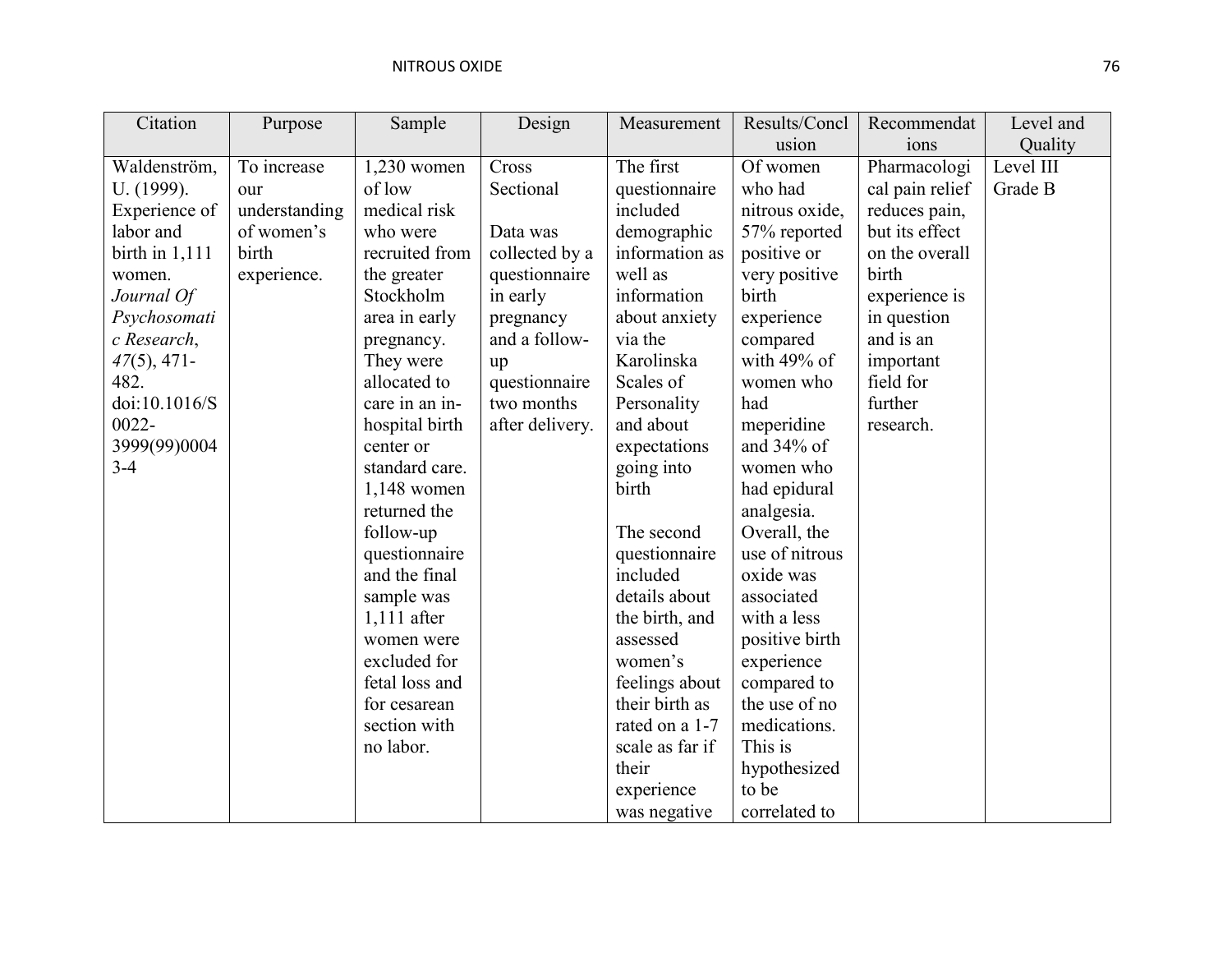|  |  | or positive. | personality    |  |
|--|--|--------------|----------------|--|
|  |  |              | traits, which  |  |
|  |  |              | affect         |  |
|  |  |              | women's        |  |
|  |  |              | inclination to |  |
|  |  |              | nitrous oxide  |  |
|  |  |              | as well as     |  |
|  |  |              | their          |  |
|  |  |              | satisfaction   |  |
|  |  |              | with birth.    |  |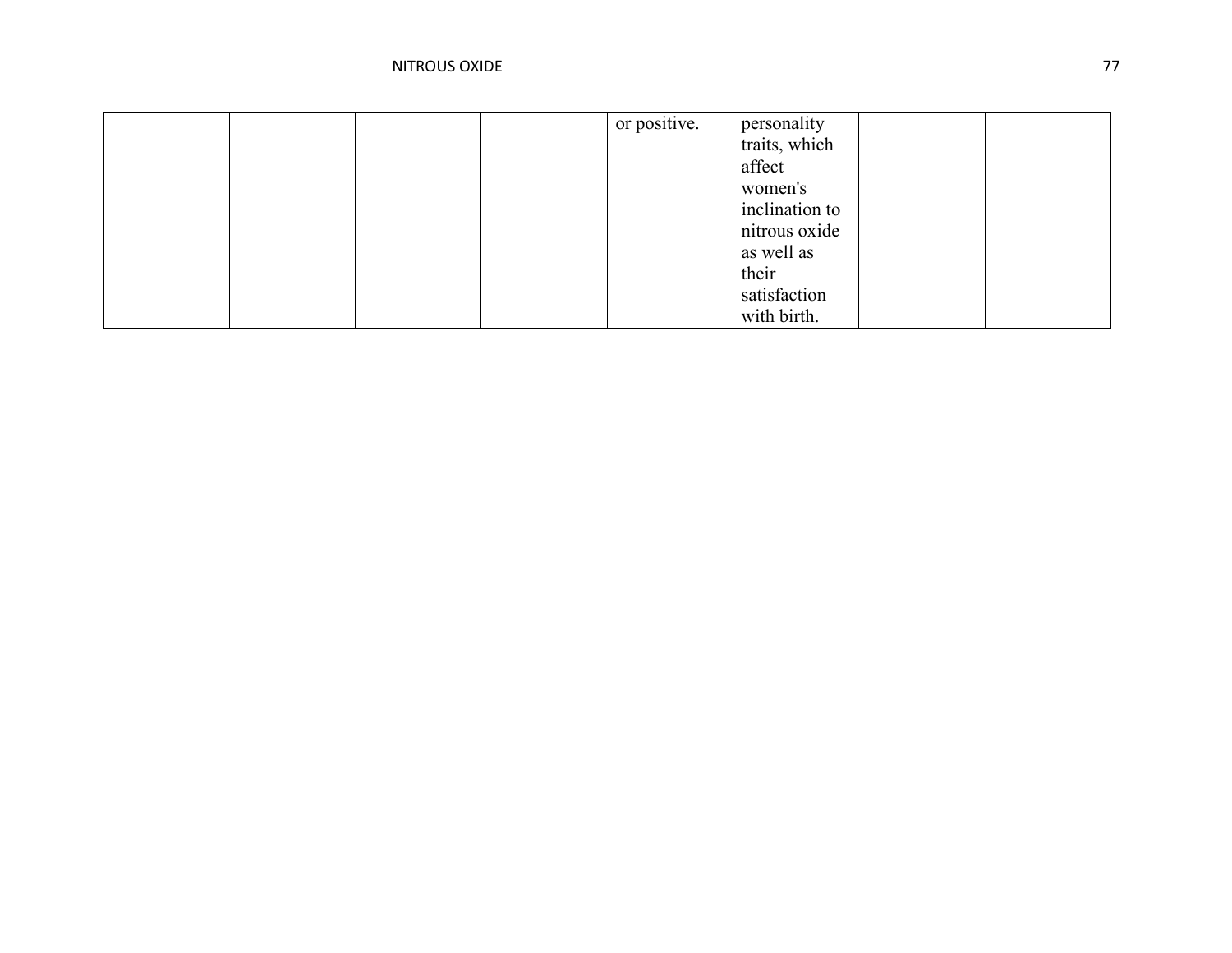| Citation                     | Purpose        | Sample         | Design              | Measurement    | Results/Concl     | Recommendat      | Level and |
|------------------------------|----------------|----------------|---------------------|----------------|-------------------|------------------|-----------|
|                              |                |                |                     |                | usion             | 10 <sub>ns</sub> | Quality   |
| Waldenström,                 | To investigate | A national     | Longitudinal        | Socio-         | Nitrous oxide     | Further study    | Level II  |
| $U_{\cdot}$ , $\&$ Irestedt, | the            | sample of      | <b>Cohort Study</b> | demographic    | was the most      | is needed to     | Grade B   |
| L. $(2006)$ .                | association    | 2,482          |                     | information,   | commonly          | try to explain   |           |
| Obstetric pain               | between use    | Swedish        | Three postal        | level of worry | used method       | the amnesic      |           |
| relief and its               | of pain relief | women with     | questionnaires      | about the      | of pain relief.   | effect seen      |           |
| association                  | during labor,  | vaginal        | were used.          | approaching    | $37.6\%$ rated it | with nitrous     |           |
| with                         | and            | delivery or    | One in early        | birth, and     | as very           | oxide and to     |           |
| remembrance                  | specifically   | emergency      | pregnancy           | expectations   | effective         | have more        |           |
| of labor pain                | epidural       | cesarean       | and one two         | of labor pain; | compared to       | consistent       |           |
| at two months                | analgesia, and | section        | months after        | intensity of   | 83.7%             | conditions       |           |
| and one year                 | long-term      | preceded by    | birth and one       | pain actually  | epidural and      | throughout       |           |
| after birth.                 | memory of      | labor were     | year after          | experienced,   | 41.4% that        | the study.       |           |
| Journal of                   | labor pain.    | followed from  | birth.              | delivery data  | used              |                  |           |
| Psychosomati                 |                | early          |                     |                | Pethidine.        |                  |           |
| c Obstetrics &               |                | pregnancy to   |                     |                | High rates of     |                  |           |
| Gynecology,                  |                | one year after |                     |                | nitrous oxide     |                  |           |
| 27(3), 147-                  |                | birth.         |                     |                | use was           |                  |           |
| 156.                         |                |                |                     |                | associated        |                  |           |
| http://dx.doi.o              |                |                |                     |                | with              |                  |           |
| rg/10.1080/01                |                |                |                     |                | remembering       |                  |           |
| 67482050043                  |                |                |                     |                | less pain.        |                  |           |
| 3432                         |                |                |                     |                |                   |                  |           |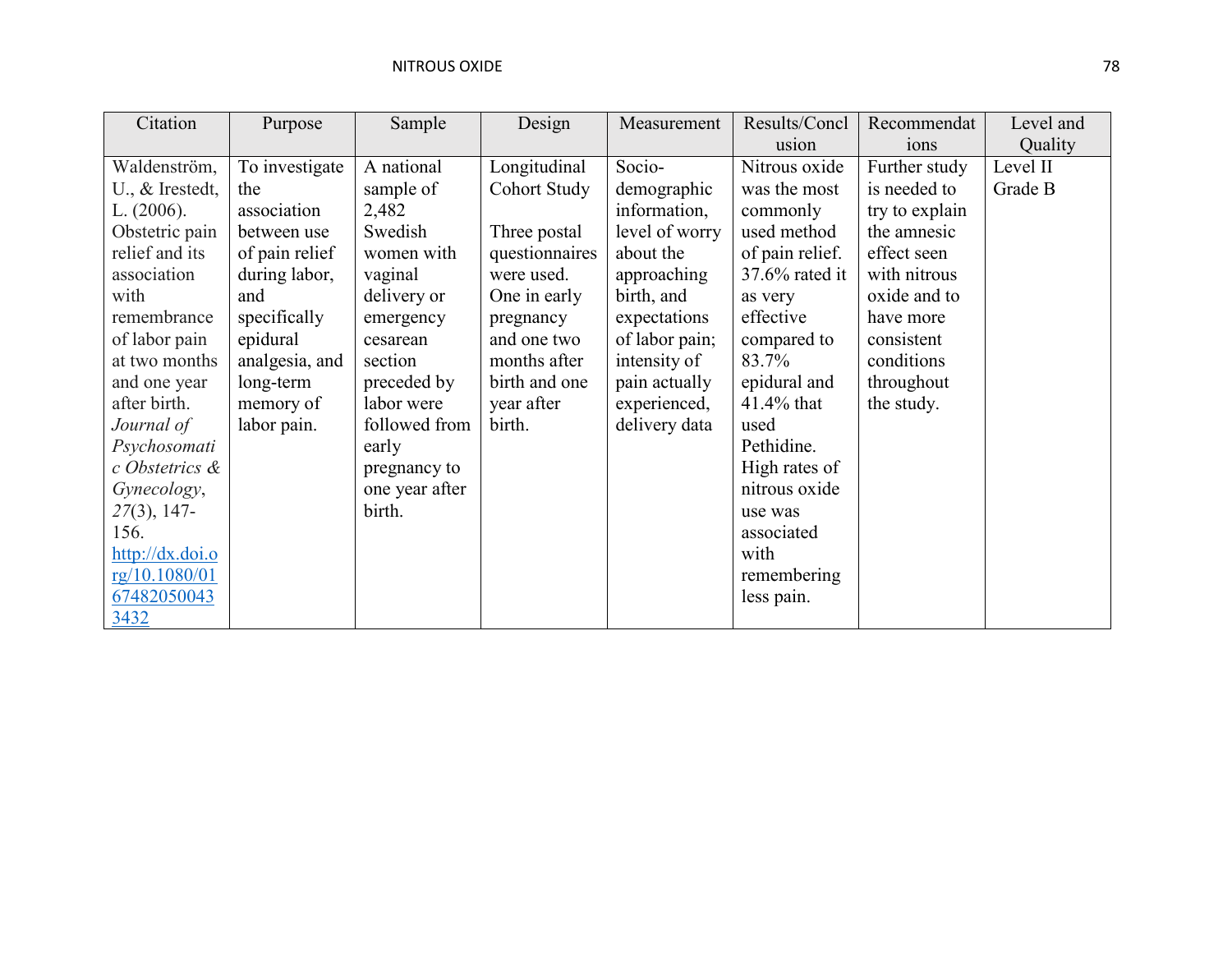## References

- Adams, S., Eberhard-Gran, M., & Eskild, A. (2012). Fear of childbirth and duration of labour: A study of 2,206 women with intended vaginal delivery. *BJOG: An International Journal of Obstetrics & Gynaecology*, *119*(10), 1238-1246. doi:10.1111/j.1471-0528.2012.03433.x
- Agah, J., Baghani, R., Tali, S. S., & Tabarraei, Y. (2014). Effects of continuous use of Entonox in comparison with intermittent method on obstetric outcomes: A randomized clinical trial. *Journal of Pregnancy*, 1-5. doi:10.1155/2014/245907
- AHRQ (2011). Evidence-based practice center systematic review protocol. Project title: Nitrous oxide for the management of labor pain. Retrieved from [http://effectivehealthcare.ahrq.gov/index.cfm/search-for-guides-reviews-and](http://effectivehealthcare.ahrq.gov/index.cfm/search-for-guides-reviews-and-reports/?productid=675&pageaction=displayproduct)[reports/?productid=675&pageaction=displayproduct](http://effectivehealthcare.ahrq.gov/index.cfm/search-for-guides-reviews-and-reports/?productid=675&pageaction=displayproduct)
- Akerman, N & Dresner, M. (2009). The management of breakthrough pain during labour. *CNS Drugs*, 23(8), 66-679, doi: 10.21265/00023210-200923080-00004
- Anderson, D. (2011). A review of systemic opioids commonly used for labor pain relief. *Journal of Midwifery & Women's Health*, *56*(3), 222-239. doi:10.1111/j.1542-2011.2011.00061.x
- Andersen, L. B., Melvaer, L. B., Videbech, P., Lamont, R. F., & Joergensen, J. S. (2012). Risk factors for developing post-traumatic stress disorder following childbirth: a systematic review. *Acta Obstetricia Et Gynecologica Scandinavica*, *91*(11), 1261-1272. doi:10.1111/j.1600-0412.2012.01476.x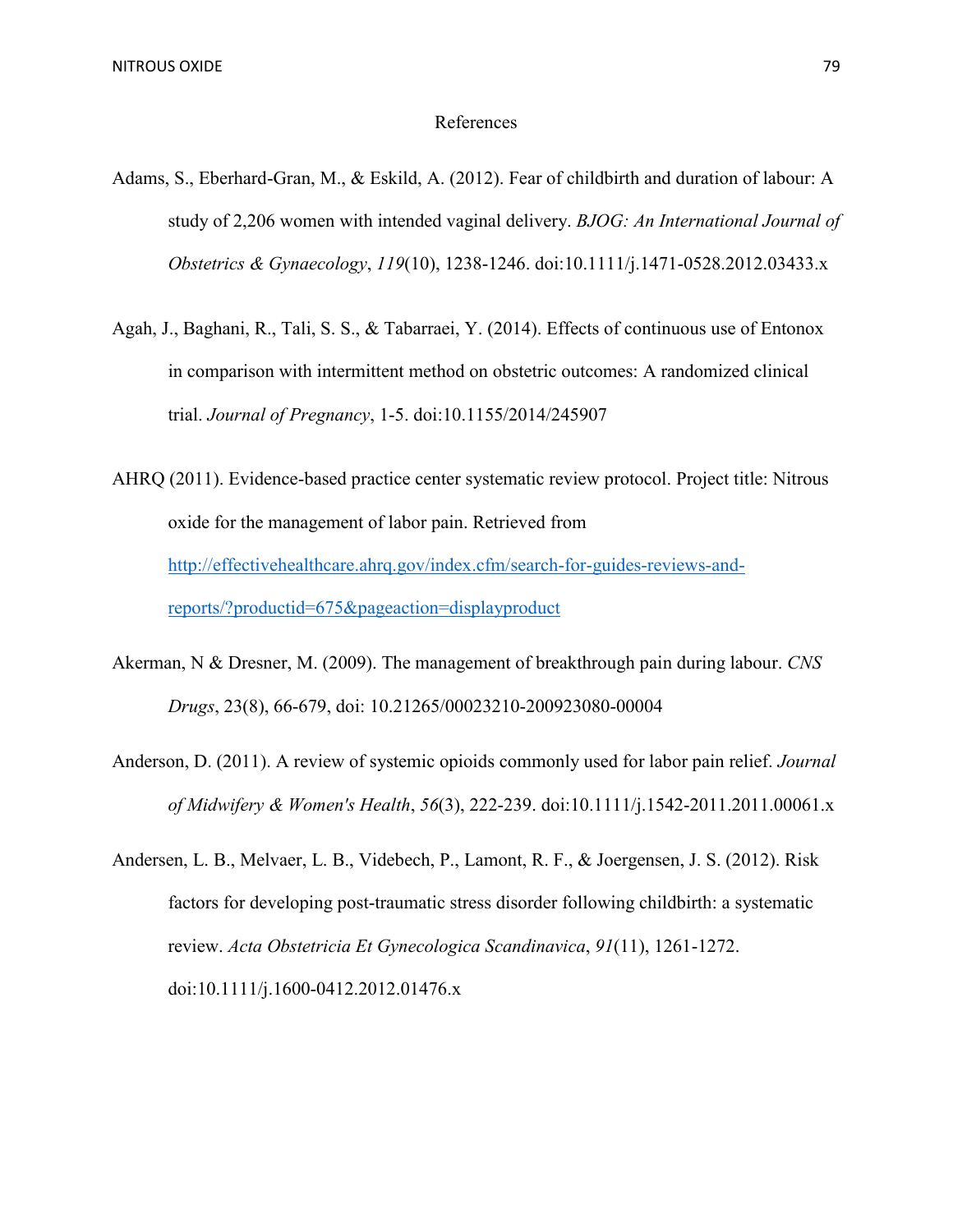- Annequin, D., Carbajal, R., Chauvin, P., Gall, O., Tourniaire, B., & Murat, I. (2000). Fixed 50% nitrous oxide oxygen mixture for painful procedures: A French survey. *Pediatrics*, *105*(4), e47-e47. http://dx.doi.org/10.1542/peds.105.4.e47
- American College of Nurse-Midwives. (2010). From the American College of Nurse-Midwives: Nitrous oxide for labor analgesia. *Journal of Midwifery & Women's Health*, 55(3), 292– 296
- American College of Nurse-Midwives. (2012). *Core competencies for basic midwifery practice*. Retrieved from

<http://www.midwife.org/index.asp?bid=59&cat=2&button=Search&rec=50>

- Berlit, S., Tuschy, B., Brade, J., Mayer, J., Kehl, S., & Sütterlin, M. (2013). Effectiveness of nitrous oxide for postpartum perineal repair: A randomised controlled trial. *European Journal of Obstetrics & Gynecology & Reproductive Biology*, *170*(2), 329-332. doi:10.1016/j.ejogrb.2013.06.025
- Bistoletti, P., Lagercrantz, H., & Lunell, N. O. (1980). Correlation of fetal heart rate patterns with umbilical artery pH and catecholamines during last hour of labor. *Acta Obstetricia et Gynecologica Scandinavica*, *59*(3), 213-216.

<http://dx.doi.org/10.3109/00016348009155398>

Burgos, J., Cobos, P., Osuna, C., de Mar Centeno, M., Fernández-Llebrez, L., Astorquiza, T. M., & Melchor, J. C. (2013). Nitrous oxide for analgesia in external cephalic version at term: Prospective comparative study. *Journal of Perinatal Medicine*, *41*(6), 719-723. http://dx.doi.org/10.1515/jpm-2013-0046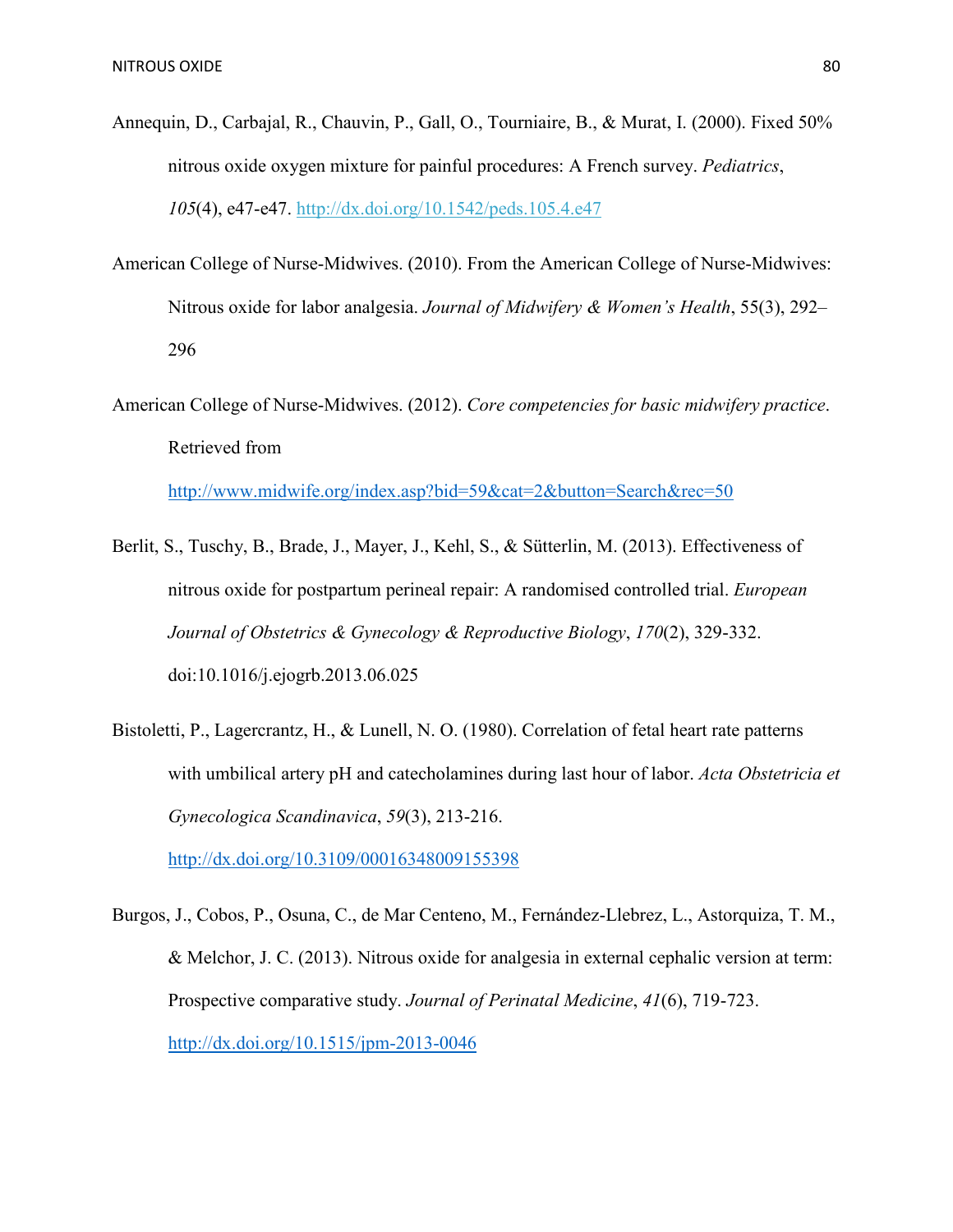- Carstoniu, J., Levytam, S., Norman, P., Daley, D., Katz, J., & Sandler, A. N. (1994). Nitrous Oxide in early labor safety and analgesic efficacy assessed by a double-blind, placebocontrolled study. *Anesthesiology*, 80(1), 30–35. doi:10.1097/00000542-199401000-00008
- Chi, C., Lee, C. A., England, A., Hingorani, J., Paintsil, J., & Kadir, R. A. (2009). Obstetric analgesia and anaesthesia in women with inherited bleeding disorders. *Thromb Haemost*, *101*(6), 1104-1111.<http://dx.doi.org/10.1160/th08-10-0694>
- Collins, M. (2015). A case report on the anxiolytic properties of nitrous oxide during labor. *Journal of Obstetric, Gynecologic, & Neonatal Nursing: Clinical Scholarship for the Care of Women, Childbearing Families, & Newborns*, *44*(1), 87-92. doi:10.1111/1552- 6909.12522
- Dammer, U., Weiss, C., Raabe, E., Heimrich, J., Koch, M. C., Winkler, M., ... & Kehl, S. (2014). Introduction of inhaled nitrous oxide and oxygen for pain management during labour– evaluation of patients' and midwives' satisfaction. *Geburtshilfe und Frauenheilkunde*, *74*(7), 656. http://dx.doi.org/10.1055/s-0034-1368606
- Dearholt, S. L. & Dang, D. (2012). Johns Hopkins nursing evidence-based practice model and guidelines. Indianapolis, IN: Sigma Theta Tau International.
- Duarte, R., McNeill, A., Drummond, G., & Tiplady, B. (2008). Comparison of the sedative, cognitive, and analgesic effects of nitrous oxide, sevoflurane, and ethanol. *British Journal of Anaesthesia*, *100*(2), 203-210. http://dx.doi.org/10.1093/bja/aem369
- Grass, J. A. (2005). Patient-controlled analgesia. *Anesthesia & Analgesia*, *101*(5S), S44-S61. <http://dx.doi.org/10.1213/01.ane.0000177102.11682.20>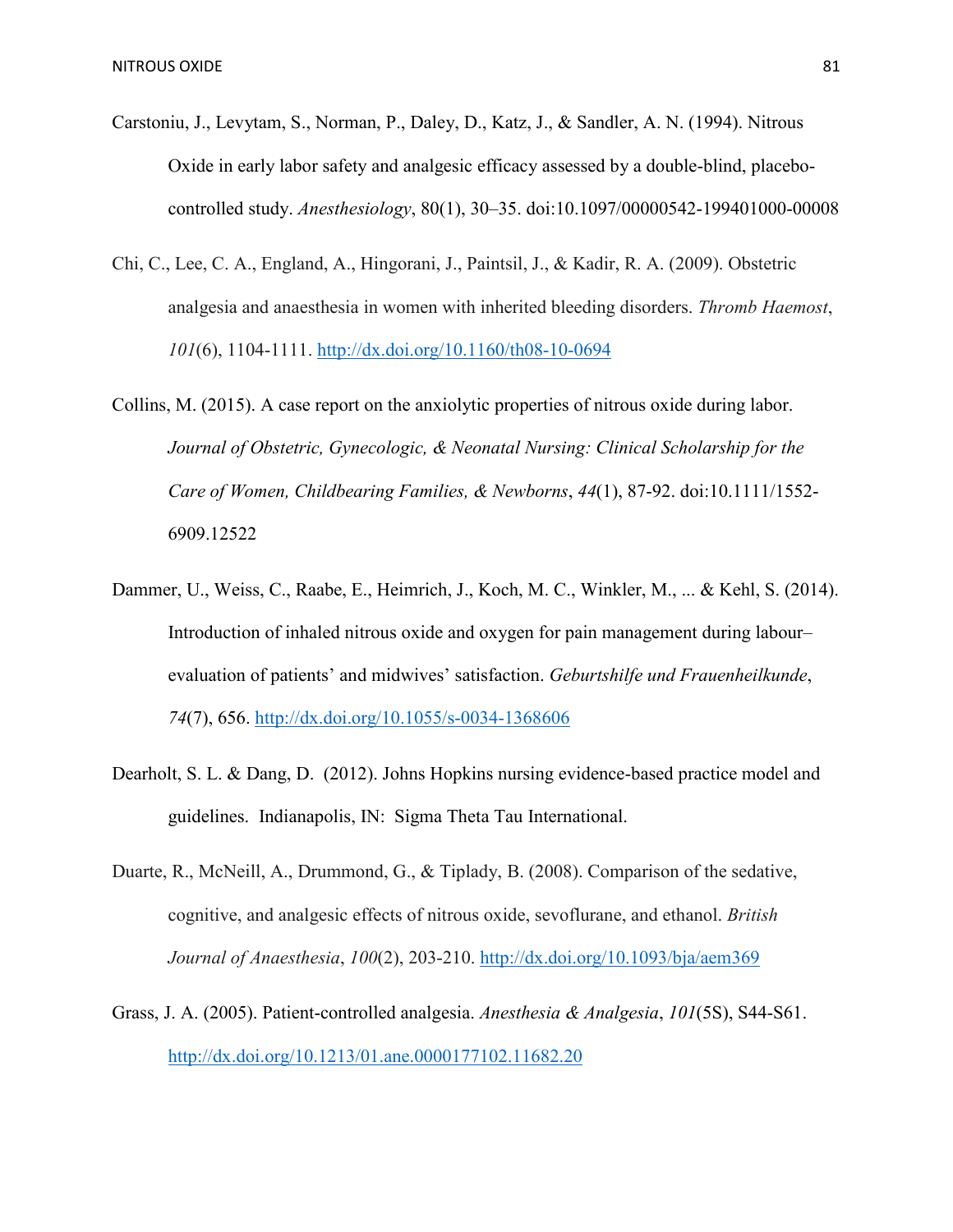- Harrison, R. F., Shore, M., Woods, T., Mathews, G., Gardiner, J., & Unwin, A. (1987). A comparative study of transcutaneous electrical nerve stimulation (TENS), entonox, pethidine+ promazine and lumbar epidural for pain relief in labor. *Acta Obstetricia et Gynecologica Scandinavica*, *66*(1), 9-14.<http://dx.doi.org/10.3109/00016348709092945>
- Halpern, S. H., Levine, T., Wilson, D. B., MacDonell, J., Katsiris, S. E., & Leighton, B. L. (1999). Effect of labor analgesia on breastfeeding success. *Birth*, *26*(2), 83-88. <http://dx.doi.org/10.1046/j.1523-536x.1999.00083.x>
- Henry, A., & Nand, S. E. (2004). Intrapartum pain management at the Royal Hospital for Women. *Australian & New Zealand Journal of Obstetrics & Gynaecology*, *44*(4), 307- 313. doi:10.1111/j.1479-828X.2004.00231.x
- Jones, P. L., Rosen, M., Mushin, W. W., & Jones, E. V. (1969). Methoxyflurane and nitrous oxide as obstetric analgesics. II.—A comparison by self-administered intermittent inhalation. *BMJ*, *3*(5665), 259-262.<http://dx.doi.org/10.1136/bmj.3.5665.259>
- Khadem, N., Zirak, N., Soltani, G., Sahebdelfar, N., Sepehri Shamloo, A., & Ebrahimzadeh, S. (2013). Comparison of epidural versus entonox for labor analgesia in nulliparous women.  $1,1$ زشریه جراحی و تروما  $1,1$ . Retrieved form<http://www.ijs.ir/>
- King, T., Brucker, M., & Fahey, J. (2013). *Varney's nurse midwifery*. Sudbury, MA: Jones and Bartlett Publishing.
- Ko, J. Y., & Leffert, L. R. (2009). Clinical implications of neuraxial anesthesia in the parturient with scoliosis. *Anesthesia & Analgesia*, *109*(6), 1930-1934. <http://dx.doi.org/10.1213/ane.0b013e3181bc3584>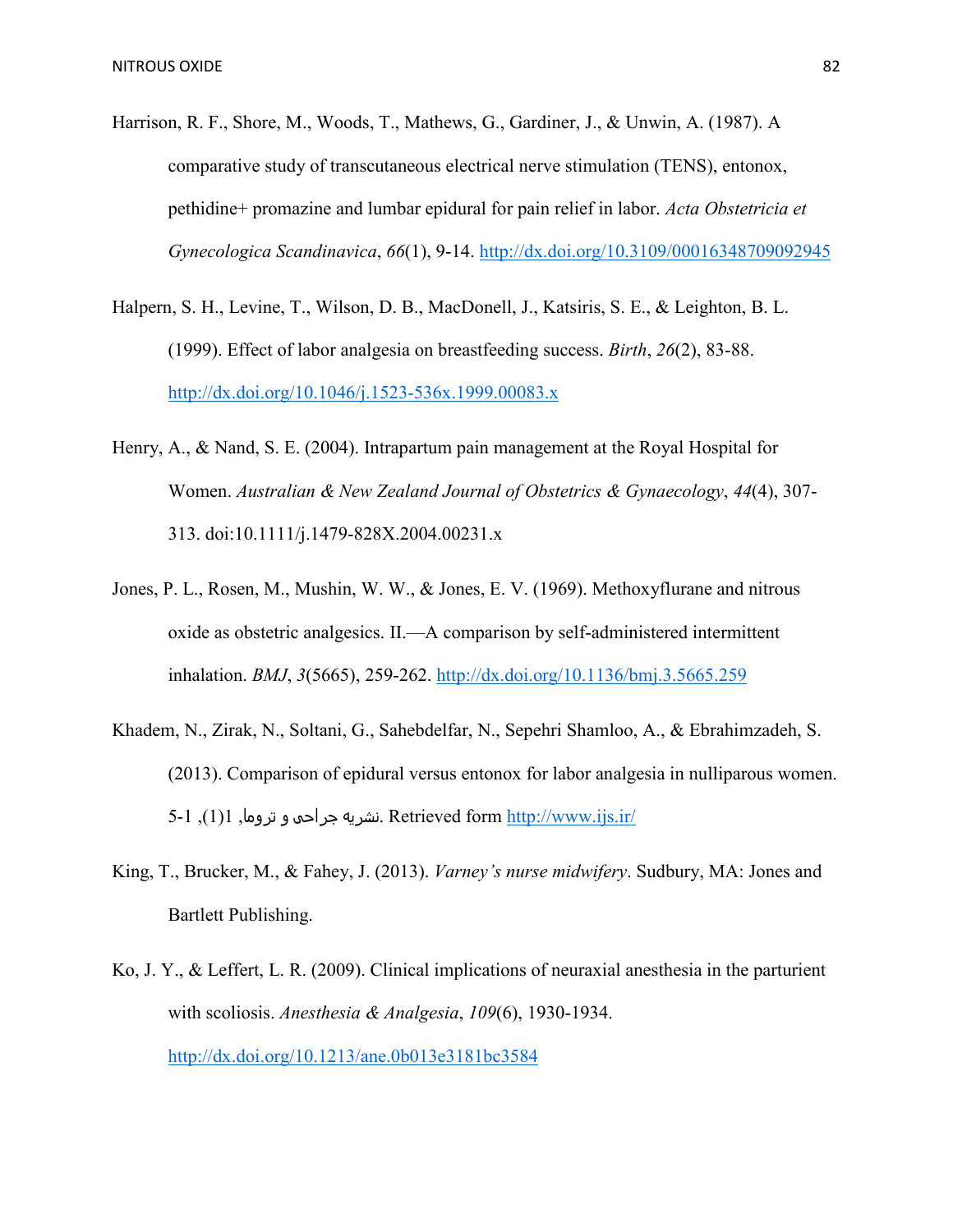- Kuczkowski, K. M. (2007). Labor analgesia for pregnant women with spina bifida: What does an obstetrician need to know?. *Archives of Gynecology and Obstetrics*, *275*(1), 53-56. <http://dx.doi.org/10.1007/s00404-006-0147-x>
- Lederman, R. P., Lederman, E., & McCann, D. S. (1985). Anxiety and epinephrine in multiparous women in labor: relationship to duration of labor and fetal heart rate pattern. *American Journal of Obstetrics and Gynecology*, *153*(8), 870-877. [http://dx.doi.org/10.1016/0002-9378\(85\)90692-1](http://dx.doi.org/10.1016/0002-9378(85)90692-1)
- Leighton, B. L., & Halpern, S. H. (2002). The effects of epidural analgesia on labor, maternal, and neonatal outcomes: A systematic review. *American Journal of Obstetrics and Gynecology*, *186*(5), S69-S77.<http://dx.doi.org/10.1067/mob.2002.121813>
- Levinson, G., & Shnider, S. M. (1979). Catecholamines: The effects of maternal fear and its treatment on uterine function and circulation. *Birth*, *6*(3), 167-174. <http://dx.doi.org/10.1111/j.1523-536x.1979.tb01329.x>
- Likis, F. E., Andrews, J. C., Collins, M. R., Lewis, R. M., Seroogy, J. J., Starr, S. A., ... & McPheeters, M. L. (2014). Nitrous oxide for the management of labor pain: a systematic review. *Anesthesia & Analgesia*, *118*(1), 153-167. [http://dx.doi.or](http://dx.doi.o/)g/10.1097/01.aoa.0000455280.655.3
- Lindholm, A., & Hildingsson, I. (2015). Women's preferences and received pain relief in childbirth–A prospective longitudinal study in a northern region of Sweden. *Sexual & Reproductive Healthcare*, *6*(2), 74-81.<http://dx.doi.org/10.1016/j.srhc.2014.10.001>
- Mcguinnes, C., & Rosen, M. (1984). Enflurane as an analgesic in labour. *Anaesthesia*, *39*(1), 24- 26.<http://dx.doi.org/10.1097/00132582-198412000-00028>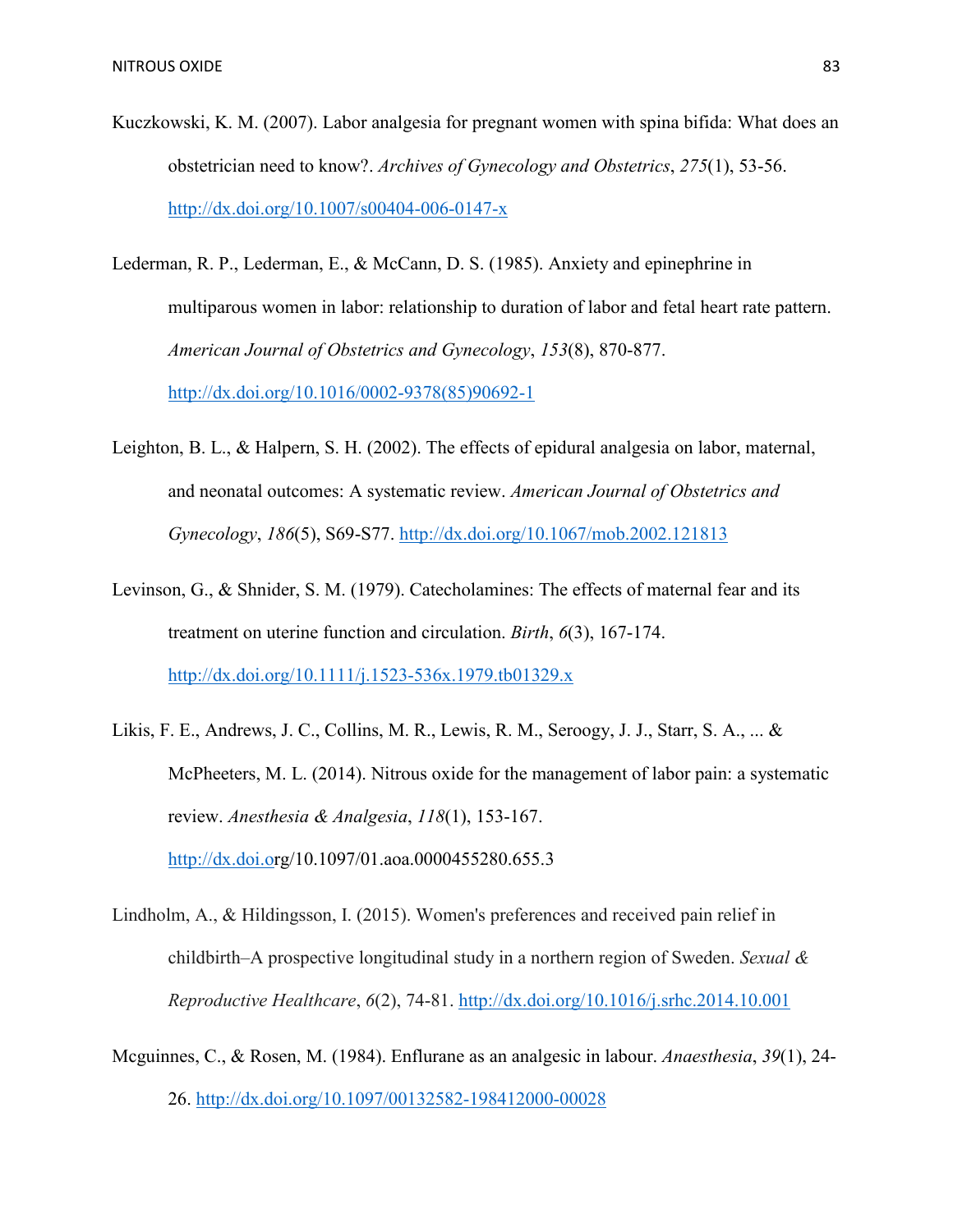- Morgan, B., Bulpitt, C., Clifton, P., & Lewis, P. (1982). Effectiveness of pain relief in labour: survey of 1,000 mothers. *British Medical Journal (Clinical Research Edition)*, *285*(6343), 689-690. http://dx.doi.org/10.1136/bmj.285.6343.689
- Nilsson, C., Bondas, T., & Lundgren, I. (2010). Previous birth experience in women with intense fear of childbirth. *Journal of Obstetric, Gynecologic, & Neonatal Nursing: Clinical Scholarship for the Care of Women, Childbearing Families, & Newborns*, *39*(3), 298- 309. doi:10.1111/j.1552-6909.2010.01139.x
- Nursing Theory. (2015). *Goal attainment*. Retrieved from [http://www.nursing](http://www.nursing-theory.org/theories-and-models/king-theory-of-goal-attainment.php)[theory.org/theories-and-models/king-theory-of-goal-attainment.php](http://www.nursing-theory.org/theories-and-models/king-theory-of-goal-attainment.php)
- Onody, P., Gil, P., & Hennequin, M. (2006). Safety of inhalation of a 50% nitrous oxide/oxygen premix. *Drug Safety*, *29*(7), 633-640. [http://dx.doi.org/10.2165/00002018-200629070-](http://dx.doi.org/10.2165/00002018-200629070-00008) [00008](http://dx.doi.org/10.2165/00002018-200629070-00008)
- Pasha, H., Basirat, Z., Hajahmadi, M., Bakhtiari, A., Faramarzi, M., & Salmalian, H. (2012). Maternal expectations and experiences of labor analgesia with nitrous oxide. *Iranian Red Crescent Medical Journal*, *14*(12), 792.<http://dx.doi.org/10.5812/ircmj.3470>
- Pita, C., Pazmiño, S., Vallejo, M., Salazar-Pousada, D., Hidalgo, L., Pérez-López, F., & Chedraui, P. (2012). Inhaled intrapartum analgesia using a 50-50 % mixture of nitrous oxide-oxygen in a low-income hospital setting. *Archives of Gynecology & Obstetrics*, *286*(3), 627-631. doi:10.1007/s00404-012-2359-6
- Poole, J. (2003). Analgesia and anesthesia during labor and birth: Implications for mother and fetus. *JOGNN: Journal of Obstetric, Gynecologic & Neonatal Nursing*, *32*(6), 780-793. <http://dx.doi.org/10.1177/0884217503258498>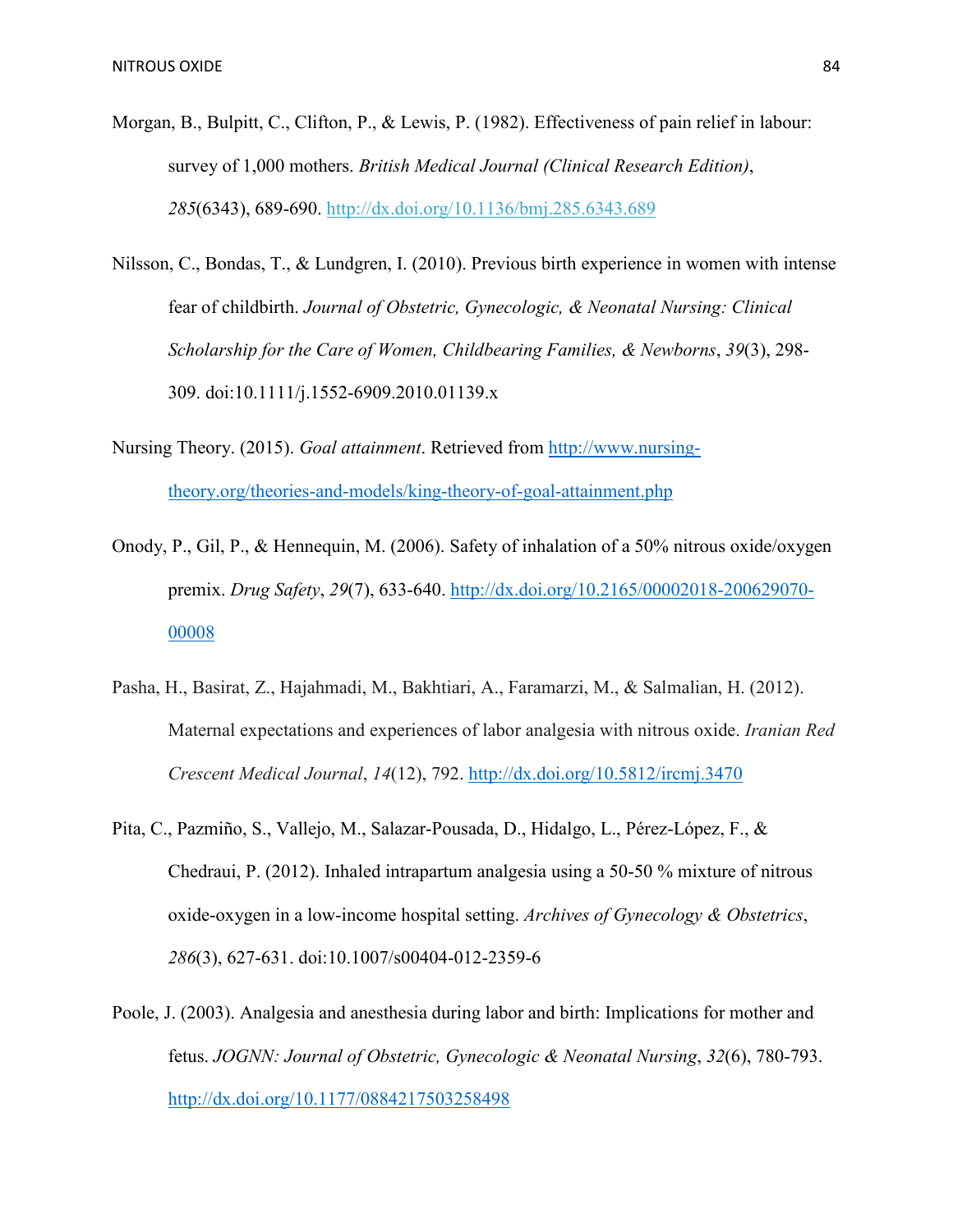- Posner, G., Black, A., Jone, G., & Dy, J. (2013). *Oxorn-Foote Human Labor & Birth*. (6th Ed.) New York, NY: McGraw Hill.
- Rooks, J. P. (2007, May). Use of nitrous oxide in midwifery practice–complementary, synergistic, and needed in the United States. *Journal of Midwifery & Women's Health*. pp. 186-189.<http://dx.doi.org/10.1016/j.jmwh.2007.02.017>
- Rooks, J. P. (2012). Labor pain management other than neuraxial: What do we know and where do we go next?. *Birth: Issues in Perinatal Care*, *39*(4), 318-322. doi:10.1111/birt.12009
- Rosenstein, M., Flood, P., Thiet, M. P., Nakagawa, S., Bishop, J., & Cheng, Y. (2014). 598: The use of nitrous oxide analgesia during labor at a single institution in the United States. *American Journal of Obstetrics and Gynecology*, *1*(210), S294-S295. <http://dx.doi.org/10.1016/j.ajog.2013.10.631>
- Sinusas, K. & Gagliardi, A. (2001). Initial management of breastfeeding. *American Family Physician, 64*(6), 981-989. Retrieved from<http://www.aafp.org/afp/2001/0915/p981.html>
- Stefani, S. J., Hughes, S. C., Schnider, S. M., Levinson, G., Abboud, T. K., Henriksen, E. H., ... & Johnson, J. (1982). Neonatal neurobehavioral effects of inhalation analgesia for vaginal delivery. *Anesthesiology*, *56*(5), 351-355. [http://dx.doi.org/10.1097/00132582-](http://dx.doi.org/10.1097/00132582-198212000-00020) [198212000-00020](http://dx.doi.org/10.1097/00132582-198212000-00020)
- Stewart, L. S., & Collins, M. (2012). Nitrous oxide as labor analgesia. *Nursing for Women's Health*, *16*(5), 398-409. <http://dx.doi.org/10.1213/01.ane.0000445607.05453.f5>